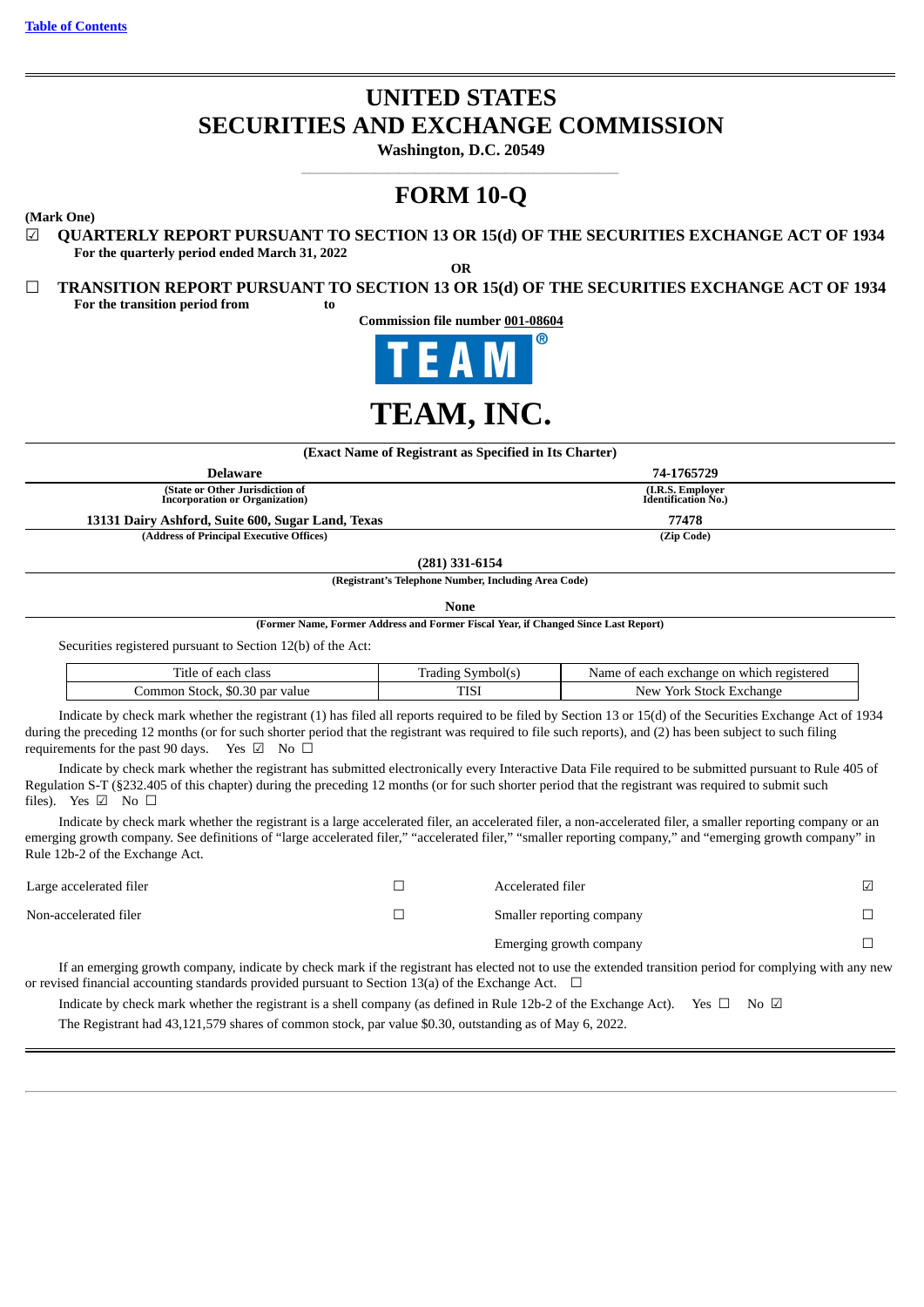## **INDEX**

<span id="page-1-0"></span>

|                   |                                                                                                                               | Page No.        |
|-------------------|-------------------------------------------------------------------------------------------------------------------------------|-----------------|
|                   | PART I-FINANCIAL INFORMATION                                                                                                  | $\overline{2}$  |
| ITEM 1.           | <b>Financial Statements</b>                                                                                                   |                 |
|                   | Condensed Consolidated Balance Sheets as of March 31, 2022 (Unaudited) and December 31, 2021                                  |                 |
|                   | Unaudited Condensed Consolidated Statements of Operations for the Three Ended March 31, 2022 and 2021                         |                 |
|                   | Unaudited Condensed Consolidated Statements of Comprehensive Loss for the Three Months Ended March 31, 2022                   |                 |
|                   | and 2021                                                                                                                      | $\overline{4}$  |
|                   | Unaudited Condensed Consolidated Statements of Shareholders' Equity for the Three and Months Ended March 31,<br>2022 and 2021 |                 |
|                   | Unaudited Condensed Consolidated Statements of Cash Flows for Three Months Ended March 31, 2022 and 2021                      | <u>5</u>        |
|                   | <b>Notes to Unaudited Condensed Consolidated Financial Statements</b>                                                         | $6\overline{6}$ |
|                   |                                                                                                                               |                 |
| ITEM 2.           | Management's Discussion and Analysis of Financial Condition and Results of Operations                                         | $\overline{40}$ |
| ITEM 3.           | <b>Quantitative and Qualitative Disclosures About Market Risk</b>                                                             | 57              |
| ITEM 4.           | <b>Controls and Procedures</b>                                                                                                | 58              |
| <b>PART II-</b>   | -OTHER INFORMATION                                                                                                            | 59              |
| ITEM 1.           | <b>Legal Proceedings</b>                                                                                                      | 59              |
| ITEM 1A.          | <b>Risk Factors</b>                                                                                                           | 59              |
| ITEM 2.           | <b>Unregistered Sales of Equity Securities and Use of Proceeds</b>                                                            | 59              |
| ITEM 3.           | <b>Defaults Upon Senior Securities</b>                                                                                        | 59              |
| ITEM 4.           | <b>Mine Safety Disclosures</b>                                                                                                | 59              |
| ITEM 5.           | <b>Other Information</b>                                                                                                      | 59              |
| ITEM 6.           | Exhibits                                                                                                                      | 60              |
| <b>SIGNATURES</b> |                                                                                                                               | 61              |
|                   |                                                                                                                               |                 |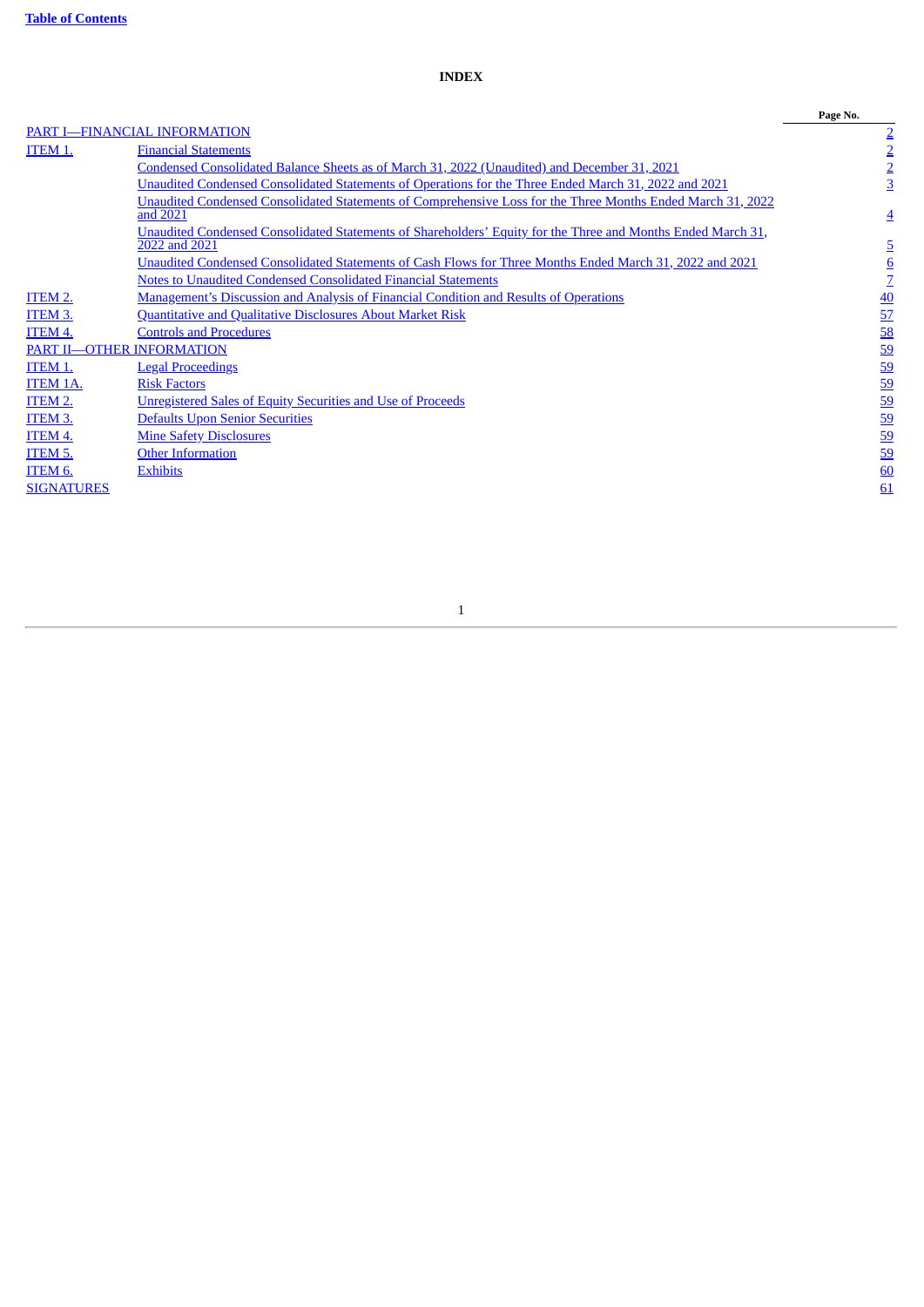## **PART I—FINANCIAL INFORMATION**

## <span id="page-2-1"></span><span id="page-2-0"></span>**ITEM 1. FINANCIAL STATEMENTS**

## **TEAM, INC. AND SUBSIDIARIES CONDENSED CONSOLIDATED BALANCE SHEETS (in thousands, except share and per share data)**

|                                                                                                                 | March 31, 2022 | <b>December 31, 2021</b> |            |  |
|-----------------------------------------------------------------------------------------------------------------|----------------|--------------------------|------------|--|
| <b>ASSETS</b>                                                                                                   | (unaudited)    |                          |            |  |
| Current assets:                                                                                                 |                |                          |            |  |
| Cash and cash equivalents                                                                                       | \$<br>53,698   | \$                       | 65,315     |  |
| Accounts receivable, net of allowance of \$8,170 and \$8,912, respectively                                      | 207,779        |                          | 188,772    |  |
| Inventory                                                                                                       | 36,436         |                          | 35,754     |  |
| Income tax receivable                                                                                           | 3,673          |                          | 3,349      |  |
| Prepaid expenses and other current assets                                                                       | 66,470         |                          | 59,868     |  |
| Total current assets                                                                                            | 368,056        |                          | 353,058    |  |
| Property, plant and equipment, net                                                                              | 160,189        |                          | 161,359    |  |
| Operating lease right-of-use assets                                                                             | 56,403         |                          | 60,700     |  |
| Intangible assets, net                                                                                          | 86,572         |                          | 89,898     |  |
| Goodwill                                                                                                        | 25,249         |                          | 25,243     |  |
| Defined benefit pension asset                                                                                   | 4,007          |                          | 2,902      |  |
| Deferred income taxes                                                                                           | 262            |                          | 792        |  |
| Other assets, net                                                                                               | 15,297         |                          | 10,533     |  |
| <b>Total assets</b>                                                                                             | \$<br>716,035  | $\mathfrak{S}$           | 704,485    |  |
| <b>LIABILITIES AND EQUITY</b>                                                                                   |                |                          |            |  |
| <b>Current liabilities:</b>                                                                                     |                |                          |            |  |
| Accounts payable                                                                                                | \$<br>41,137   | \$                       | 46,181     |  |
| Current portion of long-term debt and finance lease obligations                                                 | 670            |                          | 669        |  |
| Current portion of operating lease obligations                                                                  | 15,306         |                          | 16,176     |  |
| Other accrued liabilities                                                                                       | 123,990        |                          | 121,099    |  |
| Total current liabilities                                                                                       | 181,103        |                          | 184,125    |  |
| Long-term debt and finance lease obligations                                                                    | 455,815        |                          | 405,191    |  |
| Operating lease obligations                                                                                     | 45,742         |                          | 49,221     |  |
| Deferred income taxes                                                                                           | 2,837          |                          | 4,185      |  |
| Other long-term liabilities                                                                                     | 3,468          |                          | 9,896      |  |
| <b>Total liabilities</b>                                                                                        | 688,965        |                          | 652,618    |  |
| Commitments and contingencies                                                                                   |                |                          |            |  |
| Equity:                                                                                                         |                |                          |            |  |
| Preferred stock, 500,000 shares authorized, none issued                                                         |                |                          |            |  |
| Common stock, par value \$0.30 per share, 60,000,000 shares authorized; 43,121,579 and 31,214,714 shares issued | 12,931         |                          | 9,359      |  |
| Additional paid-in capital                                                                                      | 444,747        |                          | 444,824    |  |
| Accumulated deficit                                                                                             | (404, 222)     |                          | (375, 584) |  |
| Accumulated other comprehensive loss                                                                            | (26, 386)      |                          | (26, 732)  |  |
| Total equity                                                                                                    | 27,070         |                          | 51,867     |  |
| Total liabilities and equity                                                                                    | \$<br>716,035  | \$                       | 704,485    |  |

<span id="page-2-2"></span>See accompanying notes to unaudited condensed consolidated financial statements.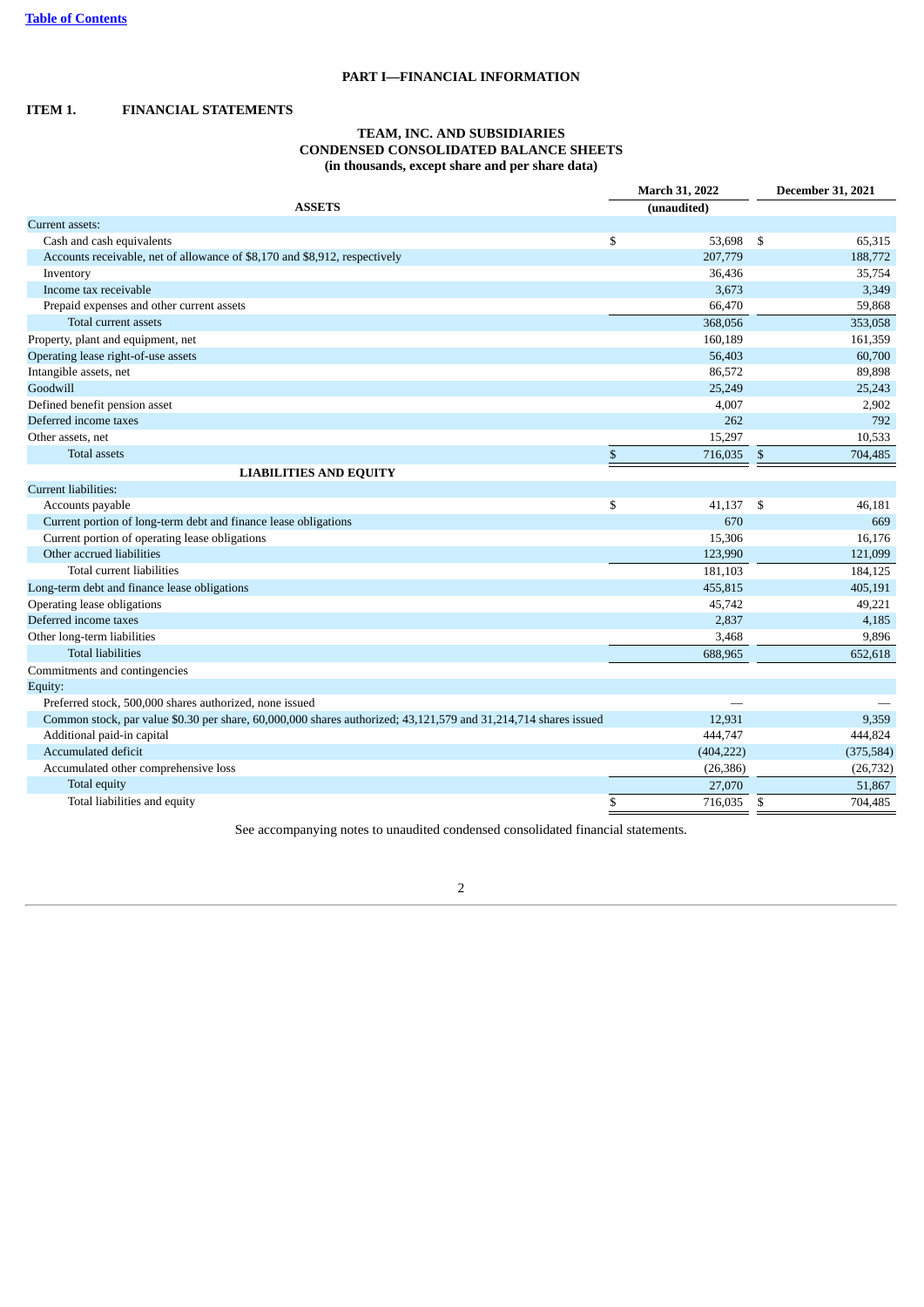## **TEAM, INC. AND SUBSIDIARIES CONDENSED CONSOLIDATED STATEMENTS OF OPERATIONS (in thousands, except per share data) (Unaudited)**

|                                                |      | <b>Three Months Ended</b><br>March 31, |           |  |  |  |
|------------------------------------------------|------|----------------------------------------|-----------|--|--|--|
|                                                | 2022 |                                        | 2021      |  |  |  |
|                                                |      |                                        |           |  |  |  |
| Revenues                                       | \$   | 218,576 \$                             | 194,618   |  |  |  |
| <b>Operating expenses</b>                      |      | 163,478                                | 150,917   |  |  |  |
| Gross margin                                   |      | 55,098                                 | 43,701    |  |  |  |
| Selling, general and administrative expenses   |      | 71,285                                 | 66,124    |  |  |  |
| Restructuring and other related charges, net   |      | 16                                     | 1,877     |  |  |  |
| <b>Operating loss</b>                          |      | (16,203)                               | (24, 300) |  |  |  |
| Interest expense, net                          |      | (18,605)                               | (9,396)   |  |  |  |
| Other income (expense)                         |      | 2,702                                  | (950)     |  |  |  |
| Loss before income taxes                       |      | (32, 106)                              | (34, 646) |  |  |  |
| (Provision) benefit for income taxes           |      | (356)                                  | 355       |  |  |  |
| Net loss                                       |      | (32, 462)<br>S.                        | (34,291)  |  |  |  |
|                                                |      |                                        |           |  |  |  |
| Loss per common share:                         |      |                                        |           |  |  |  |
| Basic and diluted                              | \$   | $(0.86)$ \$                            | (1.11)    |  |  |  |
|                                                |      |                                        |           |  |  |  |
| Weighted-average number of shares outstanding: |      |                                        |           |  |  |  |
| Basic and diluted                              |      | 37,697                                 | 30,878    |  |  |  |

<span id="page-3-0"></span>See accompanying notes to unaudited condensed consolidated financial statements.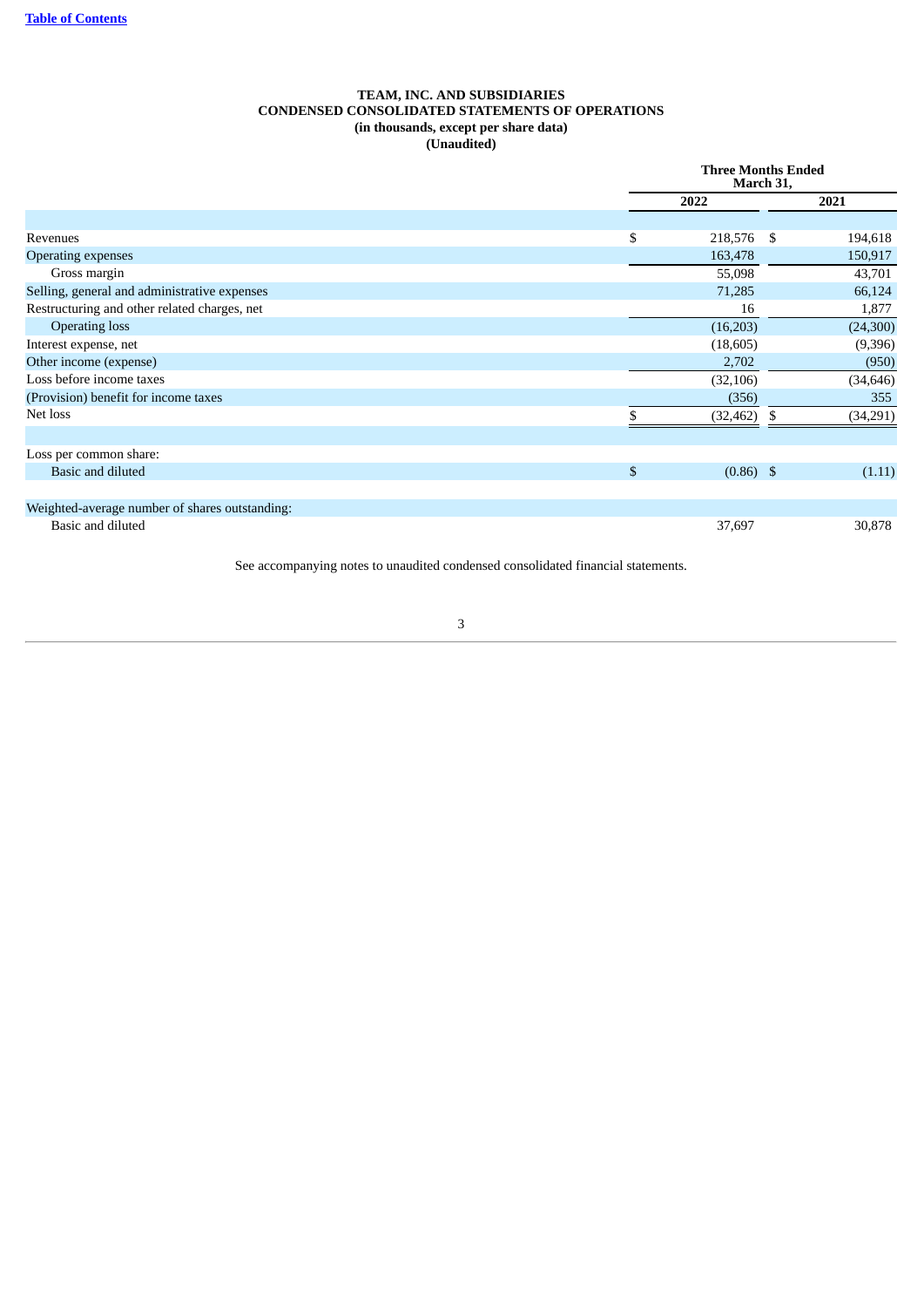## **TEAM, INC. AND SUBSIDIARIES CONDENSED CONSOLIDATED STATEMENTS OF COMPREHENSIVE LOSS (in thousands) (Unaudited)**

|                                                                           | March 31.      | <b>Three Months Ended</b> |           |
|---------------------------------------------------------------------------|----------------|---------------------------|-----------|
|                                                                           | 2022           |                           | 2021      |
|                                                                           |                |                           |           |
| Net loss                                                                  | $(32, 462)$ \$ |                           | (34,291)  |
| Other comprehensive income (loss) before tax:                             |                |                           |           |
| Foreign currency translation adjustment                                   | 346            |                           | 217       |
| Other comprehensive income (loss), before tax                             | 346            |                           | 217       |
| Tax (provision) benefit attributable to other comprehensive income (loss) |                |                           | 102       |
| Other comprehensive loss, net of tax                                      | 346            |                           | 319       |
| Total comprehensive loss                                                  | (32, 116)      |                           | (33, 972) |

<span id="page-4-0"></span>See accompanying notes to unaudited condensed consolidated financial statements.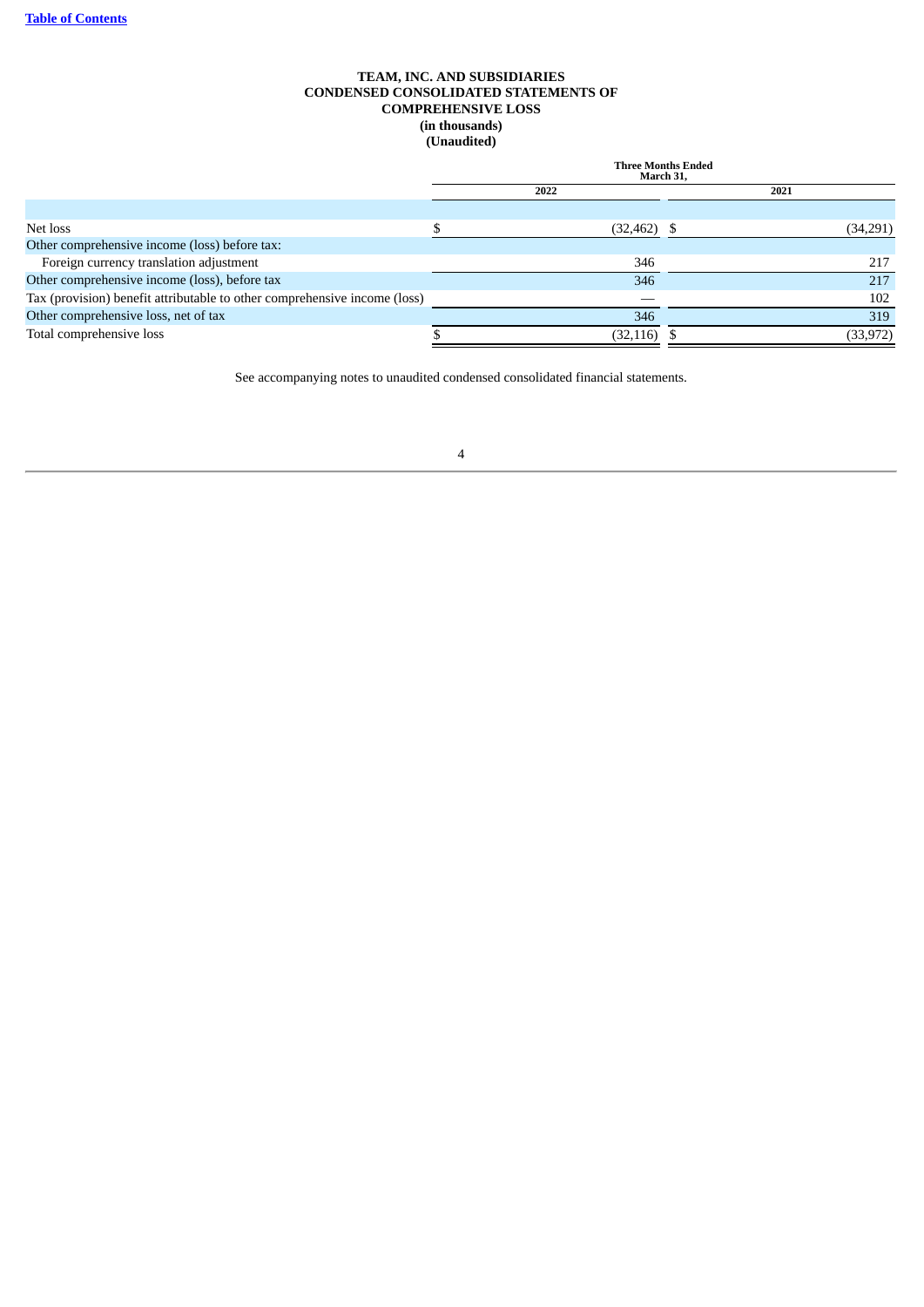### **TEAM, INC. AND SUBSIDIARIES CONDENSED CONSOLIDATED STATEMENTS OF SHAREHOLDERS' EQUITY (in thousands) (Unaudited)**

|                                                         | <b>Common Stock</b> |      |        |               | Additional         |               | <b>Retained</b>       |     | <b>Accumulated</b><br>Other | <b>Total</b>            |
|---------------------------------------------------------|---------------------|------|--------|---------------|--------------------|---------------|-----------------------|-----|-----------------------------|-------------------------|
|                                                         | <b>Shares</b>       |      | Amount |               | Paid-in<br>Capital |               | Earnings<br>(Deficit) |     | Comprehensive<br>Loss       | Shareholders'<br>Equity |
| <b>Balance at December 31, 2021</b>                     | 31,215              | - \$ | 9,359  | -S            | 444,824            | $\mathcal{L}$ | (375,584)             | - S | $(26,732)$ \$               | 51,867                  |
| Adjustments for prior periods from adopting ASU 2020-06 |                     |      |        | S             | (5,651)            |               | 3,824                 |     |                             | (1,827)                 |
| Issuance of common stock                                | 11,905              |      | 3,572  |               | 6,196              |               | -                     |     | _                           | 9,768                   |
| Net loss                                                |                     |      | -      |               |                    |               | (32, 462)             |     | -                           | (32, 462)               |
| Foreign currency translation adjustment, net of tax     |                     |      |        |               | _                  |               |                       |     | 346                         | 346                     |
| Non-cash compensation                                   |                     |      | -      |               | (624)              |               |                       |     | -                           | (624)                   |
| Net settlement of vested stock awards                   |                     |      |        |               |                    |               |                       |     |                             |                         |
| Balance at March 31, 2022                               | 43,122              |      | 12,931 |               | 444,747            |               | (404, 222)            |     | (26, 386)                   | 27,070                  |
|                                                         |                     |      |        |               |                    |               |                       |     |                             |                         |
| <b>Balance at December 31, 2020</b>                     | 30,874              | -S   | 9,257  | -S            | 422,589            | S             | (189, 565)            | -S  | $(27, 678)$ \$              | 214,603                 |
| Net loss                                                |                     |      |        |               |                    |               | (34,291)              |     |                             | (34,291)                |
| Foreign currency translation adjustment, net of tax     |                     |      |        |               |                    |               |                       |     | 319                         | 319                     |
| Non-cash compensation                                   |                     |      | -      |               | 2,330              |               | _                     |     |                             | 2,330                   |
| Net settlement of vested stock awards                   | 19                  |      | 6      |               | (107)              |               | -                     |     |                             | (101)                   |
| Balance at March 31, 2021                               | 30,893              |      | 9,263  | $\mathcal{S}$ | 424,812            |               | (223, 856)            | J.  | (27, 359)                   | 182,860                 |

<span id="page-5-0"></span>See accompanying notes to unaudited condensed consolidated financial statements.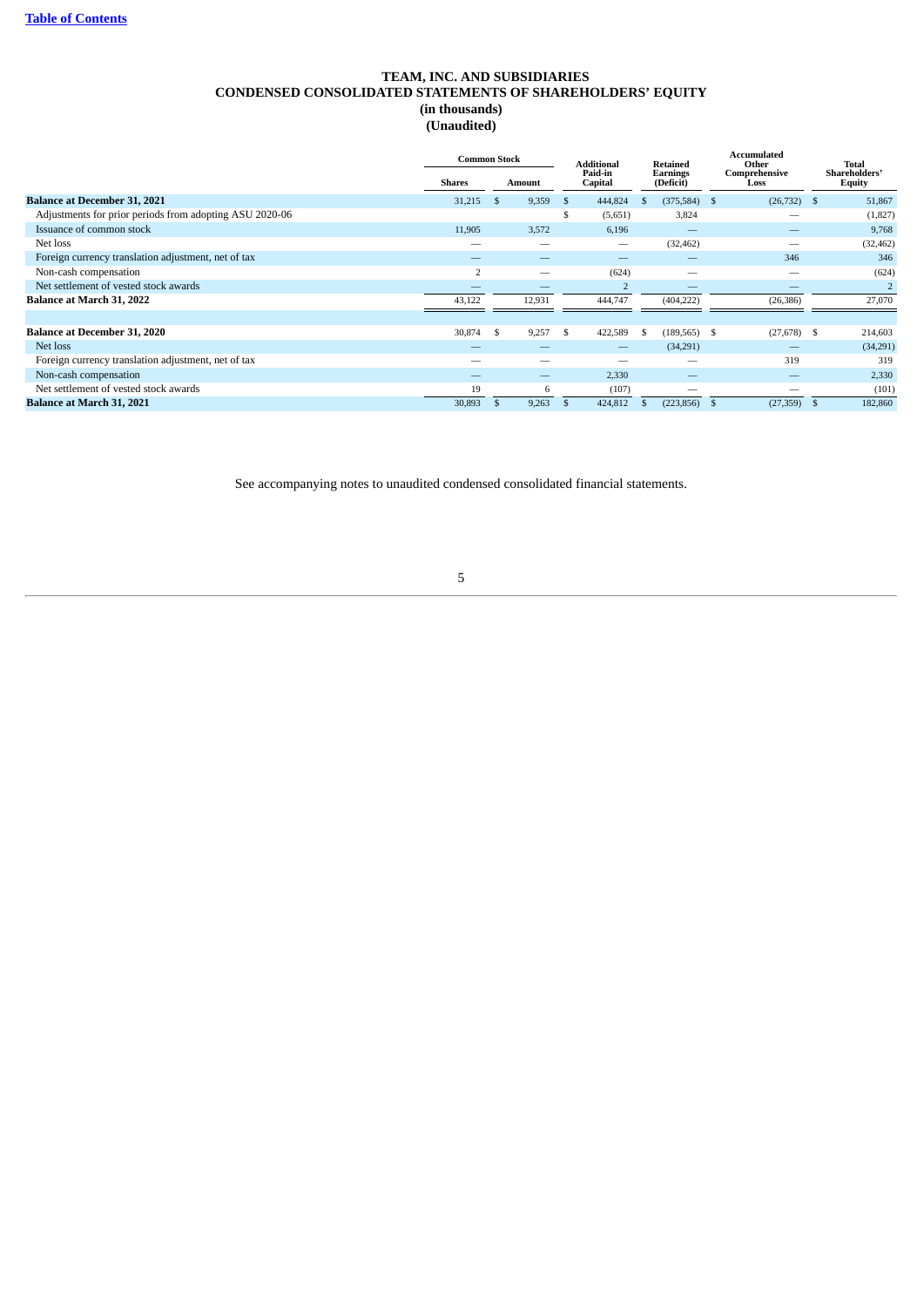## **TEAM, INC. AND SUBSIDIARIES CONDENSED CONSOLIDATED STATEMENTS OF CASH FLOWS (in thousands) (Unaudited)**

|                                                                                           | Three Months Ended March 31, |               |           |  |  |
|-------------------------------------------------------------------------------------------|------------------------------|---------------|-----------|--|--|
|                                                                                           |                              | 2022          | 2021      |  |  |
| Cash flows (used in) provided by operating activities:                                    |                              |               |           |  |  |
| Net loss                                                                                  | \$                           | $(32,462)$ \$ | (34,291)  |  |  |
| Adjustments to reconcile net loss to net cash (used in) provided by operating activities: |                              |               |           |  |  |
| Depreciation and amortization                                                             |                              | 10.031        | 10,959    |  |  |
| Write-off of deferred loan costs                                                          |                              | 2,748         |           |  |  |
| Amortization of deferred loan costs and debt discounts                                    |                              | 8,397         | 2,040     |  |  |
| Allowance for credit losses                                                               |                              | 67            | 352       |  |  |
| Foreign currency (gains) losses                                                           |                              | (185)         | 1,122     |  |  |
| Deferred income taxes                                                                     |                              | (799)         | (920)     |  |  |
| Gain on asset disposals                                                                   |                              | (2,306)       | (18)      |  |  |
| Non-cash compensation (credits) costs                                                     |                              | (624)         | 2,330     |  |  |
| Other, net                                                                                |                              | (1,216)       | (1,219)   |  |  |
| Changes in operating assets and liabilities:                                              |                              |               |           |  |  |
| Accounts receivable                                                                       |                              | (18, 546)     | (1,601)   |  |  |
| Inventory                                                                                 |                              | (1,284)       | 356       |  |  |
| Prepaid expenses and other current assets                                                 |                              | (5,902)       | 2,009     |  |  |
| Accounts payable                                                                          |                              | (4, 722)      | 2,192     |  |  |
| Other accrued liabilities                                                                 |                              | (2,884)       | 327       |  |  |
| Income taxes                                                                              |                              | (319)         | (821)     |  |  |
| Net cash used in operating activities                                                     |                              | (50,006)      | (17, 183) |  |  |
| Cash flows (used in) provided by investing activities:                                    |                              |               |           |  |  |
| Capital expenditures                                                                      |                              | (7,068)       | (3, 413)  |  |  |
| Proceeds from disposal of assets                                                          |                              | 3,026         | 29        |  |  |
| Net cash used in investing activities                                                     |                              | (4,042)       | (3, 384)  |  |  |
| Cash flows (used in) provided by financing activities:                                    |                              |               |           |  |  |
| Borrowings under ABL Credit Agreement, gross                                              |                              | 104,924       |           |  |  |
| Payments under ABL Credit Agreement, gross                                                |                              | (235)         |           |  |  |
| Borrowings under ABL Facility, net                                                        |                              |               | 28,000    |  |  |
| Borrowings under ABL Facility, gross                                                      |                              | 10,300        | 47,000    |  |  |
| Payments under ABL Facility, gross                                                        |                              | (72, 300)     | (56,000)  |  |  |
| Payments for debt issuance costs                                                          |                              | (10, 345)     | (2,027)   |  |  |
| Taxes paid related to net share settlement of share-based awards                          |                              |               | (101)     |  |  |
| Issuance of common stock                                                                  |                              | 9,767         |           |  |  |
| Other                                                                                     |                              | (145)         | (64)      |  |  |
| Net cash provided by financing activities                                                 |                              | 41,966        | 16,808    |  |  |
| Effect of exchange rate changes on cash and cash equivalents                              |                              | 465           | 1,517     |  |  |
| Net decrease in cash and cash equivalents                                                 |                              | (11, 617)     | (2, 242)  |  |  |
| Cash and cash equivalents at beginning of period                                          |                              | 65,315        | 24,586    |  |  |
| Cash and cash equivalents at end of period                                                | \$                           | \$<br>53,698  | 22,344    |  |  |

<span id="page-6-0"></span>See accompanying notes to unaudited condensed consolidated financial statements.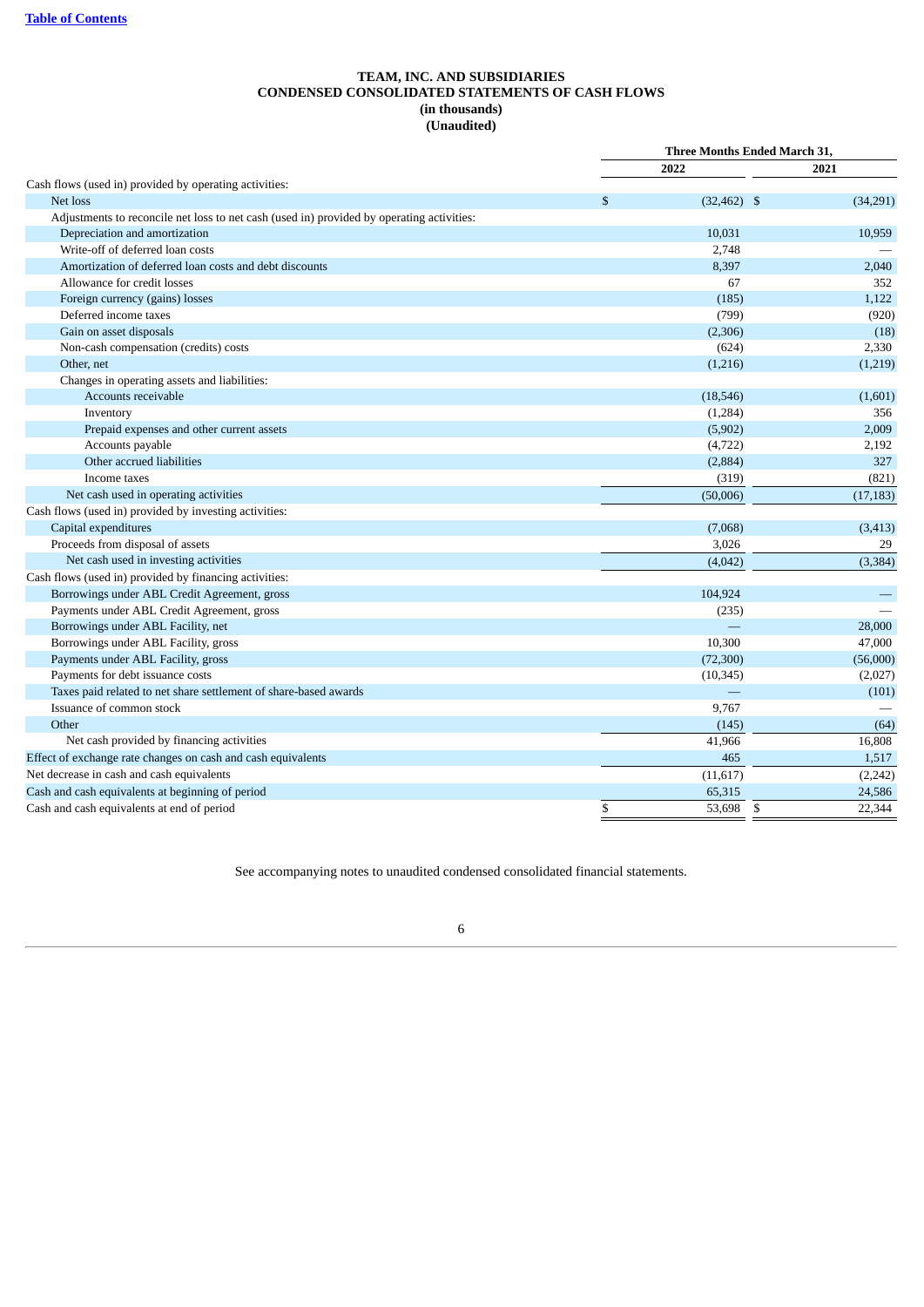#### **TEAM, INC. AND SUBSIDIARIES NOTES TO UNAUDITED CONDENSED CONSOLIDATED FINANCIAL STATEMENTS**

## **1. SUMMARY OF SIGNIFICANT ACCOUNTING POLICIES AND PRACTICES**

*Description of Business.* Unless otherwise indicated, the terms "we" "our" and "us" are used in this report to refer to either Team, Inc., to one or more of its consolidated subsidiaries or to all of them taken as a whole.

We are a global leading provider of integrated, digitally-enabled asset performance assurance and optimization solutions. We deploy conventional to highly specialized inspection, condition assessment, maintenance and repair services that result in greater safety, reliability and operational efficiency for our clients' most critical assets. We conduct operations in three segments: Inspection and Heat Treating ("IHT"), Mechanical Services ("MS") and Quest Integrity. Through the capabilities and resources in these three segments, we believe that we are uniquely qualified to provide integrated solutions: inspection to assess condition; engineering assessment to determine fitness for purpose in the context of industry standards and regulatory codes; and mechanical services to repair, rerate or replace based upon the client's election. In addition, we are capable of escalating with the client's needs, as dictated by the severity of the damage found and the related operating conditions, from standard services to some of the most advanced services and integrated asset integrity and reliability management solutions available in the industry. We also believe that we are unique in our ability to provide services in three distinct client demand profiles: (i) turnaround or project services, (ii) call-out services and (iii) nested or run-and-maintain services.

IHT provides conventional and advanced non-destructive testing ("NDT") services primarily for the process, pipeline and power sectors, pipeline integrity management services, and field heat treating and thermal services, tank management solutions, and pipeline integrity solutions, as well as associated engineering and condition assessment services. These services can be offered while facilities are running (on-stream), during facility turnarounds or during new construction or expansion activities. IHT also provides advanced digital imaging including remote digital video imaging, laser scanning and laser profilometryenabled reformer care services.

MS provides solutions designed to serve clients' unique needs during both the operational (onstream) and off-line states of their assets. Our onstream services include our range of standard to custom-engineered leak repair and composite solutions; emissions control and compliance; hot tapping and line stopping; and on-line valve insertion solutions, which are delivered while assets are in an operational condition, which maximizes client production time. Asset shutdowns can be planned, such as a turnaround maintenance event, or unplanned, such as those due to component failure or equipment breakdowns. Our specialty maintenance, turnaround and outage services are designed to minimize client downtime and are primarily delivered while assets are off-line and often through the use of cross-certified technicians, whose multi-craft capabilities deliver the production needed to achieve tight time schedules. These critical services include on-site field machining; bolted-joint integrity; vapor barrier plug testing; and valve management solutions.

Quest Integrity provides integrity and reliability management solutions for the process, pipeline and power sectors. These solutions encompass two broadly-defined disciplines: (1) highly specialized in-line inspection services for historically unpiggable process piping and pipelines using proprietary in-line inspection tools and analytical software; and (2) advanced engineering and condition assessment services through a multi-disciplined engineering team and related lab support.

We market our services to companies in a diverse array of heavy industries which include:

- Energy (refining, power, renewables, nuclear and liquefied natural gas);
- Manufacturing and Process (chemical, petrochemical, pulp and paper industries, manufacturing, automotive and mining);
- Midstream and Others (valves, terminals and storage, pipeline and offshore oil and gas);
- Public Infrastructure (amusement parks, bridges, ports, construction and building, roads, dams and railways); and
- Aerospace and Defense.

*Recent Financing Transactions.* On February 11, 2022, we entered into a credit agreement with the lender parties thereto, and Eclipse Business Capital, LLC, a Delaware limited liability company, as agent, ("Eclipse") (such agreement, the "ABL Credit Agreement"). Available funding commitments to the Company under the ABL Credit Agreement, subject to certain conditions, include a revolving credit line in an amount of up to \$130.0 million to be provided by certain affiliates of Eclipse (the "Revolving Credit Loans"), with a \$35.0 million sublimit for swingline borrowings and a \$26.0 million sublimit for issuances of letters of credit, and an incremental delayed draw term loan of up to \$35.0 million (the "Delayed Draw Term Loans") to be provided by Corre (as defined below) (collectively the "ABL Credit Facility"). The ABL Credit Facility matures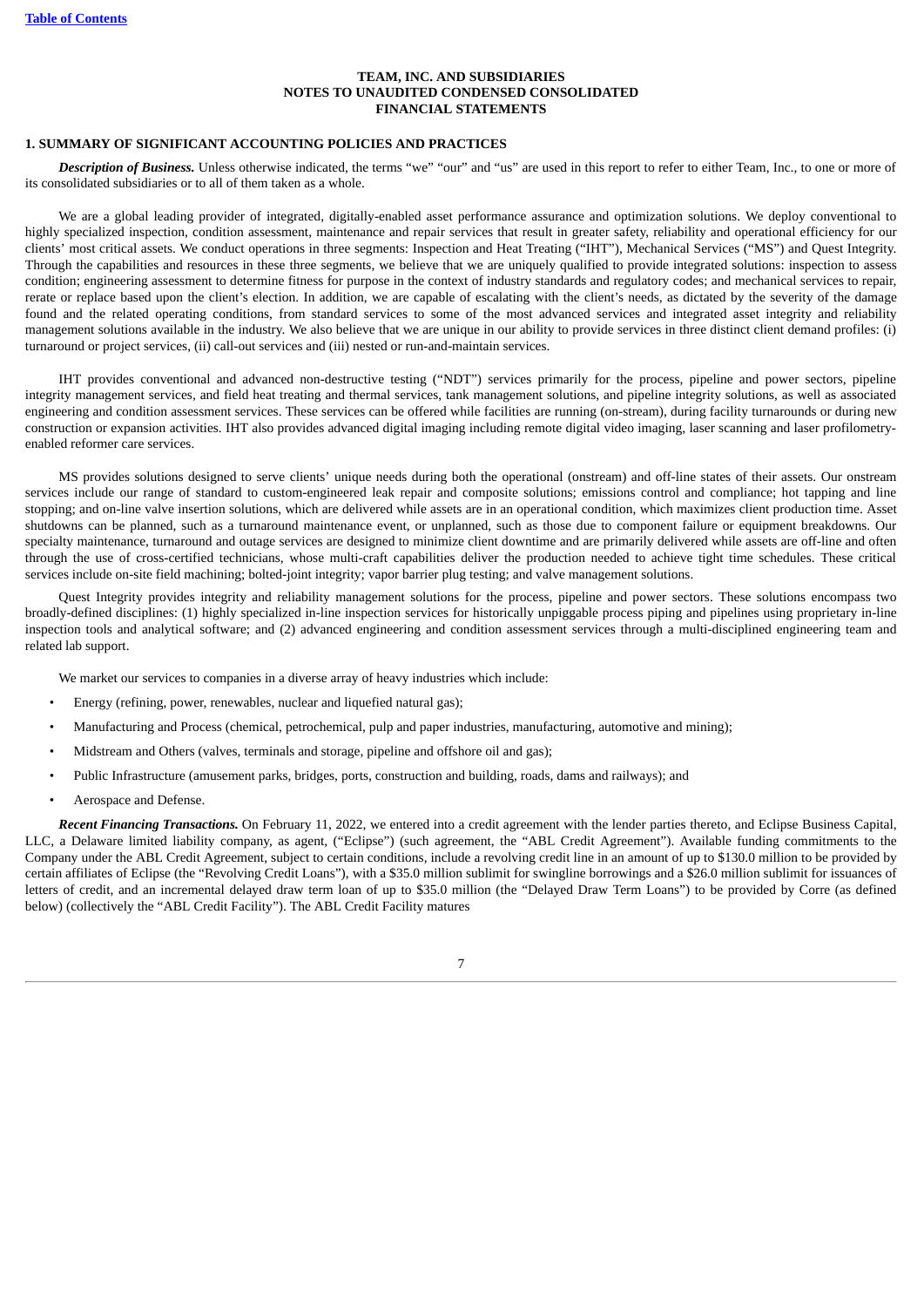and all outstanding amounts become due and payable on February 11, 2025. The proceeds of the loans under the ABL Credit Agreement were used to, among other things, pay off the amounts owed under the Citi Credit Agreement (as defined in Note 11 - Long-Term Debt) dated as of December 18, 2020 (as amended from time to time), among the Company, the lenders party thereto and Citibank, N.A. as agent, which was repaid and terminated in full on February 11, 2022.

In connection with the transactions contemplated by the ABL Credit Agreement, Corre Partners Management, LLC and certain of its affiliates (collectively, "Corre"), agreed to provide the Company with incremental financing (the "Incremental Financing"), totaling approximately \$55.0 million, consisting of (i) \$35.0 million Delayed Draw Term Loans under the ABL Credit Facility as discussed above; (ii) \$10.0 million from Corre in the form of the February 2022 Delayed Draw Term Loan (as defined in the Subordinated Term Loan Credit Agreement (as defined below)) on a pari passu basis with the existing loans issued pursuant to the Subordinated Term Loan Credit Agreement; and (iii) \$10.0 million through an issuance of 11,904,762 shares (the "PIPE Shares") of our common stock, to Corre Opportunities Qualified Master Fund, LP, Corre Horizon Fund, LP and Corre Horizon II Fund, LP (collectively, the "Corre Holders") at a price of \$0.84 per share (the "Equity Issuance").

On May 6, 2022, we entered into separate amendments on certain of our credit facilities as follows:

• ABL Credit Agreement: On May 6, 2022, we entered into Amendment No. 1 (the "ABL Credit Agreement Amendment No. 1") to the ABL Credit Agreement. The ABL Credit Agreement Amendment No. 1, among other things, modifies the Maturity Reserve Trigger Date (as defined in the ABL Credit Agreement) such that the date on which a reserve must, subject to certain conditions, be put into place with respect to the outstanding principal amount of the 5.00% Convertible Senior Notes due 2023 (the"Notes") is 75 days prior to their maturity date, instead of 120 days prior to their maturity date.

• Atlantic Park Term Loan: On May 6, 2022, we entered into Amendment No. 7 (the "Seventh Amendment") to the Term Loan Credit Agreement dated December 18, 2020, between the Company and Atlantic Park Strategic Capital Fund, L.P., as agent ("APSC"), as lender (the "Term Loan Credit Agreement"). The Seventh Amendment, among other things and subject to the terms thereof, (i) modifies the Maturity Trigger Date (as defined in the Term Loan Credit Agreement) such that the date on which the maturity of the Term Loan Credit Agreement is triggered as a result of there being an aggregate principal amount of more than \$10.0 million outstanding under the Notes is 75 days prior to their maturity date instead of 120 days prior to their maturity date, and (ii) amends the financial covenants, such that the maximum net leverage ratio to be tested for the fiscal quarter ending March 31, 2023 will be increased from 7.00 to 1.00 to 12.00 to 1.00.

• Subordinated Term Loan Credit Agreement: On May 6, 2022, we entered into Amendment No. 6 (the "Corre Amendment No. 6") with the lenders from time to time party thereto (including Corre), and Cantor Fitzgerald Securities, as agent to the Subordinated Term Loan Credit Agreement dated November 9, 2021, by and among the Company, Corre Credit Fund, LLC ("Corre Fund"), as agent, and the lenders party thereto (the "Subordinated Term Loan Credit Agreement"). The Corre Amendment No. 6, among other things, amends the financial covenants, such that the maximum net leverage ratio to be tested for the fiscal quarter ending March 31, 2023 will be increased from 7.00 to 1.00 to 12.00 to 1.00.

*Ongoing Effects of COVID-19.* The impact of the COVID-19 pandemic continues to affect our workforce and operations, as well as the operations of our clients, suppliers and contractors. During this period, we have continued to focus on the following key priorities:

- the health and safety of our employees and business continuity;
- the alignment of our business to the near-term market dynamics and demand for our services; and
- our end market revenue diversification strategy.

The ultimate duration and economic impact of the COVID-19 pandemic remains unclear. However, we believe the increased availability and administration of COVID-19 vaccines, easing of pandemic related restrictions, reopening of economies, and increasing commodity prices are positive signs of broader economic recovery.

The extent of COVID-19's effect on our operational and financial performance will depend on future developments, including the duration, spread and intensity of the pandemic (including any resurgences), the impact of the new COVID-19 variants, the continued rollout and acceptance of COVID-19 vaccines, and the level of social and economic restrictions imposed in the United States and abroad in an effort to curb the spread of the virus, all of which are uncertain and difficult to predict considering the rapidly evolving landscape.

Under the Coronavirus Aid, Relief and Economic Security Act (the "CARES Act"), we qualified to defer the employer portion of social security taxes incurred through the end of calendar 2020. As of March 31, 2022, we have deferred employer payroll taxes of \$7.1 million. As of December 31, 2021 we had \$14.1 million outstanding and we paid \$7.0 million of the deferred payroll taxes in January 2022, the remaining balance of \$7.1 million is due at the end of 2022. Additionally, other governments in jurisdictions where we operate passed legislation to provide employers with relief programs, which include wage subsidy grants, deferral of certain payroll related expenses and tax payments and other benefits. We elected to treat qualified government subsidies from Canada and other governments as offsets to the related expenses. We recognized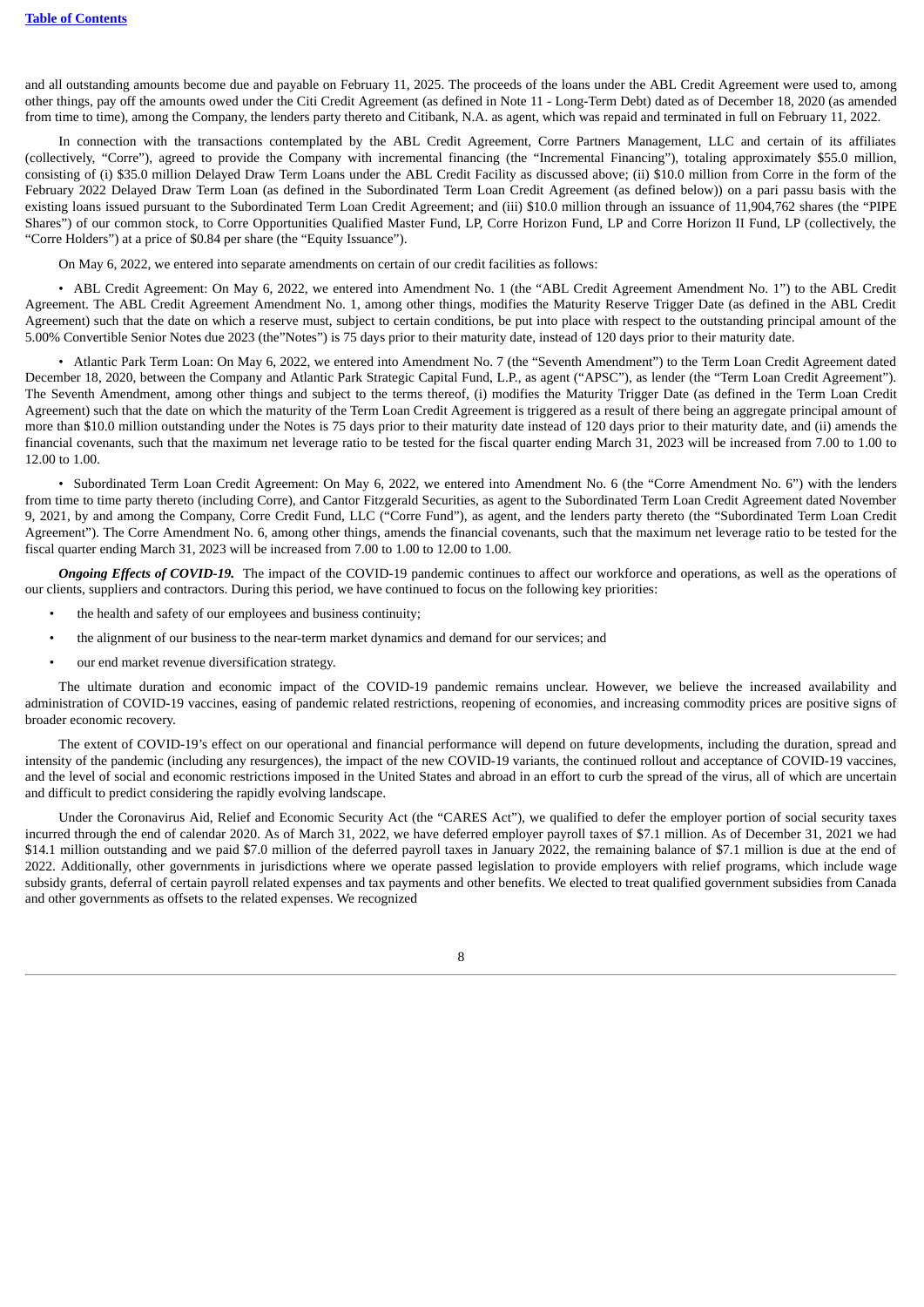\$0.6 million and \$0.1 million as a reduction to operating expenses and selling, general and administrative expenses, respectively, during the three months ended March 31, 2022 and \$2.0 million and \$0.4 million as a reduction for operating expenses and selling, general and administrative expenses, respectively, during the three months ended March 31, 2021.

*Basis for presentation.* In the opinion of management, these unaudited condensed consolidated financial statements reflect all adjustments, consisting of normal recurring adjustments, necessary for a fair presentation of results for such periods. The results of operations for any interim period are not necessarily indicative of results for the full year. Certain disclosures have been condensed or omitted from the interim financial statements included in this report. These financial statements should be read in conjunction with the consolidated financial statements and notes contained in our Annual Report on Form 10-K for the year ended December 31, 2021 as filed with the Securities and Exchange Commission.

*Consolidation.* The condensed consolidated financial statements include the accounts of our subsidiaries where we have control over operating and financial policies. All material intercompany accounts and transactions have been eliminated in consolidation.

*Related Party Transactions.* A related party transaction is any transaction, arrangement or relationship or series of similar transactions, arrangements or relationships (including the incurrence or issuance of any indebtedness or the guarantee of indebtedness) in which (1) the Company or any of its subsidiaries is a participant, and (2) any Related Party (as defined herein) has or will have a direct or indirect material interest.

A Related Party is any person who is, or, at any time since the beginning of the Company's last fiscal year, was (1) an executive officer, director or nominee for election as a director of the Company or any of its subsidiaries, (2) a person with greater than five percent (5%) beneficial interest in the Company, (3) an immediate family member of any of the individuals or entities identified in (1) or (2) of this paragraph, and (4) any firm, corporation or other entity in which any of the foregoing individuals or entities is employed or is a general partner or principal or in a similar position or in which such person or entity has a five percent (5%) or greater beneficial interest. Immediate family members includes a person's spouse, parents, stepparents, children, stepchildren, siblings, mothers- and fathers-in-law, sons- and daughters-in-law, brothers- and sisters-in-law and anyone residing in such person's home, other than a tenant or employee.

*Going Concern.* These condensed consolidated financial statements have been prepared in accordance with U.S. generally accepted accounting principles (GAAP) assuming the Company will continue as a going concern.

As of March 31, 2022, we are in compliance with our debt covenants.

As discussed above, the Company successfully negotiated amendments to our credit facilities including the financial covenants contained therein. In addition, we evaluated the Company's liquidity within one year after the date of issuance of these condensed consolidated financial statements to determine if there is substantial doubt about the Company's ability to continue as a going concern. In the preparation of this liquidity assessment, we applied judgment to estimate the projected cash flows of the Company, including the following: (i) projected cash outflows, (ii) projected cash inflows, and (iii) excess availability level under the Company's existing debt arrangements. The cash flow projections were based on known or planned cash requirements for operating and financing costs. We believe, based on the Company's forecast and the amendments entered in May 2022, that current working capital and capital expenditure financing is sufficient to fund the operations, maintain compliance with our debt covenants (as amended), and satisfy the Company's obligations as they come due within one year after the date of issuance of these condensed consolidated financial statements. Our ability to maintain compliance with the financial covenants contained in the ABL Credit Facility, Term Loan Credit Agreement, and Subordinated Term Loan Credit Agreement is dependent upon our future operating performance and future financial condition, both of which are subject to various risks and uncertainties. Under the terms of our amended financing arrangements, each of the Maturity Reserve Trigger Date (as defined in the ABL Credit Agreement) and the Maturity Trigger Date (as defined in the Term Loan Credit Agreement) (collectively, the "Trigger Date") is now May 18, 2023. While our lenders agreed on an extension and amended the financial covenants contained therein, there can be no assurance that our lenders will provide additional waivers or amendments in the event of future non-compliance with our debt covenants, or other possible events of default that could happen.

Use of estimates. Our accounting policies conform to GAAP. The preparation of consolidated financial statements in conformity with GAAP requires management to make estimates and judgments that affect our reported financial position and results of operations. We review significant estimates and judgments affecting our consolidated financial statements on a recurring basis and record the effect of any necessary adjustments prior to their publication. Estimates and judgments are based on information available at the time such estimates and judgments are made. Adjustments made with respect to the use of these estimates and judgments often relate to information not previously available. Uncertainties with respect to such estimates and judgments are inherent in the preparation of financial statements. Estimates and judgments are used in, among other things, (1) aspects of revenue recognition, (2) valuation of acquisition related tangible and intangible assets and assessments of all long-lived assets for possible impairment, (3) estimating various factors used to accrue liabilities for workers' compensation, auto, medical, and general liability, (4) establishing an allowance for uncollectible accounts receivable, (5) estimating the useful lives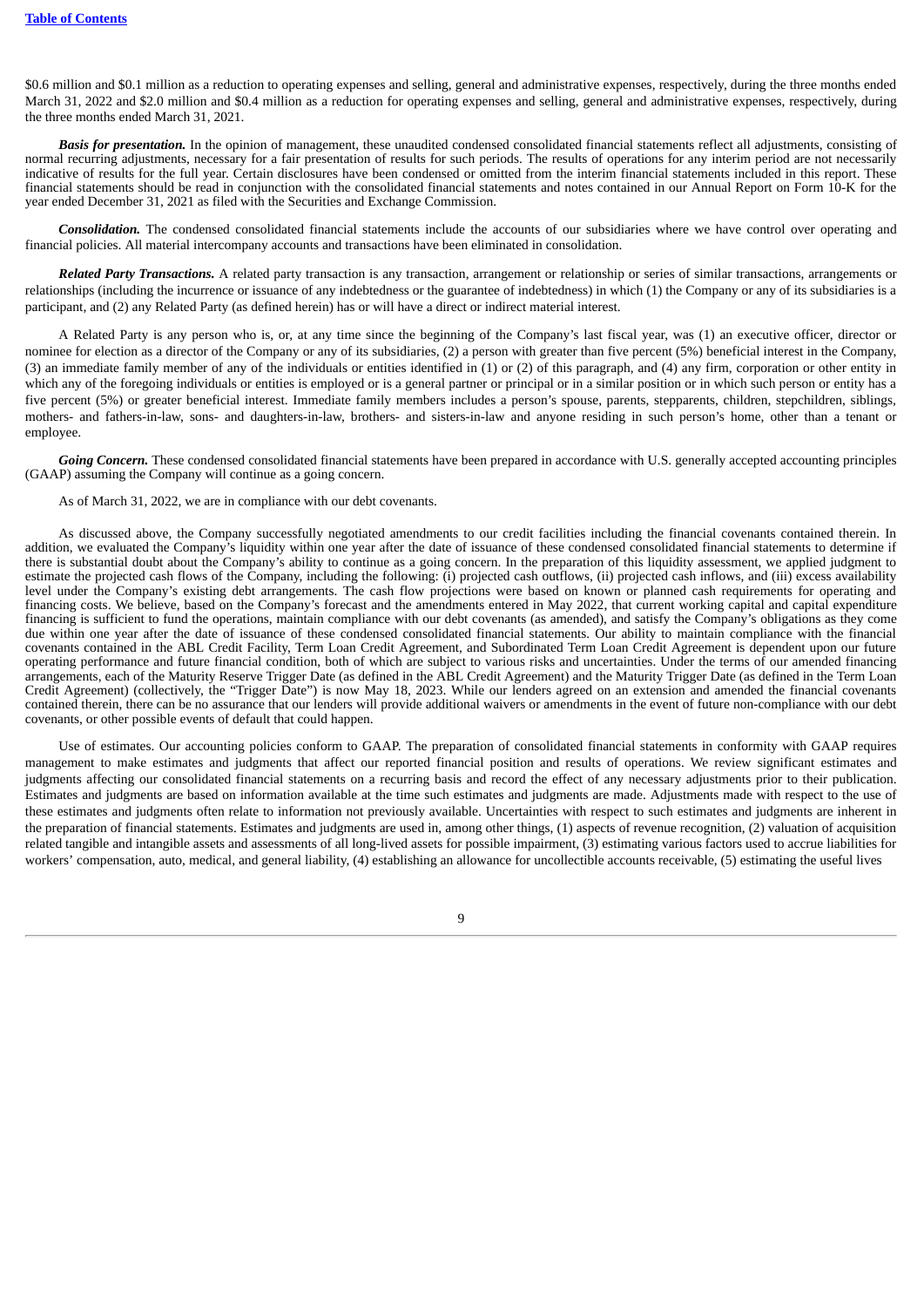of our assets, (6) assessing future tax exposure and the realization of tax assets, (7) selecting assumptions used in the measurement of costs and liabilities associated with defined benefit pension plans, (8) assessments of fair value and (9) managing our foreign currency risk in foreign operations. Our most significant accounting policies are described below.

*Fair value of financial instruments***.** As defined in Financial Accounting Standards Board ("FASB") Accounting Standards Codification ("ASC") 820 *Fair Value Measurements and Disclosur*e ("ASC 820"), fair value is the price that would be received to sell an asset or paid to transfer a liability in an orderly transaction between market participants at the measurement date. We utilize market data or assumptions that market participants would use in pricing the asset or liability, including assumptions about risk and the risks inherent in the inputs to the valuation technique. These inputs can be readily observable, market corroborated, or generally unobservable. We primarily apply the market approach for recurring fair value measurements and endeavor to utilize the best information available. Accordingly, we utilize valuation techniques that maximize the use of observable inputs and minimize the use of unobservable inputs. The use of unobservable inputs is intended to allow for fair value determinations in situations in which there is little, if any, market activity for the asset or liability at the measurement date. We are able to classify fair value balances based on the observability of those inputs. ASC 820 establishes a fair value hierarchy such that "Level 1" measurements include unadjusted quoted market prices for identical assets or liabilities in an active market, "Level 2" measurements include quoted market prices for identical assets or liabilities in an active market which have been adjusted for items such as effects of restrictions for transferability and those that are not quoted but are observable through corroboration with observable market data, including quoted market prices for similar assets, and "Level 3" measurements include those that are unobservable and of a highly subjective measure.

Our financial instruments consist primarily of cash, cash equivalents, accounts receivable, accounts payable and debt obligations. The carrying amount of cash, cash equivalents, trade accounts receivable and trade accounts payable are representative of their respective fair values due to the short-term maturity of these instruments. The fair value of our ABL Credit Facility and Term Loans defined below is representative of the carrying value based upon the variable terms and management's opinion that the current rates available to us with the same maturity and security structure are equivalent to that of the debt. The fair value of our 5.00% Convertible Senior Notes due 2023 (the "Notes") as of March 31, 2022 and December 31, 2021 is \$86.1 million and \$84.0 million, respectively, (inclusive of the fair value of the conversion option) and are a "Level 2" measurement, determined based on the observed trading price of these instruments. For additional information regarding our ABL Credit Facilities, Atlantic Park Term Loan, Subordinated Term Loan and Notes, see Note 11 - Long-Term Debt.

*Cash and cash equivalents***.** Cash and cash equivalents consist of all deposits and funds invested in highly liquid short-term investments with original maturities of three months or less.

*Inventory.* Except for certain inventories that are valued based on weighted-average cost, we use the first-in, first-out method to value our inventory. Inventory includes material, labor, and certain fixed overhead costs. Inventory is stated at the lower of cost and net realizable value. Inventory quantities on hand are reviewed periodically and carrying cost is reduced to net realizable value for inventories for which their cost exceeds their utility. The cost of inventories consumed or products sold are included in operating expenses.

*Property, plant and equipment.* Property, plant and equipment are stated at cost less accumulated depreciation and amortization. Leasehold improvements are amortized over the shorter of their respective useful life or the lease term. Depreciation and amortization of assets are computed by the straight-line method over the following estimated useful lives of the assets:

| <b>Useful L</b> |
|-----------------|
| $20-40y$        |
| 15y             |
| $2-15y$         |
| $2-12y$         |
| $2-10y$         |
| $2-5y$          |
| $2-5y$          |
|                 |

*Goodwill and intangible assets.* We allocate the purchase price of acquired businesses to their identifiable tangible assets and liabilities, such as accounts receivable, inventory, property, plant and equipment, accounts payable and accrued liabilities. We also allocate a portion of the purchase price to identifiable intangible assets, such as client relationships, non-compete agreements, trade names, technology, and licenses. Allocations are based on estimated fair values of assets and liabilities. We use all available information to estimate fair values including quoted market prices, the carrying value of acquired assets, and

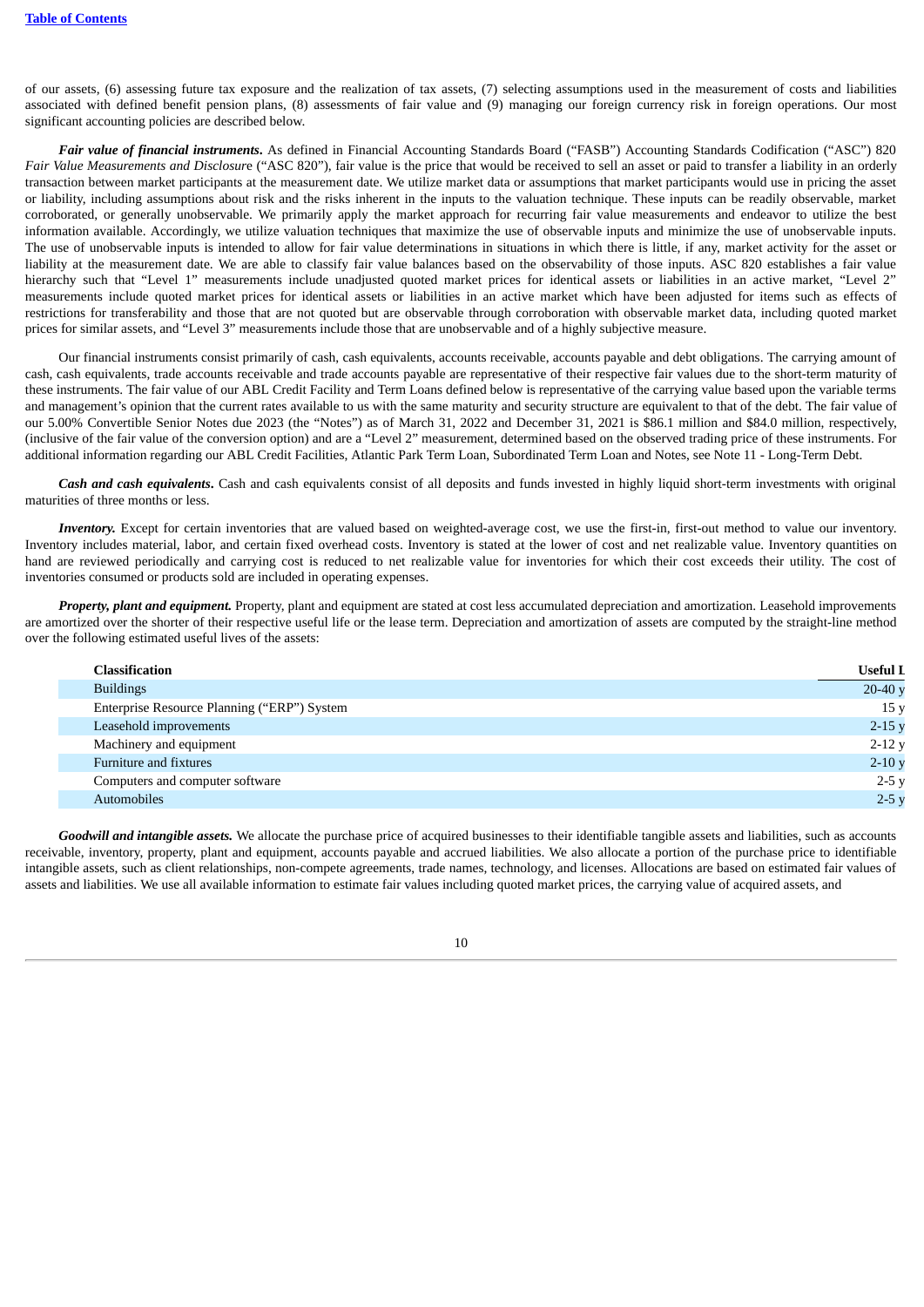widely accepted valuation techniques such as discounted cash flows. Certain estimates and judgments are required in the application of the fair value techniques, including estimates of future cash flows, selling prices, replacement costs, economic lives, and the selection of a discount rate, as well as the use of "Level 3" measurements as defined in ASC 820. Deferred taxes are recorded for any differences between the assigned values and tax bases of assets and liabilities. Estimated deferred taxes are based on available information concerning the tax bases of assets acquired and liabilities assumed and loss carryforwards at the acquisition date, although such estimates may change in the future as additional information becomes known. Any remaining excess of cost over allocated fair values is recorded as goodwill. We typically engage third-party valuation experts to assist in determining the fair values for both the identifiable tangible and intangible assets. The judgments made in determining the estimated fair value assigned to each class of assets acquired and liabilities assumed, as well as asset lives, could materially impact our results of operations.

Goodwill and intangible assets acquired in a business combination determined to have an indefinite useful life are not amortized, but are instead tested for impairment, and assessed for potential triggering events, at least annually in accordance with the provisions of the ASC 350 *Intangibles—Goodwill and Other* ("ASC 350"). Intangible assets with estimated useful lives are amortized over their respective estimated useful lives to their estimated residual values and reviewed for impairment in accordance with ASC 350. We assess goodwill for impairment at the reporting unit level, which we have determined to be the same as our operating segments. Each reporting unit has goodwill relating to past acquisitions.

If the carrying value of a reporting unit exceeds its fair value, we measure any goodwill impairment losses as the amount by which the carrying amount of a reporting unit exceeds its fair value, not to exceed the total amount of goodwill allocated to that reporting unit. Our goodwill annual test date is December 1 of each year.

*Income taxes.* We follow the guidance of ASC 740 *Income Taxes* ("ASC 740"), which requires that we use the asset and liability method of accounting for deferred income taxes and provide deferred income taxes for all significant temporary differences. As part of the process of preparing our consolidated financial statements, we are required to estimate our income taxes in each of the jurisdictions in which we operate. This process involves estimating our actual current tax payable or receivable and related tax expense or benefit together with assessing temporary differences resulting from differing treatment of certain items, such as depreciation, for tax and accounting purposes. These differences can result in deferred tax assets and liabilities, which are included within our consolidated balance sheets.

In accordance with ASC 740, we are required to assess the likelihood that our deferred tax assets will be realized and, to the extent we believe it is more likely than not (a likelihood of more than 50%) that some portion or all of the deferred tax assets will not be realized, we must establish a valuation allowance. We consider all available evidence to determine whether, based on the weight of the evidence, a valuation allowance is needed. Evidence used includes the reversal of existing taxable temporary differences, taxable income in prior carryback years if carryback is permitted by tax law, information about our current financial position and our results of operations for the current and preceding years, as well as all currently available information about future years, including our anticipated future performance and tax planning strategies.

We regularly assess whether it is more likely than not that we will realize the deferred tax assets in the jurisdictions in which we operate. Management believes future sources of taxable income, reversing temporary differences and other tax planning strategies will be sufficient to realize the deferred tax assets for which no valuation allowance has been established. Our valuation allowance primarily relates to net operating loss carryforwards. While we have considered these factors in assessing the need for additional valuation allowance, there can be no assurance that additional valuation allowance would not need to be established in the future if information about future years change. Any changes in valuation allowance would impact our income tax provision and net income (loss) in the period in which such a determination is made.

Significant judgment is required in assessing the timing and amounts of deductible and taxable items for tax purposes. In accordance with ASC 740-10, we establish reserves for uncertain tax positions when, despite our belief that our tax return positions are supportable, we believe that it is not more likely than not that the position will be sustained upon challenge. When facts and circumstances change, we adjust these reserves through our provision for income taxes. To the extent interest and penalties may be assessed by taxing authorities on any related underpayment of income tax, such amounts have been accrued and are classified as a component of income tax expense (benefit) in our consolidated statements of operations.

*Workers' compensation, auto, medical and general liability accruals.* In accordance with ASC 450 *Contingencies* ("ASC 450"), we record a loss contingency when it is probable that a liability has been incurred and the amount of the loss can be reasonably estimated. We review our loss contingencies on an ongoing basis to ensure that we have appropriate reserves recorded on our balance sheet. These reserves are based on historical experience with claims incurred but not received, estimates and judgments made by management, applicable insurance coverage for litigation matters, and are adjusted as circumstances warrant. For workers' compensation, our self-insured retention is \$1.0 million and our automobile liability self-insured retention is currently \$1.0 million per occurrence. For general liability claims, we have an effective self-insured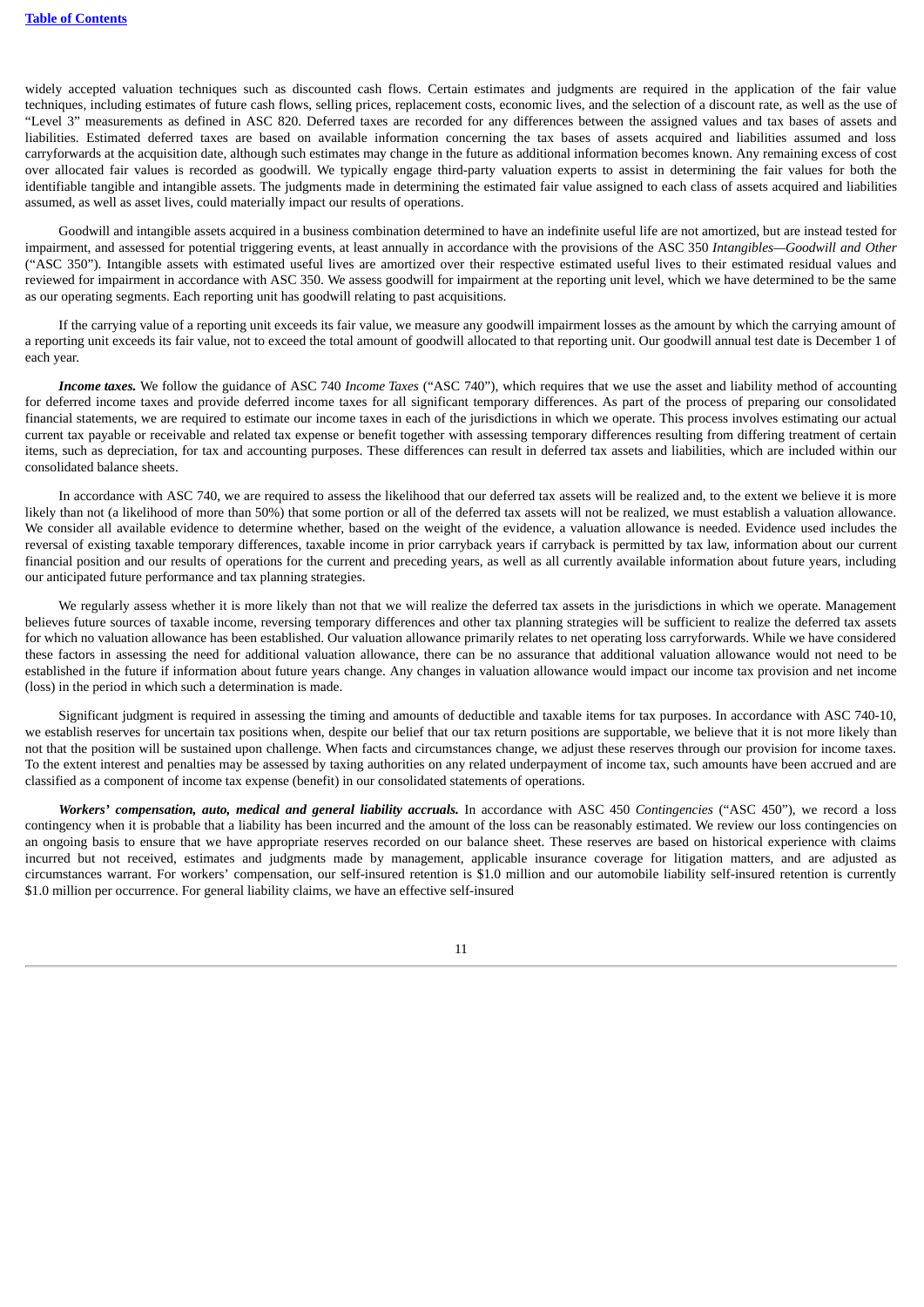retention of \$1.0 million and a deductible of \$2.0 million per occurrence. For medical claims, our self-insured retention is \$400,000 per individual claimant determined on an annual basis. For environmental liability claims, our self-insured retention is \$1.0 million per occurrence. We maintain insurance for claims that exceed such self-retention limits. The insurance is subject to terms, conditions, limitations, and exclusions that may not fully compensate us for all losses. Our estimates and judgments could change based on new information, changes in laws or regulations, changes in management's plans or intentions, or the outcome of legal proceedings, settlements, or other factors. If different estimates and judgments were applied with respect to these matters, it is likely that reserves would be recorded for different amounts.

*Allowance for credit losses.* In the ordinary course of business, a portion of our accounts receivable are not collected due to billing disputes, customer bankruptcies, dissatisfaction with the services we performed and other various reasons. We establish an allowance to account for those accounts receivable that we estimate will eventually be deemed uncollectible. The allowance for credit losses is based on a combination of our historical experience and management's review of long outstanding accounts receivable.

*Concentration of credit risk.* No single customer accounts for more than 10% of consolidated revenues.

*Earnings (loss) per share.* Basic earnings (loss) per share is computed by dividing income (loss) from continuing operations, income (loss) from discontinued operations or net income (loss) by the weighted-average number of shares of common stock outstanding during the year. Diluted earnings (loss) per share is computed by dividing income (loss) from continuing operations, income (loss) from discontinued operations or net income (loss) by the sum of (1) the weighted-average number of shares of common stock outstanding during the period, (2) the dilutive effect of the assumed exercise of share-based compensation using the treasury stock method and (3) the dilutive effect of the assumed conversion of our Notes under the treasury stock method. Our current intent is to settle the principal amount of our Notes in cash upon conversion. If the conversion value exceeds the principal amount, we may elect to deliver shares of our common stock with respect to the remainder of our conversion obligation in excess of the aggregate principal amount (the "conversion spread"). Accordingly, the conversion spread is included in the denominator for the computation of diluted earnings per common share using the treasury stock method and the numerator is adjusted for any recorded gain or loss, net of tax, on the embedded derivative associated with the conversion feature.

For the three months ended March 31, 2022 and 2021, all outstanding share-based compensation awards were excluded from the calculation of diluted loss per share because their inclusion would be antidilutive due to the loss from continuing operations in those periods. Also, for the three months ended March 31, 2022 and 2021, the Notes were excluded from the calculation of diluted earnings (loss) per share since the conversion price exceeded the average price of our common stock during the applicable periods. For information regarding our Notes and our share-based compensation awards, refer to Note 11 and Note 14, respectively.

*Non-cash investing and financing activities.* Non-cash investing and financing activities are excluded from the consolidated statements of cash flows and are as follows (in thousands):

|                                     |      | Three Months Ended March 31, |   |      |  |  |  |
|-------------------------------------|------|------------------------------|---|------|--|--|--|
|                                     | 2022 |                              |   | 2021 |  |  |  |
|                                     |      | (unaudited)                  |   |      |  |  |  |
| Assets acquired under finance lease |      | 23                           | w |      |  |  |  |

Also, we had \$3.6 million and \$2.4 million of accrued capital expenditures as of March 31, 2022 and March 31, 2021, respectively, which are excluded from the consolidated statements of cash flows until paid.

*Foreign currency***.** For subsidiaries whose functional currency is not the U.S. Dollar, assets and liabilities are translated at period ending rates of exchange and revenues and expenses are translated at period average exchange rates. Translation adjustments for the asset and liability accounts are included as a separate component of accumulated other comprehensive loss in stockholders' equity. Foreign currency transaction gains and losses are included in our statements of operations.

We have historically executed a foreign currency hedging program to mitigate the foreign currency risk in countries where we have significant assets and liabilities denominated in currencies other than the functional currency. We historically utilized monthly foreign currency swap contracts to reduce exposures to changes in foreign currency exchange rates related to our largest exposures including, but not limited to the Brazilian Real, British Pound, Canadian Dollar, Euro, Malaysian Ringgit, Mexican Peso and Singapore Dollar. There were no foreign currency swap contracts outstanding during the three months ended March 31, 2022, and the impact from swap contracts was not material for the three months ended March 31, 2021.

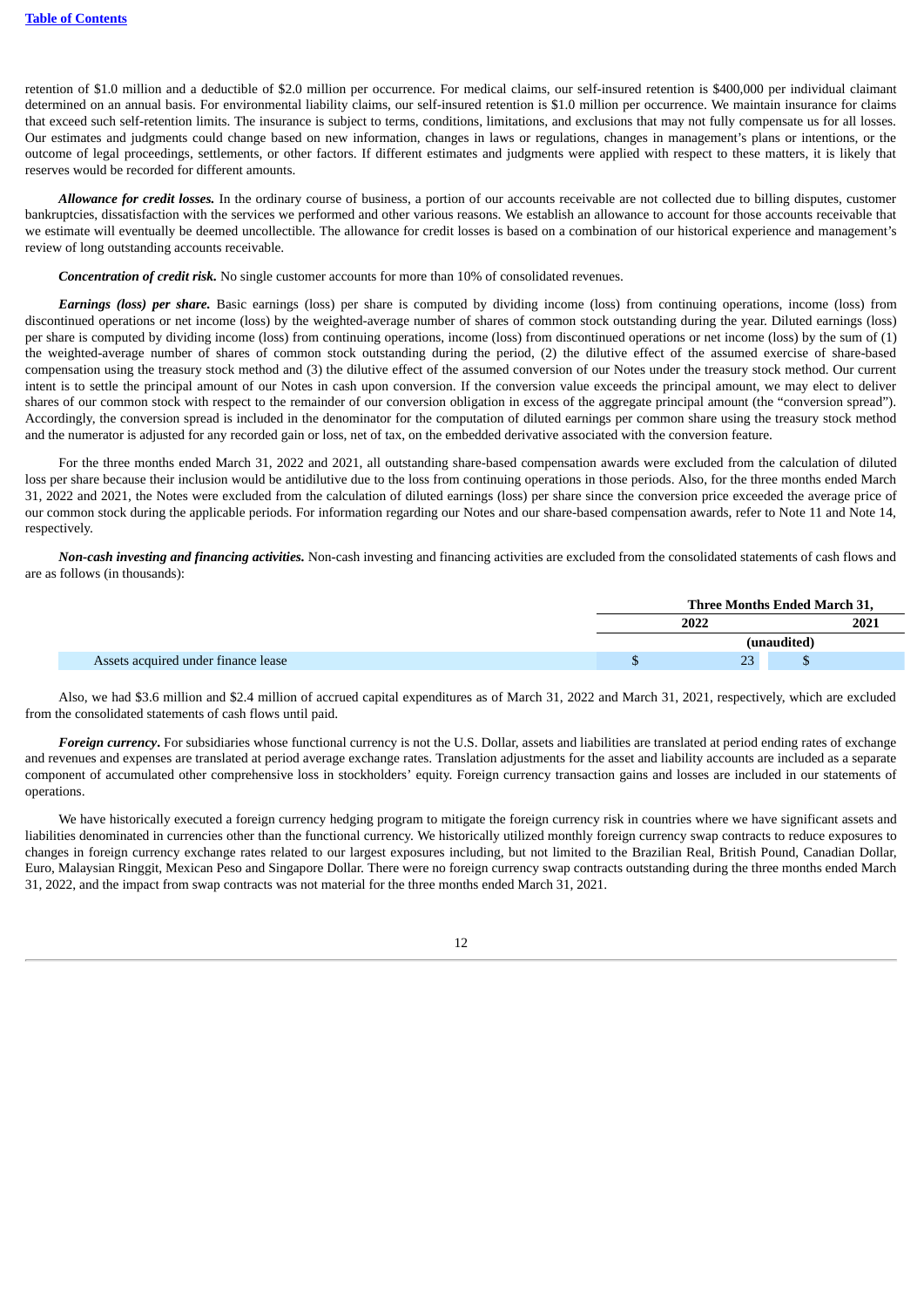*Defined benefit pension plans.* Pension benefit costs and liabilities are dependent on assumptions used in calculating such amounts. The primary assumptions include factors such as discount rates, expected investment return on plan assets, mortality rates and retirement rates. These rates are reviewed annually and adjusted to reflect current conditions. These rates are determined based on reference to yields. The expected return on plan assets is derived from detailed periodic studies, which include a review of asset allocation strategies, anticipated future long-term performance of individual asset classes, risks (standard deviations) and correlations of returns among the asset classes that comprise the plans' asset mix. While the studies give appropriate consideration to recent plan performance and historical returns, the assumptions are primarily long-term, prospective rates of return. Mortality and retirement rates are based on actual and anticipated plan experience. In accordance with GAAP, actual results that differ from the assumptions are accumulated and are subject to amortization over future periods and, therefore, generally affect recognized expense in future periods. While we believe that the assumptions used are appropriate, differences in actual experience or changes in assumptions may affect the pension obligation and future expense.

*Reclassifications.* Certain amounts in prior periods have been reclassified to conform to the current year presentation. Such reclassifications did not have any effect on our financial condition or results of operations as previously reported.

#### *Newly Adopted Accounting Standards*

ASU No. 2019-12. In December 2019, the FASB issued ASU 2019-12, Income Taxes (Topic 740) Simplifying the Accounting for Income Taxes, that simplifies the accounting for income taxes by eliminating some exceptions to the general approach in ASC 740, *Income Taxes* as well as clarifies aspects of existing guidance to promote more consistent application. ASU 2019-12 clarifies and amends existing guidance related to intraperiod tax allocation and calculations, recognition of deferred taxes for change in ownership group, evaluation of a step-up in the tax basis of goodwill and other clarifications. Our adoption of this ASU as of January 1, 2021 did not have a material impact to our consolidated financial statements.

ASU No. 2020-06. In August 2020, the FASB issued ASU 2020-06, Accounting for Convertible Instruments and Contracts in an Entity's Own Equity, which simplifies the accounting for convertible instruments by eliminating certain separation models and will generally be reported as a single liability at its amortized cost. In addition, ASU 2020-06 eliminates the treasury stock method to calculate diluted earnings per share for convertible instruments and requires the use of the if-converted method. On January 1, 2022, we adopted the ASU using the modified retrospective method. We recognized a cumulative effect of initially applying the ASU as an adjustment to the January 1, 2022 opening accumulated deficit balance. The prior period consolidated financial statements have not been retrospectively adjusted and continue to be reported under the accounting standards in effect for those periods. Refer to Note 11 - Long-Term Debt for impact on the adoption of this ASU as of January 1, 2022.

#### *Accounting Standards Not Yet Adopted*

ASU No. 2020-04. In March 2020, the FASB issued ASU 2020-04, Reference Rate Reform (Topic 848): Facilitation of the Effects of Reference Rate *Reform on Financial Reporting*. The guidance in ASU 2020-04 and ASU 2021-01, *Reference Rate Reform (Topic 848): Scope*, which was issued in January 2021, provides optional expedients and exceptions for applying GAAP to contract modifications and hedging relationships, subject to meeting certain criteria that reference LIBOR or another rate that is expected to be discontinued. The amendments in ASU 2020-04 are effective for all entities as of March 12, 2020 through December 31, 2022. While we are currently determining whether we will elect the optional expedients, we do not expect our adoption of these ASU's to have a significant impact on our consolidated financial position, results of operations, and cash flows.

#### **2. REVENUE**

In accordance with ASC Topic 606, *Revenue from Contracts with Customers*, ("ASC 606") we follow a five-step process to recognize revenue: 1) identify the contract with the customer, 2) identify the performance obligations, 3) determine the transaction price, 4) allocate the transaction price to the performance obligations, and 5) recognize revenue when the performance obligations are satisfied.

Most of our contracts with customers are short-term in nature and billed on a time and materials basis, while certain other contracts are at a fixed price. Certain contracts may contain a combination of fixed and variable elements. We act as a principal and have performance obligations to provide the service itself or oversee the services provided by any subcontractors. Revenue is measured based on consideration specified in a contract with a customer and excludes amounts collected on behalf of third parties, such as taxes assessed by governmental authorities. Generally, in contracts where the amount of consideration is variable, the amount is determinable each period based on our right to invoice (as discussed further below) the customer for services performed to date. As most of our contracts contain only one performance obligation, the allocation of a contract transaction price to multiple performance obligations is generally not applicable. Customers are generally billed as we satisfy our performance obligations and payment terms typically range from 30 to 90 days from the invoice date. Billings under certain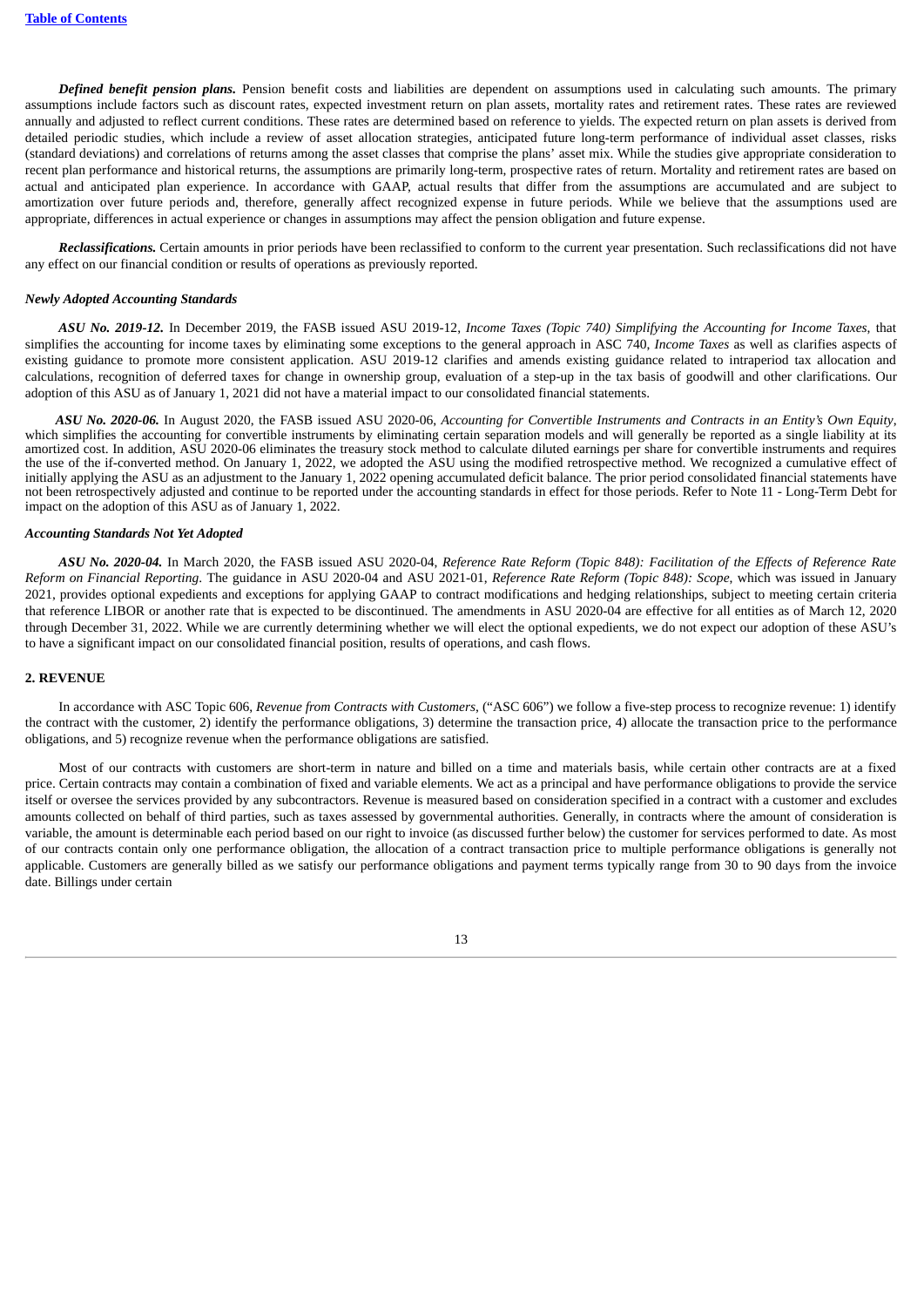fixed-price contracts may be based upon the achievement of specified milestones, while some arrangements may require advance customer payment. Our contracts do not include significant financing components since the contracts typically span less than one year. Contracts generally include an assurance type warranty clause to guarantee that the services comply with agreed specifications. The warranty period typically is twelve months or less from the date of service.

Revenue is recognized as (or when) the performance obligations are satisfied by transferring control over a service or product to the customer. Revenue recognition guidance prescribes two recognition methods (over time or point in time). Most of our performance obligations qualify for recognition over time because we typically perform our services on customer facilities or assets and customers receive the benefits of our services as we perform. Where a performance obligation is satisfied over time, the related revenue is also recognized over time using the method deemed most appropriate to reflect the measure of progress and transfer of control. For our time and materials contracts, we are generally able to elect the right-to-invoice practical expedient, which permits us to recognize revenue in the amount to which we have a right to invoice the customer if that amount corresponds directly with the value to the customer of our performance completed to date. For our fixed price contracts, we typically recognize revenue using the cost-to-cost method, which measures the extent of progress towards completion based on the ratio of costs incurred to date to the total estimated costs at completion of the performance obligation. Under this method, revenue is recognized proportionately as costs are incurred. For contracts where control is transferred at a point in time, revenue is recognized at the time control of the asset is transferred to the customer, which is typically upon delivery and acceptance by the customer.

*Disaggregation of revenue.* A disaggregation of our revenue from contracts with customers by geographic region, by reportable operating segment and by service type is presented below (in thousands):

#### *Geographic area:*

|                        |   |                                    | Three Months Ended March 31, 2022      |        | Three Months Ended March 31, 2021 |         |                        |             |  |              |  |         |
|------------------------|---|------------------------------------|----------------------------------------|--------|-----------------------------------|---------|------------------------|-------------|--|--------------|--|---------|
|                        |   |                                    | (unaudited)                            |        |                                   |         |                        | (unaudited) |  |              |  |         |
|                        |   | <b>United States and</b><br>Canada | <b>Total</b><br><b>Other Countries</b> |        | United States and<br>Canada       |         | <b>Other Countries</b> |             |  | <b>Total</b> |  |         |
| Revenue:               |   |                                    |                                        |        |                                   |         |                        |             |  |              |  |         |
| <b>IHT</b>             | ъ | 93,376                             | - \$                                   | 2,219  | - \$                              | 95,595  | <sup>\$</sup>          | 89,225      |  | 1,914        |  | 91,139  |
| <b>MS</b>              |   | 63,931                             |                                        | 29,510 |                                   | 93.441  |                        | 60,046      |  | 27,350       |  | 87,396  |
| <b>Quest Integrity</b> |   | 14.691                             |                                        | 14.849 |                                   | 29,540  |                        | 9,055       |  | 7.028        |  | 16,083  |
| Total                  |   | 171.998                            |                                        | 46,578 |                                   | 218,576 |                        | 158,326     |  | 36,292       |  | 194.618 |

|                 |                                                                            |  |                                           |     | Three Months Ended March 31, 2022 |   |       |      |              |  |  |  |  |
|-----------------|----------------------------------------------------------------------------|--|-------------------------------------------|-----|-----------------------------------|---|-------|------|--------------|--|--|--|--|
|                 | (unaudited)                                                                |  |                                           |     |                                   |   |       |      |              |  |  |  |  |
|                 | <b>Non-Destructive</b><br><b>Evaluation and Testing</b><br><b>Services</b> |  | Repair and<br><b>Maintenance Services</b> |     | <b>Heat Treating</b>              |   | Other |      | <b>Total</b> |  |  |  |  |
| Revenue:        |                                                                            |  |                                           |     |                                   |   |       |      |              |  |  |  |  |
| <b>IHT</b>      | 76,449 \$                                                                  |  | 24                                        | ∣S. | 13,839                            | S | 5,283 | - \$ | 95,595       |  |  |  |  |
| <b>MS</b>       |                                                                            |  | 91,770                                    |     | 57                                |   | 1,614 |      | 93,441       |  |  |  |  |
| Quest Integrity | 29,540                                                                     |  |                                           |     |                                   |   |       |      | 29,540       |  |  |  |  |
| Total           | 105,989                                                                    |  | 91,794                                    |     | 13,896                            |   | 6,897 |      | 218,576      |  |  |  |  |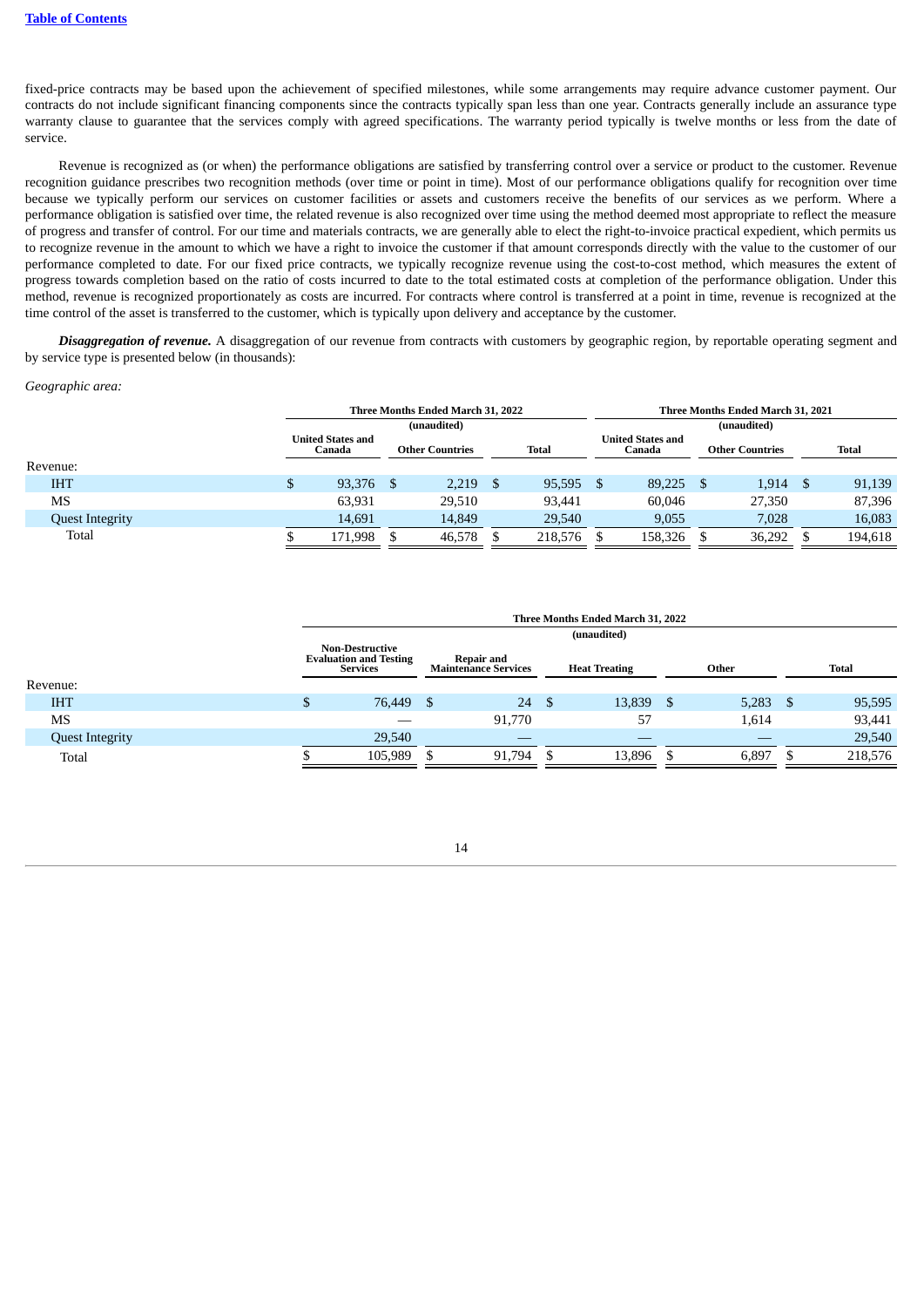*\_\_\_\_\_\_\_\_\_\_\_\_\_\_\_\_\_*

|  |                        |                                                                            |           |                                           |        |                      | Three Months Ended March 31, 2021 |       |            |              |         |
|--|------------------------|----------------------------------------------------------------------------|-----------|-------------------------------------------|--------|----------------------|-----------------------------------|-------|------------|--------------|---------|
|  |                        |                                                                            |           |                                           |        |                      | (unaudited)                       |       |            |              |         |
|  |                        | <b>Non-Destructive</b><br><b>Evaluation and Testing</b><br><b>Services</b> |           | Repair and<br><b>Maintenance Services</b> |        | <b>Heat Treating</b> |                                   | Other |            | <b>Total</b> |         |
|  | Revenue:               |                                                                            |           |                                           |        |                      |                                   |       |            |              |         |
|  | <b>IHT</b>             | D                                                                          | 71,530 \$ |                                           | 81     | - S                  | 13,455                            | - \$  | $6,073$ \$ |              | 91,139  |
|  | MS                     |                                                                            |           |                                           | 85,976 |                      | 689                               |       | 731        |              | 87,396  |
|  | <b>Quest Integrity</b> |                                                                            | 16,083    |                                           |        |                      |                                   |       |            |              | 16,083  |
|  | Total                  |                                                                            | 87,613    |                                           | 86,057 |                      | 14,144                            | -5    | 6,804      |              | 194,618 |
|  |                        |                                                                            |           |                                           |        |                      |                                   |       |            |              |         |

For additional information on our reportable operating segments and geographic information, refer to Note 17.

*Contract balances.* The timing of revenue recognition, billings and cash collections results in trade accounts receivable, contract assets and contract liabilities on the consolidated balance sheets. Trade accounts receivable include billed and unbilled amounts currently due from customers and represent unconditional rights to receive consideration. The amounts due are stated at their net estimated realizable value. Refer to Notes 1 and 3 for additional information on our trade receivables and the allowance for credit losses. Contract assets include unbilled amounts typically resulting from sales under fixedprice contracts when the cost-to-cost method of revenue recognition is utilized, the revenue recognized exceeds the amount billed to the customer and the right to payment is conditional on something other than the passage of time. Amounts may not exceed their net realizable value. If we receive advances or deposits from our customers, a contract liability is recorded. Additionally, a contract liability arises if items of variable consideration result in less revenue being recorded than what is billed. Contract assets and contract liabilities are generally classified as current.

The following table provides information about trade accounts receivable, contract assets and contract liabilities as of March 31, 2022 and December 31, 2021 (in thousands):

|                                             | <b>March 31, 2022</b> | <b>December 31, 2021</b> |         |  | Change |  |  |
|---------------------------------------------|-----------------------|--------------------------|---------|--|--------|--|--|
|                                             | (unaudited)           |                          |         |  |        |  |  |
| Trade accounts receivable, net <sup>1</sup> | 207,779               |                          | 188,772 |  | 19,007 |  |  |
| Contract assets <sup>2</sup>                | 1,011                 |                          | 1,602   |  | (591)  |  |  |
| Contract liabilities <sup>3</sup>           | 1,588                 |                          | 313     |  | 1,275  |  |  |

<sup>1</sup> Includes billed and unbilled amounts, net of allowance for credit losses. See Note 3 for details<br>2 Included in the "Prepaid expenses and other current assets" line on the condensed consolidate

The \$0.6 million decrease in our contract assets from December 31, 2021 to March 31, 2022 is due to less fixed price contracts in progress at March 31, 2022 as compared to December 31, 2021. Contract liabilities increased by \$1.3 million as of March 31, 2022. The increase is associated with contracts under which customers have paid for all or a portion of the consideration in advance of the work being performed. Due to the short-term nature of our contracts, contract liability balances as of the end of any period are generally recognized as revenue in the following quarter. Accordingly, essentially all of the contract liability balance at December 31, 2021 was recognized as revenue during the quarter ended March 31, 2022.

*Contract costs.* We recognize the incremental costs of obtaining contracts as selling, general and administrative expenses when incurred if the amortization period of the asset that otherwise would have been recognized is one year or less. Costs to fulfill a contract are recorded as assets if they relate directly to a contract or a specific anticipated contract, the costs to generate or enhance resources that will be used in satisfying performance obligations in the future and the costs are expected to be recovered. Costs to fulfill recognized as assets primarily consist of labor and materials costs and generally relate to engineering and set-up costs incurred prior to the satisfaction of performance obligations begins. Assets recognized for costs to fulfill a contract are included in the "Prepaid expenses and other current assets" line of the condensed consolidated balance sheets and were not material as of March 31, 2022 and December 31, 2021. Such assets are recognized as expenses as we transfer the related goods or services to the customer. All other costs to fulfill a contract are expensed as incurred.

*Remaining performance obligations.* As of March 31, 2022 and 2021, there were no material amounts of remaining performance obligations that are required to be disclosed. As permitted by ASC 606, we have elected not to disclose information about remaining performance obligations where (i) the performance obligation is part of a contract that has an

<sup>2</sup> Included in the "Prepaid expenses and other current assets" line on the condensed consolidated balance sheets.<br>3 Included in the "Other accrued liabilities" line of the condensed consolidated balance sheets. 3 Included in the "Other accrued liabilities" line of the condensed consolidated balance sheets.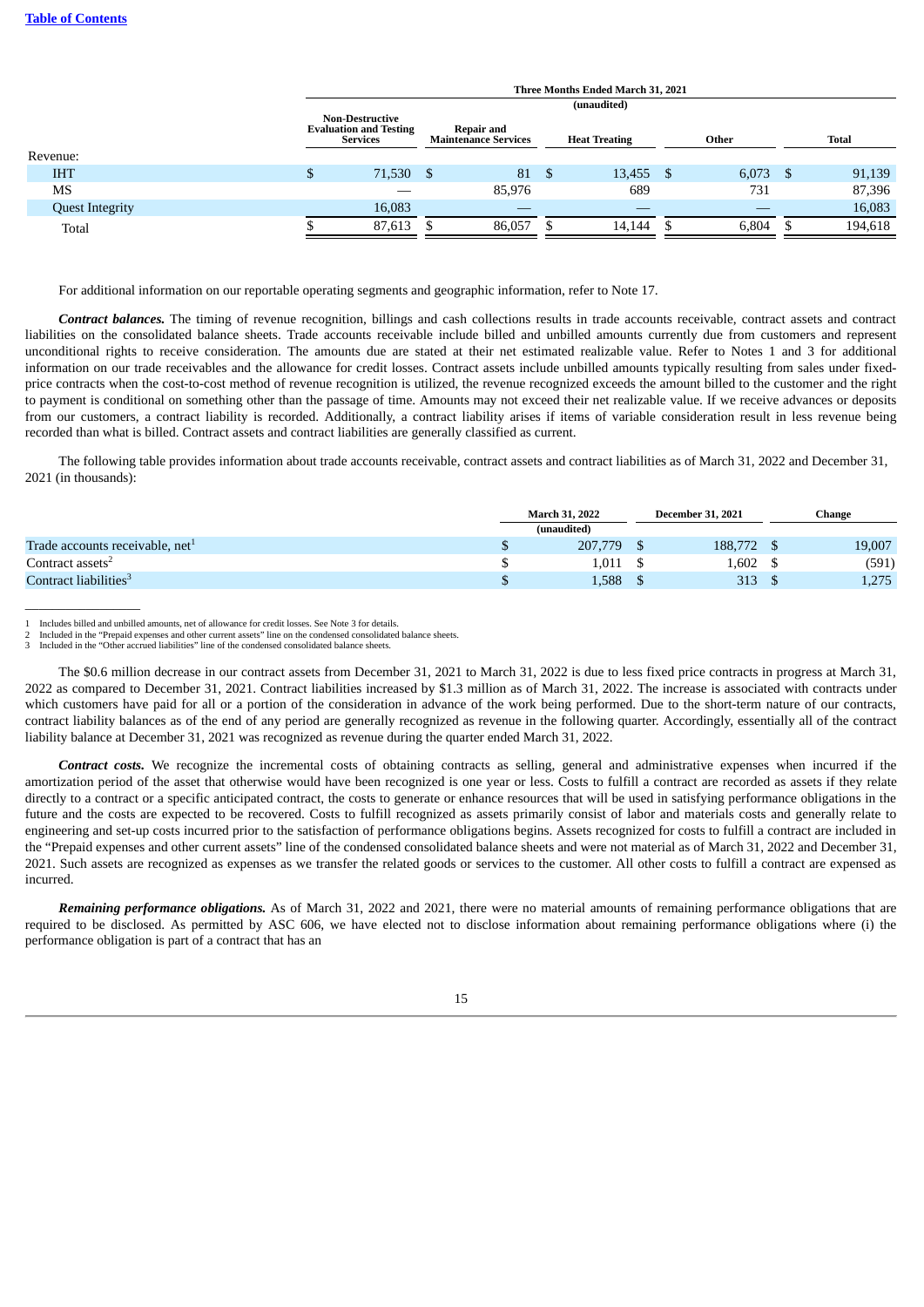original expected duration of one year or less or (ii) when we recognize revenue from the satisfaction of the performance obligation in accordance with the right-to-invoice practical expedient.

#### **3. RECEIVABLES**

A summary of accounts receivable as of March 31, 2022 and December 31, 2021 is as follows (in thousands):

|                             | <b>March 31, 2022</b> | <b>December 31, 2021</b> |
|-----------------------------|-----------------------|--------------------------|
|                             | (unaudited)           |                          |
| Trade accounts receivable   | 170.654               | 161,751                  |
| Unbilled receivables        | 45,295                | 35,933                   |
| Allowance for credit losses | (8,170)               | (8,912)                  |
| Total                       | 207,779               | 188.772                  |

ASC 326, *Credit Losses*, applies to financial assets measured at amortized cost, including trade and unbilled accounts receivable, and requires immediate recognition of lifetime expected credit losses. Significant factors that affect the expected collectability of our receivables include macroeconomic trends and forecasts in the oil and gas, refining, power, and petrochemical markets and changes in our results of operations and forecasts. For unbilled receivables, we consider them as short-term in nature as they are normally converted to trade receivables within 90 days, thus future changes in economic conditions will not have a significant effect on the credit loss estimate. We have identified the following factors that primarily impact the collectability of our receivables and therefore determine the pools utilized to calculate expected credit losses: (i) the aging of the receivable, (ii) any identification of known collectability concerns with specific receivables, and (iii) variances in economic risk characteristics across geographic regions.

For trade receivables, customers typically are provided with payment due date terms of 30 days upon issuance of an invoice. We have tracked historical loss information for our trade receivables and compiled historical credit loss percentages for different aging categories. We believe that the historical loss information we have compiled is a reasonable basis on which to determine expected credit losses for trade receivables because the composition of the trade receivables is consistent with that used in developing the historical credit-loss percentages as typically our customers and payment terms do not change significantly. Generally, a longer outstanding receivable equates to a higher percentage of the outstanding balance as current expected credit losses. We update the historical loss information for current conditions and reasonable and supportable forecasts that affect the expected collectability of the trade receivable using a loss-rate approach. We have not seen a negative trend in the current economic environment that significantly impacts our historical credit-loss percentages; however, we will continue to monitor for changes that would indicate the historical loss information is no longer a reasonable basis for the determination of our expected credit losses. Our forecasted loss rates inherently incorporate expected macroeconomic trends. A loss-rate method for estimating expected credit losses on a pooled basis is applied for each aging category for receivables that continue to exhibit similar risk characteristics.

To measure expected credit losses for individual receivables with specific collectability risk, we identify specific factors based on customer-specific facts and circumstances that are unique to each customer. Customer accounts with different risk characteristics are separately identified and a specific reserve is determined for these accounts based on the assessed credit risk.

We have also identified the following geographic regions in which to distinguish our trade receivables: the (i) United States, (ii) Canada, (iii) the European Union, (iv) the United Kingdom, and (v) other countries. These geographic regions are considered appropriate as they each operate in different economic environments with different foreign currencies, and therefore share similar economic risk characteristics. For each geographic region we evaluate the historical loss information and determine credit-loss percentages to apply to each aging category and individual receivable with specific risk characteristics. We estimate future expected credit losses based on forecasted changes in gross domestic product and oil demand for each region.

We consider one year from the financial statement reporting date as representing a reasonable forecast period as this period aligns with the expected collectability of our trade receivables. Financial distress experienced by our customers could have an adverse impact on us in the event our customers are unable to remit payment for the products or services we provide or otherwise fulfill their obligations to us. In determining the current expected credit losses, we review macroeconomic conditions, market specific conditions, and internal forecasts to identify potential changes in our assessment.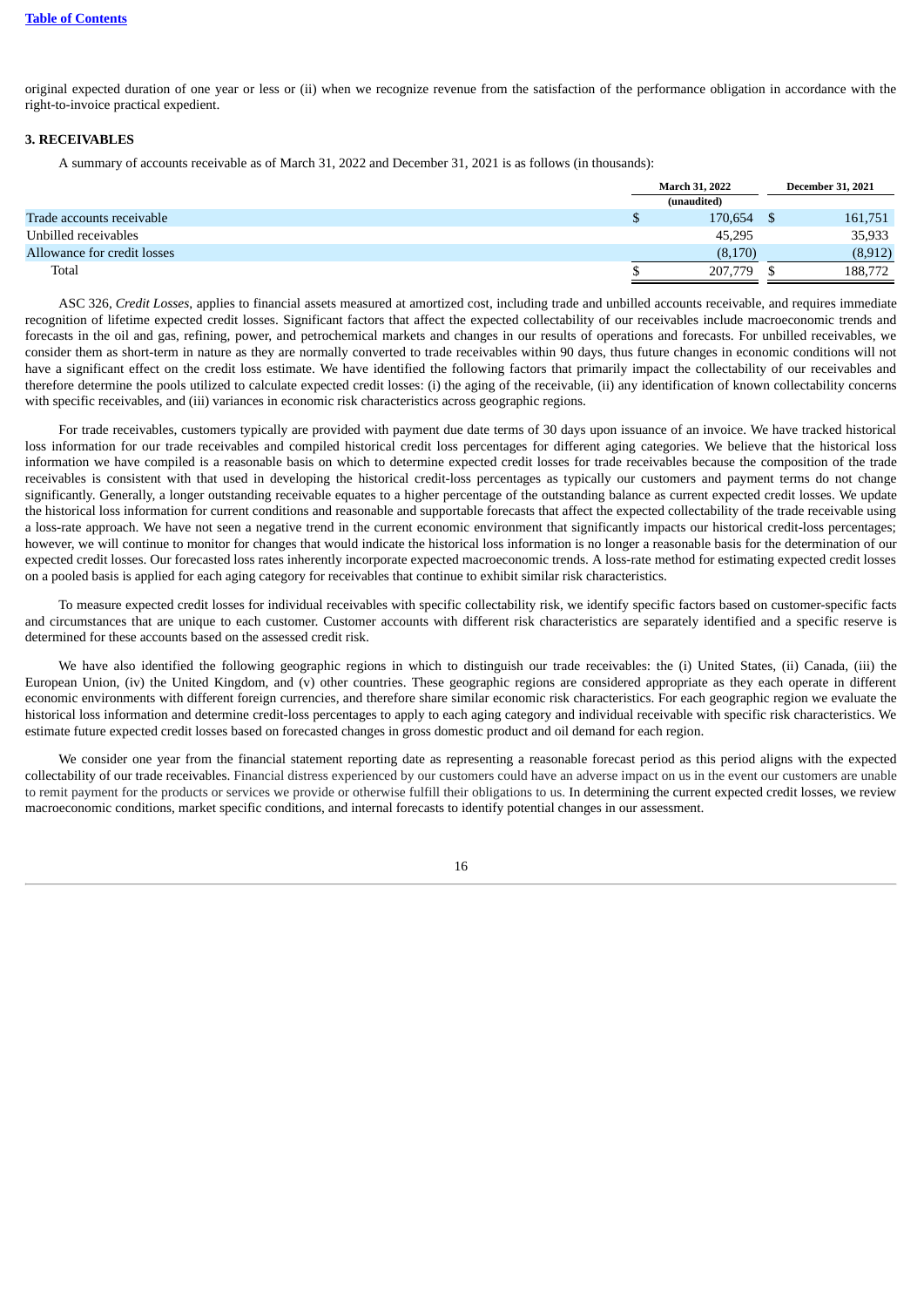The following table shows a rollforward of the allowance for credit losses (in thousands):

|                                      | <b>March 31, 2022</b> | <b>December 31, 2021</b> |
|--------------------------------------|-----------------------|--------------------------|
|                                      | (unaudited)           |                          |
| Balance at beginning of period       | 8.912                 | 9,918                    |
| Provision for expected credit losses | 66                    | 2,193                    |
| Write-offs                           | (830)                 | (3, 143)                 |
| Foreign exchange effects             | 22                    | (56)                     |
| Balance at end of period             | 8,170                 | 8,912                    |

#### **4. INVENTORY**

A summary of inventory as of March 31, 2022 and December 31, 2021 is as follows (in thousands):

|        |                                      | <b>December 31, 2021</b> |
|--------|--------------------------------------|--------------------------|
|        |                                      |                          |
| 8,050  |                                      | 7,641                    |
| 3,262  |                                      | 2,725                    |
| 25,124 |                                      | 25,388                   |
| 36,436 |                                      | 35,754                   |
|        | <b>March 31, 2022</b><br>(unaudited) |                          |

#### **5. PREPAID AND OTHER CURRENT ASSETS**

A summary of prepaid and other current assets as of March 31, 2022 and December 31, 2021 is as follows (in thousands):

|                      | <b>March 31, 2022</b> | <b>December 31, 2021</b> |
|----------------------|-----------------------|--------------------------|
|                      | (unaudited)           |                          |
| Insurance receivable | 39,000                | 39,000                   |
| Prepaid expenses     | 13,763                | 12,645                   |
| Other current assets | 13,707                | 8,223                    |
| Total                | 66.470                | 59,868                   |

The insurance receivable relates to the receivable from our third-party insurance providers for a legal claim that is recorded in other accrued liabilities, refer to Note 9. These receivables will be covered by our third-party insurance providers for a litigation matter that has been settled or are pending settlements where the deductibles have been satisfied. The prepaid expenses primarily relate to prepaid insurance and other expenses that have been paid in advance of the coverage period. The other current assets primarily include items such as contract assets, receivable from third party, and other accounts receivables.

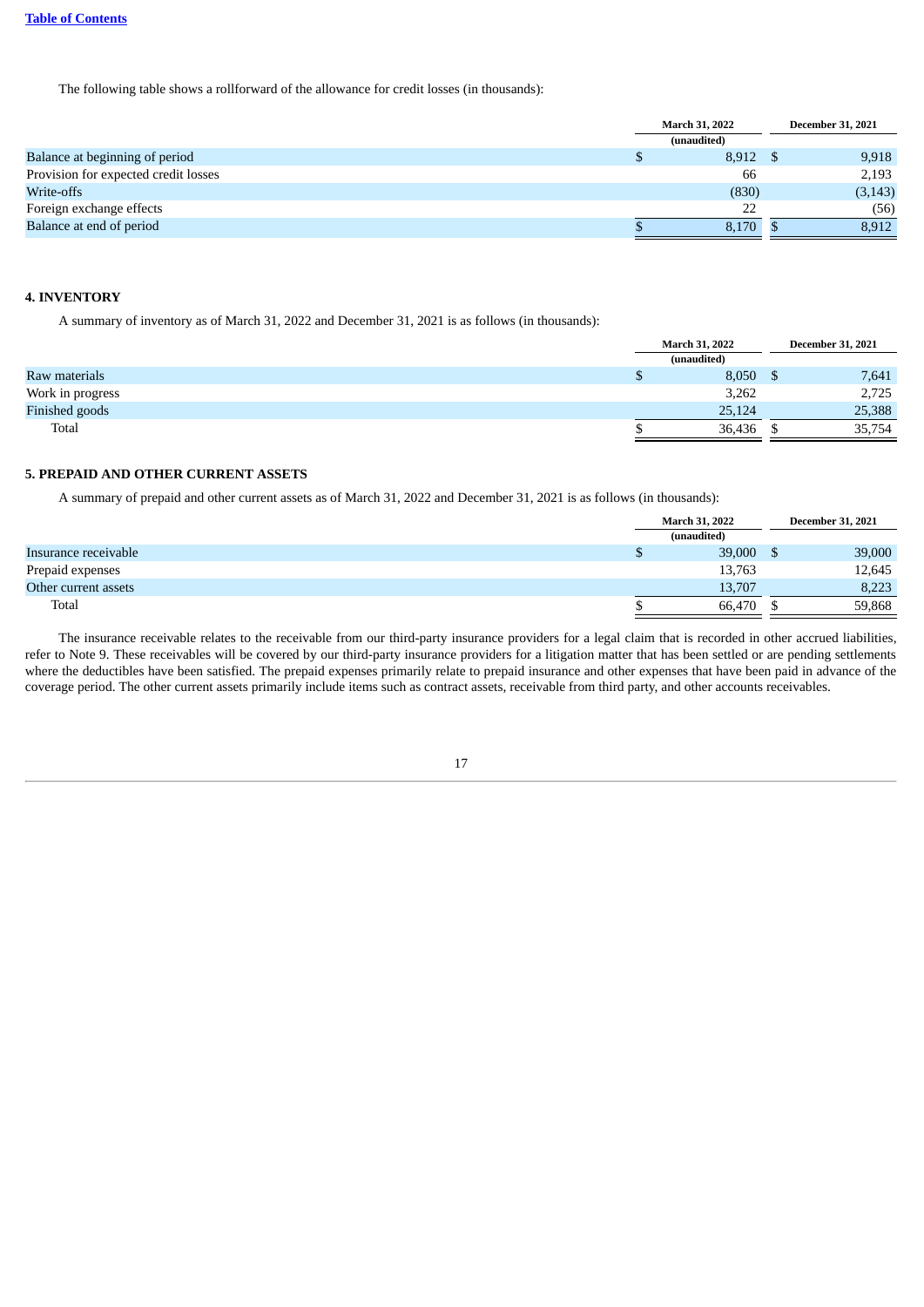## **6. PROPERTY, PLANT AND EQUIPMENT**

A summary of property, plant and equipment as of March 31, 2022 and December 31, 2021 is as follows (in thousands):

|                                          | March 31, 2022 |     | <b>December 31, 2021</b> |
|------------------------------------------|----------------|-----|--------------------------|
|                                          | (unaudited)    |     |                          |
| Land                                     | \$<br>5,208    | -\$ | 5,743                    |
| Buildings and leasehold improvements     | 57,902         |     | 58,972                   |
| Machinery and equipment                  | 304,018        |     | 306,366                  |
| Furniture and fixtures                   | 11,555         |     | 11,642                   |
| Capitalized ERP system development costs | 45,917         |     | 45,917                   |
| Computers and computer software          | 22,281         |     | 22,243                   |
| <b>Automobiles</b>                       | 4,326          |     | 4,356                    |
| Construction in progress                 | 20,938         |     | 16,565                   |
| Total                                    | 472,145        |     | 471,804                  |
| Accumulated depreciation                 | (311, 956)     |     | (310, 445)               |
| Property, plant and equipment, net       | 160,189        |     | 161,359                  |

Included in the table above are assets under finance leases of \$6.7 million and \$6.7 million, net of accumulated amortization of \$1.7 million and \$1.6 million as of March 31, 2022 and December 31, 2021, respectively. Depreciation expense for the three months ended March 31, 2022 and 2021 was \$6.5 million and \$7.5 million, respectively.

## **7. INTANGIBLE ASSETS**

A summary of intangible assets as of March 31, 2022 and December 31, 2021 is as follows (in thousands):

|                               |                             | March 31, 2022              |     |                                  |   |                             | <b>December 31, 2021</b>    |     |                                  |  |  |
|-------------------------------|-----------------------------|-----------------------------|-----|----------------------------------|---|-----------------------------|-----------------------------|-----|----------------------------------|--|--|
|                               |                             | (unaudited)                 |     |                                  |   |                             |                             |     |                                  |  |  |
|                               | Gross<br>Carrving<br>Amount | Accumulated<br>Amortization |     | <b>Net</b><br>Carrying<br>Amount |   | Gross<br>Carrying<br>Amount | Accumulated<br>Amortization |     | <b>Net</b><br>Carrying<br>Amount |  |  |
| <b>Customer relationships</b> | 175,130 \$                  | (91, 862)                   | - S | 83,268                           | S | 175,156 \$                  | $(88,783)$ \$               |     | 86,373                           |  |  |
| Non-compete agreements        | 5,509                       | (5,509)                     |     |                                  |   | 5,503                       | (5,503)                     |     |                                  |  |  |
| Trade names                   | 24,710                      | (22, 367)                   |     | 2,343                            |   | 24,743                      | (22, 252)                   |     | 2,491                            |  |  |
| Technology                    | 7,834                       | (6,933)                     |     | 901                              |   | 7.843                       | (6,885)                     |     | 958                              |  |  |
| Licenses                      | 847                         | (787)                       |     | 60                               |   | 850                         | (774)                       |     | 76                               |  |  |
| Total                         | 214,030                     | (127, 458)                  |     | 86,572                           |   | 214,095                     | (124,197)                   | - S | 89,898                           |  |  |

Amortization expense of intangible assets for the three months ended March 31, 2022 and March 31, 2021 was \$3.5 million and \$3.4 million, respectively. Amortization expense for intangible assets is forecast to be approximately \$13 million per year from 2022 through 2025.

The weighted-average amortization period for intangible assets subject to amortization was 13.7 years as of March 31, 2022 and December 31, 2021.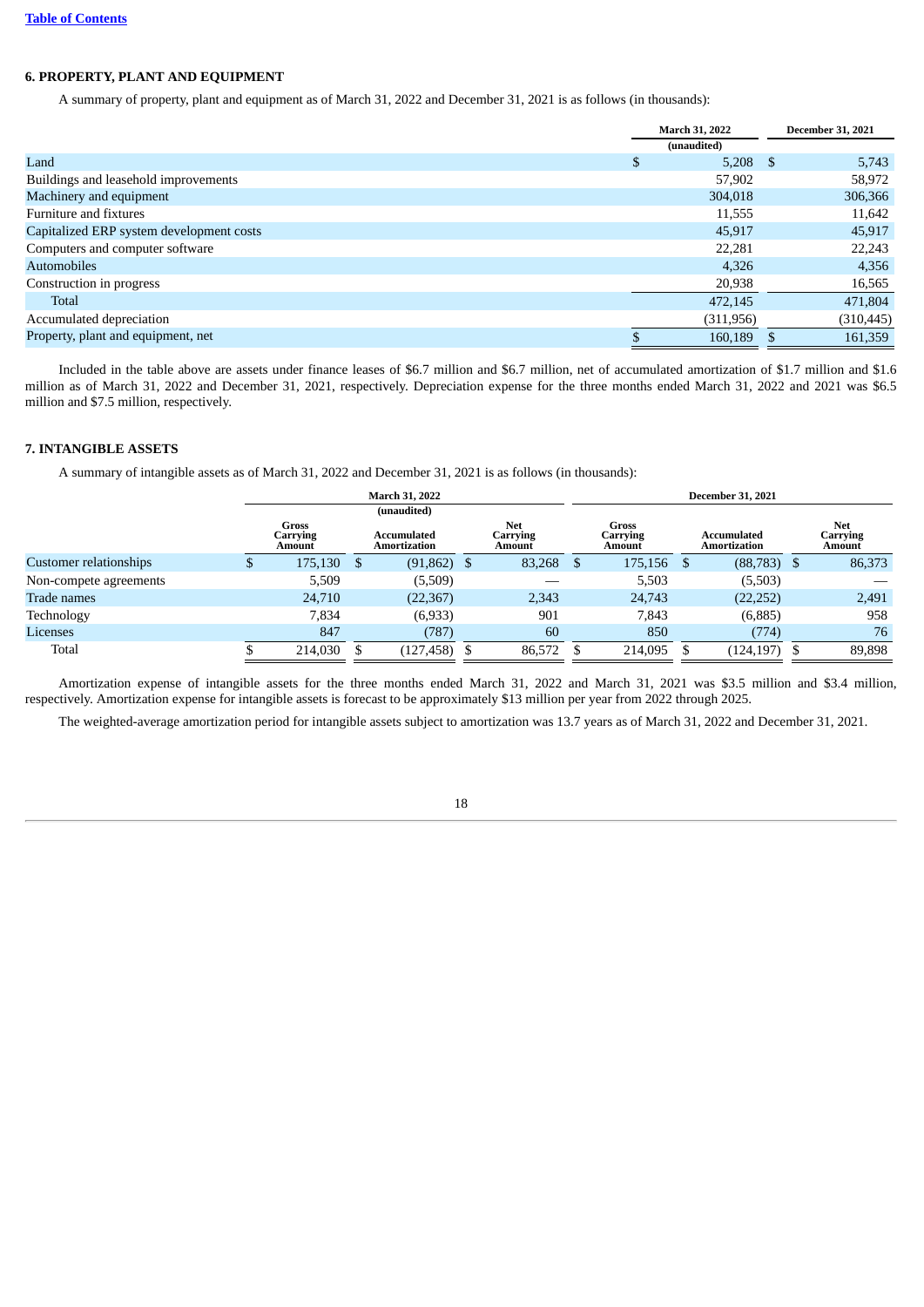#### **8. GOODWILL AND IMPAIRMENT CHARGES**

Goodwill and intangible assets acquired in a business combination determined to have an indefinite useful life are not amortized, but are instead tested for impairment, and assessed for potential triggering events, at least annually in accordance with the provisions of the ASC 350 *Intangibles-Goodwill and Other* ("ASC 350"). Intangible assets with estimated useful lives are amortized over their respective estimated useful lives to their estimated residual values and reviewed for impairment in accordance with ASC 350. We assess goodwill for impairment at the reporting unit level, which we have determined to be the same as our operating segments. If the carrying value of a reporting unit exceeds its fair value, we measure any goodwill impairment losses as the amount by which the carrying amount of a reporting unit exceeds its fair value, not to exceed the total amount of goodwill allocated to that reporting unit.

We test for impairment of our reporting units annually on December 1, and between annual tests if we become aware of an event or a change in circumstances that would indicate the carrying value may be impaired.

Management did not become aware of an event or a change in circumstances that would indicate the carrying value may be impaired for the period ended March 31, 2022. We will continue to evaluate our goodwill and long-lived assets for potential triggering events as conditions warrant.

During 2021, we determined that a triggering event had occurred as it was more likely than not that the carrying values of our reporting units exceeded their fair values as a result of the curtailment of operations and sustained declines in our stock price through September 30, 2021. Based upon our 2021 impairment assessment, we determined the carrying amount of our MS reporting unit exceeded the fair value in 2021. As a result, we recorded \$55.8 million in goodwill impairment charges on our MS reporting unit during the three months ended September 30, 2021. The fair value of the Quest Integrity reporting unit exceeded its carrying value at September 30, 2021. Our IHT reporting unit has no goodwill associated as it was determined to be fully impaired on March 31, 2020. Additionally, based on the annual quantitative assessment performed on December 1, 2021, we concluded that the carrying amount of our Quest Integrity reporting unit exceeded the fair value. As a result, we recorded \$8.8 million in goodwill impairment charges on our Quest Integrity reporting unit during the three months ended December 31, 2021.

There was \$25.2 million of goodwill at March 31, 2022 and December 31, 2021. The following table presents a rollforward of goodwill for the three months ended March 31, 2022 as follows (in thousands):

|                                     |                          | <b>IHT</b>                       |                      |                    | <b>MS</b>                        |                      |                    | <b>Ouest Integrity</b>           |                      | <b>Consolidated</b> |                           |                      |  |  |
|-------------------------------------|--------------------------|----------------------------------|----------------------|--------------------|----------------------------------|----------------------|--------------------|----------------------------------|----------------------|---------------------|---------------------------|----------------------|--|--|
|                                     | Goodwill.<br>Gross       | <b>Accumulated</b><br>Impairment | <b>Goodwill, Net</b> | Goodwill.<br>Gross | <b>Accumulated</b><br>Impairment | <b>Goodwill, Net</b> | Goodwill.<br>Gross | <b>Accumulated</b><br>Impairment | <b>Goodwill, Net</b> | Goodwill.<br>Gross  | Accumulated<br>Impairment | <b>Goodwill, Net</b> |  |  |
| <b>Balance at December 31, 2021</b> | 212.928 \$               | $(212,928)$ \$                   | _                    | 109.938 \$         | $(109, 938)$ \$                  | $-$                  | 34.038 \$          | $(8,795)$ \$                     | 25.243               | 356,904             | $(331,661)$ \$            | 25,243               |  |  |
| <b>FX Adjustments</b>               | $\overline{\phantom{0}}$ | $\overline{\phantom{0}}$         | _                    |                    | $\overline{\phantom{0}}$         |                      |                    | $\qquad \qquad \longleftarrow$   |                      |                     |                           |                      |  |  |
| <b>Balance at March 31, 2022</b>    | 212.928 \$               | $(212, 928)$ \$                  | _                    | 109.938 \$         | $(109, 938)$ \$                  | $-$                  | 34,044 \$          | $(8,795)$ \$                     | 25.249               | 356,910 \$          | $(331,661)$ \$            | 25.249               |  |  |

#### **9. OTHER ACCRUED LIABILITIES**

A summary of other accrued liabilities as of March 31, 2022 and December 31, 2021 is as follows (in thousands):

|                                                    |   | <b>March 31, 2022</b> |     | <b>December 31, 2021</b> |
|----------------------------------------------------|---|-----------------------|-----|--------------------------|
|                                                    |   | (unaudited)           |     |                          |
| Legal and professional accruals                    | S | 47,073                | - S | 46,762                   |
| Payroll and other compensation expenses            |   | 44,513                |     | 44,284                   |
| Insurance accruals                                 |   | 5,880                 |     | 7,314                    |
| Property, sales and other non-income related taxes |   | 6,658                 |     | 8,018                    |
| <b>Accrued commission</b>                          |   | 1,398                 |     | 1,111                    |
| Accrued interest                                   |   | 7,165                 |     | 6,469                    |
| Other                                              |   | 11,303                |     | 7,141                    |
| Total                                              |   | 123.990               |     | 121.099                  |
|                                                    |   |                       |     |                          |

Legal and professional accruals include accruals for legal and professional fees as well as accrued legal claims, refer to Note 16. Certain legal claims are covered by insurance and the related insurance receivable for these claims is recorded in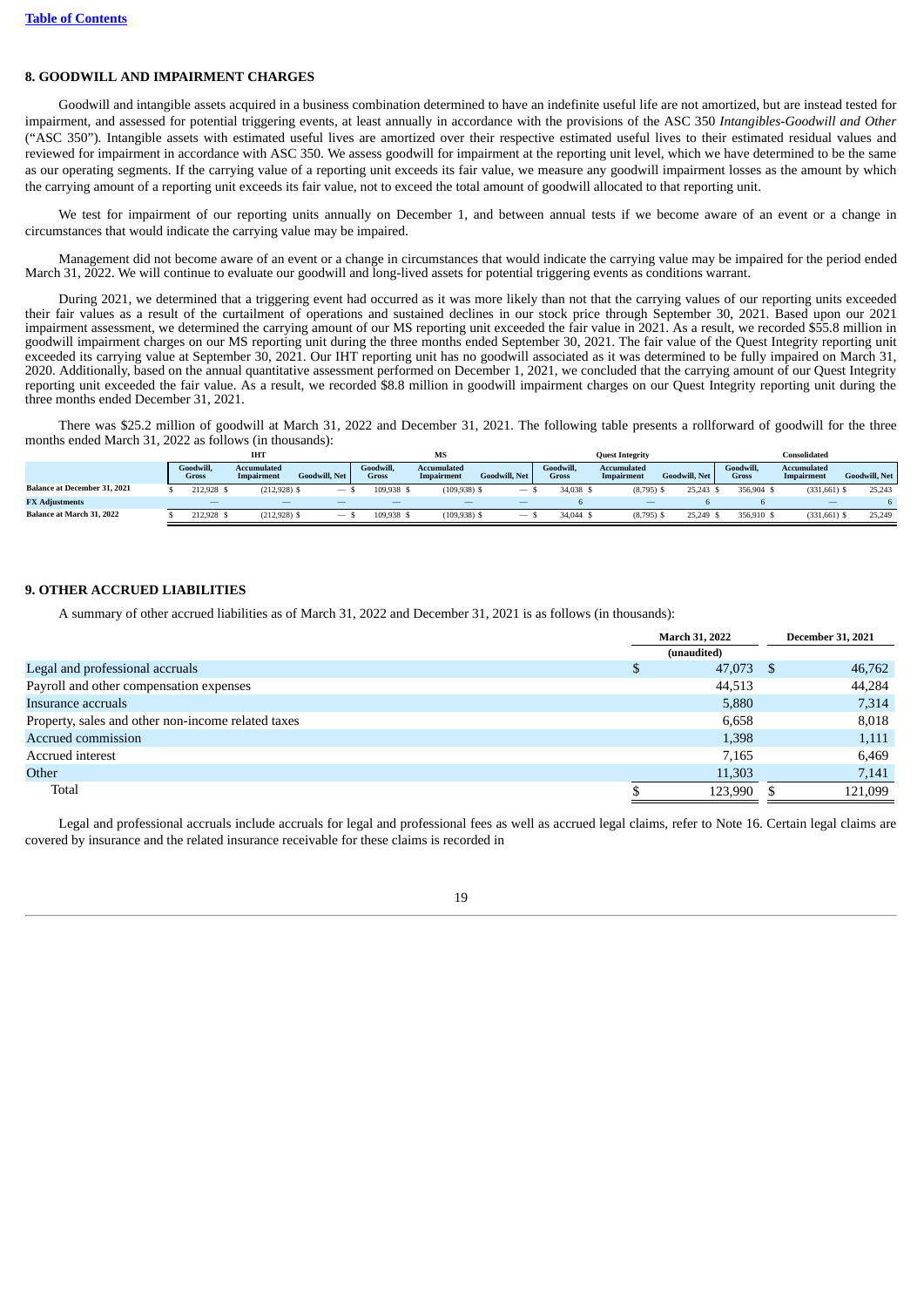prepaid expenses and other current assets, refer to Note 5. Payroll and other compensation expenses include all payroll related accruals including, among others, accrued vacation, severance, and bonuses. Insurance accruals primarily relate to accrued medical and workers compensation costs. Property, sales and other non-income related taxes includes accruals for items such as sales and use tax, property tax and other related tax accruals. Accrued interest relates to the interest accrued on our long-term debt. Other accrued liabilities includes items such as contract liabilities and other accrued expenses.

## **10. INCOME TAXES**

We recorded an income tax provision of \$0.4 million for the three months ended March 31, 2022 compared to a benefit of \$0.4 million for the three months ended March 31, 2021. The effective tax rate, inclusive of discrete items, was a provision of 1.1% for the three months ended March 31, 2022, compared to a benefit of 1.0% for the three months ended March 31, 2021.

Our three months ended March 31, 2022 and 2021 effective tax rate differs from the statutory tax rate due to tax losses in jurisdictions in which the tax benefits have been offset by valuation allowances.

#### **11. LONG-TERM DEBT**

As of March 31, 2022 and December 31, 2021, our long-term debt and finance obligations are summarized as follows (in thousands):

|                                                                          |   | <b>March 31, 2022</b> | <b>December 31, 2021</b> |         |  |
|--------------------------------------------------------------------------|---|-----------------------|--------------------------|---------|--|
|                                                                          |   | (unaudited)           |                          |         |  |
| <b>ABL Facilities</b>                                                    | D | 104,689               | \$                       | 62,000  |  |
| Term Loan                                                                |   | 216,043               |                          | 214,191 |  |
| Subordinated Term Loan                                                   |   | 38,758                |                          | 36,358  |  |
| Total                                                                    |   | 359,490               | J.                       | 312,549 |  |
| Convertible $Debt1$                                                      |   | 91,485                |                          | 87,662  |  |
| Finance lease obligations                                                |   | 5,510                 |                          | 5,649   |  |
| Total debt and finance lease obligations                                 |   | 456,485               | D                        | 405,860 |  |
| Current portion of long-term debt and finance lease obligations          |   | (670)                 |                          | (669)   |  |
| Total long-term debt and finance lease obligations, less current portion |   | 455,815               |                          | 405,191 |  |

*\_\_\_\_\_\_\_\_\_\_\_\_\_\_\_\_\_* 1 Comprised of principal amount outstanding, less unamortized discount and issuance costs. See *Convertible Debt* section below for additional information.

Future contractual maturities of long-term debt, excluding finance leases, are as follows (in thousands):

| December 31 |    |                          |
|-------------|----|--------------------------|
| 2022        | ۵D |                          |
| 2023        |    | 95,209                   |
| 2024        |    | $\overline{\phantom{m}}$ |
| 2025        |    | 104,689                  |
| 2026        |    | 301,597                  |
| Thereafter  |    |                          |
| Total       |    | 501,495                  |
|             |    |                          |

For information on our finance lease obligations, see footnote 12.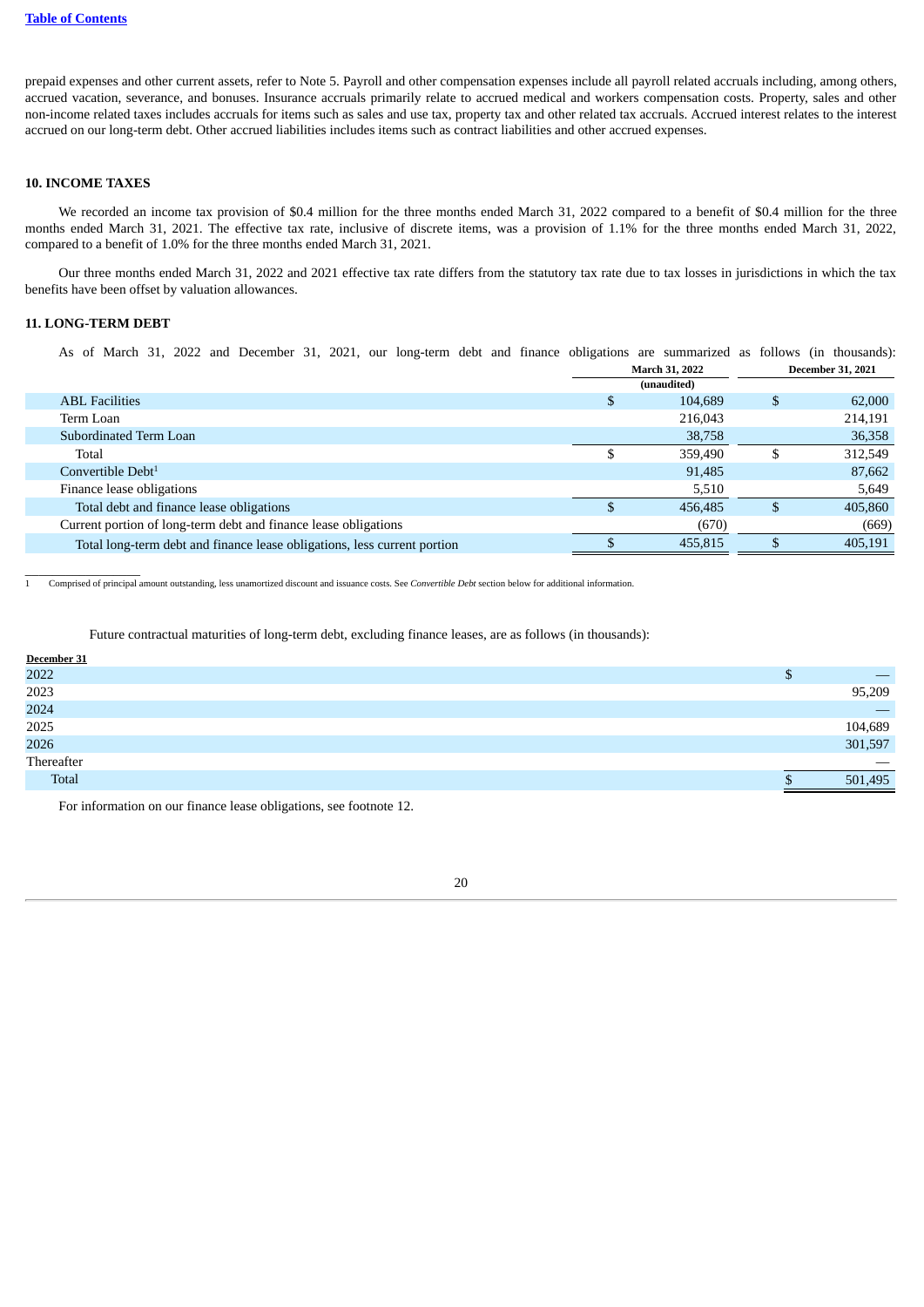#### *ABL Facilities*

On December 18, 2020, we entered into an asset-based credit agreement (such agreement, as amended, restated, supplemented or otherwise modified from time to time, the "Credit Agreement") led by Citibank, N.A., ("Citibank"), as agent, which provided for available borrowings up to \$150.0 million (the "ABL Facility"). The ABL Facility was expected to mature and all outstanding amounts were to become due and payable on December 18, 2024. The Citi ABL Facility included a \$50.0 million sublimit for letters of credit issuance and \$35.0 million sublimit for swingline borrowings. Additionally, subject to certain conditions, including obtaining additional commitments, the Citi ABL Facility could have been increased by an amount not to exceed \$50.0 million.

On December 7, 2021, the Company entered into Amendment No. 2 (the "Citi ABL Amendment No. 2") to the Citi Credit Agreement. Citi ABL Amendment No. 2, among other things, (i) revised the applicable margin to 4.25% for LIBOR rate advances, (ii) provided that at all times beginning on the effective date of the Citi ABL Amendment No. 2 and ending on the date Citibank shall have received and approved the borrowing base certificate for the calendar month ending December 31, 2021, the borrowing base shall not exceed the lesser of (a) the borrowing base calculated as set forth in the borrowing base certificate for the calendar month ending December 31, 2021 and (b) \$108,500,000, (iii) establishes an interest reserve account for certain payments due under the Term Loan Credit Agreement, (iv) provides that after giving effect to any borrowing and any disbursements to be made by the Company with the proceeds of such borrowing, within one business day of such borrowing, the Company and its U.S. subsidiaries may not have more than \$5 million cash on hand, (v) provides for weekly variance testing to be delivered to Citibank, (vi) requires the Company to have used all of the proceeds borrowed under the Subordinated Term Loan Credit Agreement prior to borrowing under the Citi Credit Agreement, and (vii) increases the amount of subordinated debt available to be incurred by the Company to account for (a) the additional \$27.5 million borrowed under the Subordinated Term Loan Credit Agreement, (b) any additional amount borrowed under the Subordinated Term Loan Credit Agreement not to exceed \$75 million in the aggregate, and (c) the payment of interest in the form of payment-in-kind interest with respect to the Initial Term Loans (as defined in the Subordinated Term Loan Credit Agreement).

Our obligations under the Citi ABL Facility were guaranteed by certain of our direct and indirect subsidiaries, as set forth in the Citi ABL Facility agreement. The Citi ABL Facility was secured on a first priority basis by, among other things, our accounts receivable, deposit accounts, securities accounts and inventory, including those of our direct and indirect subsidiary guarantors, and on a second priority basis by substantially all other assets of our direct and indirect subsidiary guarantors. Borrowing availability under the ABL Facility was based on a percentage of the value of accounts receivable and inventory, reduced for certain reserves.

Borrowings under the Citi ABL Facility bore interest through maturity at a variable rate based upon, at our option, an annual rate of either a base rate ("Base Rate") or a LIBOR rate, plus an applicable margin. The Base Rate is defined as a fluctuating interest rate equal to the greatest of (i) the federal funds rate plus 0.50%, (ii) Citibank's prime rate, and (iii) the one-month LIBOR rate plus 1.00%. The applicable margin for LIBOR borrowings was 4.25% and for Base Rate borrowings was 3.25%. The all-in Base Rate floor was 1.75% and for LIBOR rate borrowings, the LIBOR rate, exclusive of spread, had a 0.75% LIBOR rate floor. Interest was payable either (i) monthly for Base Rate borrowings or (ii) the last day of the interest period for LIBOR rate borrowings, as set forth in the Citi ABL Facility agreement. The fee for undrawn amounts ranged from 0.375% to 0.5%, depending on usage and was due quarterly.

The Citi ABL Facility contained customary conditions to borrowings, events of default and covenants, including, but not limited to, covenants that restricted our ability to sell assets, make changes to the nature of our business, engage in mergers and acquisitions, incur, assume or permit to exist additional indebtedness and guarantees, create or permit to exist liens, pay dividends, issue equity instruments, make distribution or redeem or repurchase capital stock. In the event that our excess availability was less than the greater of (i) \$15.0 million and (ii) 10.00% of the lesser of (1) the current borrowing base and (2) the commitments under the Citi ABL Facility then in effect, a consolidated fixed charge coverage ratio of at least 1.00 to 1.00 was required to be maintained. Upon the occurrence of certain events of default, an additional 2.0% interest could have been required on the outstanding loans under the Citi ABL Facility.

On February 11, 2022, we entered into the ABL Credit Agreement. Available funding commitments to us under the ABL Credit Agreement, subject to certain conditions, include the Revolving Credit Loans in an amount of up to \$130.0 million, with a \$35.0 million sublimit for swingline borrowings and a \$26.0 million sublimit for issuances of letters of credit, and incremental Delayed Draw Term Loans of up to \$35.0 million to be provided by Corre. We had approximately \$10.0 million of available borrowing capacity under the Delayed Draw Term Loans. The ABL Credit Facility matures and all outstanding amounts become due and payable on February 11, 2025. The proceeds of the loans under the ABL Credit Facility were used to, among other things, pay off the amounts owed under the Citi Credit Agreement, which was repaid and terminated in full on February 11, 2022.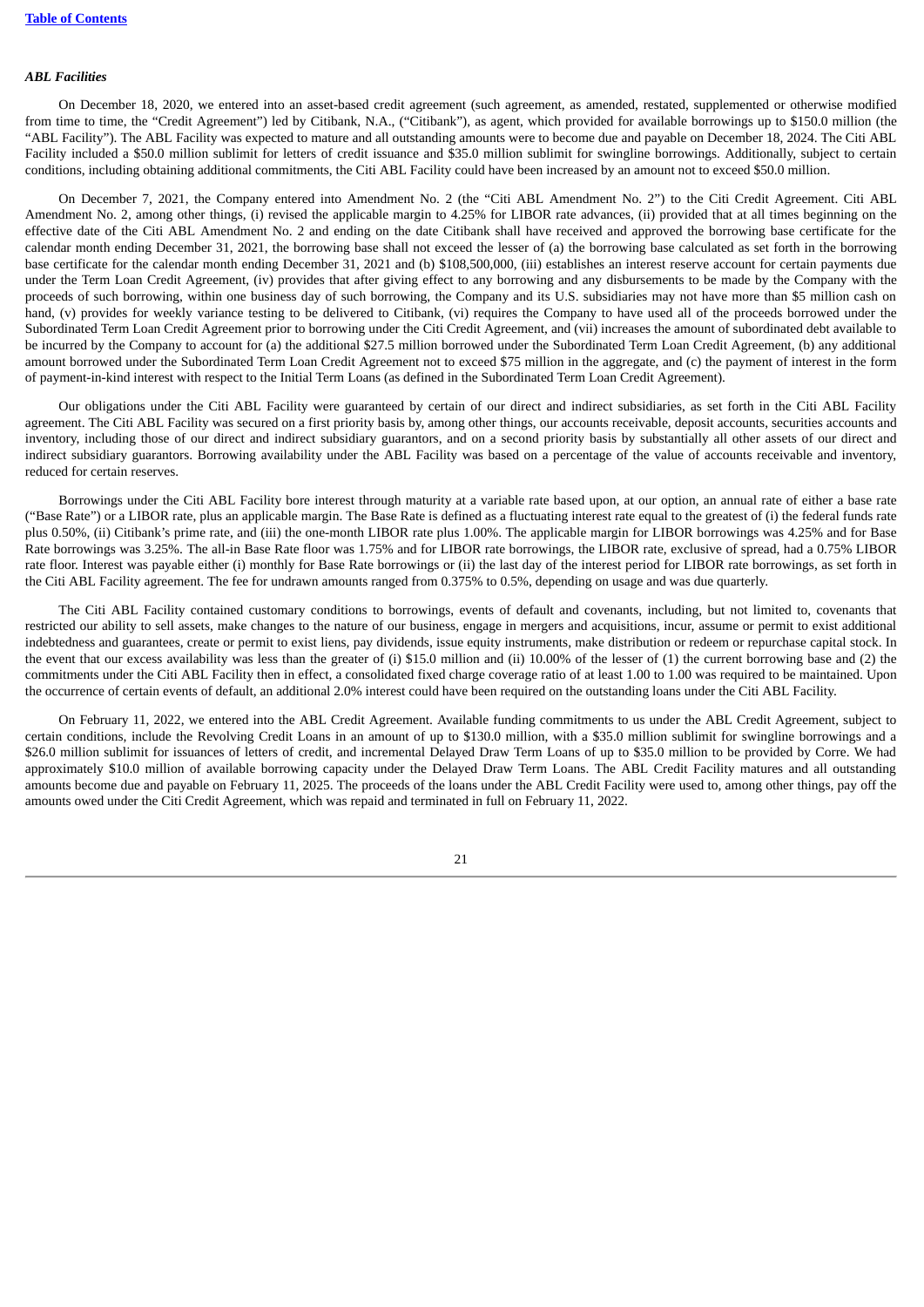At March 31, 2022, we had \$32.9 million of cash and cash equivalents and \$20.8 million of restricted cash held as collateral for letters of credit and commercial card programs. About \$2.3 million of cash is located in countries where currency restrictions exist. We had approximately \$8.8 million of available borrowing capacity under the ABL Credit Facility. Direct and incremental costs associated with the issuance of the ABL Credit Facility were approximately \$8.1 million and were capitalized as debt issuance costs. These costs are being amortized on a straight-line basis over the term of the ABL Facility.

On May 6, 2022, we entered into the ABL Credit Agreement Amendment No. 1 which, among other things, modifies the Maturity Reserve Trigger Date (as defined in the ABL Credit Agreement) such that the date on which a reserve must, subject to certain conditions, be put into place with respect to the outstanding principal amount of the 5.00% Convertible Senior Notes due 2023 (the "Notes") is 75 days prior to their maturity date instead of 120 days prior to their maturity date.

Our obligations under the ABL Credit Agreement are guaranteed by certain of our direct and indirect subsidiaries (other than certain excluded subsidiaries) (the "ABL Guarantors" and, together with the Company, the "ABL Loan Parties"). Our obligations under the ABL Credit Facility are secured on a first priority basis by, among other things, accounts receivable, deposit accounts, securities accounts and inventory of the ABL Loan Parties and are secured on a second priority basis by substantially all of the other assets of the ABL Loan Parties. Availability under the revolving credit line under ABL Credit Facility is based on the percentage of the value of accounts receivable and inventory, as reduced by certain reserves.

Revolving Credit Loans under the ABL Credit Facility bear interest through maturity at a variable rate based upon an annual rate of a LIBOR Rate (or a Base Rate (as defined below) if the LIBOR Rate is unavailable for any reason), plus an applicable margin ("LIBOR Rate Loan" and "Base Rate Loan", respectively). The "Base Rate" is defined as a fluctuating interest rate equal to the greatest of (1) the federal funds rate plus 0.50%, (2) Wells Fargo Bank, National Association's prime rate, and (3) the one-month LIBOR Rate. The "applicable margin" is defined as a rate of 3.15%, 3.40% or 3.65% for Base Rate Loans with a 2.00% Base Rate floor and a rate of 4.15%, 4.40% or 4.65% for LIBOR Rate Loans with a 1.00% LIBOR floor, in each case depending on the amount of EBITDA as of the most recent measurement period, as reported in a monthly compliance certificate. The Delayed Draw Term Loans shall bear interest through maturity at a rate of the LIBOR Rate plus 10.0%, with a 1.00% LIBOR floor. The fee for undrawn revolving amounts is 0.50% and the fee for undrawn Delayed Draw Term Loan amounts is 3.00%. Interest under the ABL Credit Facility is payable monthly. The Company will also be required to pay customary letter of credit fees, as necessary. The Company may make voluntary prepayments of the loans under the ABL Credit Facility from time to time, subject, in the case of the Delayed Draw Term Loans, to certain conditions. Mandatory prepayments are also required in certain circumstances, including with respect to the Delayed Draw Term Loan, if the ratio of aggregate value of the collateral under the ABL Credit Facility to the sum of the delayed draw term loans plus revolving facility usage outstanding is less than 130%. Amounts repaid may be re-borrowed, subject to compliance with the borrowing base and the other conditions set forth in the ABL Credit Agreement, subject, in the case of the Delayed Draw Term Loan s to a maximum of four such borrowings in any 12 month period. Certain permanent repayments of the ABL Credit Facility loans are subject to the payment of a premium of 2.00% during the first year of the facility, 1.00% during the second year of the facility, and 0.50% in the last year of the facility.

The ABL Credit Agreement contains customary conditions to borrowings and covenants, including covenants that restrict our ability to sell assets, make changes to the nature of our business, engage in mergers or acquisitions, incur, assume or permit to exist additional indebtedness and guarantees, create or permit to exist liens, pay dividends, issue equity instruments, make distributions or redeem or repurchase capital stock or make other investments, engage in transactions with affiliates and make payments in respect of certain debt. The ABL Credit Agreement also requires that we will not exceed \$20.0 million in unfinanced capital expenditures in any calendar year; provided that this requirement will not apply if we maintain a net leverage ratio of less than or equal to 4.00 to 1.00 as of the end of the second and fourth fiscal quarter of each calendar year. In addition, the ABL Credit Agreement includes customary events of default, the occurrence of which may require that we pay an additional 2.0% interest on the outstanding loans under the ABL Credit Agreement.

#### *Atlantic Park Term Loan*

On December 18, 2020, we also entered that certain Term Loan Credit Agreement with Atlantic Park Strategic Capital Fund, L.P., as agent ("APSC"), as lender (the "Term Loan Credit Agreement"), pursuant to which we borrowed a \$250.0 million term loan (the "Term Loan"). The Term Loan was issued with a 3% original issuance discount ("OID"), such that total proceeds received were \$242.5 million. The Term Loan matures, and all outstanding amounts become due and payable on December 18, 2026. However, certain conditions could result in an earlier maturity, including if the Notes have an aggregate principal amount outstanding of \$10.0 million or more on the Maturity Trigger Date, in which case the Term Loan will terminate on the Maturity Trigger Date. As set forth in the Term Loan Credit Agreement, the Term Loan is secured by substantially all assets, other than those secured on a first lien basis by the ABL Credit Facility, and we may increase the Term Loan by an amount not to exceed \$100.0 million.

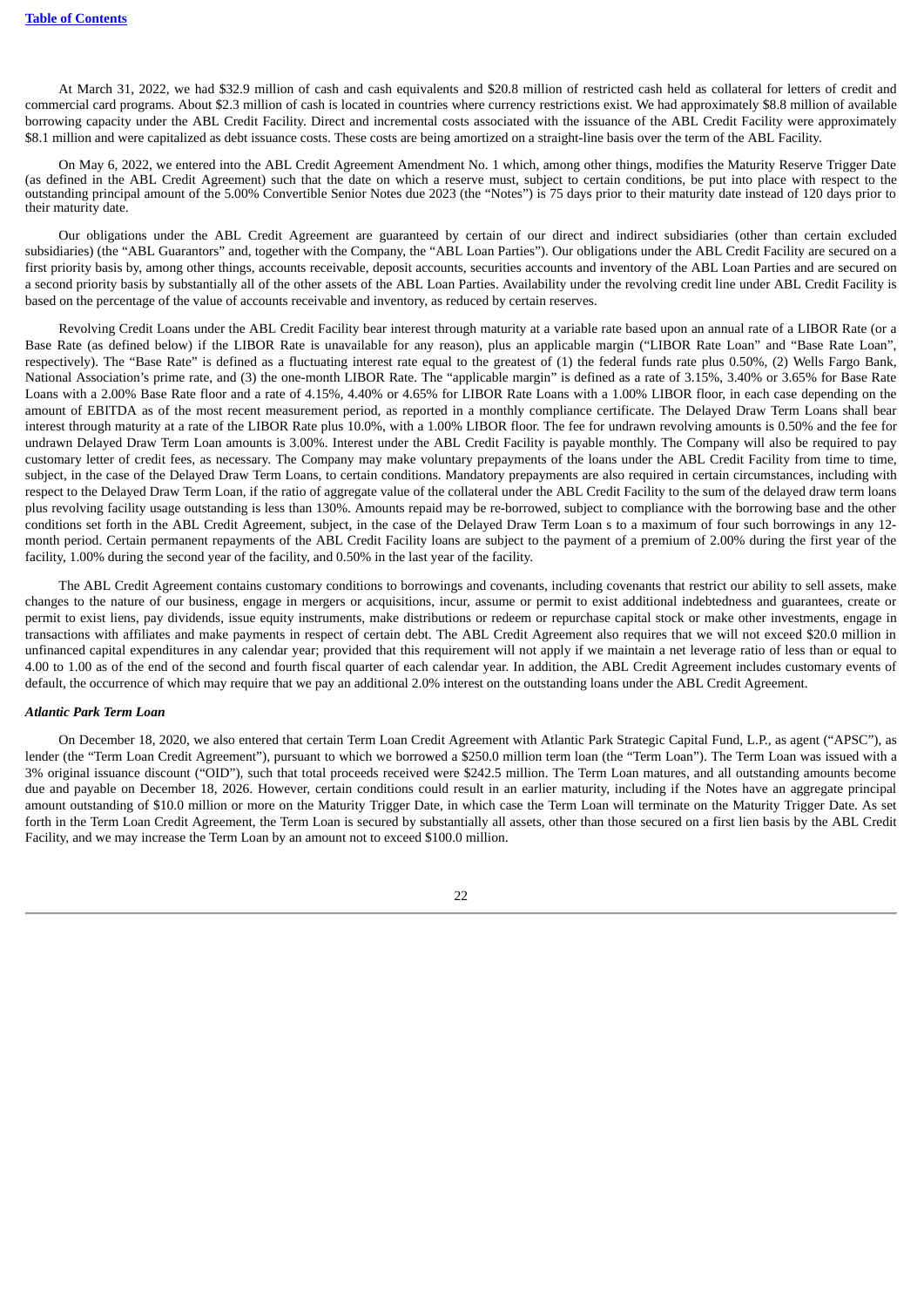The Term Loan bears an interest through maturity at a variable rate based upon, at our option, an annual rate of either a Base rate or a LIBOR rate, plus an applicable margin. The Base rate is defined as a fluctuating interest rate equal to the greatest of (i) the federal funds rate plus 0.50%, (ii), the prime rate as specified in the Term Loan Credit Agreement, and (iii) one-month LIBOR rate plus 1.00%. The applicable margin is defined as a rate of 6.50% for Base rate borrowings with a 2.00% Base rate floor and 7.50% for LIBOR rate borrowings with a 1.00% LIBOR rate floor. Interest is payable either (i) monthly for Base rate borrowings or (ii) the last day of the interest period for LIBOR rate borrowings, as set forth in the Term Loan Credit Agreement. The loans under the Term Loan were issued with an original issue discount of 3.00%, and are, in whole or in part, prepayable any time and from time to time, at a prepayment premium (including a make whole during the first two years) specified in the Term Loan Credit Agreement (subject to certain exceptions), plus accrued and unpaid interest. The effective interest rate on the Term Loan at March 31, 2022 and December 31, 2021 was 12.22% and 20.90%, respectively.

The Term Loan contains customary payment penalties, events of default and covenants, including but not limited to, covenants that restrict our ability to sell assets, make changes to the nature of our business, engage in mergers or acquisitions, incur additional indebtedness and guarantees, pay dividends, issue equity instruments and make distributions or redeem or repurchase capital stock.

On October 19, 2021, we entered into Amendment No. 1 (the "First Amendment") to the Term Loan Credit Agreement with the financial institutions party thereto from time to time (the "Lenders") and APSC, as agent. The First Amendment, among other things, (i) deferred an October 19, 2021 interest payment until October 29, 2021; (ii) required that the Company use commercially reasonable efforts to appoint an additional independent director to our Board of Directors who is acceptable to the agent; (iii) provided the Lenders with additional information rights; and (iv) tightened certain negative covenants included in the Term Loan Credit Agreement until the deferred interest is made current.

On October 29, 2021, we entered into Amendment No. 2 (the "Second Amendment") to the Term Loan Credit Agreement with the Lenders and ASPC, as agent. The Second Amendment, among other things, (i) further deferred an October 29, 2021 interest payment until November 15, 2021; (ii) contained certain milestones; (iii) provided the Lenders with a ten-day right of first refusal regarding any refinancing of the Company's obligations under the ABL Facility; (iv) obligated the Company to establish, pursuant to a charter to be adopted by the our Board of Directors and reasonably acceptable to the Agent, a special committee that shall have exclusive responsibility and authority to make recommendations to our Board of Directors regarding certain transactions; and (v) provided that the Company will not permit a covenant trigger event under the ABL Facility to occur.

On November 8, 2021, we entered into Amendment No.3 (the "Third Amendment") to the Term Loan Credit Agreement. The Third Amendment, among other things, (i) waived certain covenants until September 30, 2022 and modified covenants thereafter to provide us with more flexibility and (ii) required us to seek shareholder approval (or an exception therefrom) to issue additional warrants to APSC, providing for the purchase of an aggregate of 1,417,051 shares of our common stock (the "APSC Warrants"), and to amend the warrants issued in December 2020 to APSC to purchase up to 3,582,949 shares of our common stock, which was initially exercisable at the holder's option at any time, in whole or in part, until June 14, 2028, at an exercise price of \$7.75 per share (the "Existing Warrant"), to provide for, an exercise price of \$1.50 per share. The Third Amendment also reduced the amount of principal outstanding on the Notes on the Maturity Trigger Date from \$50.0 million to \$10.0 million.

On December 2, 2021, and December 7, 2021, respectively, we entered into Amendment No. 4 (the "Fourth Amendment") to the Term Loan Credit Agreement and Amendment No. 5 (the "Fifth Amendment") to the Term Loan Credit Agreement. The Fourth Amendment and the Fifth Amendment extended the date upon which the Company must issue the APSC Warrants to December 7, 2021, and December 8, 2021, respectively. The business purpose of these amendments was to further extend the Company's liquidity runway while asset based lending field audit exams were completed in connection with the refinancing transactions completed on February 11, 2022.

On February 11, 2022, we entered into Amendment No. 6 (the "Sixth Amendment") to the Term Loan Credit Agreement. The Sixth Amendment, among other things and subject to the terms thereof, (i) permitted the entry into the ABL Credit Agreement, (ii) permitted certain interest payments due under the Term Loan Credit Agreement to be paid in kind, (iii) permitted certain asset sales and requires certain related mandatory prepayments, subject to an applicable prepayment premium, and (iv) amended the financial covenants, such that the maximum net leverage ratio of 7.00 to 1.00 will not be tested until the fiscal quarter ending March 31, 2023, and the Company is not permitted to exceed \$20.0 million in unfinanced capital expenditures in any calendar year; provided, that such unfinanced capital expenditures limitation will not apply if the Company maintains a net leverage ratio of less than or equal to 4.00 to 1.00 as of the end of the second and fourth fiscal quarter of each calendar year.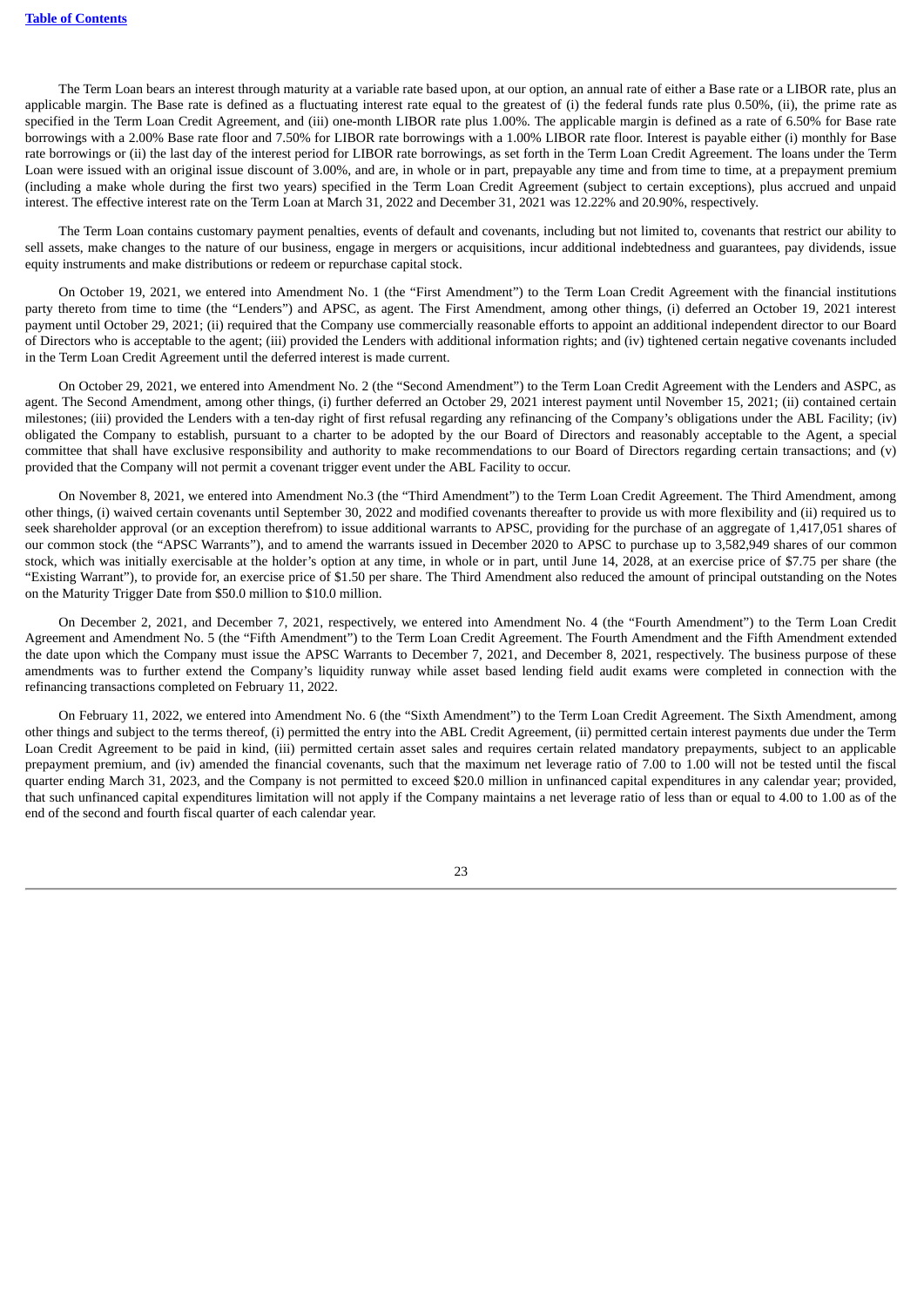On May 6, 2022, we entered into Amendment No. 7 (the "Seventh Amendment") to the Term Loan Credit Agreement. The Seventh Amendment, among other things and subject to the terms thereof, (i) modifies the Maturity Trigger Date (as defined in the Term Loan Credit Agreement) such that the date on which the maturity of the Term Loan Credit Agreement is triggered as a result of there being an aggregate principal amount of more than \$10.0 million outstanding under the Notes is 75 days prior to their maturity date instead of 120 days prior to their maturity date, and (ii) amends the financial covenants, such that the maximum net leverage ratio to be tested for the fiscal quarter ending March 31, 2023 will be increased from 7.00 to 1.00 to 12.00 to 1.00.

#### *Subordinated Term Loan Credit Agreement*

On November 9, 2021, we entered into a credit agreement (the "Subordinated Term Loan Credit Agreement") with Corre Credit Fund, LLC ("Corre Fund"), as agent, and the lenders party thereto providing for an unsecured \$50.0 million delayed draw subordinated term loan facility (the "Subordinated Term Loan"). Pursuant to the Subordinated Term Loan Credit Agreement, we borrowed \$22.5 million on November 9, 2021, and an additional \$27.5 million on December 8, 2021. The Subordinated Term Loan matures, and all outstanding amounts become due and payable, on the earlier of December 31, 2026 and the date that is two weeks later than the maturity or full repayment of the Term Loan. The stated interest rate on the Subordinated Term Loan is 12%.

Under the Subordinated Term Loan Credit Agreement, we are required to, among other things, (i) subject to certain conditions, issue the lenders Corre Warrants (described below), (ii) amend our charter, bylaws, and all other necessary corporate governance documents to reduce the size of our Board of Directors to seven directors, one of whom will include our Chief Executive Officer, and (iii) reconstitute our Board of Directors. The Subordinated Term Loan Credit Agreement also contains other customary prepayment provisions, events of default and covenants.

On November 30, 2021, we entered into Amendment No. 1 (the "Corre Amendment 1") to the Subordinated Term Loan Credit Agreement. The Corre Amendment 1 (i) extended the payment date for interest in the form of payment-in-kind interest ("PIK Interest")with respect to the Initial Term Loans (as defined in the Subordinated Term Loan Credit Agreement), (ii) extended the date upon which the Company must deliver a fully executed ABL Consent (as defined in the Subordinated Term Loan Credit Agreement) to, in each case, 11:59 P.M. on December 6, 2021, and (iii) extended the date upon which we must issue the Corre Warrants to 11:59 P.M. on December 7, 2021.

On December 6, 2021, we entered into Amendment No. 2 (the "Corre Amendment 2") to the Subordinated Term Loan Credit Agreement. The Corre Amendment 2 (i) extended the payment date in the form of PIK Interest with respect to the Initial Term Loans, and (ii) extended the date upon which we must deliver a fully executed ABL Consent to, in each case, 11:59 P.M. on December 7, 2021.

On December 7, 2021, we entered into Amendment No. 3 (the "Corre Amendment 3") to the Subordinated Term Loan Credit Agreement. The Corre Amendment 3, among other things, (i) extended the payment date for interest in the form of PIK Interest with respect to the Initial Term Loans, (ii) extended the date upon which we must deliver a fully executed ABL Consent and (iii) extended the date upon which we must issue the Corre Warrants to, in each case, 11:59 P.M. on December 8, 2021.

The business purpose of each of Corre Amendment 1, Corre Amendment 2 and Corre Amendment 3 was to further extend the liquidity runway of the Company and support ongoing negotiations of the financing transactions completed on February 11, 2022.

On December 8, 2021, we entered into Amendment No. 4 (the "Corre Amendment 4") to the Subordinated Term Loan Credit Agreement. The Corre Amendment 4 appointed Cantor Fitzgerald Securities as successor Agent.

In connection with the transactions contemplated by the ABL Credit Agreement on February 11, 2022, Corre, agreed to provide the Company with the Incremental Financing, totaling approximately \$55.0 million, consisting of (i) \$35.0 million Delayed Draw Term Loans under the ABL Credit Facility; (ii) \$10.0 million from Corre in the form of the February 2022 Delayed Draw Term Loan (as defined in the Subordinated Term Loan Credit Agreement) on a pari passu basis with the existing loans issued pursuant to the Subordinated Term Loan Credit Agreement; and (iii) \$10.0 million through an issuance the PIPE Shares to the Corre Holders at a price of \$0.84 per share.

On February 11, 2022, we entered into Amendment No. 5 (the "Corre Amendment 5") to the Subordinated Term Loan Credit Agreement with the lenders from time to time party thereto (including Corre), and Cantor Fitzgerald Securities, as agent. The Corre Amendment 5, among other things, (i) provided for an additional commitment of \$10.0 million in subordinated delayed draw term loans to be available for borrowing by the Company until July 1, 2022, (ii) permitted the entry into the ABL Credit Facility, (iii) permitted certain asset sales and requires certain related mandatory prepayments, subject to an applicable prepayment premium, and (iv) amended the financial covenants, such that the maximum net leverage ratio of 7.00 to 1.00 will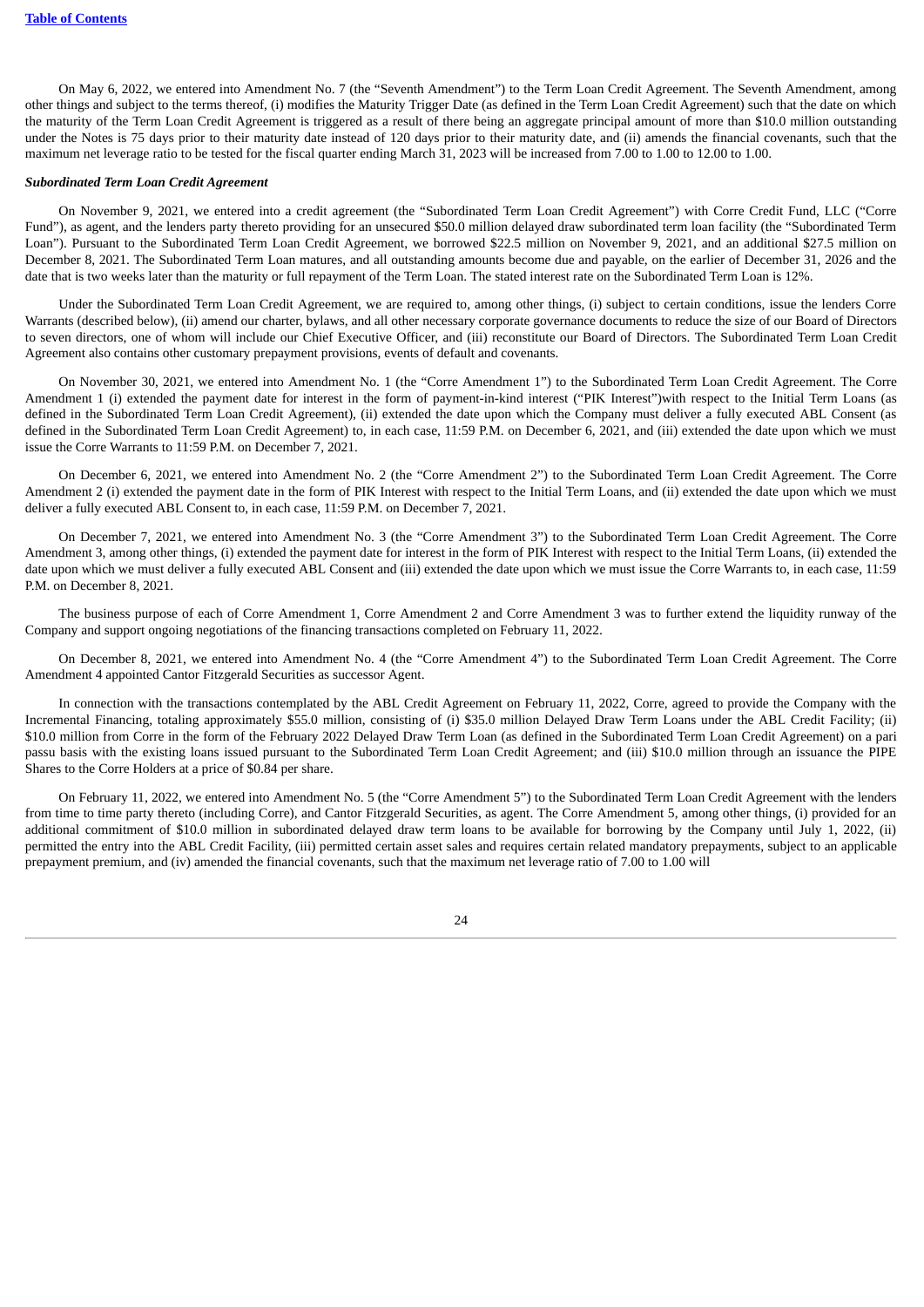not be tested until the fiscal quarter ending March 31, 2023, and the Company is not permitted to exceed \$20.0 million in unfinanced capital expenditures in any calendar year; provided, that such unfinanced capital expenditures limitation will not apply if the Company maintains a net leverage ratio of less than or equal to 4.00 to 1.00 as of the end of the second and fourth fiscal quarter of each calendar year.

On May 6, 2022, we entered into Amendment No. 6 (the "Corre Amendment No. 6") to the Subordinated Term Loan Credit Agreement with the lenders from time to time party thereto (including Corre), and Cantor Fitzgerald Securities, as agent. The Corre Amendment No. 6, among other things, amends the financial covenants, such that the maximum net leverage ratio to be tested for the fiscal quarter ending March 31, 2023 will be increased from 7.00 to 1.00 to 12.00 to 1.00.

Our ability to maintain compliance with the financial covenants contained in the ABL Credit Agreement, the Term Loan Credit Agreement and the Subordinated Term Loan Credit Agreement is dependent upon our future operating performance and future financial condition, both of which are subject to various risks and uncertainties. The effects of the COVID-19 pandemic and the resulting economic repercussions could have a significant adverse effect on our financial position and business condition, as well as our clients and suppliers. Additionally, these events may, among other factors, impact our ability to generate cash flows from operations, access the capital markets on acceptable terms or at all, and affect our future need or ability to borrow under our ABL Credit Facility. In addition to our current sources of funding our business, the effects of such events may impact our liquidity or our need to revise our allocation or sources of capital, implement further cost reduction measures and/or change our business strategy. Although the COVID-19 pandemic and resulting economic repercussions could have a broad range of effects on our liquidity sources, the effects will depend on future developments and cannot be predicted at this time.

In order to secure our casualty insurance programs, and certain other obligations we are required to post letters of credit generally issued by a bank as collateral. A letter of credit commits the issuer to remit specified amounts to the holder, if the holder demonstrates that we failed to meet our obligations under the letter of credit. If this were to occur, we would be obligated to reimburse the issuer for any payments the issuer was required to remit to the holder of the letter of credit. Related to our domestic operations, we were contingently liable for outstanding stand-by letters of credit totaling \$23.5 million at December 31, 2021, but due to the closing of the ABL Credit Facility on February 11, 2022 those letters of credit are now cash secured as of March 31, 2022, with cash funded at closing from draws on the ABL Credit Facility. As of March 31, 2022 we have no letters of credit outstanding under the ABL Credit Facility. Outstanding letters of credit reduce amounts available under our ABL Credit Facility and are considered as having been funded for purposes of calculating our financial covenants.

Internationally we have letters of credit outstanding in the amount of \$0.3 million. Additionally, we have \$1.2 million in Surety bonds outstanding and an additional \$1.5 million in miscellaneous cash deposits securing leases or other required bank guarantees.

#### *Warrants*

On December 18, 2020, in connection with the execution of the Term Loan, we issued to APSC the Existing Warrant.

In connection with execution of the Subordinated Term Loan Credit Agreement and Third Amendment, on November 9, 2021, we entered into an Amended and Restated Common Stock Purchase Warrant (the "A&R Warrant") with APSC Holdco II, L.P. ("APSC Holdco") pursuant to which the Existing Warrant was amended and restated to provide for the purchase of up to 4,082,949 shares of our common stock (which includes 500,000 of the shares of common stock issuable pursuant to the APSC Warrant) and to reduce the exercise price to \$1.50 per share.

In connection with execution of the Subordinated Term Loan Credit Agreement and the amendments to the Term Loan Credit Agreement, on December 8, 2021 we entered into the Second Amended and Restated Common Stock Purchase Warrant No. 1 (the "Second A&R Warrant") with APSC Holdco, pursuant to which the A&R Warrant was amended and restated to provide for the purchase of up to 5,000,000 shares of our common stock (including 4,082,949 shares of our common stock issuable pursuant to the A&R Warrant) exercisable at the holder's option at any time, in whole or in part, until December 8, 2028, at an exercise price of \$1.50 per share, and (ii) entered into the Common Stock Purchase Warrants (together with the Second A&R Warrant, the "Warrants") with each of Corre Opportunities Qualified Master Fund, LP, Corre Horizon Fund, LP, and Corre Horizon Fund II, LP providing for the purchase of an aggregate of 5,000,000 shares of our common stock, exercisable at such holder's option at any time, in whole or in part, until December 8, 2028, at an exercise price of \$1.50 per share.

The exercise price and the number of shares of our common stock issuable on exercise of the Warrants are subject to certain antidilution adjustments, including for stock dividends, stock splits, reclassifications, noncash distributions, cash dividends, certain equity issuances and business combination transactions.

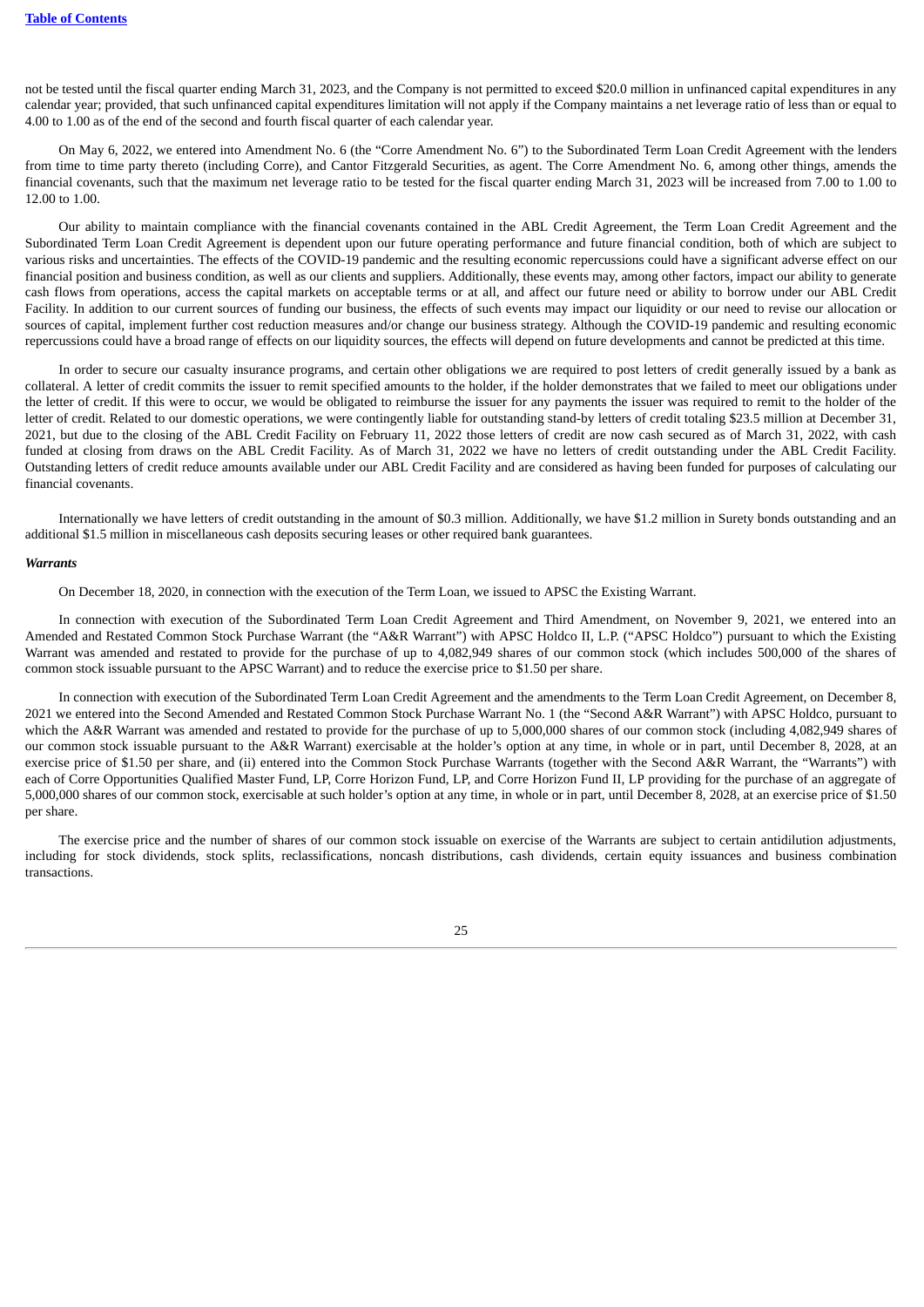In connection with the Subscription Agreement discussed below, on February 11, 2022, the Company, the Corre Holders and APSC Holdco entered into those certain Team, Inc. Waivers of Anti-Dilution Adjustments and Cash Transaction Exercise (collectively, the "Warrant Waivers") with respect to each of the Warrants. Pursuant to the Warrant Waivers, the Corre Holders and APSC Holdco agreed with respect to such holders' Warrant, subject to certain terms and conditions set forth therein (and for only so long as the applicable provisions remain in effect), among other things, (i) to irrevocably waive certain anti-dilution adjustments set forth in such Warrant in connection with the Proposed Equity Financing (as defined in the Warrant Waivers); (ii) to not exercise such Warrant, in whole or in part, if the Company determines that such exercise will cause an ownership change within the meaning of Section 382 of the Internal Revenue Code of 1986, as amended (assuming, among other things, that the ownership change threshold is 47% rather than 50%); and (iii) to only exercise such Warrant in a "cashless" or "net-issue" exercise.

#### *Subscription Agreement*

In connection with the Incremental Financing and Equity Issuance, on February 11, 2022, we entered into a common stock subscription agreement (the "Subscription Agreement") with the Corre Holders, pursuant to which the Company issued and sold the PIPE Shares to the Corre Holders on February 11, 2022.

Pursuant to the Subscription Agreement, subject to certain exceptions, each of the Corre Holders has agreed not to sell its portion of the PIPE Shares until the earliest to occur of (i) the date that is 180 days from the date of the Subscription Agreement, and (ii) such date on which the Company completes a liquidation, merger, stock exchange, reorganization or other similar transaction that results in all of the Company's stockholders having the right to exchange their shares of our Common Stock for cash, securities or other property, without consent of the Company.

Pursuant to and subject to the terms and conditions of the Subscription Agreement, our Board of Directors is required to create a vacancy for one qualified nominee of the Corre Holders to the Board, who shall be designated by the Corre Holders and qualify as an independent director (a "Board Nominee"), and the Board is required to appoint such initial Board Nominee as a Class II director within seven business days of the date of the Subscription Agreement. For so long as the Corre Holders and their affiliates collectively beneficially own at least 10% of the outstanding shares of our common stock, pursuant to and subject to the terms and conditions of the Subscription Agreement, we will nominate the initial Board Nominee, or a successor Board Nominee chosen by the Corre Holders, for re-election as a Class II director at the first annual meeting of the Company's stockholders to be held after the Equity Issuance and at the end of each subsequent term of such Board Nominee. If at any time, the Corre Holders and their affiliates beneficially own less than 10% of the outstanding shares of our common stock, then, if requested by the Company, the Board Nominee then on the Board will resign from his or her directorship, effective as of our next annual meeting of stockholders or such earlier date reasonably requested by the Company.

#### *Convertible Debt*

#### *Description of the Notes*

On July 31, 2017, we issued \$230.0 million principal amount of senior unsecured 5.00% Convertible Senior Notes due 2023 in a private offering to qualified institutional buyers (as defined in the Securities Act of 1933 (the "Securities Act")) pursuant to Rule 144A under the Securities Act (the "Offering"). In December 2020, we retired \$136.9 million par value of our Notes, and as of March 31, 2022, the principal amount outstanding was \$95.2 million.

The Notes bear interest at rate of 5.0% per year, payable semiannually in arrears on February 1 and August 1 of each year, beginning on February 1, 2018. The Notes mature on August 1, 2023 unless repurchased, redeemed or converted in accordance with their terms prior to such date. The Notes are convertible at an initial conversion rate of 46.0829 shares of our common stock per \$1,000 principal amount of the Notes, which is equivalent to an initial conversion price of approximately \$21.70 per share, which represents a conversion premium of 40% to the last reported sale price of \$15.50 per share on the NYSE on July 25, 2017, the date the pricing of the Notes was completed. The conversion rate, and thus the conversion price, may be adjusted under certain circumstances as described in the indenture governing the Notes.

Holders may convert their Notes at their option prior to the close of business on the business day immediately preceding May 1, 2023, but only under the following circumstances:

• during any calendar quarter commencing after the calendar quarter ending on December 31, 2017 (and only during such calendar quarter), if the last reported sale price of our common stock for at least 20 trading days (whether or not consecutive) during a period of 30 consecutive trading days ending on the last trading day of the immediately preceding calendar quarter is greater than or equal to 130% of the conversion price on each applicable trading day;

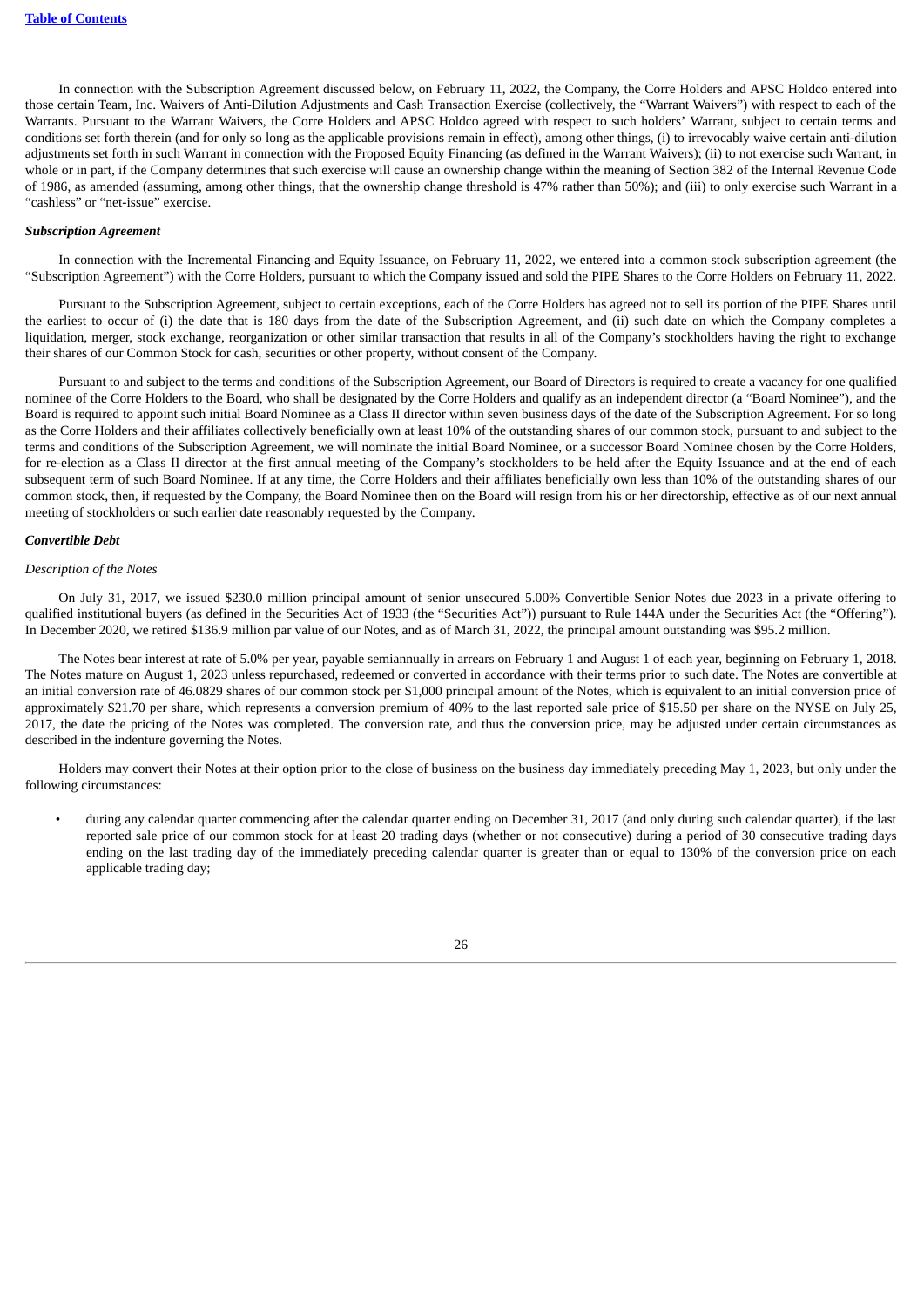- during the five-business day period after any five consecutive trading day period (the "measurement period") in which the trading price per \$1,000 principal amount of Notes for each trading day of such measurement period was less than 98% of the product of the last reported sale price of our common stock and the conversion rate on such trading day;
- if we call any or all of the Notes for redemption, at any time prior to the close of business on the business day immediately preceding the redemption date; or
- upon the occurrence of specified corporate events described in the indenture governing the Notes.

On or after May 1, 2023 until the close of business on the business day immediately preceding the maturity date, holders may, at their option, convert their Notes at any time, regardless of the foregoing circumstances.

The Notes were initially convertible into 10,599,067 shares of common stock. Previously, because the Notes could be convertible in full into more than 19.99% of our outstanding common stock, we were required by the listing rules of the NYSE to obtain the approval of the holders of our outstanding shares of common stock before the Notes could be converted. At our annual shareholders' meeting, held on May 17, 2018, our shareholders approved the issuance of shares of common stock upon conversion of the Notes.

As a result of the redemption and extinguishment of the Notes in discussed above, the Notes are convertible into 4,291,705 shares of common stock. The Notes will be convertible into, subject to various conditions, cash or shares of our common stock or a combination of cash and shares of our common stock, in each case, at our election.

If holders elect to convert the Notes in connection with certain fundamental change transactions described in the indenture governing the Notes, we will, under certain circumstances described in the indenture governing the Notes, increase the conversion rate for the Notes so surrendered for conversion.

As per the agreement, we may not redeem the Notes prior to August 5, 2021. The agreement noted that we will have the option to redeem all or any portion of the Notes on or after August 5, 2021, if certain conditions are met (including that our common stock is trading at or above 130% of the conversion price then in effect for at least 20 trading days (whether or not consecutive), including the trading day immediately preceding the date on which we provide notice of redemption, during any 30 consecutive trading day period ending on, and including, the trading day immediately preceding the date on which we provide notice of redemption) at a redemption price equal to 100% of the principal amount of the Notes to be redeemed, plus accrued and unpaid interest to, but excluding, the redemption date.

Net proceeds received from the Offering were approximately \$222.3 million after deducting discounts, commissions and expenses and were used to repay outstanding borrowings under the Credit Facility.

On January 13, 2022, we entered into a supplemental indenture with Truist Bank, as trustee, (the "Supplemental Indenture") to the indenture (the "Indenture") governing the Notes to effect certain amendments (the "Amendments") to the Indenture and to modify the Notes held by consenting holders (the "Consenting Holders") of \$51,969,000 in aggregate principal amount of the Notes (such modified Notes, the "PIK Securities").

The Supplemental Indenture amends the Indenture to, among other things: (i) allow for interest payable on the PIK Securities on February 1, 2022 to be paid in PIK Interest (as defined in the Supplemental Indenture) and on subsequent interest payment dates to be payable, at the Company's option, at a rate of 5.00% per annum entirely in cash or at a rate of 8.00% per annum in PIK Interest; (ii) provide for additional changes to the Indenture to allow for the payment of PIK Interest and for the PIK Securities to be issued in denominations of \$1,000 and integral multiples thereof (or if PIK Interest has been paid with respect to the PIK Securities, in minimum denominations of \$1.00 and integral multiples of \$1.00 in excess thereof); (iii) clarify that the unmodified Notes and PIK Securities will be treated as a single series of Notes for all purposes under the Indenture, other than the option of the Company to pay PIK Interest on the PIK Securities; and (iv) make certain conforming changes, including conforming modifications to certain definitions and cross-references as a result of such amendments. Notes held by holders other than the Consenting Holders were not modified and interest on such Notes will continue to be paid in cash at a rate of 5.00% per annum as set forth in the Indenture.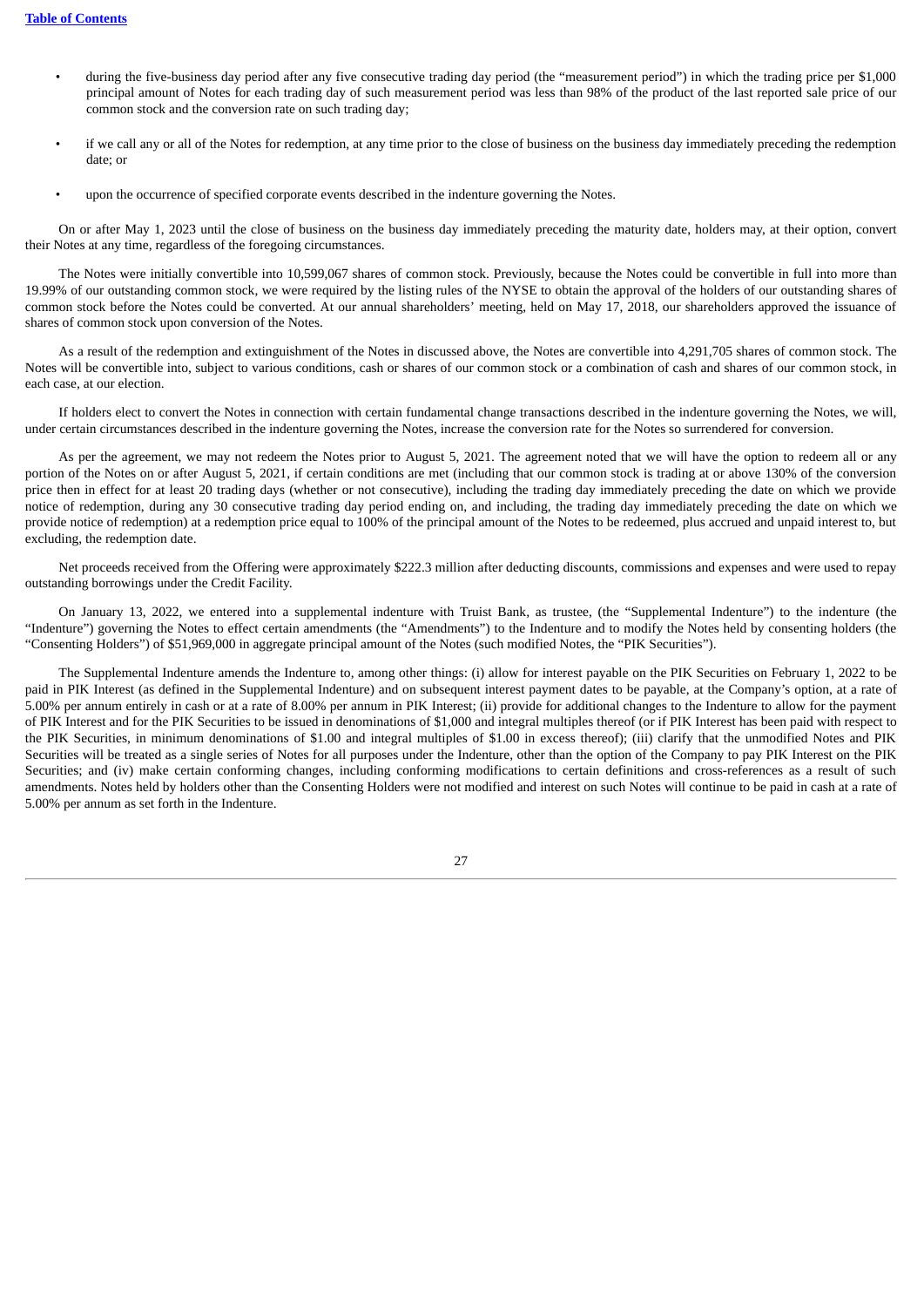*\_\_\_\_\_\_\_\_\_\_\_\_\_\_\_\_\_*

As of March 31, 2022 and December 31, 2021, the Notes were recorded in our condensed consolidated balance sheets as follows (in thousands):

|                                                                   | March 31, 2022           |    | <b>December 31, 2021</b> |
|-------------------------------------------------------------------|--------------------------|----|--------------------------|
|                                                                   | (unaudited)              |    |                          |
| Liability component:                                              |                          |    |                          |
| Principal                                                         | \$<br>95,209             | S  | 93,130                   |
| Unamortized issuance costs                                        | (1,435)                  |    | (916)                    |
| Unamortized discount                                              | (2,289)                  |    | (4, 552)                 |
| Net carrying amount of the liability component <sup>1</sup>       | 91,485                   |    | 87,662                   |
|                                                                   |                          |    |                          |
| Equity component:                                                 |                          |    |                          |
| Carrying amount of the equity component, net of issuance $costs2$ | $\overline{\phantom{0}}$ | \$ | 7.969                    |
| Carrying amount of the equity component, net of issuance $costs3$ | 37,276                   |    | 37,276                   |
|                                                                   |                          |    |                          |

1 Included in the "Long-term debt and finance lease obligations" line of the condensed consolidated balance sheets.

2 Relates to the portion of the Notes accounted for under ASC 470-20 (defined below) and is included in the "Additional paid-in capital" line of the condensed consolidated balance sheets.<br>Relates to the portion of the Note

Section of the Notes accounted for under ASC 815-15 (defined below) and is included in the "Additional paid-in capital" line of the condensed consolidated balance sheets.

Under ASC 470-20, *Debt with Conversion and Other Options*, ("ASC 470-20"), an entity must separately account for the liability and equity components of convertible debt instruments that may be settled entirely or partially in cash upon conversion (such as the Notes) in a manner that reflects the issuer's economic interest cost. However, entities must first consider the guidance in ASC 815-15, *Embedded Derivatives* ("ASC 815-15"), to determine if an instrument contains an embedded feature that should be separately accounted for as a derivative. As the Notes were initially convertible into more than 19.99% of our outstanding common stock and shareholder approval in accordance with the NYSE rules (as described above) had not yet been obtained at the time the Notes were issued, we concluded that embedded derivative accounting under ASC 815-15 was applicable to approximately 60% of the Notes, while the remaining 40% of the Notes were subject to ASC 470-20.

As a result of obtaining shareholder approval on May 17, 2018, the embedded derivative met the criteria to be classified in stockholders' equity, effective on the date of the approval. Accordingly, we recorded the change in fair value of the embedded derivative liability in our results of operations through May 17, 2018 and then reclassified the embedded derivative liability, which totaled \$45.4 million to stockholders' equity during the second quarter of 2018. The related income tax effects of the reclassification charged directly to stockholders' equity were \$7.8 million. As a result of the reclassification to stockholders' equity, the embedded derivative is no longer marked to fair value each period. Losses on the embedded derivative liability recognized in the consolidated statements of operations were \$24.8 million for the twelve months ended December 31, 2018 (incurred in the first and second quarters of 2018).

The following table sets forth interest expense information related to the Notes (dollars in thousands):

|                                                  |    | <b>Three Months Ended</b> | March 31, |             |       |
|--------------------------------------------------|----|---------------------------|-----------|-------------|-------|
|                                                  |    | 2022                      |           | 2021        |       |
|                                                  |    | (unaudited)               |           | (unaudited) |       |
| Coupon interest                                  | Ъ. | 1,568                     | - \$      |             | 1,164 |
| Amortization of debt discount and issuance costs |    | 627                       |           |             | 766   |
| Total interest expense                           |    | 2,195                     |           |             | 1,930 |
|                                                  |    |                           |           |             |       |
| Effective interest rate                          |    | 9.75%                     |           |             | 9.12% |

#### *ASU 2020-06 Adoption*

In August 2020, the FASB issued ASU 2020-06, *Accounting for Convertible Instruments and Contracts in an Entity's Own Equity*. The ASU simplifies the accounting for convertible instruments by removing certain separation models in ASC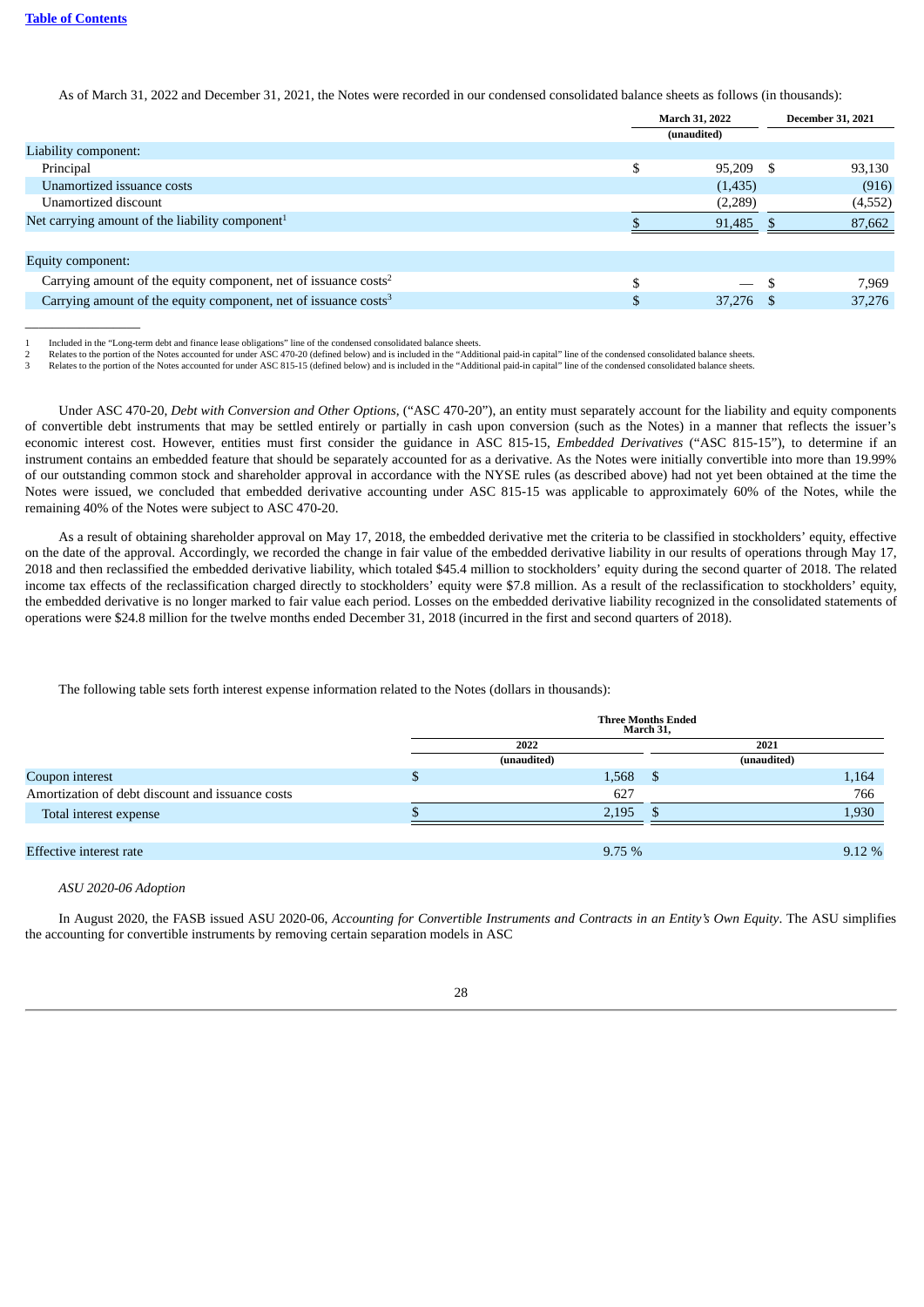470-20, *Debt—Debt with Conversion and Other Options, for convertible instruments.* The ASU updates the guidance on certain embedded conversion features that are not required to be accounted for as derivatives under Topic 815, *Derivatives and Hedging*, or that do not result in substantial premiums accounted for as paid-in capital, such that those features are no longer required to be separated from the host contract. The convertible debt instruments will be accounted for as a single liability measured at amortized cost. This will also result in the interest expense recognized for convertible debt instruments to be typically closer to the coupon interest rate when applying the guidance in Topic 835, Interest. Further, the ASU made amendments to the EPS guidance in Topic 260 for convertible debt instruments, the most significant impact of which is requiring the use of the if-converted method for diluted EPS calculation, and no longer allowing the net share settlement method. The ASU also made revisions to Topic 815-40, which provides guidance on how an entity must determine whether a contract qualifies for a scope exception from derivative accounting. The amendments to Topic 815-40 change the scope of contracts that are recognized as assets or liabilities. The ASU is effective for interim and annual periods beginning after December 15, 2021, with early adoption permitted for periods beginning after December 15, 2020. Adoption of the ASU can either be on a modified retrospective or full retrospective basis.

On January 1, 2022, we adopted the ASU using the modified retrospective method. We recognized a cumulative effect of initially applying the ASU as an adjustment to the January 1, 2022 opening balance of accumulated deficit. The prior period consolidated financial statements have not been retrospectively adjusted and continue to be reported under the accounting standards in effect for those periods.

Accordingly, the cumulative effect of the changes made on our January 1, 2022 condensed consolidated balance sheet for the adoption of the ASU was as follows (in thousands):

|                                              |    | <b>Balances at December</b><br>31, 2021 | <b>Adjustments from</b><br><b>Adoption of ASU 2020-06</b> |    | <b>Balances at Januar</b><br>2022 |
|----------------------------------------------|----|-----------------------------------------|-----------------------------------------------------------|----|-----------------------------------|
| Liabilities                                  |    |                                         |                                                           |    |                                   |
| Long-term debt and finance lease obligations |    | 405.191                                 | 1.827                                                     |    | 407.                              |
| Equity                                       |    |                                         |                                                           |    |                                   |
| Additional paid-in capital                   |    | 444.824                                 | (5,651)                                                   |    | 439,                              |
| Accumulated deficit                          | rU | (375,584)                               | 3.824                                                     | ۰D | (371,                             |
|                                              |    |                                         |                                                           |    |                                   |

The impact of adoption on our consolidated statements of operations for the three months ended March 31, 2022 was primarily to decrease net interest expense by \$0.3 million. This had the effect of decreasing our basic and diluted net loss per share of common stock attributable to common stockholders for the three months ended March 31, 2022 by \$0.01. The change in methodology by requiring the use of the if-converted method to determine the denominator used in the calculation of diluted net income per share of common stock attributable to common stockholders did not have an impact on the diluted EPS as the shares of common stock issuable upon conversion were not included in denominator because of antidilutive effect.

#### **12. LEASES**

We adopted ASC 842, *Leases,* effective January 1, 2019 and elected the modified retrospective transition method. We determine if an arrangement is a lease at inception. Operating leases are included in "Operating lease right-of-use ('ROU') assets", "operating lease liabilities" and "current portion of operating lease obligations" on our consolidated balance sheets. Finance leases are included in "property, plant and equipment, net", "current portion of long-term debt and finance lease obligations" and "long-term debt and finance lease obligations" on our consolidated balance sheets.

Operating lease ROU assets and operating lease liabilities are recognized based on the present value of the future minimum lease payments over the lease term at commencement date. As most of our leases do not provide an implicit rate, we use our incremental borrowing rate based on the information available at commencement date in determining the present value of future payments. Our lease terms may include options to extend or terminate the lease when it is reasonably certain that we will exercise that option. Operating lease expense for minimum lease payments is recognized on a straight-line basis over the lease term. Variable lease payments and short-term lease payments (leases with initial terms less than twelve months) are expensed as incurred.

We have lease agreements with lease and non-lease components for certain equipment, office, and vehicle leases. We have elected the practical expedient to not separate lease and non-lease components and account for both as a single lease component. We have operating and finance leases primarily for equipment, real estate, and vehicles. Our leases have remaining

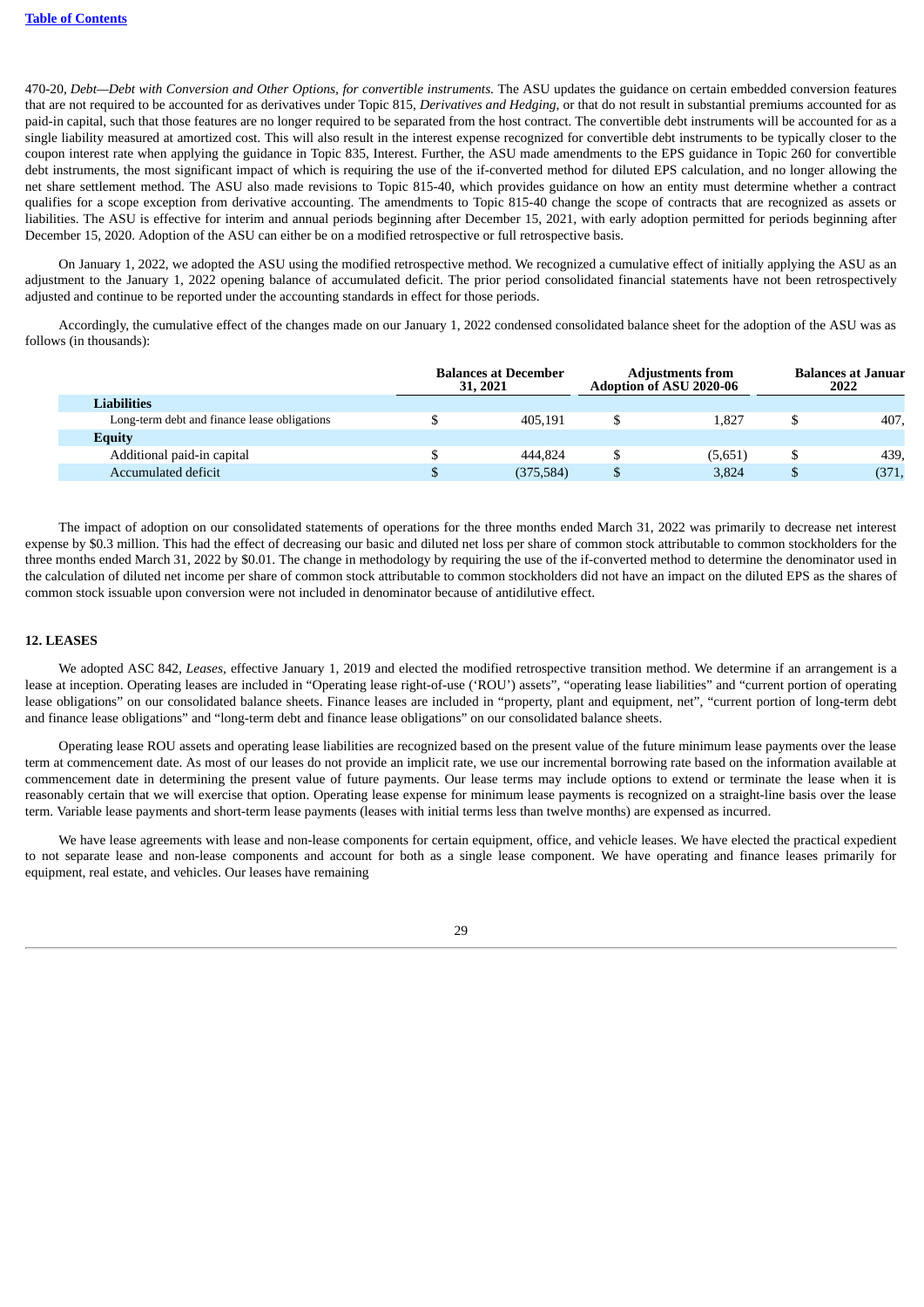lease terms of 1 year to 14 years, some of which may include options to extend the leases for up to 10 years, and some of which may include options to terminate the leases within 1 year.

The components of lease expense are as follows (in thousands):

| 2022        | 2021                                     |
|-------------|------------------------------------------|
| (unaudited) | (unaudited)                              |
| \$          | 7,239                                    |
| 1,459       | 1,276                                    |
|             |                                          |
| 194         | 117                                      |
| 88          | 78                                       |
| 8,428       | 8,710                                    |
|             | Three Months Ended March 31,<br>6,687 \$ |

Other information related to leases are as follows (in thousands):

|                                                                        | <b>Three Months Ended March 31.</b> |             |       |
|------------------------------------------------------------------------|-------------------------------------|-------------|-------|
|                                                                        | 2022                                | 2021        |       |
| Supplemental cash flow information:                                    | (unaudited)                         | (unaudited) |       |
| Cash paid for amounts included in the measurement of lease liabilities |                                     |             |       |
| Operating cash flows from operating leases                             | $5,405$ \$                          |             | 5,356 |
| Operating cash flows from finance leases                               | 90                                  |             | 80    |
| Financing cash flows from finance leases                               | 162                                 |             | 78    |
| Right-of-use assets obtained in exchange for lease obligations         |                                     |             |       |
| <b>Operating leases</b>                                                | 840                                 |             | 8.172 |
| Finance leases                                                         | 23                                  |             |       |

Amounts recognized in the condensed consolidated balance sheet are as follows (in thousands):

|                                                                 | March 31, 2022 |                | <b>December 31, 2021</b> |
|-----------------------------------------------------------------|----------------|----------------|--------------------------|
| <b>Operating Leases:</b>                                        | (unaudited)    |                |                          |
| Operating lease right-of-use assets                             | \$<br>56,403   | $\mathfrak{S}$ | 60,700                   |
| Current portion of operating lease obligations                  | 15,306         |                | 16,176                   |
| Operating lease obligations (non-current)                       | 45,742         |                | 49,221                   |
|                                                                 |                |                |                          |
| <b>Finance Leases:</b>                                          |                |                |                          |
| Property, plant and equipment, net                              | \$<br>4,949    | \$             | 5,123                    |
| Current portion of long-term debt and finance lease obligations | 670            |                | 669                      |
| Long-term debt and finance lease obligations                    | 4,840          |                | 4,980                    |
|                                                                 |                |                |                          |
| Weighted average remaining lease term:                          |                |                |                          |
| <b>Operating leases</b>                                         | 6.0 years      |                | 6.0 years                |
| <b>Finance leases</b>                                           | $10.0$ years   |                | $10.0$ years             |
| Weighted average discount rate:                                 |                |                |                          |
| <b>Operating leases</b>                                         | 6.9%           |                | 6.8 $%$                  |
| Finance leases                                                  | 6.4%           |                | 6.4 %                    |
|                                                                 |                |                |                          |

As of March 31, 2022, we have no material additional operating and finance leases that have not yet commenced.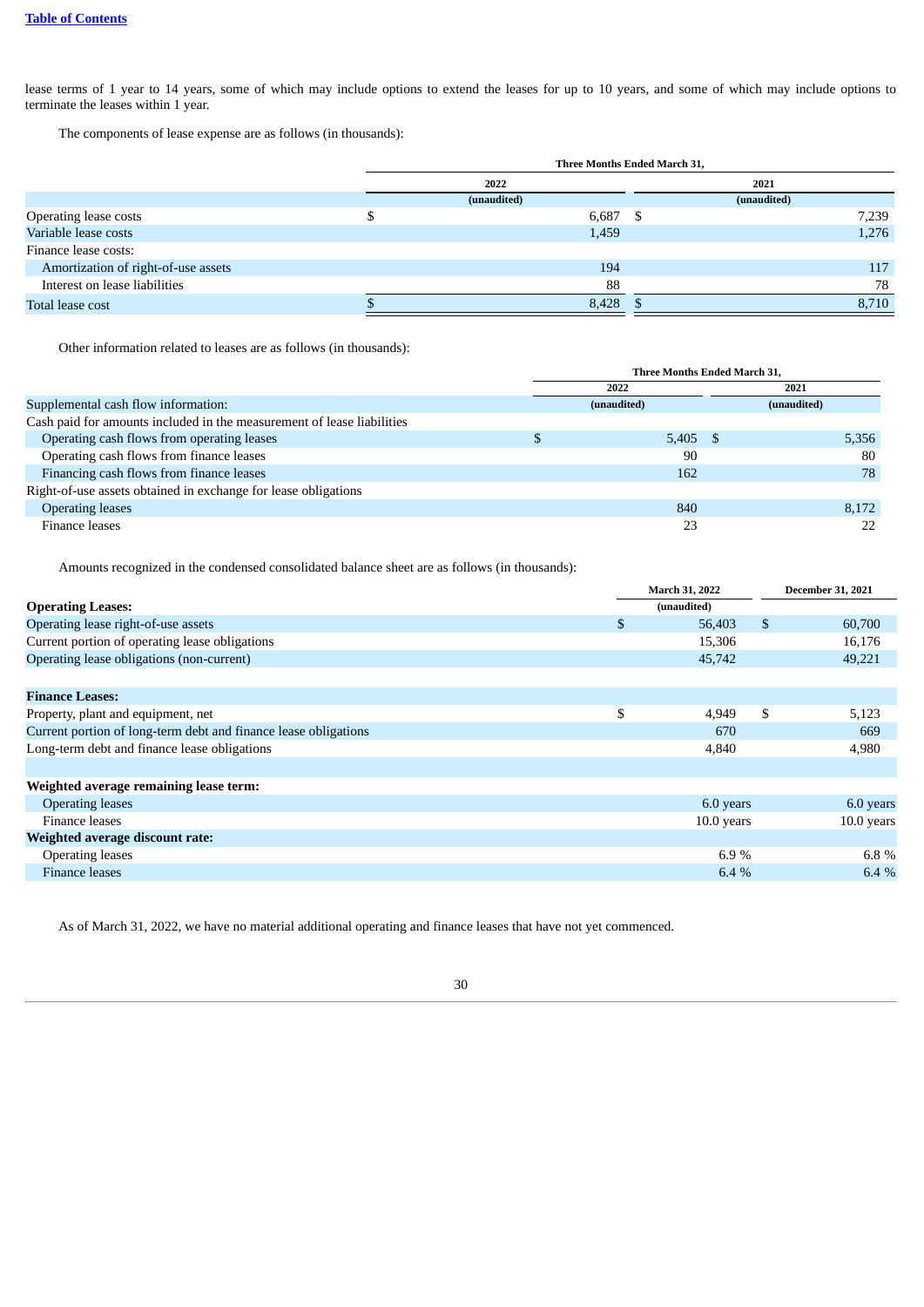As of March 31, 2022, future minimum lease payments under non-cancellable leases (including short-term leases) are as follows (in thousands):

|                                     | <b>Operating Leases</b> |    | <b>Finance Leases</b> |
|-------------------------------------|-------------------------|----|-----------------------|
|                                     | (unaudited)             |    | (unaudited)           |
| 2022 (Remainder of the year)        | \$<br>19,540            | -S | 990                   |
| 2023                                | 15,433                  |    | 901                   |
| 2024                                | 12,183                  |    | 740                   |
| 2025                                | 8,691                   |    | 569                   |
| 2026                                | 6,869                   |    | 555                   |
| Thereafter                          | 18,397                  |    | 4,003                 |
| Total future minimum lease payments | 81,113                  |    | 7,758                 |
| Less: Interest                      | (20,065)                |    | (2, 248)              |
| Present value of lease liabilities  | 61,048                  |    | 5,510                 |

Total rent expense resulting from operating leases, including short-term leases, for the quarter ended March 31, 2022 and December 31, 2021 were \$20.1 million and \$39.4 million, respectively.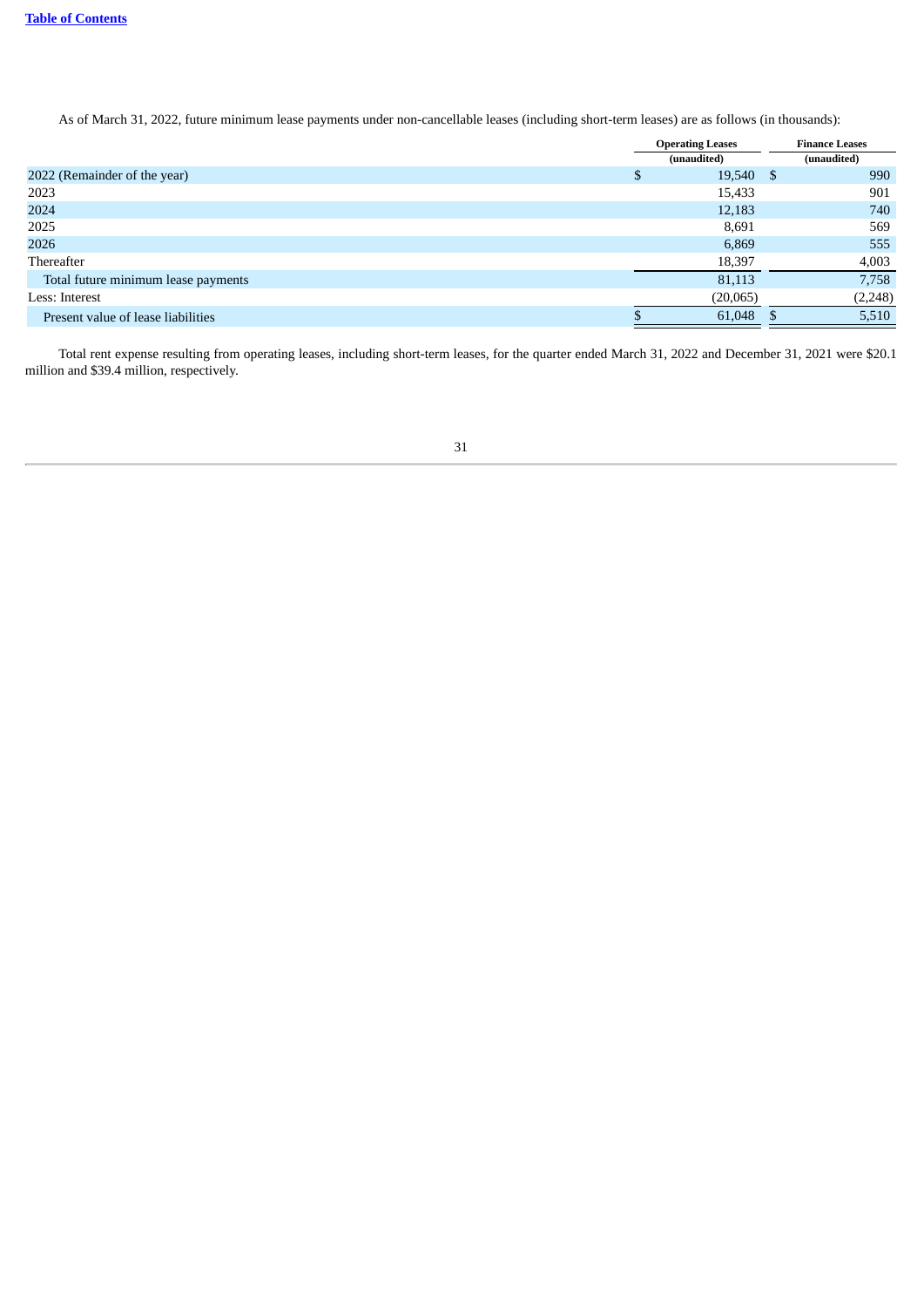#### **13. SHARE-BASED COMPENSATION**

We have adopted stock incentive plans and other arrangements pursuant to which our Board of Directors ("the Board") may grant stock options, restricted stock, stock units, stock appreciation rights, common stock or performance awards to officers, directors and key employees. At March 31, 2022, there were approximately 1.1 million restricted stock units, performance awards and stock options outstanding to officers, directors and key employees. The exercise price, terms and other conditions applicable to each form of share-based compensation under our plans are generally determined by the Compensation Committee of our Board at the time of grant and may vary.

In May 2021, our shareholders approved the amendment and restatement to the 2018 Team, Inc. Equity Incentive Plan (the "2018 Plan"). The 2018 Plan replaced the 2016 Team, Inc. Equity Incentive Plan. The amendment and restatement to the 2018 Plan increased the shares available for issuance by 3.0 million shares of Common Stock. Shares issued in connection with our share-based compensation are issued out of authorized but unissued common stock.

Compensation expense related to share-based compensation totaled a credit of \$0.6 million and \$2.3 million for the three months ended March 31, 2022 and 2021, respectively. The Company incurred a credit in the current period related to unvested share-based compensation associated with executive departures which exceeded the total costs expensed for the three month period ended March 31, 2022. Share-based compensation expense reflects an estimate of expected forfeitures. At March 31, 2022, \$3.7 million of unrecognized compensation expense related to share-based compensation is expected to be recognized over a remaining weighted-average period of 1.5 years.

Stock units are settled with common stock upon vesting unless it is not legally feasible to issue shares, in which case the value of the award is settled in cash. We determine the fair value of each stock unit based on the market price on the date of grant. Stock units generally vest in annual installments over three or four years and the expense associated with the units is recognized over the same vesting period. We also grant common stock to our directors, which typically vests immediately. Compensation expense related to stock units and director stock grants totaled \$0.6 million and \$1.5 million for the three months ended March 31, 2022 and 2021. The weighted-average grant date fair value related to stock units and director stock grants during the periods ended March 31, 2022 and 2021 was \$1.64 and \$0.00, respectively, as no stock units were granted during the prior year period.

Transactions involving our stock units and director stock grants for the three months ended March 31, 2022 are summarized below:

|                                          | <b>Three Months Ended</b><br>March 31, 2022 |             |                                          |
|------------------------------------------|---------------------------------------------|-------------|------------------------------------------|
|                                          |                                             | (unaudited) |                                          |
|                                          | No. of Stock<br><b>Units</b>                |             | Weighted<br>Average<br><b>Fair Value</b> |
|                                          | (in thousands)                              |             |                                          |
| Stock and stock units, beginning of year | 804 \$                                      |             | 7.27                                     |
| Changes during the period:               |                                             |             |                                          |
| Granted                                  | 219S                                        |             | 1.64                                     |
| Vested and settled                       | $\overline{\phantom{m}}$                    | S           |                                          |
| Forfeited and cancelled                  | $(39)$ \$                                   |             | 6.28                                     |
| Stock and stock units, end of period     | 984                                         |             | 6.05                                     |

*Performance stock units.* We have a performance stock unit award program whereby we grant Long-Term Performance Stock Unit ("LTPSU") awards to our executive officers. Under this program, we communicate "target awards" to the executive officers during the first year of a performance period. LTPSU awards cliff vest with the achievement of the performance goals and completion of the required service period. Settlement occurs with common stock as soon as practicable following the vesting date. LTPSU awards granted in 2019 (the "2019 Awards"), in 2020 (the "2020 Awards") and in 2021 (the "2021 Awards") are subject to a two-year performance period and a concurrent two-year service period. For the LTPSU awards, the performance goal is separated into two independent performance factors based on (i) relative shareholder return ("RTSR") as measured against a designated peer group and (ii) results of operations over the two-year performance period, with possible payouts ranging from 0% to 200% of the target awards for each of the two performance factors. The 2019 Awards vested as of March 15, 2021 at the RTSR performance target level of 25% and the results of operations performance metric at 0% of the target level.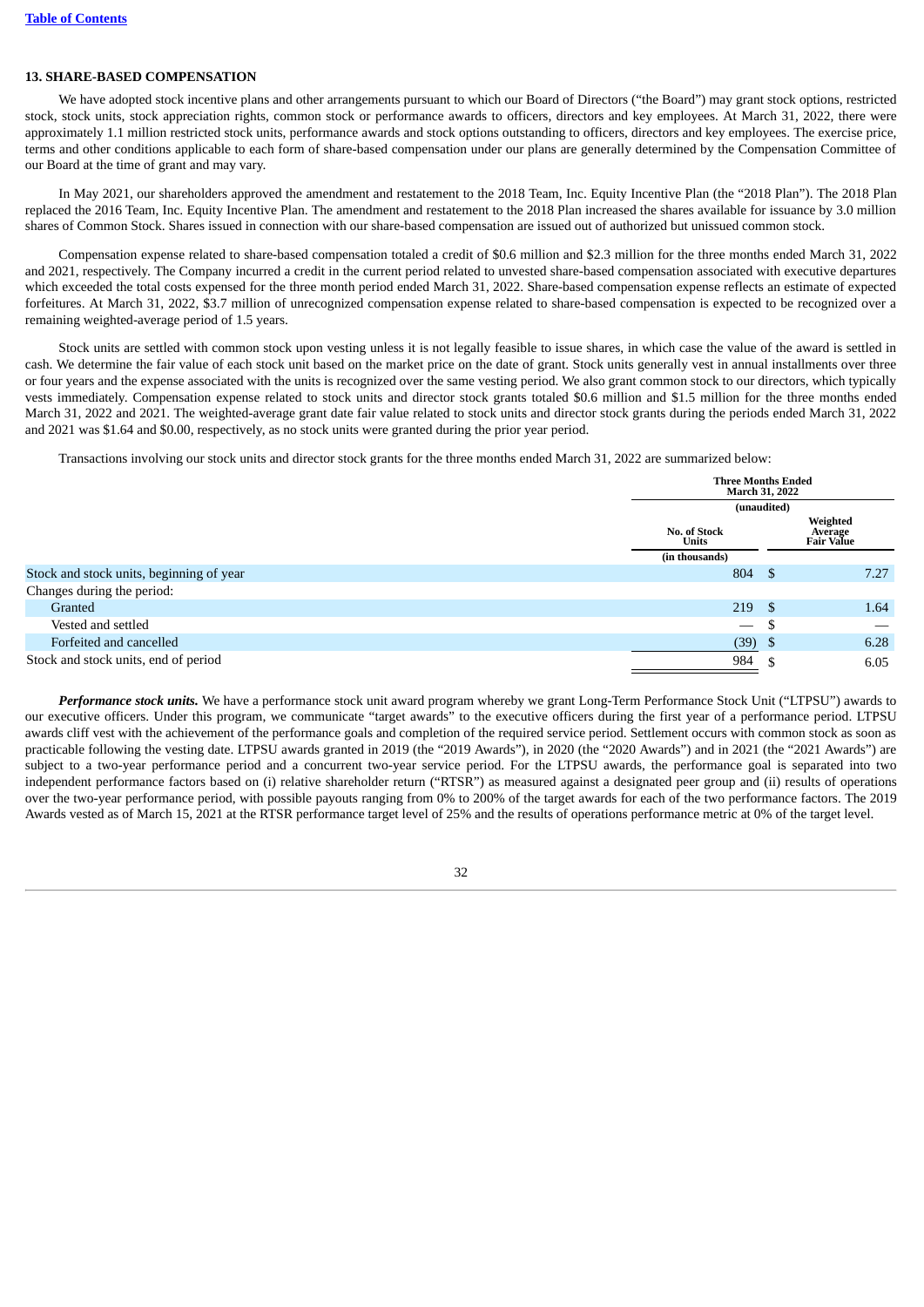*\_\_\_\_\_\_\_\_\_\_\_\_\_\_\_\_\_*

The RTSR and the stock price milestone factors are considered to be market conditions under GAAP. For performance units subject to market conditions, we determine the fair value of the performance units based on the results of a Monte Carlo simulation, which uses market-based inputs as of the date of grant to simulate future stock returns. Compensation expense for awards with market conditions is recognized on a straight-line basis over the longer of (i) the minimum required service period and (ii) the service period derived from the Monte Carlo simulation, separately for each vesting tranche. For performance units subject to market conditions, because the expected outcome is incorporated into the grant date fair value through the Monte Carlo simulation, compensation expense is not subsequently adjusted for changes in the expected or actual performance outcome. For performance units not subject to market conditions, we determine the fair value of each performance unit based on the market price of our common stock on the date of grant. For these awards, we recognize compensation expense over the vesting term on a straight-line basis based upon the performance target that is probable of being met, subject to adjustment for changes in the expected or actual performance outcome. Compensation expense related to performance awards totaled a credit of \$1.2 million and \$0.8 million for the three months ended March 31, 2022 and 2021, respectively.

Transactions involving our performance awards during the three months ended March 31, 2022 are summarized below:

|                                              |                                                       |          | <b>Three Months Ended</b><br><b>March 31, 2022</b><br>(unaudited) |                                    |      |                                          |  |
|----------------------------------------------|-------------------------------------------------------|----------|-------------------------------------------------------------------|------------------------------------|------|------------------------------------------|--|
|                                              | <b>Performance Units Subject to Market Conditions</b> |          | <b>Performance Units Not Subject to Market Conditions</b>         |                                    |      |                                          |  |
|                                              | No. of Stock<br>Units <sup>1</sup>                    |          | Weighted<br>Average<br><b>Fair Value</b>                          | No. of Stock<br>Units <sup>1</sup> |      | Weighted<br>Average<br><b>Fair Value</b> |  |
|                                              | (in thousands)                                        |          |                                                                   | (in thousands)                     |      |                                          |  |
| Performance stock units, beginning of period | 684                                                   | <b>S</b> | 6.30                                                              | 219                                | - \$ | 9.91                                     |  |
| Changes during the period:                   |                                                       |          |                                                                   |                                    |      |                                          |  |
| Granted                                      |                                                       | -S       |                                                                   | $\overline{\phantom{m}}$           | \$   |                                          |  |
| Vested and settled                           |                                                       |          |                                                                   |                                    |      |                                          |  |
| Cancelled                                    | $(653)$ \$                                            |          | 6.04                                                              | (188)                              | - 5  | 9.61                                     |  |
| Performance stock units, end of period       | 31                                                    |          | 11.69                                                             | 31                                 |      | 11.69                                    |  |

1 Performance units with variable payouts are shown at target level of performance.

*Stock Options.* We determine the fair value of each stock option at the grant date using a Black-Scholes model and recognize the resulting expense of our stock option awards over the period during which an employee is required to provide services in exchange for the awards, usually the vesting period. There was no compensation expense related to stock options for the periods ended March 31, 2022 or December 31, 2021. Our options typically vest in equal annual installments over a four-year service period. Expense related to an option grant is recognized on a straight-line basis over the specified vesting period for those options. Stock options generally have a ten-year term.

No stock options were granted during the periods ended March 31, 2022 or March 31, 2021, and no options were exercised, cancelled, or expired during the period ended March 31, 2022. Approximately 17 thousand options were exercisable at March 31, 2022 had a weighted-average remaining contractual life of 0.8 years, and exercise price of \$37.27.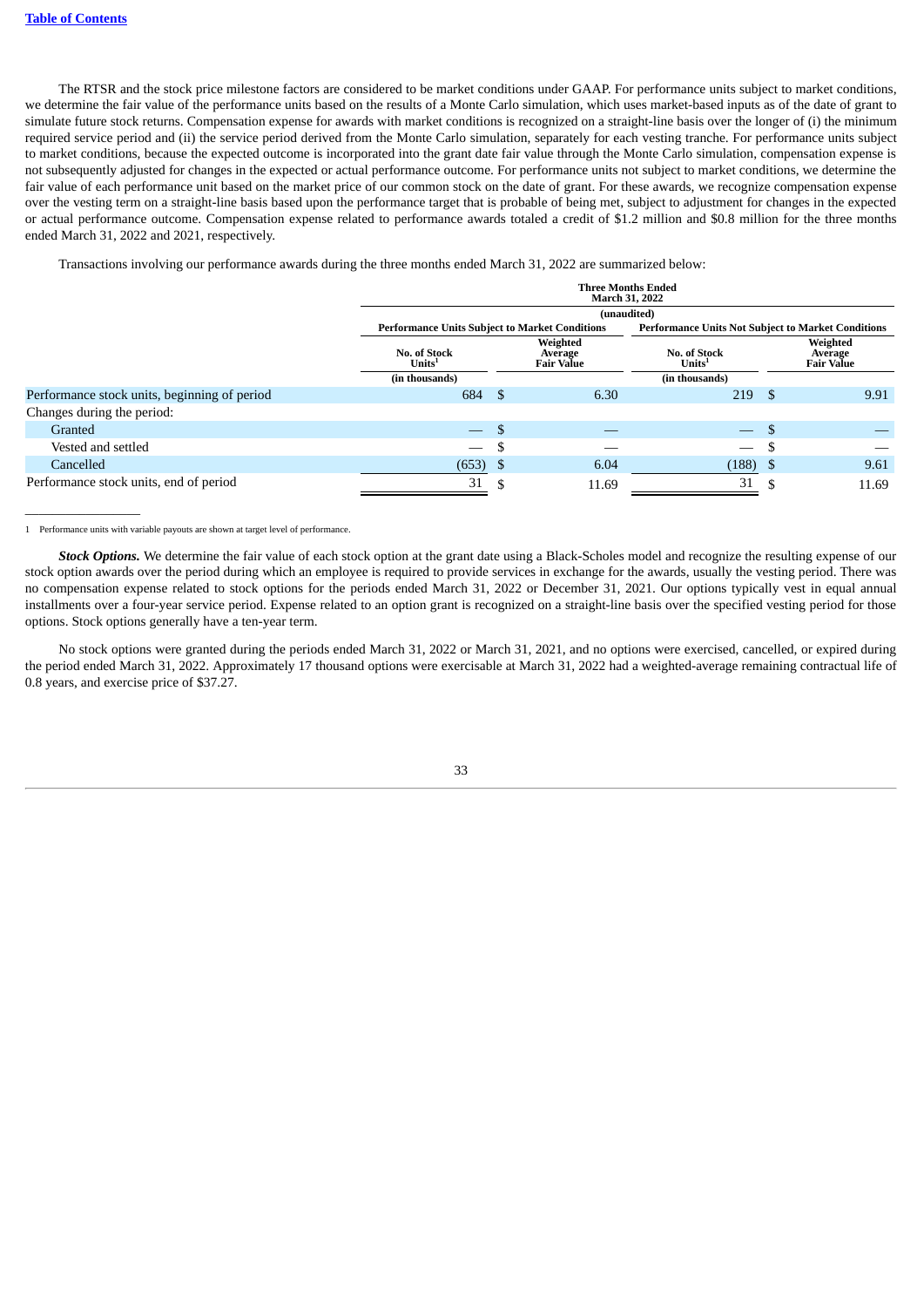## **14. EMPLOYEE BENEFIT PLANS**

We have a defined benefit pension plan covering certain United Kingdom employees (the "U.K. Plan"). Net periodic pension credit includes the following components (in thousands):

|                                    |               | Three Months Ended March 31, |              |
|------------------------------------|---------------|------------------------------|--------------|
|                                    | 2022          |                              | 2021         |
|                                    | (unaudited)   |                              | (unaudited)  |
| Interest cost                      | $422 \quad $$ |                              | 322          |
| Expected return on plan assets     | (629)         |                              | (504)        |
| Amortization of prior service cost |               |                              | $\mathbf{q}$ |
| Net periodic pension credit        | (199)         |                              | (173)        |

The expected long-term rate of return on invested assets is determined based on the weighted average of expected returns on asset investment categories for the U.K. Plan as follows: 2.1% overall, 4.6% for equities and 1.4% for debt securities. We expect to contribute \$3.9 million to the U.K. Plan for 2022, of which \$1.0 million has been contributed through March 31, 2022.

#### **15. ACCUMULATED OTHER COMPREHENSIVE LOSS**

A summary of changes in accumulated other comprehensive loss included within shareholders' equity is as follows (in thousands):

|                              | <b>Three Months Ended</b><br><b>March 31, 2022</b> |                                                   |  |                              |                                                      |                          |                  |        | Three Months Ended<br><b>March 31, 2021</b> |           |                                                   |           |                              |       |                                            |         |                  |     |              |           |
|------------------------------|----------------------------------------------------|---------------------------------------------------|--|------------------------------|------------------------------------------------------|--------------------------|------------------|--------|---------------------------------------------|-----------|---------------------------------------------------|-----------|------------------------------|-------|--------------------------------------------|---------|------------------|-----|--------------|-----------|
|                              |                                                    | (unaudited)                                       |  |                              |                                                      |                          |                  |        |                                             |           | (unaudited)                                       |           |                              |       |                                            |         |                  |     |              |           |
|                              |                                                    | Foreign<br>Currency<br>Translation<br>Adjustments |  | Foreign<br>Currency<br>Hedge | <b>Defined</b><br><b>Benefit</b><br>Pension<br>Plans |                          | Tax<br>Provision |        | <b>Total</b>                                |           | Foreign<br>Currencv<br>Translation<br>Adjustments |           | Foreign<br>Currencv<br>Hedge |       | Defined<br>Benefit<br><b>Pension Plans</b> |         | Tax<br>Provision |     | <b>Total</b> |           |
| Balance, beginning of period | S                                                  | (23, 287)                                         |  | $\overline{\phantom{0}}$     |                                                      | (3,277)                  |                  | (169)  |                                             | (26, 732) |                                                   | (23, 045) |                              | 2,988 |                                            | (8,021) |                  | 400 |              | (27, 678) |
| Other comprehensive loss     |                                                    | 346                                               |  | --                           |                                                      | $\overline{\phantom{a}}$ |                  | $\sim$ |                                             | 346       |                                                   | 217       |                              | __    |                                            |         |                  | 102 |              | 319       |
| Balance, end of period       |                                                    | (22,940)                                          |  |                              | Æ                                                    | (3,277)                  |                  | (169)  |                                             | (26, 386) |                                                   | (22, 828) |                              | 2,988 |                                            | (8,021) |                  | 502 |              | (27, 359) |

The following table represents the related tax effects allocated to each component of other comprehensive income (loss) (in thousands):

|                                          |  | <b>Three Months Ended</b><br><b>March 31, 2022</b><br>(unaudited) |  |                          |  |               |  | <b>Three Months Ended</b><br><b>March 31, 2021</b><br>(unaudited) |  |                      |  |               |  |
|------------------------------------------|--|-------------------------------------------------------------------|--|--------------------------|--|---------------|--|-------------------------------------------------------------------|--|----------------------|--|---------------|--|
|                                          |  |                                                                   |  |                          |  |               |  |                                                                   |  |                      |  |               |  |
|                                          |  | Gross<br>Amount                                                   |  | Tax<br>Effect            |  | Net<br>Amount |  | Gross<br>Amount                                                   |  | <b>Tax</b><br>Effect |  | Net<br>Amount |  |
| Foreign currency translation adjustments |  | 346                                                               |  |                          |  | 346           |  | 217                                                               |  | 102                  |  | 319           |  |
| Total                                    |  | 346                                                               |  | $\overline{\phantom{a}}$ |  | 346           |  | 217                                                               |  | 102                  |  | 319           |  |

#### **16. COMMITMENTS AND CONTINGENCIES**

Certain conditions may exist as of the date the financial statements are issued, which may result in a loss to the Company, which will only be resolved when one or more future events occur or fail to occur. Team's management and its legal counsel assess such contingent liabilities, and such assessment inherently involves an exercise of judgment. In assessing loss contingencies related to legal proceedings that are pending against us or unasserted claims that may result in such proceedings, Team's legal counsel evaluates the perceived merits of any legal proceedings or unasserted claims as well as the perceived merits of the amount of relief sought or expected to be sought therein.

If the assessment of a contingency indicates that it is probable that a material loss has been incurred and the amount of the liability can be estimated, then the estimated liability would be accrued in our financial statements. If the assessment indicates that a potentially material loss contingency is not probable, but is reasonably possible, or is probable but cannot be estimated,

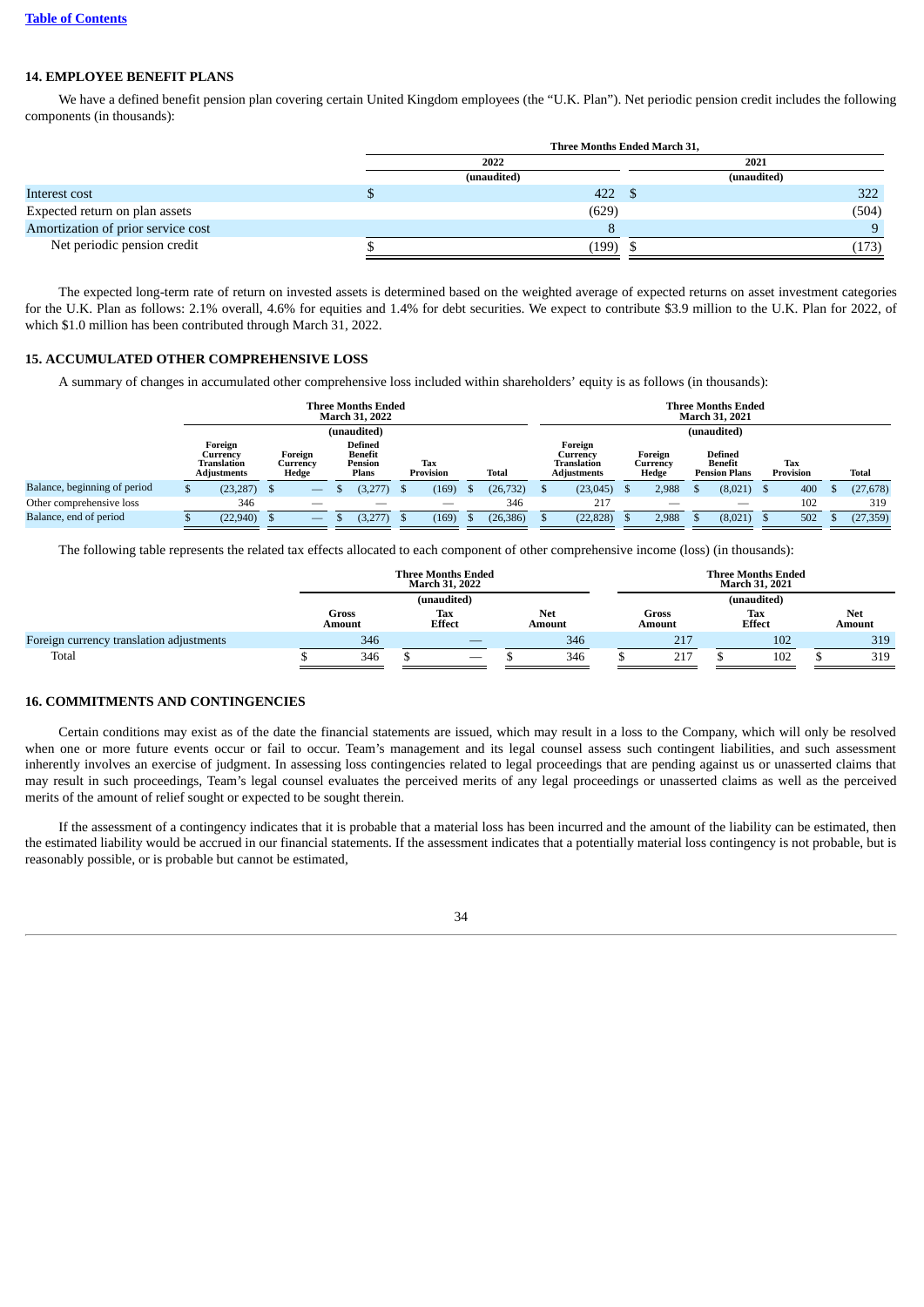then the nature of the contingent liability, together with an estimate of the range of possible loss if determinable and material, would be disclosed.

Loss contingencies considered remote are generally not disclosed unless they involve guarantees, in which case the nature of the guarantee would be disclosed.

We accrue for contingencies where the occurrence of a material loss is probable and can be reasonably estimated, based on our best estimate of the expected liability. We may increase or decrease our legal accruals in the future, on a matter-by-matter basis, to account for developments in such matter. Because such matters are inherently unpredictable and unfavorable developments or outcomes can occur, assessing contingencies is highly subjective and requires judgments about future events. Notwithstanding the uncertainty as to the outcome and while our insurance coverage might not be available or adequate to cover these claims, based upon the information currently available, we do not believe that any uninsured losses that might arise from these lawsuits and proceedings will have a materially adverse effect on our consolidated financial statements.

*California Wage and Hour Litigation -* On June 24, 2019 and August 26, 2020, two putative class action complaints were filed against Team Industrial Services, Inc. in the Superior Court for the County of Los Angeles, California. The plaintiff in the first filed action is Michael Thai (the "Thai action"). The plaintiff in the second filed action is Alex Esqueda (the "Esqueda action"). All of the claims pleaded in the Esqueda action were also pleaded in the Thai action. Each of the plaintiffs assert claims for alleged wage and hour violations under the California Labor Code (for alleged unpaid wages, failure to provide meal and rest breaks, and derivative related claims). The Thai action also asserts a putative class claim for violation of the Fair Credit Reporting Act. Both cases were stayed shortly after filing to allow the parties to mediate the claims. On February 23, 2021, the Los Angeles Superior Court designated the Thai and Esqueda actions as related cases. While the parties mediated on March 18, 2021, the cases did not settle. On April 16, 2021, Team Industrial Services, Inc. moved both the Thai and Esqueda actions to the United States District Court for the Central District of California. Plaintiff's motion for remand was denied, and these matters remain in federal court.

In November 2021, the parties agreed in principle to settle all claims in this litigation and all parties entered into a formal settlement agreement in March 2022. As part of the settlement agreement, the parties have agreed to remand the case to the Los Angeles Superior Court for approval of the settlement. All class action settlements of this nature are subject to approval of the court, which can take several months after the final settlement agreement is executed by the parties. The parties anticipate court approval of the settlement agreement in the third quarter of 2022.

*Notice of Potential Environmental Violation -* On April 20, 2021, Team Industrial Services, Inc. received Notices of Potential Violation from the U.S. Environmental Protection Agency ("EPA") alleging noncompliance with various waste determination, reporting, training, and planning obligations under the Resource Conservation and Recovery Act at seven of our facilities located in Texas and Louisiana. The allegations largely relate to spent film developing solutions generated through our mobile radiographic inspection services and that the claims relate to the characterization and quantities of those wastes and related notices, reporting, training, and planning.

On February 9, 2022, TEAM and the EPA agreed to settle all the claims related to this matter and the formal settlement agreement was finalized in April 2022 with our agreement to pay penalties totaling \$0.2 million.

*Kelli Most Litigation -* On November 13, 2018, Kelli Most filed a lawsuit against Team Industrial Services, Inc., individually and as a personal representative of the estate of Jesse Henson, in the 268th District Court of Fort Bend County, Texas (the "Most litigation"). The complaint asserted claims against Team for negligence resulting in the wrongful death of Jesse Henson. A jury trial commenced on this matter on May 4, 2021. On June 1, 2021, the jury rendered a verdict against Team for \$222 million in compensatory damages.

We believe that the jury verdict is not supported by the facts of the case or applicable law, is the result of significant trial error, and there are strong grounds for appeal. We will seek to overturn the verdict in post-trial motions before the District Court and, if necessary, to appeal to the Court of Appeals for the State of Texas. We intend to vigorously challenge the judgment through all appropriate post-trial motions and appeal processes.

As a result, we believe that the likelihood that the amount of the judgment will be affirmed is not probable. We have taken into consideration the events that have occurred after the reporting period and before the financial statements were issued. We currently estimate a range of possible outcomes between \$13 million and approximately \$51 million, and we have accrued a liability as of March 31, 2022. which is the amount we believe is the most likely estimate for a probable loss on this matter. We have also recorded a related receivable from our third-party insurance providers in other current assets with the corresponding liability of the same amount in other accrued liabilities. Such amounts are treated as non-cash operating activities. The Most litigation is covered by our general liability and excess insurance policies which are occurrence based and subject to an aggregate \$3 million self-insured retention and deductible. All retentions and deductibles have been met, accordingly, we

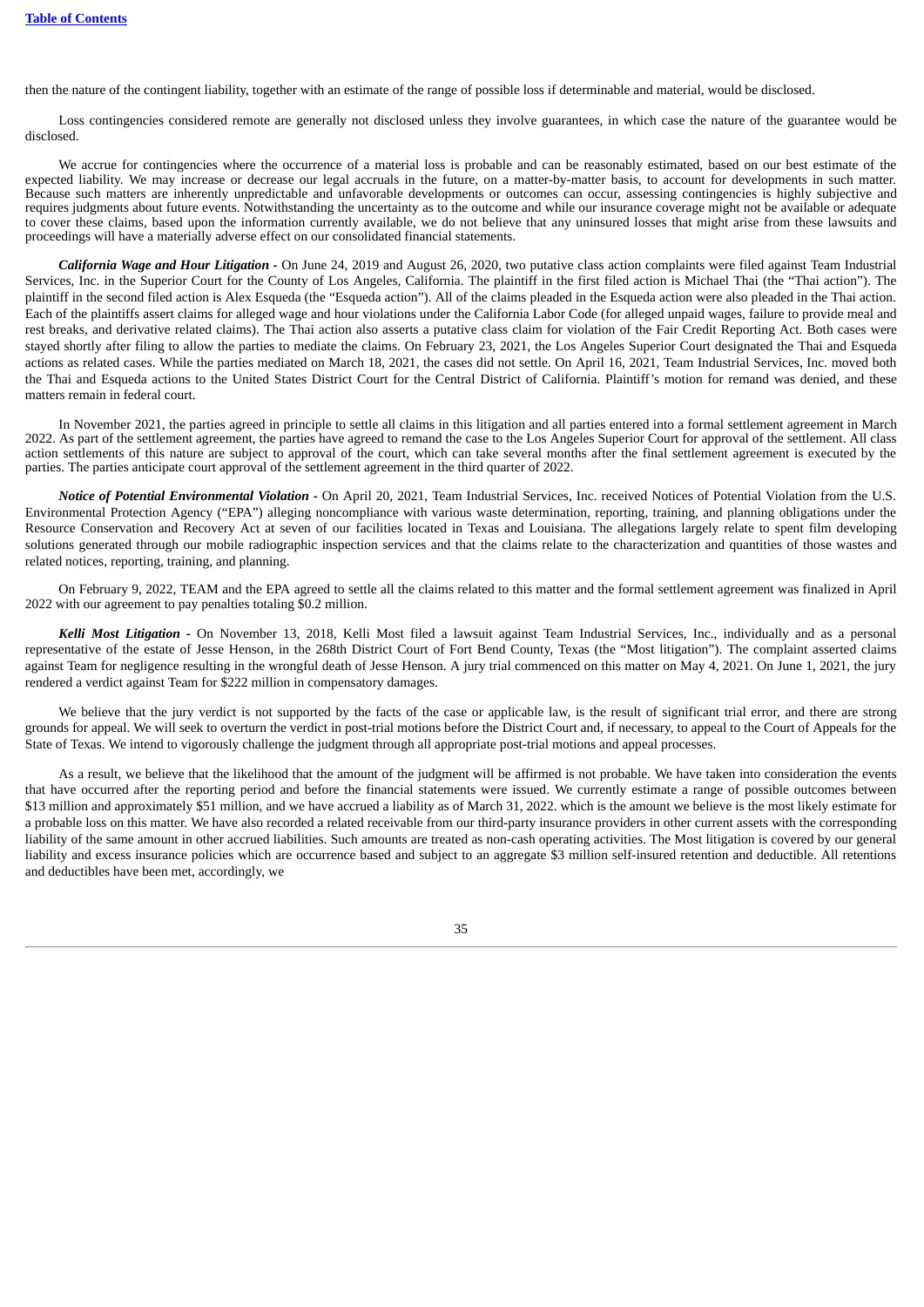believe pending the final settlement, all further claims will be fully funded by our insurance policies. We will continue to evaluate the possible outcomes of this case in light of future developments and their potential impact on factors relevant to our assessment of any possible loss.

On January 25, 2022, the trial court signed a final judgment in favor of the plaintiff and against Team Industrial Services, Inc. Post-judgment motions challenging the judgment were filed on February 24, 2022 and were denied by the court on April 22, 2022. A notice of appeal was filed on April 25, 2022, and this case is currently pending in the Court of Appeals for the First District of Texas, in Houston.

*Simon, Vige, and Roberts Matter –* On February 19, 2019, a personal injury claim was filed by the plaintiffs against several counterparties including Team Industrial Services Inc., in the 295th District Court of Harris County, Texas. The plaintiffs filed the action seeking monetary damages for personal injury, and emotional and mental distress. This matter was settled in July 2021. This claim is covered by our general liability and excess insurance policies which are occurrence based and subject to an aggregate \$3 million self-insured retention and deductible.

Accordingly, for all matters discussed above, we have accrued in the aggregate approximately \$44 million as of March 31, 2022, of which approximately \$5 million is not covered by our various insurance policies.

In addition to legal matters discussed above, we are subject to various lawsuits, claims and proceedings encountered in the normal conduct of business ("Other Proceedings"). Management believes that based on its current knowledge and after consultation with legal counsel that the Other Proceedings, individually or in the aggregate, will not have a material effect on our consolidated financial statements.

### **17. SEGMENT AND GEOGRAPHIC DISCLOSURES**

ASC 280, *Segment Reporting*, requires we disclose certain information about our operating segments where operating segments are defined as "components of an enterprise about which separate financial information is available that is evaluated regularly by the chief operating decision maker in deciding how to allocate resources and in assessing performance." We conduct operations in three segments: IHT, MS and Quest Integrity.

Segment data for our three operating segments are as follows (in thousands):

|                 | <b>Three Months Ended</b><br>March 31, |  |             |  |  |  |  |
|-----------------|----------------------------------------|--|-------------|--|--|--|--|
|                 | 2022                                   |  | 2021        |  |  |  |  |
|                 | (unaudited)                            |  | (unaudited) |  |  |  |  |
| Revenues:       |                                        |  |             |  |  |  |  |
| <b>IHT</b>      | 95,595 \$                              |  | 91,139      |  |  |  |  |
| <b>MS</b>       | 93,441                                 |  | 87,396      |  |  |  |  |
| Quest Integrity | 29,540                                 |  | 16,083      |  |  |  |  |
| Total           | 218,576                                |  | 194,618     |  |  |  |  |

|                                       | <b>Three Months Ended</b><br>March 31, |             |           |  |  |  |  |
|---------------------------------------|----------------------------------------|-------------|-----------|--|--|--|--|
|                                       | 2022                                   | 2021        |           |  |  |  |  |
|                                       | (unaudited)                            | (unaudited) |           |  |  |  |  |
| Operating income (loss):              |                                        |             |           |  |  |  |  |
| <b>IHT</b>                            | 134                                    | - \$        | 364       |  |  |  |  |
| <b>MS</b>                             | 513                                    |             | 115       |  |  |  |  |
| Quest Integrity                       | 6.204                                  |             | (252)     |  |  |  |  |
| Corporate and shared support services | (23,054)                               |             | (24, 527) |  |  |  |  |
| Total                                 | (16,203)                               |             | (24, 300) |  |  |  |  |
|                                       |                                        |             |           |  |  |  |  |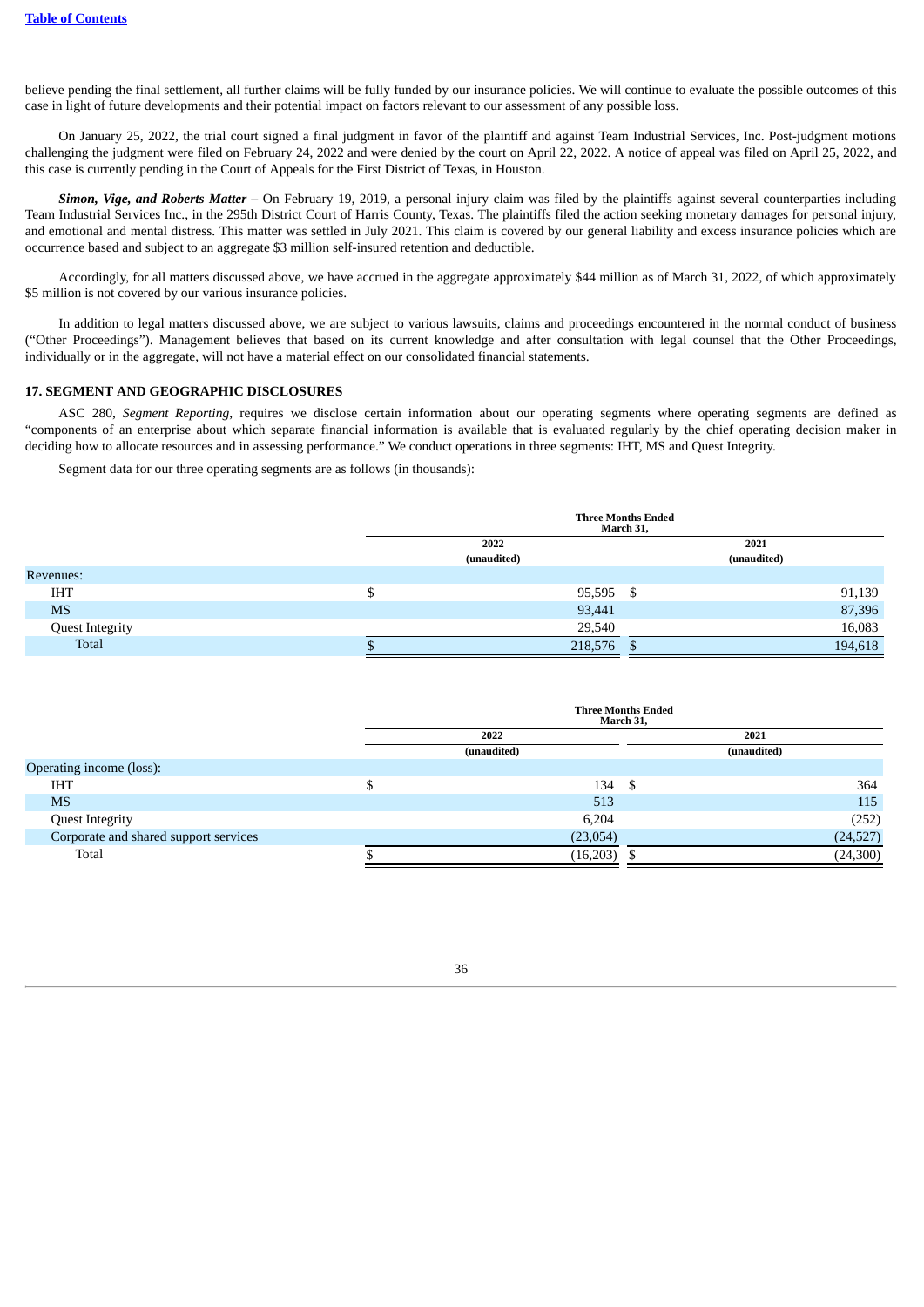\_\_\_\_\_\_\_\_\_\_\_\_\_

 $\overline{\phantom{a}}$  , where the contract of  $\overline{\phantom{a}}$ 

|                                       | <b>Three Months Ended</b><br>March 31, |  |             |       |  |  |  |
|---------------------------------------|----------------------------------------|--|-------------|-------|--|--|--|
|                                       | 2022                                   |  | 2021        |       |  |  |  |
|                                       | (unaudited)                            |  | (unaudited) |       |  |  |  |
| Capital expenditures $1$ :            |                                        |  |             |       |  |  |  |
| <b>IHT</b>                            | 4,771 \$                               |  |             | 2,714 |  |  |  |
| <b>MS</b>                             | 813                                    |  |             | 1,152 |  |  |  |
| <b>Quest Integrity</b>                | 1,009                                  |  |             | 406   |  |  |  |
| Corporate and shared support services | 38                                     |  |             | 125   |  |  |  |
| Total                                 | 6,631                                  |  |             | 4,397 |  |  |  |
|                                       |                                        |  |             |       |  |  |  |

1 Excludes finance leases. Totals may vary from amounts presented in the consolidated statements of cash flows due to the timing of cash payments.

|                                       | <b>Three Months Ended</b><br>March 31, |            |             |  |  |  |  |  |
|---------------------------------------|----------------------------------------|------------|-------------|--|--|--|--|--|
|                                       | 2022                                   |            | 2021        |  |  |  |  |  |
|                                       | (unaudited)                            |            | (unaudited) |  |  |  |  |  |
| Depreciation and amortization:        |                                        |            |             |  |  |  |  |  |
| <b>IHT</b>                            |                                        | $3,254$ \$ | 3,470       |  |  |  |  |  |
| <b>MS</b>                             | 4,884                                  |            | 5,439       |  |  |  |  |  |
| <b>Quest Integrity</b>                | 577                                    |            | 712         |  |  |  |  |  |
| Corporate and shared support services | 1,316                                  |            | 1,338       |  |  |  |  |  |
| Total                                 | 10,031                                 |            | 10,959      |  |  |  |  |  |

Separate measures of our assets by operating segment are not produced or utilized by management to evaluate segment performance.

A geographic breakdown of our revenues and our total long-lived assets for the three months ended March 31, 2022 and 2021 is as follows (unaudited, in thousands):

|                                   | <b>Total</b><br>$Re$ venues $1$ | <b>Total</b><br>Long-lived Assets <sup>2</sup> |
|-----------------------------------|---------------------------------|------------------------------------------------|
| Three months ended March 31, 2022 |                                 |                                                |
| <b>United States</b>              | \$<br>151,679 \$                | 264,946                                        |
| Canada                            | 20,319                          | 10,238                                         |
| Europe                            | 24,123                          | 21,261                                         |
| Other foreign countries           | 22,455                          | 11,325                                         |
| Total                             | 218,576                         | 307,770                                        |
| Three months ended March 31, 2021 |                                 |                                                |
| <b>United States</b>              | \$<br>141,832 \$                | 289,790                                        |
| Canada                            | 16,494                          | 9,804                                          |
| Europe                            | 25,711                          | 26,253                                         |
| Other foreign countries           | 10,581                          | 9,134                                          |
| Total                             | 194,618                         | 334,981                                        |

1 Revenues attributable to individual countries/geographic areas are based on the country of domicile of the legal entity that performs the work.

2 Excludes goodwill, intangible assets not being amortized that are to be held and used, financial instruments and deferred tax assets.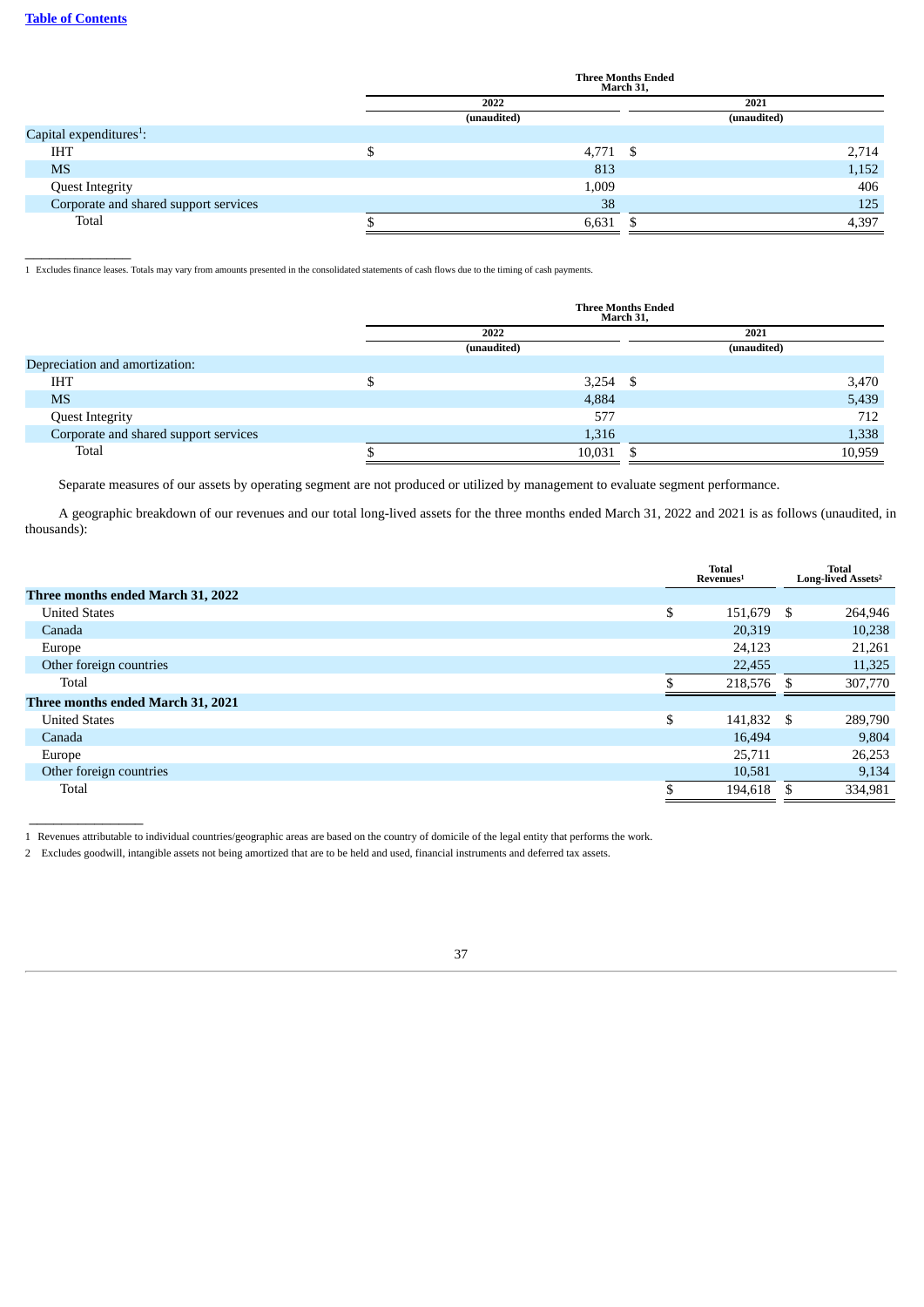# **18. RESTRUCTURING AND OTHER RELATED CHARGES**

Our restructuring and other related charges, net for the periods ended March 31, 2022 and 2021 are summarized by segment as follows (in thousands):

|                                                                                      | <b>Three Months Ended</b><br>March 31, |       |  |             |       |  |  |  |
|--------------------------------------------------------------------------------------|----------------------------------------|-------|--|-------------|-------|--|--|--|
|                                                                                      | 2022                                   |       |  | 2021        |       |  |  |  |
|                                                                                      | (unaudited)                            |       |  | (unaudited) |       |  |  |  |
| <b>Operating Group Reorganization and other continuing</b><br>restructuring measures |                                        |       |  |             |       |  |  |  |
| Severance and related costs                                                          |                                        |       |  |             |       |  |  |  |
| <b>IHT</b>                                                                           |                                        | 16 \$ |  |             | 283   |  |  |  |
| <b>MS</b>                                                                            |                                        |       |  |             | 139   |  |  |  |
| <b>Quest Integrity</b>                                                               |                                        |       |  |             | 233   |  |  |  |
| Corporate and shared support services                                                |                                        |       |  |             | 1,222 |  |  |  |
| Total                                                                                |                                        | 16    |  |             | 1,877 |  |  |  |

*Operating Group Reorganization.* In January 2021, we announced a new strategic organizational structure to better position ourselves for the recovery, continue sector diversification, and enhance client value (the "Operating Group Reorganization"). In connection with the Operating Group Reorganization, we announced certain executive leadership changes and the appointment of experienced new talent to our leadership team. For the three months ended March 31, 2022, we incurred severance charges of \$0.02 million, which represents costs incurred in 2022 as a result of the Operating Group Reorganization. For the twelve months ended December 31, 2021, we incurred severance charges of \$2.9 million, which brings the cumulative costs incurred to date as a result of the Operating Group Reorganization of \$2.9 million.

A rollforward of our accrued severance liability associated with this reorganization is presented below (in thousands):

|                              |   | <b>Three Months Ended</b><br><b>March 31, 2022</b> |
|------------------------------|---|----------------------------------------------------|
|                              |   | (unaudited)                                        |
| Balance, beginning of period | ω | 712                                                |
| Charges                      |   | 16                                                 |
| Payments                     |   | (371)                                              |
| Balance, end of period       |   | 357                                                |

# **19. RELATED PARTY TRANSACTIONS**

Alvarez & Marsal provides certain consulting services to the Company in connection with our Interim CFO position and other corporate support costs. The Company paid \$8.0 million in fees to Alvarez & Marsal for the year ended December 31, 2021, and \$3.8 million for the quarter ended March 31, 2022.

In connection with the Company's debt transactions, the Company engaged in transactions with Corre and Atlantic Park to provide funding as described in Note 11.

# **20. SUBSEQUENT EVENTS**

Refer to Note 1 for information on the Recent Financing Transactions and Note 11 for information on the amendments to the various credit facilities we entered on May 6, 2022.

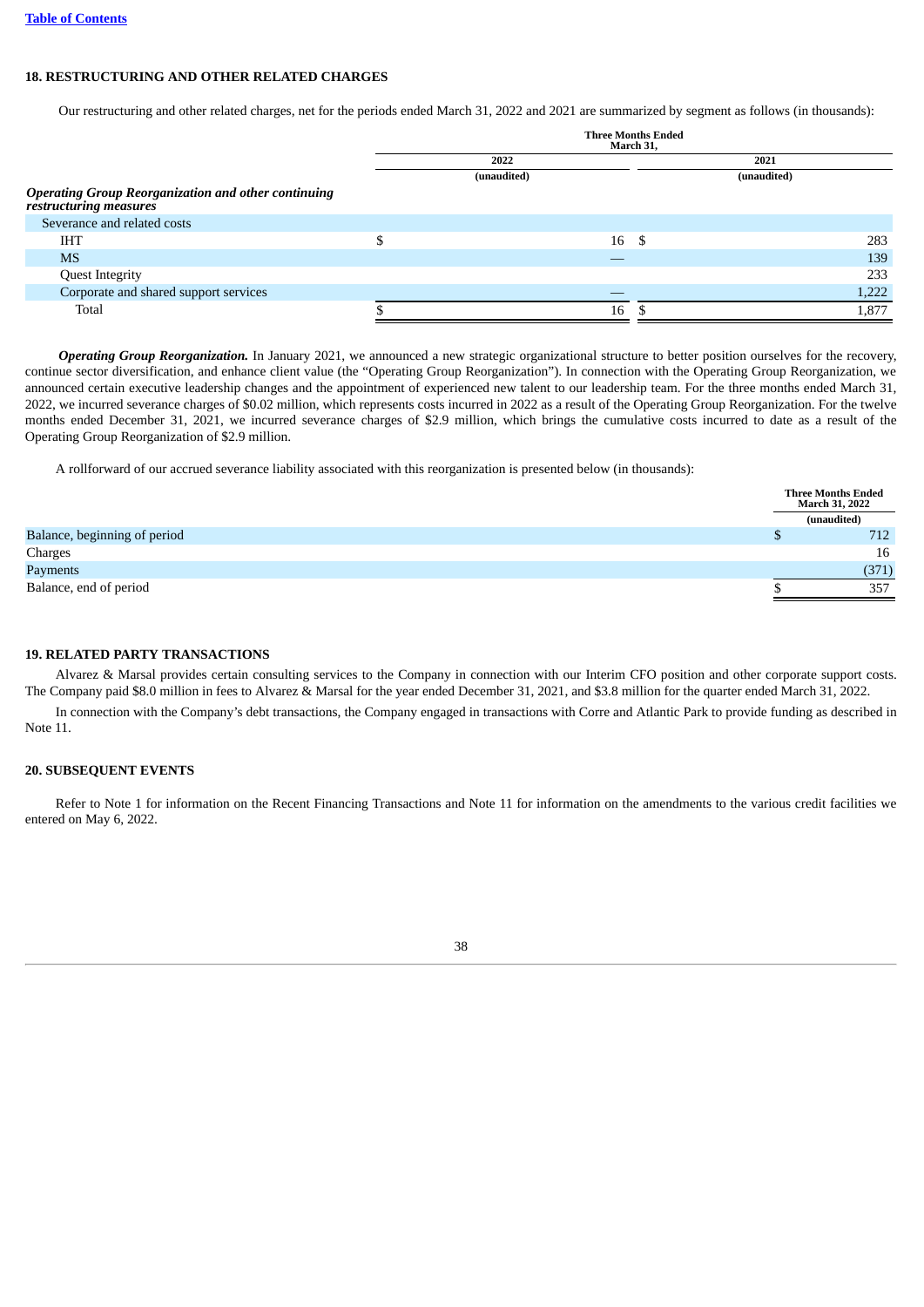# **ITEM 2. MANAGEMENT'S DISCUSSION AND ANALYSIS OF FINANCIAL CONDITION AND RESULTS OF OPERATIONS**

### **Overview**

Unless otherwise indicated, the terms "Team, Inc.," "Team," "we," "our" and "us" are used in this report to refer to Team, Inc., to one or more of its consolidated subsidiaries or to all of them taken as a whole.

The following discussion should be read in conjunction with the unaudited condensed consolidated financial statements and the notes thereto included in this report, and the consolidated financial statements and Management's Discussion and Analysis of Financial Condition and Results of Operations, and Critical Accounting Policies, included in our Annual Report on Form 10-K for the year ended December 31, 2021 ("our Annual Report on Form 10-K").

Cautionary Note Regarding Forward-Looking Statements. This report contains "forward-looking statements" that are accompanied by meaningful cautionary statements so as to obtain the protections of the safe harbor established in the Private Securities Litigation Reform Act of 1995. Without limitation, you can generally identify our forward-looking statements by the words "anticipate," "believe," "expect," "plan," "intend," "estimate," "project," "projection," "predict," "budget," "forecast," "goal," "guidance," "target," "will," "could," "should," "may" and similar expressions. We based our forward-looking statements on our reasonable beliefs and assumptions, and our current expectations, estimates and projections about ourselves and our industry. In addition, we based many of these forward-looking statements on assumptions about future events that may prove to be inaccurate. We caution that these statements are not guarantees of future performance and involve risks, uncertainties and assumptions that we cannot predict. New risk factors emerge from time to time and it is not possible for us to predict all such risk factors, nor can we assess the impact of all such risk factors on our business or the extent to which any factor, or combination of factors, may cause actual results to differ materially from those contained in any forward-looking statements.

There are a number of risks and uncertainties that could cause our actual results to differ materially from the forward-looking statements contained in this report. Such risks, uncertainties and other important factors include, among others, risks related to:

- our ability to continue as a going concern;
- our ability to manage inflationary pressures in our operating costs;
- the impact to our business, financial condition, results of operations and cash flows due to negative market conditions, including from the impact of the COVID-19 pandemic, and future economic uncertainties, particularly in industries in which we are heavily dependent;
- delays in the commencement of major projects, whether due to the COVID-19 pandemic or other factors;
- our business may be affected by seasonal and other variations, including severe weather conditions and the nature of our clients' industry;
- our ability to expand into new markets (including low carbon energy transition) and attract clients in new industries may be limited due to our competition's breadth of service offerings and intellectual property;
- we have significant debt and high leverage which could have a negative impact on our financing options, liquidity position and ability to manage increases in interest rates;
- the timing of new client contracts and termination of existing contracts may result in unpredictable fluctuations in our cash flows and financial results;
- risk of non-payment and/or delays in payment of receivables from our clients;
- our ability to generate sufficient cash from operations, access our ABL Credit Facility (defined below), or maintain our compliance with our ABL Credit Agreement (defined below), Term Loan Credit Agreement (defined below), and Subordinated Term Loan Credit Agreement (defined below) covenants;
- compliance with continued listing standards of the New York Stock Exchange;
- our financial forecasts are based upon estimates and assumptions that may materially differ from actual results;
- we may incur liabilities and suffer negative financial or reputational impacts relating to occupational health and safety matters, including costs incurred in connection with the implementation of preventative measures required in regard to mitigation of the spread of COVID-19;
- changes in laws or regulations in the local jurisdictions that we conduct our business;
- the inherently uncertain outcome of current and future litigation;
- if we fail to maintain effective internal controls, we may not be able to report our financial results accurately or timely or prevent or detect fraud, which could have a material adverse effect on our business; and
- acts of terrorism, war or political or civil unrest in the United States or elsewhere, including the current events involving Russia and Ukraine, changes in laws and regulations, or the imposition of economic or trade sanctions affecting international commercial transactions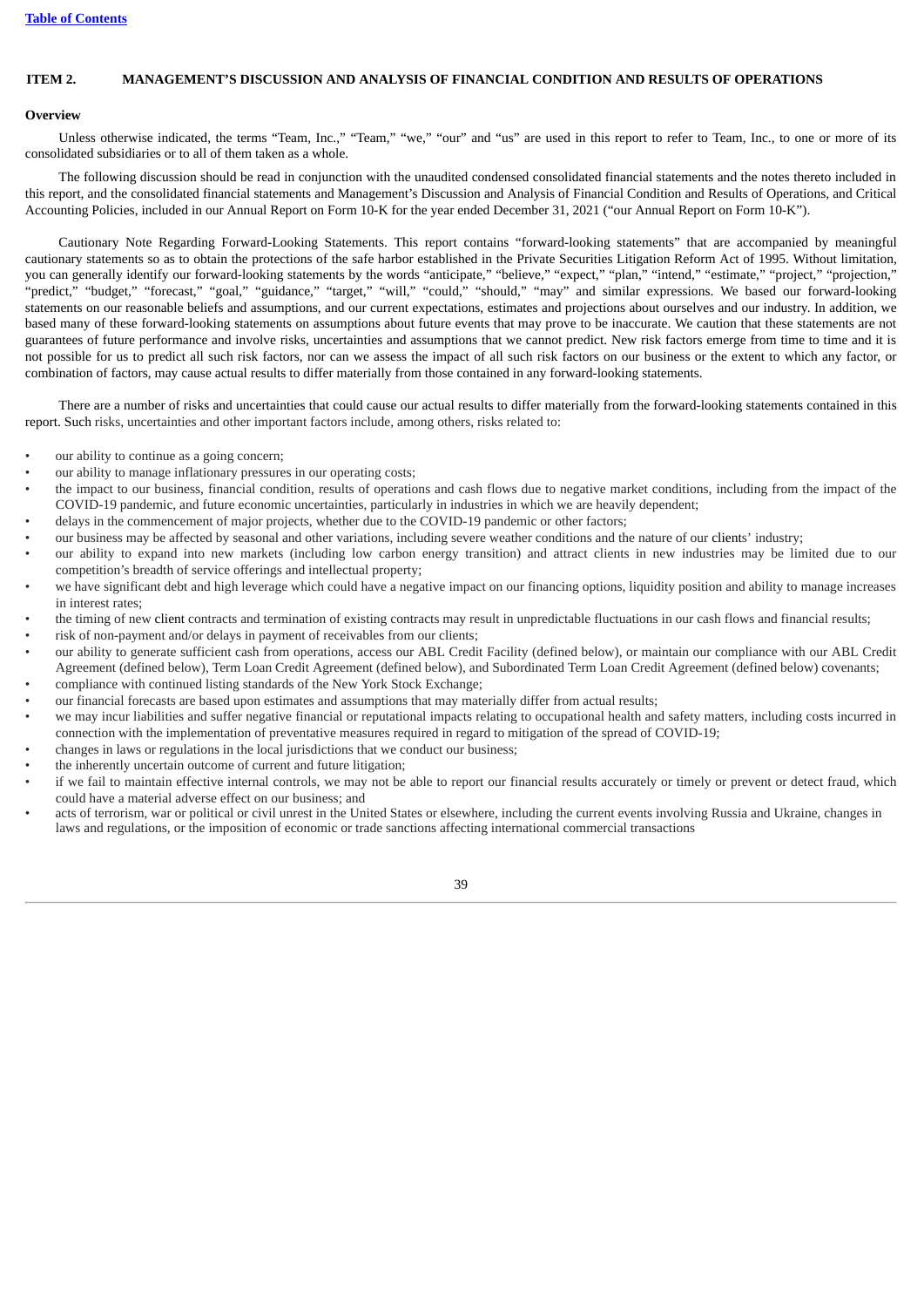#### **General Description of Business**

We are a global leading provider of integrated, digitally-enabled asset performance assurance and optimization solutions. We deploy conventional to highly specialized inspection, condition assessment, maintenance and repair services that result in greater safety, reliability and operational efficiency for our clients' most critical assets. We conduct operations in three segments: Inspection and Heat Treating ("IHT"), Mechanical Services ("MS") and Quest Integrity. Through the capabilities and resources in these three segments, we believe that Team we are uniquely qualified to provide integrated solutions involving: inspection to assess condition; engineering assessment to determine fitness for purpose in the context of industry standards and regulatory codes; and mechanical services to repair, rerate or replace based upon the client's election. In addition, we are capable of escalating with the client's needs, as dictated by the severity of the damage found and the related operating conditions, from standard services to some of the most advanced services and integrated asset integrity and reliability management solutions available in the industry. We also believe that we are unique in our ability to provide services in three distinct client demand profiles: (i) turnaround or project services, (ii) call-out services and (iii) nested or run-and-maintain services.

IHT provides conventional and advanced non-destructive testing ("NDT") services primarily for the process, pipeline and power sectors, pipeline integrity management services, and field heat treating and thermal services, tank management solutions, and pipeline integrity solutions, as well as associated engineering and condition assessment services. These services can be offered while facilities are running (on-stream), during facility turnarounds or during new construction or expansion activities. IHT also provides advanced digital imaging including remote digital video imaging, laser scanning and laser profilometryenabled reformer care services.

MS provides solutions designed to serve clients' unique needs during both the operational (onstream) and off-line states of their assets. Our onstream services include our range of standard to custom-engineered leak repair and composite solutions; emissions control and compliance; hot tapping and line stopping; and on-line valve insertion solutions, which are delivered while assets are in an operational condition, which maximizes client production time. Asset shutdowns can be planned, such as a turnaround maintenance event, or unplanned, such as those due to component failure or equipment breakdowns. Our specialty maintenance, turnaround and outage services are designed to minimize client downtime and are primarily delivered while assets are off-line and often through the use of cross-certified technicians, whose multi-craft capabilities deliver the production needed to achieve tight time schedules. These critical services include on-site field machining; bolted-joint integrity; vapor barrier plug testing; and valve management solutions.

Quest Integrity provides integrity and reliability management solutions for the process, pipeline and power sectors. These solutions encompass two broadly-defined disciplines: (1) highly specialized in-line inspection services for historically unpiggable process piping and pipelines using proprietary in-line inspection tools and analytical software; and (2) advanced engineering and condition assessment services through a multi-disciplined engineering team and related lab support.

We market our services to companies in a diverse array of heavy industries which include:

- Energy (refining, power, renewables, nuclear and liquefied natural gas);
- Manufacturing and Process (chemical, petrochemical, pulp and paper industries, manufacturing, automotive and mining);
- Midstream and Others (valves, terminals and storage, pipeline and offshore oil and gas);
- Public Infrastructure (amusement parks, bridges, ports, construction and building, roads, dams and railways); and
- Aerospace and Defense.

In January 2021, we announced a strategic reorganization (the "Operating Group Reorganization"). The new streamlined structure supports our global operations with greater focus on further improving operational and financial performance through three new operating groups: Inspection and Heat Treating Group (the "IHT Group"), Mechanical & Onstream Services group (the "MOS Group") and Asset Integrity & Digital (the "AID Group"). The IHT Group, which included in the IHT segment, is dedicated to growing its stable nested footprint as regulatory compliance requirements increase, expanding turnaround activity, and diversifying its end markets globally, such as through increased investment in the Aerospace business line. The MOS Group, which is included the MS segment, continues to target turnarounds and capital projects, and improve performance, efficiency, and longevity of aging critical assets. The MOS Group is primed to grow with the industry recovery led by the high demand of maintenance and call-out work. The AID Group, which is included in our Quest Integrity segment, will focus on expanding mechanical and pipeline integrity, risk-based inspection, remote visual inspection, and digital platform. The AID Group will also optimize our research and development activities, including product and technology development. These changes had no effect on our reportable segments.

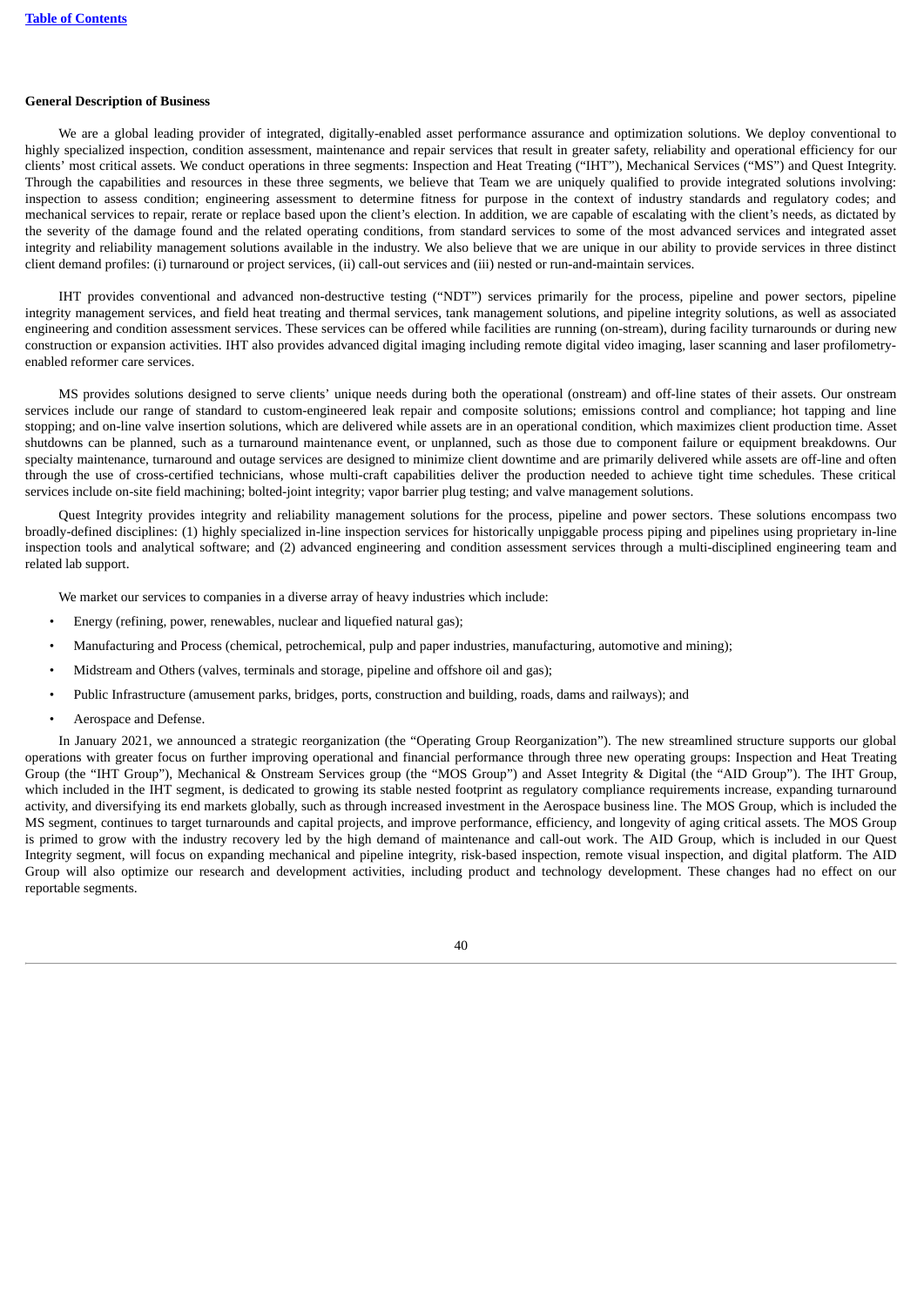# **Significant Factors Impacting Results and Recent Developments**

Our revenues, gross margins and other results of operations can be influenced by a variety of factors in any given period, including those described in Cautionary Note Regarding Forward-Looking Statements above and Part 1, Item 1A of our Annual Report on Form 10-K. "Risk Factors" included in our Annual Report on Form 10-K include items which have caused fluctuations in our results in the past and are expected to cause fluctuations in our results in the future. See Note 1 to our unaudited condensed consolidated financial statements and the notes thereto included in this report for a description of our Recent Financing Transactions. Additional information with respect to certain factors are described below.

*COVID-19 Pandemic and Market Conditions Update.* The impact of COVID-19 and variants of the COVID-19 virus had less effect on our workforce and operations during the first quarter of 2022, as well as the operations of our clients, suppliers and contractors. The proliferation and acceptance of COVID-19 vaccines, and the level of social and economic restrictions lifted in the United States and abroad has improved market conditions. The ultimate duration and economic impact of the COVID-19 pandemic remains unclear.

Under the Coronavirus Aid, Relief and Economic Security Act (the "CARES Act"), we qualified to defer the employer portion of social security taxes incurred through the end of calendar 2020. As of March 31, 2022, we have deferred employer payroll taxes of \$7.1 million. As of December 31, 2021 we had \$14.1 million outstanding and we paid \$7.0 million of the deferred payroll taxes in January 2022, the remaining balance of \$7.1 million is due at the end of 2022. Additionally, other governments in jurisdictions where we operate passed legislation to provide employers with relief programs, which include wage subsidy grants, deferral of certain payroll related expenses and tax payments and other benefits. We elected to treat qualified government subsidies from Canada and other governments as offsets to the related expenses. We recognized \$0.6 million and \$0.1 million as a reduction to operating expenses and selling, general and administrative expenses, respectively during the three months ended March 31, 2022 and \$2.0 million and \$0.4 million as a reduction for operating expenses and selling, general and administrative expenses, respectively, during the three months ended March 31, 2021.

*Recent Financing Transactions.* On February 11, 2022, we entered into a new credit agreement with the lender parties thereto, and Eclipse Business Capital, LLC, a Delaware limited liability company, as agent, ("Eclipse") (such agreement, the "ABL Credit Agreement"). Available funding commitments to us under the ABL Credit Agreement, subject to certain conditions, include a revolving credit line in an amount of up to \$130.0 million to be provided by certain affiliates of Eclipse (the "Revolving Credit Loans"), with a \$35.0 million sublimit for swingline borrowings and a \$26.0 million sublimit for issuances of letters of credit, and an incremental delayed draw term loan of up to \$35.0 million (the "Delayed Draw Term Loans") to be provided by Corre Partners Management, LLC and certain of its affiliates ("Corre") (collectively, the "ABL Credit Facility"). The ABL Credit Facility matures and all outstanding amounts become due and payable on February 11, 2025. The proceeds of the loans under the ABL Credit Facility were used to, among other things, pay off the amounts owed under the Citi Credit Agreement, which was repaid and terminated in full on February 11, 2022.

On May 6, 2022, we entered into Amendment No. 1 (the "ABL Credit Agreement Amendment No. 1") to the ABL Credit Agreement. The ABL Credit Agreement Amendment No. 1, among other things, modifies the Maturity Reserve Trigger Date (as defined in the ABL Credit Agreement) such that the date on which a reserve must, subject to certain conditions, be put into place with respect to the outstanding principal amount of 5.00% Convertible Senior Notes due 2023 (the "Notes") is 75 days prior to their maturity date, instead of 120 days prior to their maturity date.

Revolving Credit Loans bear interest through maturity at a variable rate based upon an annual rate of a LIBOR Rate (or a Base Rate (as defined below) if the LIBOR Rate is unavailable for any reason), plus an applicable margin ("LIBOR Rate Loan" and "Base Rate Loan", respectively). The "Base Rate" is defined as a fluctuating interest rate equal to the greatest of (1) the federal funds rate plus 0.50%, (2) Wells Fargo Bank, National Association's prime rate, and (3) the one-month LIBOR Rate. The "applicable margin" is defined as a rate of 3.15%, 3.40% or 3.65% for Base Rate Loans with a 2.00% Base Rate floor and a rate of 4.15%, 4.40% or 4.65% for LIBOR Rate Loans with a 1.00% LIBOR floor, in each case depending on the amount of EBITDA as of the most recent measurement period, as reported in a monthly compliance certificate. The Delayed Draw Term Loans shall bear interest through maturity at a rate of the LIBOR Rate plus 10.0%, with a 1.00% LIBOR floor. The fee for undrawn revolving amounts is 0.50% and the fee for undrawn Delayed Draw Term Loan amounts is 3.00%. Interest under the ABL Credit Facility is payable monthly. We will also be required to pay customary letter of credit fees, as necessary. The Company may make voluntary prepayments of the loans under the ABL Credit Facility from time to time, subject, in the case of the Delayed Draw Term Loans, to certain conditions. Mandatory prepayments are also required in certain circumstances, including with respect to the Delayed Draw Term Loan, if the ratio of aggregate value of the collateral under the ABL Credit Facility to the sum of the delayed draw term loans plus revolving facility usage outstanding is less than 130%. Amounts repaid may be re-borrowed, subject to compliance with the borrowing base and the other conditions set forth in the ABL Credit Agreement, subject, in the case of the Delayed Draw Term Loans to a maximum of four such borrowings in any 12-month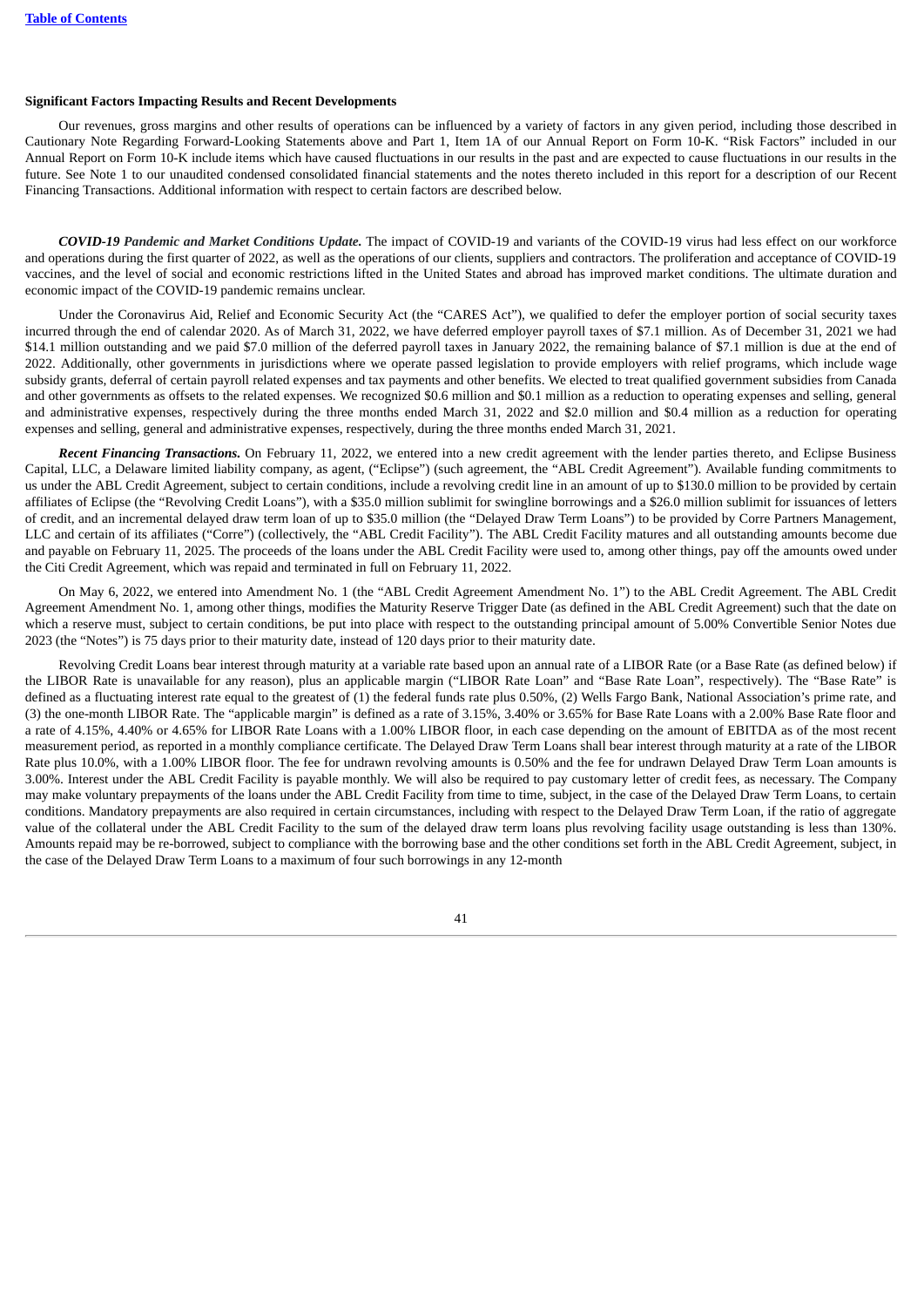period. Certain permanent repayments of the ABL Credit Facility loans are subject to the payment of a premium of 2.00% during the first year of the facility, 1.00% during the second year of the facility, and 0.50% in the last year of the facility.

The ABL Credit Agreement contains customary conditions to borrowings and covenants, including covenants that restrict our ability to sell assets, make changes to the nature of our business, engage in mergers or acquisitions, incur, assume or permit to exist additional indebtedness and guarantees, create or permit to exist liens, pay dividends, issue equity instruments, make distributions or redeem or repurchase capital stock or make other investments, engage in transactions with affiliates and make payments in respect of certain debt. The ABL Credit Agreement also requires that we will not exceed \$20.0 million in unfinanced capital expenditures in any calendar year; provided that this requirement will not apply if we maintain a net leverage ratio of less than or equal to 4.00 to 1.00 as of the end of the second and fourth fiscal quarter of each calendar year. In addition, the ABL Credit Agreement includes customary events of default, the occurrence of which may require that we pay an additional 2.0% interest on the outstanding loans under the ABL Credit Agreement.

On December 18, 2020, we also entered into a credit agreement with Atlantic Park Strategic Capital Fund, L.P., as agent, and APSC Holdco II, L.P. ("APSC"), as lender (the "Term Loan Credit Agreement"), pursuant to which we borrowed a \$250.0 million term loan (the "Term Loan"). The Term Loan matures, and all outstanding amounts become due and payable on December 18, 2026, provided that certain conditions could result in an earlier maturity, including if the Notes have an aggregate principal amount outstanding of \$10.0 million or more on the Maturity Trigger Date, in which case the Term Loan will terminate on the Maturity Trigger Date.

On February 11, 2022, we entered into Amendment No. 6 (the "Sixth Amendment") to the Term Loan Credit Agreement. The Sixth Amendment, among other things and subject to the terms thereof, (i) permitted the entry into the ABL Credit Agreement, (ii) permitted certain interest payments due under the Term Loan Credit Agreement to be paid in kind, (iii) permits certain asset sales and requires certain related mandatory prepayments, subject to an applicable prepayment premium, and (iv) amended the financial covenants, such that the maximum net leverage ratio of 7.00 to 1.00 will not be tested until the fiscal quarter ending March 31, 2023, and the Company is not permitted to exceed \$20.0 million in unfinanced capital expenditures in any calendar year; provided, that such unfinanced capital expenditures limitation will not apply if the Company maintains a net leverage ratio of less than or equal to 4.00 to 1.00 as of the end of the second and fourth fiscal quarter of each calendar year.

On May 6, 2022, we entered into Amendment No. 7 (the "Seventh Amendment") to the Term Loan Credit Agreement. The Seventh Amendment, among other things and subject to the terms thereof, (i) modifies the Maturity Trigger Date (as defined in the Term Loan Credit Agreement) such that the date on which the maturity of the Term Loan Credit Agreement is triggered as a result of there being an aggregate principal amount of more than \$10.0 million outstanding under the Notes is 75 days prior to their maturity date instead of 120 days prior to their maturity date, and (ii) amends the financial covenants, such that the maximum net leverage ratio to be tested for the fiscal quarter ending March 31, 2023 will be increased from 7.00 to 1.00 to 12.00 to 1.00.

On November 9, 2021, we entered into a credit agreement (the "Subordinated Term Loan Credit Agreement") with Corre Credit Fund, LLC ("Corre Fund"), as agent, and the lenders party thereto providing for an unsecured \$50.0 million delayed draw subordinated term loan facility (the "Subordinated Term Loan"). Pursuant to the Subordinated Term Loan Credit Agreement, we borrowed \$22.5 million on November 9, 2021, and an additional \$27.5 million on December 8, 2021. The Subordinated Term Loan matures, and all outstanding amounts become due and payable, on the earlier of December 31, 2026 and the date that is two weeks later than the maturity or full repayment of the Term Loan. The stated interest rate on the Subordinated Term Loan is 12%.

On February 11, 2022, we entered into Amendment No. 5 (the "Corre Amendment 5") to the Subordinated Term Loan Credit Agreement with the lenders from time to time party thereto (including Corre), and Cantor Fitzgerald Securities, as agent. The Corre Amendment 5, among other things, (i) provided for an additional commitment of \$10.0 million in subordinated delayed draw term loans to be available for borrowing by the Company until July 1, 2022, (ii) permitted the entry into the ABL Credit Facility, (iii) permitted certain asset sales and requires certain related mandatory prepayments, subject to an applicable prepayment premium, and (iv) amended the financial covenants, such that the maximum net leverage ratio of 7.00 to 1.00 will not be tested until the fiscal quarter ending March 31, 2023, and the Company is not permitted to exceed \$20.0 million in unfinanced capital expenditures in any calendar year; provided, that such unfinanced capital expenditures limitation will not apply if the Company maintains a net leverage ratio of less than or equal to 4.00 to 1.00 as of the end of the second and fourth fiscal quarter of each calendar year.

On May 6, 2022, we entered into Amendment No. 6 (the "Corre Amendment No. 6") to the Subordinated Term Loan Credit Agreement with the lenders from time to time party thereto (including Corre), and Cantor Fitzgerald Securities, as agent. The Corre Amendment No. 6, among other things, amends the financial covenants, such that the maximum net leverage ratio to be tested for the fiscal quarter ending March 31, 2023 will be increased from 7.00 to 1.00 to 12.00 to 1.00.

Our ability to maintain compliance with the financial covenants is dependent upon our future operating performance and future financial condition, both of which are subject to various risks and uncertainties. The effects of the COVID-19 pandemic

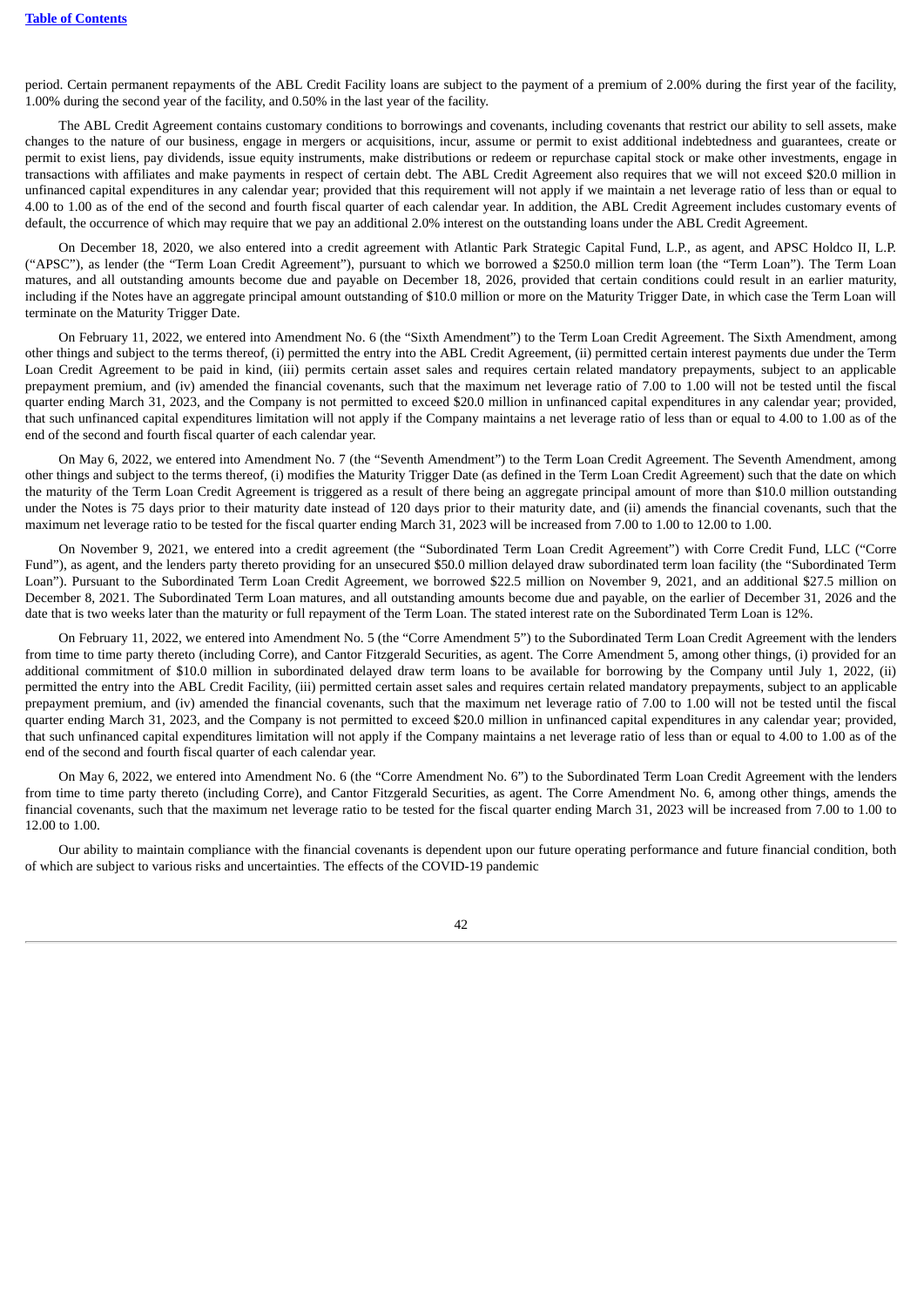and the related economic repercussions could have a significant adverse effect on our financial position and business condition, as well as our clients and suppliers. Additionally, these events may, among other factors, impact our ability to generate cash flows from operations, access the capital markets on acceptable terms or at all, and affect our future need or ability to borrow under our ABL Credit Facility. In addition to our current sources of funding our business, the effects of such events may impact our liquidity or our need to revise our allocation or sources of capital, implement further cost reduction measures and/or change our business strategy. Although the COVID-19 pandemic and related economic repercussions could have a broad range of effects on our liquidity sources, the effects will depend on future developments and cannot be predicted at this time.

We rely primarily on cash flows from our operations to make required interest and principal payments on our debt. If we are unable to generate sufficient cash flows from our operations, we may be unable to pay interest and principal obligations on our debt when they become due. Failure to comply with these obligations or failure to comply with the financial covenants discussed above could result in an event of default, which would permit our lenders to accelerate the repayment of the debt. If our lenders accelerate the repayment of debt, there is no assurance that we could refinance such debt on terms favorable to us or at all.

Our ABL Credit Facility and Term Loan bear interest at variable market rates. If market interest rates increase, our interest expense and cash flows could be adversely impacted. Based on borrowings outstanding at December 31, 2021, an increase in market interest rates of 100 basis points would increase our interest expense and decrease our operating cash flows by approximately \$3.1 million on an annual basis.

Our ABL Credit Facility and Term Loan restrict our ability to, among other items, incur additional indebtedness, engage in mergers, acquisitions and dispositions and alter the business conducted by us. These restrictions could adversely affect our ability to operate our businesses and may limit our ability to take advantage of potential business opportunities as they arise.

*Team Regains Compliance with NYSE Continue Listings Standards.* On February 2, 2022, we were notified by the NYSE that the average closing price of our common stock, over a prior 30 consecutive trading day period was below \$1.00 per share, which is the minimum average closing price per share required to maintain listing on the NYSE under Section 802.01C of the NYSE Listed Company Manual. On April 1, 2022, we were notified by the NYSE that we have regained compliance with the NYSE continued listing standard. Accordingly, the ".bc" indicator following the Company's symbol "TISI" was subsequently removed by the NYSE.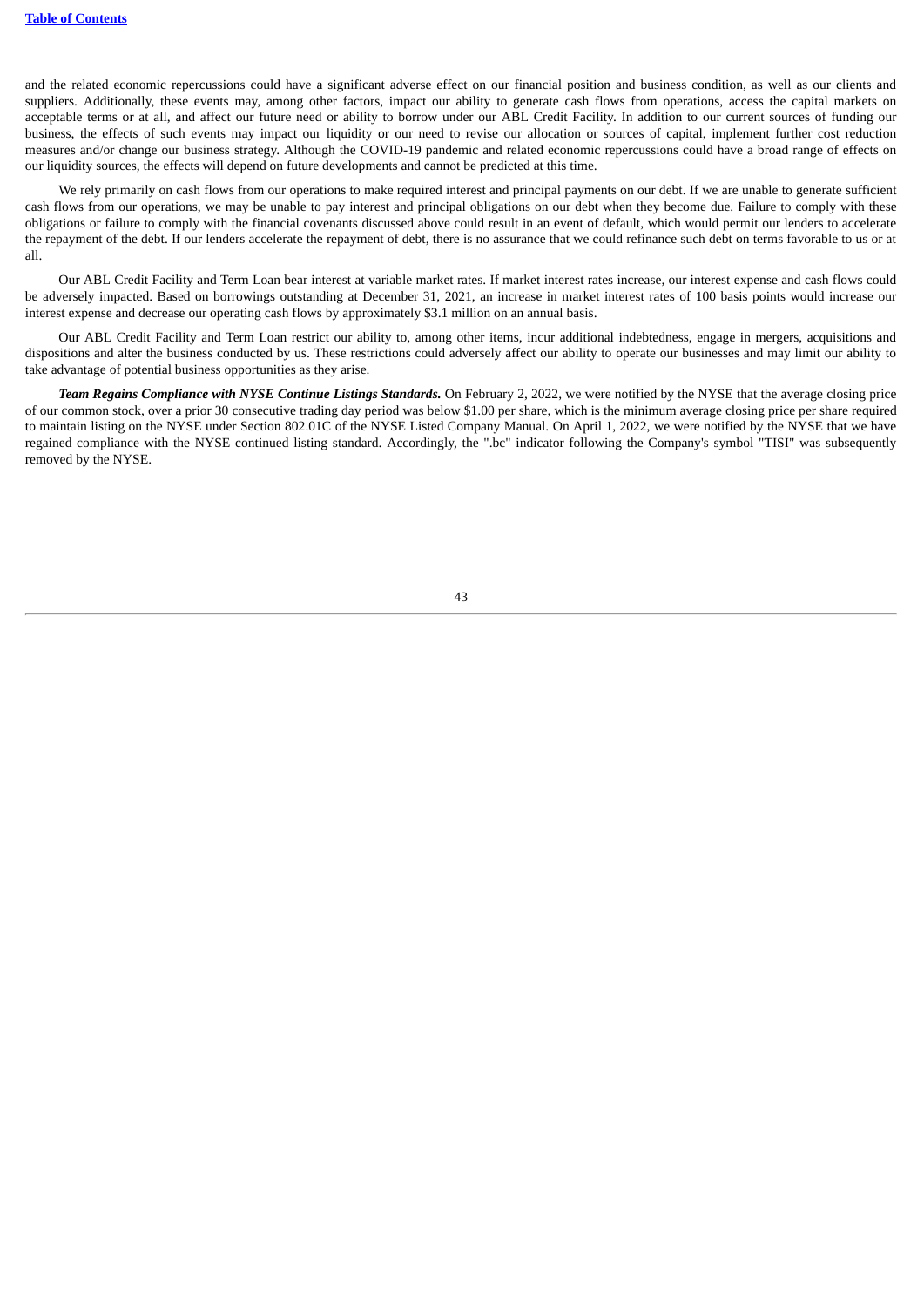### **Results of Operations**

The following is a comparison of our results of operations for the three months ended March 31, 2022 compared to March 31, 2021.

### **Three Months Ended March 31, 2022 Compared to Three Months Ended March 31, 2021**

The following table sets forth the components of revenue and operating loss from our operations for the period ended March 31, 2022 and 2021 (in thousands):

|                                              | Three Months Ended March 31, |                |                |            | <b>Increase</b><br>(Decrease) |           |  |  |
|----------------------------------------------|------------------------------|----------------|----------------|------------|-------------------------------|-----------|--|--|
|                                              | 2022                         |                | 2021           |            | \$                            | $\%$      |  |  |
|                                              | (unaudited)                  |                | (unaudited)    |            |                               |           |  |  |
| Revenues by business segment:                |                              |                |                |            |                               |           |  |  |
| <b>IHT</b>                                   | \$<br>95,595                 | \$             | 91,139         | - \$       | 4,456                         | 4.9%      |  |  |
| <b>MS</b>                                    | 93,441                       |                | 87,396         |            | 6,045                         | 6.9%      |  |  |
| <b>Quest Integrity</b>                       | 29,540                       |                | 16,083         |            | 13,457                        | 83.7 %    |  |  |
| <b>Total revenues</b>                        | 218,576                      | \$             | 194,618 \$     |            | 23,958                        | 12.3 %    |  |  |
| Operating income (loss):                     |                              |                |                |            |                               |           |  |  |
| <b>IHT</b>                                   | \$<br>134                    | $\mathfrak{L}$ | 364            | $^{\circ}$ | (230)                         | NM        |  |  |
| <b>MS</b>                                    | 513                          |                | 115            |            | 398                           | NM        |  |  |
| <b>Quest Integrity</b>                       | 6,204                        |                | (252)          |            | 6,456                         | <b>NM</b> |  |  |
| Corporate and shared support services        | (23,054)                     |                | (24, 527)      |            | 1,473                         | 6.0%      |  |  |
| Total operating loss                         | $(16,203)$ \$                |                | $(24,300)$ \$  |            | 8,097                         | 33.3 %    |  |  |
|                                              |                              |                |                |            |                               |           |  |  |
| Interest expense, net                        | (18,605)                     |                | (9,396)        |            | (9,209)                       | 98.0 %    |  |  |
| Other income (expense), net                  | 2,702                        |                | (950)          |            | 3,652                         | <b>NM</b> |  |  |
| Loss before income taxes                     | \$<br>$(32, 106)$ \$         |                | $(34, 646)$ \$ |            | 2,540                         | 7.3 %     |  |  |
| (Provision) benefit for income taxes         | (356)                        |                | 355            |            | (711)                         | <b>NM</b> |  |  |
| Net loss                                     | (32, 462)                    | \$             | (34,291)       | - \$       | 1,829                         | 5.3 %     |  |  |
| $NNA = N_{11} \dots \dots \dots \dots \dots$ |                              |                |                |            |                               |           |  |  |

 $NM = Not meaningful$ 

*Revenues.* Total revenues increased \$24.0 million or 12.3% from the prior year quarter. IHT revenues increased by \$4.5 million, MS revenue increased by \$6.0 million and Quest Integrity revenue increased by \$13.5 million. IHT segment's first quarter revenue grew 4.9% more than the prior year quarter, primarily driven by higher domestic activity levels in the Western U.S. and increases in Canadian turnarounds. Our capital project activity increased in March 2022 as our clients began to return to a more stable operating environment. The MS segment delivered first quarter revenue growth of 6.9% over the prior year quarter, primarily from increases in Canadian call-outs as well as higher activity levels in Latin America. The increased revenue for Quest Integrity was due to approximately \$6 million of projects deferred by customers in 2021 that were executed in the period ending March 31, 2022, including subsea projects in Africa and increased activity for multiple areas in the U.S.

*Operating income (loss).* Overall operating loss was \$16.2 million in the current year quarter compared to operating loss of \$24.3 million in the prior year quarter. The overall decrease in operating loss is primarily attributable to Quest Integrity, which experienced an increase in operating income of \$6.5 million due to return in demand by clients across all regions and end markets as well as the widespread relaxation of pandemic-related international travel requirements. IHT experienced a decrease of \$0.2 million in operating income due to inflationary costs pressures associated with the increased economic activity and the absence of temporary cost containment actions. MS continued to focus on enhancing margins and capturing market share in its product and service lines. Corporate operating loss improved due to the credit in non cash compensation, partially off set by the increase in professional fees. Additionally, we continue to realize cost inflation in several areas across all segments, such as raw materials, transportation, and labor costs.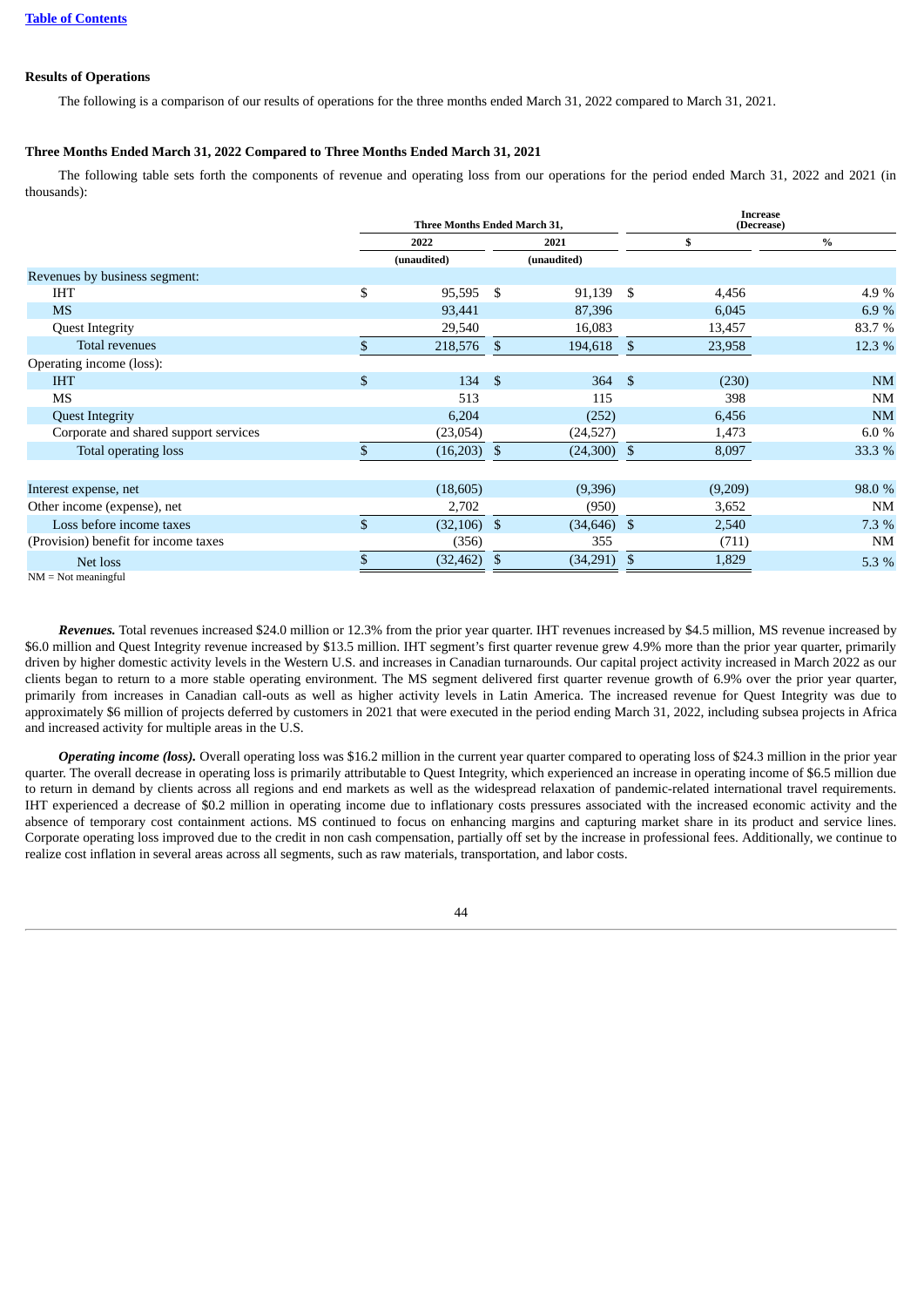*\_\_\_\_\_\_\_\_\_\_\_\_\_\_\_\_\_*

For the three months ended March 31, 2022, operating loss includes net expenses totaling \$7.2 million that we do not believe are indicative of our core operating activities, the prior year quarter included \$5.7 million of such items, as detailed by segment in the table below (in thousands):

*Expenses reflected in operating income (loss) that are not indicative of our core operating activities (unaudited):*

|                                          | <b>IHT</b>               |     | <b>MS</b>                | <b>Quest Integrity</b>                    |      | <b>Corporate and shared</b><br>support services | <b>Total</b> |
|------------------------------------------|--------------------------|-----|--------------------------|-------------------------------------------|------|-------------------------------------------------|--------------|
| Three Months Ended March 31, 2022        |                          |     |                          |                                           |      |                                                 |              |
| Professional fees and other <sup>1</sup> | $\overline{\phantom{m}}$ | \$. | $\sim$                   | $\overline{\phantom{m}}$                  | -\$  | $5,344$ \$                                      | 5,344        |
| Legal $costs2$                           | $-$                      |     |                          | $\qquad \qquad \overline{\qquad \qquad }$ |      | 528                                             | 528          |
| Severance charges, net <sup>3</sup>      | 16                       |     |                          | __                                        |      | 1,334                                           | 1,350        |
| Total                                    | 16                       |     | $\overline{\phantom{m}}$ | $\overline{\phantom{m}}$                  |      | 7.206                                           | 7,222        |
| Three Months Ended March 31, 2021        |                          |     |                          |                                           |      |                                                 |              |
| Professional fees and other <sup>1</sup> | $\overline{\phantom{a}}$ |     | $\overline{\phantom{m}}$ | $\qquad \qquad \longleftarrow$            | - \$ | $1,146$ \$                                      | 1,146        |
| Legal $costs2$                           | $-$                      |     | $\overline{\phantom{a}}$ | $-$                                       |      | 2,475                                           | 2,475        |
| Severance charges, net <sup>3</sup>      | 475                      |     | 139                      | 209                                       |      | 1,224                                           | 2,047        |
| Total                                    | 475                      |     | 139                      | 209                                       |      | 4,845                                           | 5,668        |
|                                          |                          |     |                          |                                           |      |                                                 |              |

1 For the three months ended March 31, 2022, includes \$4.7 million related to costs associated with the debt financing and \$0.6 million of corporate support costs. For the three months ended March 31, 2021, includes \$0.8 million of costs associated with the Operating Group Reorganization (exclusive of restructuring costs).

For the three months ended March 31, 2022, primarily relates to accrued legal matters and legal fees associated with the debt financing. For March 31, 2021, primarily relates to accrued legal matters and other legal fees.

3 For the three months ended March 31, 2022, \$1.3 million primarily related to customary severance costs associated with executive departures. For the three months ended March 31, 2021, includes \$1.9 million related to the Operating Group Reorganization and \$0.2 million associated with other severances.

e detail of operating income (loss) excluding non-core expenses are as follows (unaudited) (in thousands):

|                                                     | <b>Three Months Ended</b><br>March 31, |           | <b>Increase</b><br>(Decrease) |           |  |
|-----------------------------------------------------|----------------------------------------|-----------|-------------------------------|-----------|--|
|                                                     | 2022                                   | 2021      |                               |           |  |
|                                                     |                                        |           |                               |           |  |
| erating income (loss), excluding non-core expenses: |                                        |           |                               |           |  |
| <b>IHT</b>                                          | 150                                    | 839       | (689)                         | <b>NM</b> |  |
| MS                                                  | 513                                    | 254       | 259                           | <b>NM</b> |  |
| <b>Quest Integrity</b>                              | 6,204                                  | (43)      | 6,247                         | <b>NM</b> |  |
| Corporate and shared support services               | (15, 848)                              | (19,682)  | 3,834                         | 19.%      |  |
| Total operating loss, excluding non-core expenses   | (8,98)                                 | (18, 632) | 9,651                         | 51.8%     |  |
| .                                                   |                                        |           |                               |           |  |

I - Not Meaningful

Excluding the impact of these identified non-core items in both periods, operating loss decreased by \$9.7 million, consisting of lower operating income at IHT of \$0.7 million, higher operating income at MS and Quest Integrity of \$0.3 million and \$6.2 million respectively and a decrease in corporate and shared support services expenses of \$3.8 million. The lower operating income in IHT is due to project delays, and increases in inflationary cost pressures associated with the ramp up in economic activity.

*Interest expense, net.* Interest expense increased \$9.2 million, or 98.0% compared to the prior year quarter, primarily due to the increased outstanding debt amounts, from the new debt instruments executed in the period ended March 31, 2022. Additionally, due to the debt extinguishment of the Citi ABL Facility on February 11, 2022, during the three months ended March 31, 2022, the Company recognized in interest expense \$2.7 million of financing costs previously capitalized.

*Other income (expense), net.* Other income, net increased \$3.7 million from the prior year quarter expense of \$1.0 million to a gain of \$2.7 million primarily on the sale of equipment and inventory, which was completed on March 7, 2022 with Superior Plant Rentals ("SPR") for \$3.0 million in cash.

*Taxes.* The provision for income tax was \$0.4 million on the pre-tax loss from continuing operations of \$32.1 million in the current year quarter, compared to a \$0.4 million income tax benefit on a pre-tax loss of \$34.6 million in the prior year quarter. The effective tax rate, inclusive of discrete items, was a provision of 1.1% for the three months ended March 31, 2022,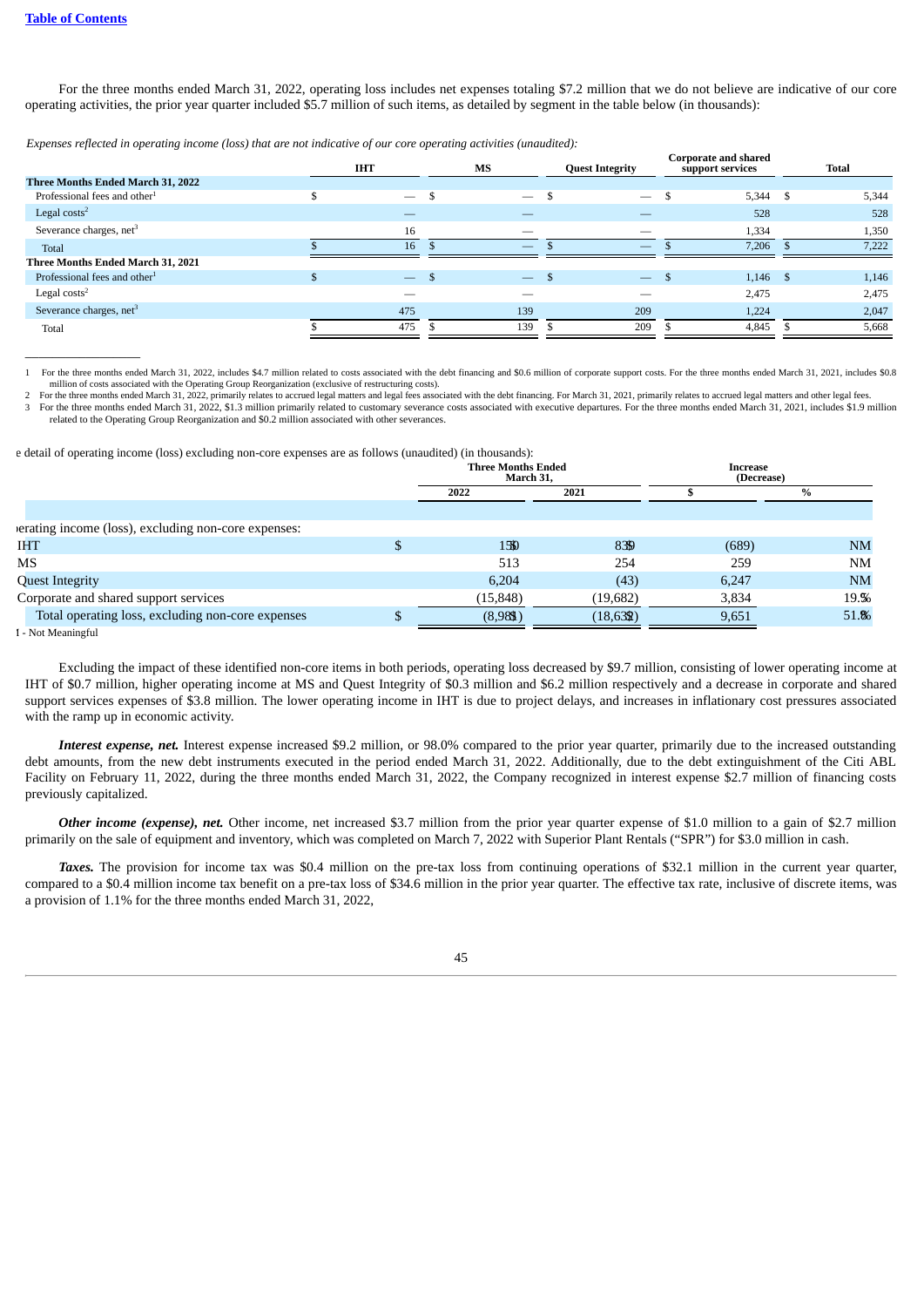compared to a benefit of 1.0% for the three months ended March 31, 2021. The effective tax rate change from the prior year quarter compared to the current year quarter is due to tax losses being offset by valuation allowances.

### **Non-GAAP Financial Measures and Reconciliations**

We use supplemental non-GAAP financial measures which are derived from the consolidated financial information including adjusted net income (loss); adjusted net income (loss) per diluted share, earnings before interest and taxes ("EBIT"); adjusted EBIT (defined below); adjusted earnings before interest, taxes, depreciation and amortization ("adjusted EBITDA") and free cash flow to supplement financial information presented on a GAAP basis.

We define adjusted net income (loss), adjusted net income (loss) per diluted share and adjusted EBIT to exclude the following items: costs associated with our our past integration and transformation program, costs associated with the Operating Group Reorganization, non-routine legal costs and settlements, restructuring charges, certain severance charges, goodwill impairment charges and certain other items that we believe are not indicative of core operating activities. Consolidated adjusted EBIT, as defined by us, excludes the costs excluded from adjusted net income (loss) as well as income tax expense (benefit), interest charges, foreign currency (gain) loss, and items of other (income) expense. Consolidated adjusted EBITDA further excludes from consolidated adjusted EBIT depreciation, amortization and non-cash share-based compensation costs. Segment adjusted EBIT is equal to segment operating income (loss) excluding costs associated with our our past integration and transformation program, costs associated with the Operating Group Reorganization, non-routine legal costs and settlements, restructuring charges, certain severance charges, goodwill impairment charges and certain other items as determined by management. Segment adjusted EBITDA further excludes from segment adjusted EBIT depreciation, amortization, and non-cash share-based compensation costs. Free cash flow is defined as net cash provided by (used in) operating activities minus capital expenditures.

Management believes these non-GAAP financial measures are useful to both management and investors in their analysis of our financial position and results of operations. In particular, adjusted net income (loss), adjusted net income (loss) per diluted share, consolidated adjusted EBIT, and consolidated adjusted EBITDA are meaningful measures of performance which are commonly used by industry analysts, investors, lenders and rating agencies to analyze operating performance in our industry, perform analytical comparisons, benchmark performance between periods, and measure our performance against externally communicated targets. Our segment adjusted EBIT and segment adjusted EBITDA is also used as a basis for the Chief Operating Decision Maker to evaluate the performance of our reportable segments. Free cash flow is used by our management and investors to analyze our ability to service and repay debt and return value directly to stakeholders.

Non-GAAP measures have important limitations as analytical tools, because they exclude some, but not all, items that affect net earnings and operating income. These measures should not be considered substitutes for their most directly comparable U.S. GAAP financial measures and should be read only in conjunction with financial information presented on a GAAP basis. Further, our non-GAAP financial measures may not be comparable to similarly titled measures of other companies who may calculate non-GAAP financial measures differently, limiting the usefulness of those measures for comparative purposes. The liquidity measure of free cash flow does not represent a precise calculation of residual cash flow available for discretionary expenditures. Reconciliations of each non-GAAP financial measure to its most directly comparable GAAP financial measure are presented below.

The following tables set forth the reconciliation of Adjusted Net Income (Loss), EBIT and EBITDA to their most comparable GAAP financial measurements:

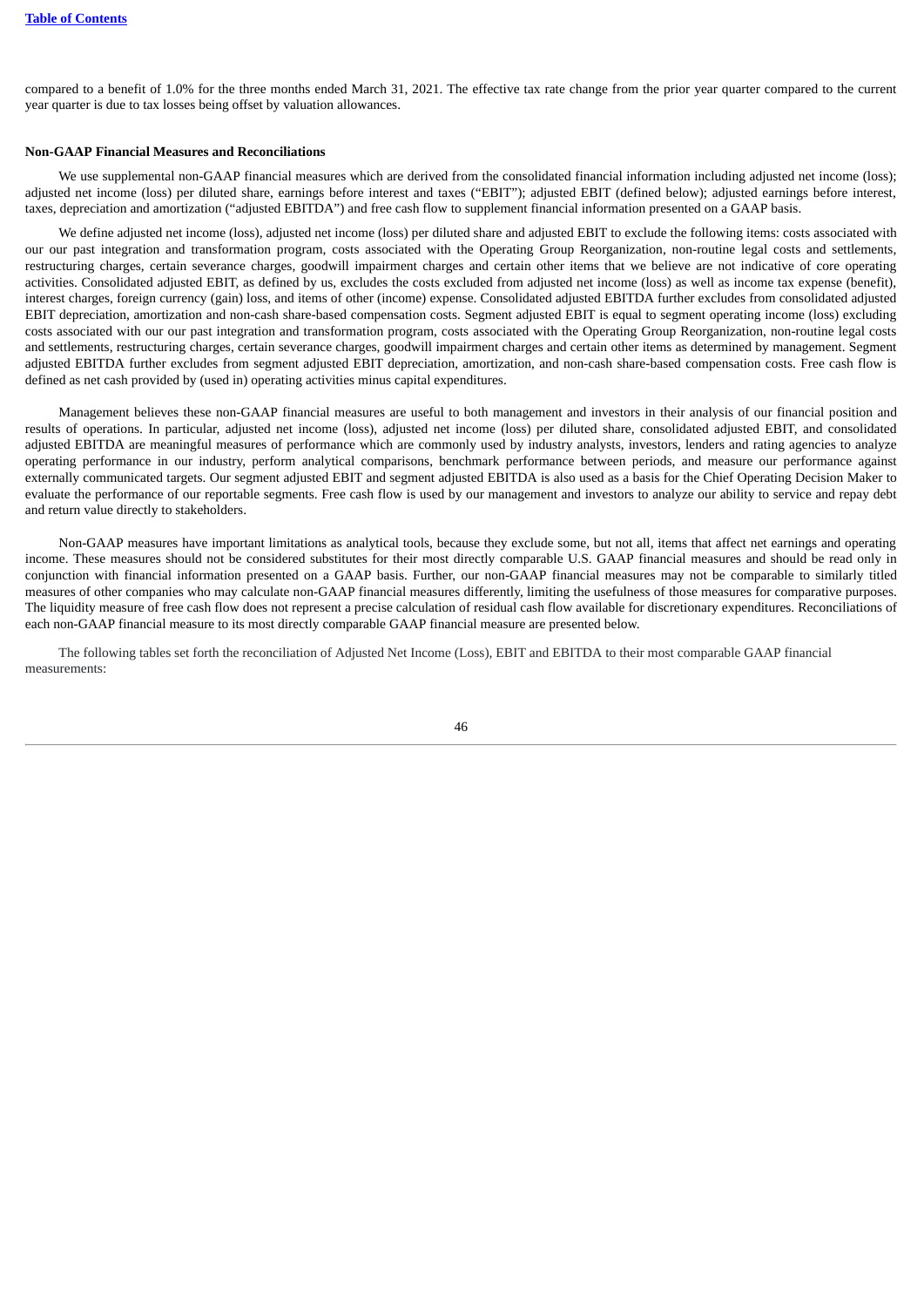\_\_\_\_\_\_\_\_\_\_\_\_\_\_\_\_\_\_\_\_\_\_\_\_\_\_\_\_\_\_\_\_\_\_\_\_

### **TEAM, INC. AND SUBSIDIARIES RECONCILIATION OF NON-GAAP FINANCIAL MEASURES (unaudited, in thousands except per share data)**

|                                                                | <b>Three Months Ended</b><br>March 31, |                           |           |
|----------------------------------------------------------------|----------------------------------------|---------------------------|-----------|
|                                                                | 2022                                   |                           | 2021      |
| <b>Adjusted Net Income (Loss):</b>                             |                                        |                           |           |
| Net loss                                                       | \$<br>(32, 462)                        | -\$                       | (34,291)  |
| Professional fees and other <sup>1</sup>                       | 5,344                                  |                           | 1,146     |
| Legal $costs2$                                                 | 528                                    |                           | 2,475     |
| Severance charges, net <sup>3</sup>                            | 1,350                                  |                           | 2,047     |
| Tax impact of adjustments and other net tax items <sup>4</sup> | (4)                                    |                           | (1,190)   |
| <b>Adjusted net loss</b>                                       | \$<br>(25, 244)                        | \$                        | (29, 813) |
| Adjusted net loss per common share:                            |                                        |                           |           |
| <b>Basic and diluted</b>                                       | \$<br>(0.67)                           | -\$                       | (0.97)    |
| <b>Consolidated Adjusted EBIT and Adjusted EBITDA:</b>         |                                        |                           |           |
| Net loss                                                       | \$<br>(32, 462)                        | -\$                       | (34,291)  |
| Provision (benefit) for income taxes                           | 356                                    |                           | (355)     |
| Gain on equipment sale                                         | (2,314)                                | -\$                       |           |
| Interest expense, net                                          | 18,605                                 |                           | 9,396     |
| Foreign currency (gain) loss <sup>5</sup>                      | (185)                                  |                           | 1,123     |
| Pension credit <sup>6</sup>                                    | (203)                                  |                           | (173)     |
| Professional fees and other <sup>1</sup>                       | 5,344                                  |                           | 1,146     |
| Legal $costs2$                                                 | 528                                    |                           | 2,475     |
| Severance charges, net <sup>3</sup>                            | 1,350                                  |                           | 2,047     |
| <b>Consolidated Adjusted EBIT</b>                              | (8,981)                                |                           | (18, 632) |
| Depreciation and amortization                                  |                                        |                           |           |
| Amount included in operating expenses                          | 4,579                                  |                           | 5,514     |
| Amount included in SG&A expenses                               | 5,451                                  |                           | 5,445     |
| Total depreciation and amortization                            | 10,030                                 |                           | 10,959    |
| Non-cash share-based compensation costs                        | (624)                                  |                           | 2,330     |
| <b>Consolidated Adjusted EBITDA</b>                            | \$<br>425                              | \$                        | (5, 343)  |
| <b>Free Cash Flow:</b>                                         |                                        |                           |           |
| Cash used in operating activities                              | \$<br>(50,006)                         | $\boldsymbol{\mathsf{s}}$ | (17, 183) |
| Capital expenditures                                           | (7,068)                                |                           | (3, 413)  |
| <b>Free Cash Flow</b>                                          | \$<br>(57,074)                         | \$                        | (20, 596) |
|                                                                |                                        |                           |           |

1 For the three months ended March 31, 2022, includes \$4.7 million related to costs associated with the debt financing and \$0.6 million of corporate support costs. For the three months ended March 31, 2021, includes \$0.8 million of costs associated with the Operating Group Reorganization (exclusive of restructuring costs).

2 For the three months ended March 31, 2022, primarily relates to accrued legal matters and legal fees associated with the debt financing. For March 31, 2021, primarily relates to accrued legal matters and other legal fees

3 For the three months ended March 31, 2022, \$1.3 million primarily related to customary severance costs associated with executive departures. For the three months ended March 31, 2021, includes \$1.9 million related to the Operating Group Reorganization and \$0.2 million associated with other severances.

4 Represents the tax effect of the adjustments. Beginning in Q2 2021, we now use the statutory tax rate, net of valuation allowance by legal entity to determine the tax effect of the adjustments. Prior to Q2 2021, we used an assumed marginal tax rate of 21% except for the adjustment of the goodwill impairment charge in Q1 2020 for which the actual tax impact was used. We have restated the prior period tax impact to use the statutory tax rate by legal entity, net of valuation allowance.

5 Represents foreign currency (gain) in current period primarily due to strengthening USD against EUR, GBP, and AUD.

6 Represents pension credits for the U.K. pension plan based on the difference between the expected return on plan assets and the cost of the discounted pension liability. The pension plan has had no new participants added since the plan was frozen in 1994 and accruals for future benefits ceased in connection with a plan curtailment in 2013.

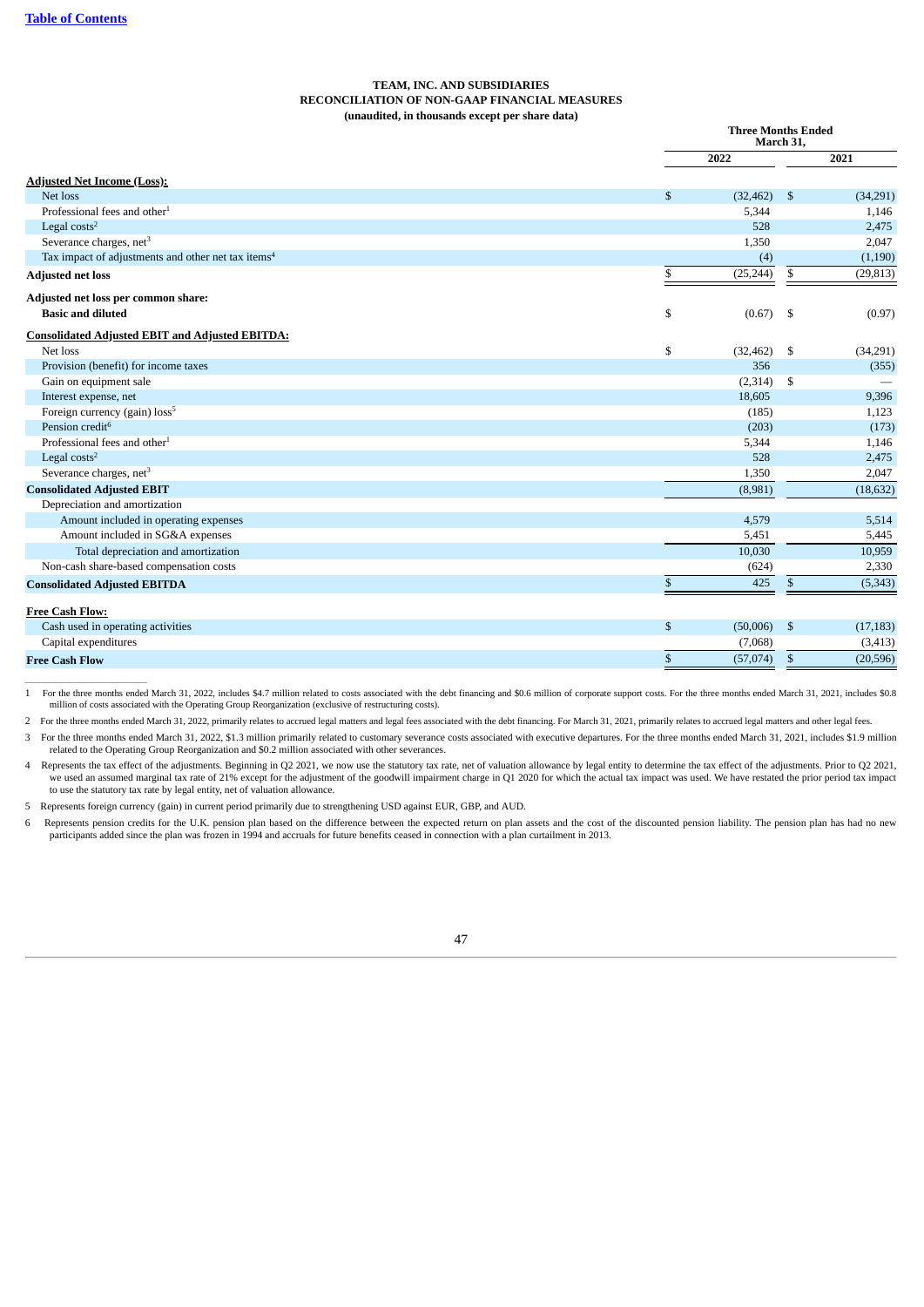$\_$ 

### **TEAM, INC. AND SUBSIDIARIES RECONCILIATION OF NON-GAAP FINANCIAL MEASURES (Continued) (unaudited, in thousands)**

|                                                   |              | <b>Three Months Ended</b><br>March 31, |                |           |
|---------------------------------------------------|--------------|----------------------------------------|----------------|-----------|
|                                                   |              | 2022                                   |                | 2021      |
| <b>Segment Adjusted EBIT and Adjusted EBITDA:</b> |              |                                        |                |           |
| <b>IHT</b>                                        |              |                                        |                |           |
| Operating income                                  | \$           | 134                                    | $\mathbf{s}$   | 364       |
| Severance charges, net <sup>1</sup>               |              | 16                                     |                | 475       |
| <b>Adjusted EBIT</b>                              |              | 150                                    |                | 839       |
| Depreciation and amortization                     |              | 3,254                                  |                | 3,470     |
| <b>Adjusted EBITDA</b>                            | $\mathbb{S}$ | 3,404                                  | $\mathfrak{F}$ | 4,309     |
| MS                                                |              |                                        |                |           |
| Operating income                                  | \$           | 513                                    | -\$            | 115       |
| Severance charges, net <sup>1</sup>               |              |                                        |                | 139       |
| <b>Adjusted EBIT</b>                              |              | 513                                    |                | 254       |
| Depreciation and amortization                     |              | 4,884                                  |                | 5,439     |
| <b>Adjusted EBITDA</b>                            | \$           | 5,397                                  | \$             | 5,693     |
| <b>Quest Integrity</b>                            |              |                                        |                |           |
| Operating income (loss)                           | $\mathbb{S}$ | 6,204                                  | $\mathfrak{s}$ | (252)     |
| Severance charges, $net1$                         |              |                                        |                | 209       |
| <b>Adjusted EBIT</b>                              |              | 6,204                                  |                | (43)      |
| Depreciation and amortization                     |              | 577                                    |                | 712       |
| <b>Adjusted EBITDA</b>                            | \$           | 6,781                                  | $\mathfrak{s}$ | 669       |
| <b>Corporate and shared support services</b>      |              |                                        |                |           |
| Net loss                                          | \$           | (41, 628)                              | $\mathbf{s}$   | (34, 518) |
| Provision (benefit) for income taxes              |              | 356                                    |                | (355)     |
| Interest expense, net                             |              | 18,605                                 |                | 9,396     |
| Foreign currency (gain) losses <sup>2</sup>       |              | (185)                                  |                | 1,123     |
| Pension credit <sup>3</sup>                       |              | (203)                                  |                | (173)     |
| Professional fees and other <sup>4</sup>          |              | 5,344                                  |                | 1,146     |
| Legal costs <sup>5</sup>                          |              | 528                                    |                | 2,475     |
| Severance charges, net <sup>1</sup>               |              | 1,334                                  |                | 1.224     |
| <b>Adjusted EBIT</b>                              |              | (15, 849)                              |                | (19, 682) |
| Depreciation and amortization                     |              | 1,316                                  |                | 1,338     |
| Non-cash share-based compensation costs           |              | (624)                                  |                | 2,330     |
| <b>Adjusted EBITDA</b>                            | \$           | (15, 157)                              | \$             | (16, 014) |

1 For the three months ended March 31, 2022, \$1.3 million primarily related to customary severance costs associated with executive departures. For the three months ended March 31, 2021, includes \$1.9 million related to the Operating Group Reorganization and \$0.2 million associated with other severances.

2 Represents foreign currency (gain) in current period primarily due to strengthening USD against EUR, GBP, and AUD.

3 Represents pension credits for the U.K. pension plan based on the difference between the expected return on plan assets and the cost of the discounted pension liability. The pension plan has had no new participants added since the plan was frozen in 1994 and accruals for future benefits ceased in connection with a plan curtailment in 2013.

4 For the three months ended March 31, 2022, includes \$4.7 million related to costs associated with the debt financing and \$0.6 million of corporate support costs. For the three months ended March 31, 2021, includes \$0.8 million of costs associated with the Operating Group Reorganization (exclusive of restructuring costs).

5 For the three months ended March 31, 2022, primarily relates to accrued legal matters and legal fees associated with the debt financing. For March 31, 2021, primarily relates to accrued legal matters and other legal fees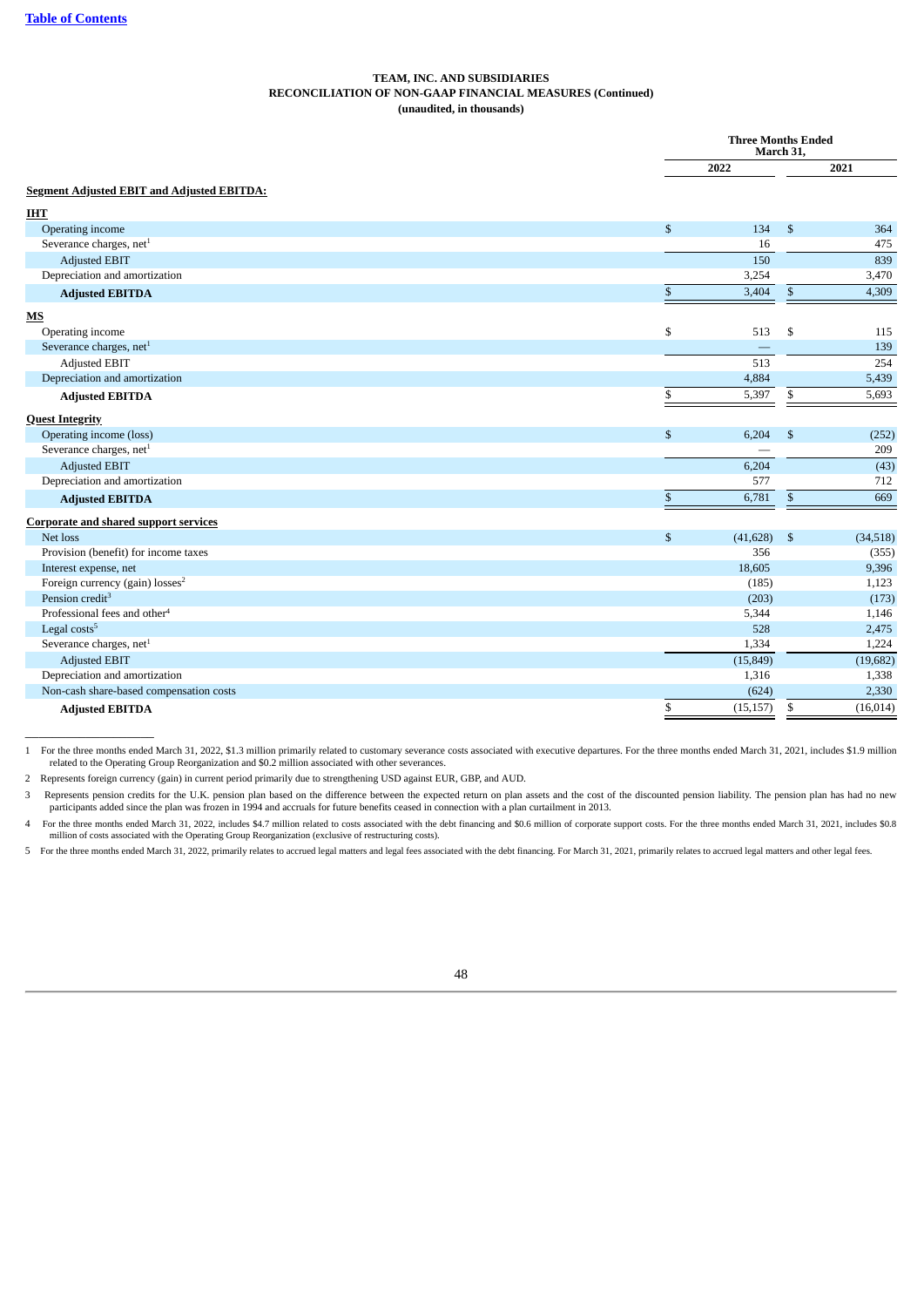# **Liquidity and Capital Resources**

Financing for our operations consists primarily of our ABL Credit Facility, Term Loan, Subordinated Term Loan (defined below) and cash flows attributable to our operations. Our principal uses of cash are for working capital needs and operations. We have suffered recurring operating losses related to COVID-19 pandemic and related economic repercussions, and difficult market conditions. In response to the above, (i) we have entered into the Recent Financing Transactions (as further described in Note 1 - Summary of Significant Accounting Policies and Practices) to address our near-term liquidity needs; and (ii) we have taken definitive actions to reduce costs, improve operations, profitability, and liquidity, and position the Company for future growth.

Our ability to maintain compliance with the financial covenants contained in the ABL Credit Facility, Term Loan Credit Agreement, and Subordinated Term Loan Credit Agreement is dependent upon our future operating performance and future financial condition, both of which are subject to various risks and uncertainties. The effects of the COVID-19 pandemic and related economic repercussions could have a significant adverse effect on our financial position and business condition, as well as our clients and suppliers. Additionally, these events may, among other factors, impact our ability to generate cash flows from operations, access the capital markets on acceptable terms or at all, and affect our future need or ability to borrow under our ABL Credit Facility. In addition to our current sources of funding our business, the effects of such events may impact our liquidity or our need to revise our allocation or sources of capital, implement further cost reduction measures and/or change our business strategy.

#### *ABL Facility*

On December 18, 2020, we entered into an asset-based credit agreement (such agreement, as amended, restated, supplemented or otherwise modified from time to time, the "Citi Credit Agreement") led by Citibank, N.A. ("Citibank"), as agent, which provided for available borrowings up to \$150.0 million (the "Citi ABL Facility"). The Citi ABL Facility was expected to mature and all outstanding amounts were to become due and payable on December 18, 2024. The Citi ABL Facility included a \$50.0 million sublimit for letters of credit issuance and \$35.0 million sublimit for swingline borrowings. Additionally, subject to certain conditions, including obtaining additional commitments, the Citi ABL Facility could have been increased by an amount not to exceed \$50.0 million.

On December 8, 2021, the Company entered into Amendment No. 2 (the "Citi ABL Amendment No. 2") to the Citi Credit Agreement. Citi ABL Amendment No. 2, among other things, (i) revised the applicable margin to 4.25% for LIBOR rate advances, (ii) provided that at all times beginning on the effective date of the Citi ABL Amendment No. 2 and ending on the date Citibank shall have received and approved the borrowing base certificate for the calendar month ending December 31, 2021, the borrowing base shall not exceed the lesser of (a) the borrowing base calculated as set forth in the borrowing base certificate for the calendar month ending December 31, 2021 and (b) \$108,500,000, (iii) established an interest reserve account for certain payments due under the Term Loan Credit Agreement, (iv) provided that after giving effect to any borrowing and any disbursements to be made by the Company with the proceeds of such borrowing, within one business day of such borrowing, the Company and its U.S. subsidiaries may not have more than \$5 million cash on hand, (v) provided for weekly variance testing to be delivered to Citibank, (vi) required the Company to have used all of the proceeds borrowed under the Subordinated Term Loan Credit Agreement prior to borrowing under the Citi Credit Agreement, and (vii) increased the amount of subordinated debt available to be incurred by the Company to account for (a) the additional \$27.5 million borrowed under the Subordinated Term Loan Credit Agreement, (b) any additional amount borrowed under the Subordinated Term Loan Credit Agreement not to exceed \$75 million in the aggregate, and (c) the payment of interest in the form of payment-in-kind interest with respect to the Initial Term Loans (as defined in the Subordinated Term Loan Credit Agreement).

Our obligations under the Citi ABL Facility were guaranteed by certain of our direct and indirect subsidiaries, as set forth in the Citi ABL Facility agreement. The Citi ABL Facility was secured on a first priority basis by, among other things, our accounts receivable, deposit accounts, securities accounts and inventory, including those of our direct and indirect subsidiary guarantors, and on a second priority basis by substantially all other assets of our direct and indirect subsidiary guarantors. Borrowing availability under the Citi ABL Facility were based on a percentage of the value of accounts receivable and inventory, reduced for certain reserves.

Borrowings under the Citi ABL Facility bore interest through maturity at a variable rate based upon, at our option, an annual rate of either a base rate ("Base Rate") or a LIBOR rate, plus an applicable margin. The Base Rate is defined as a fluctuating interest rate equal to the greatest of (i) the federal funds rate plus 0.50%, (ii) Citibank's prime rate, and (iii) the one-month LIBOR rate plus 1.00%. The applicable margin for LIBOR borrowings was 4.25% and for Base Rate borrowings was 3.25%. The all-in Base Rate floor was 1.75% and for LIBOR rate borrowings, the LIBOR rate, exclusive of spread, had a 0.75% LIBOR rate floor. Interest was payable either (i) monthly for Base Rate borrowings or (ii) the last day of the interest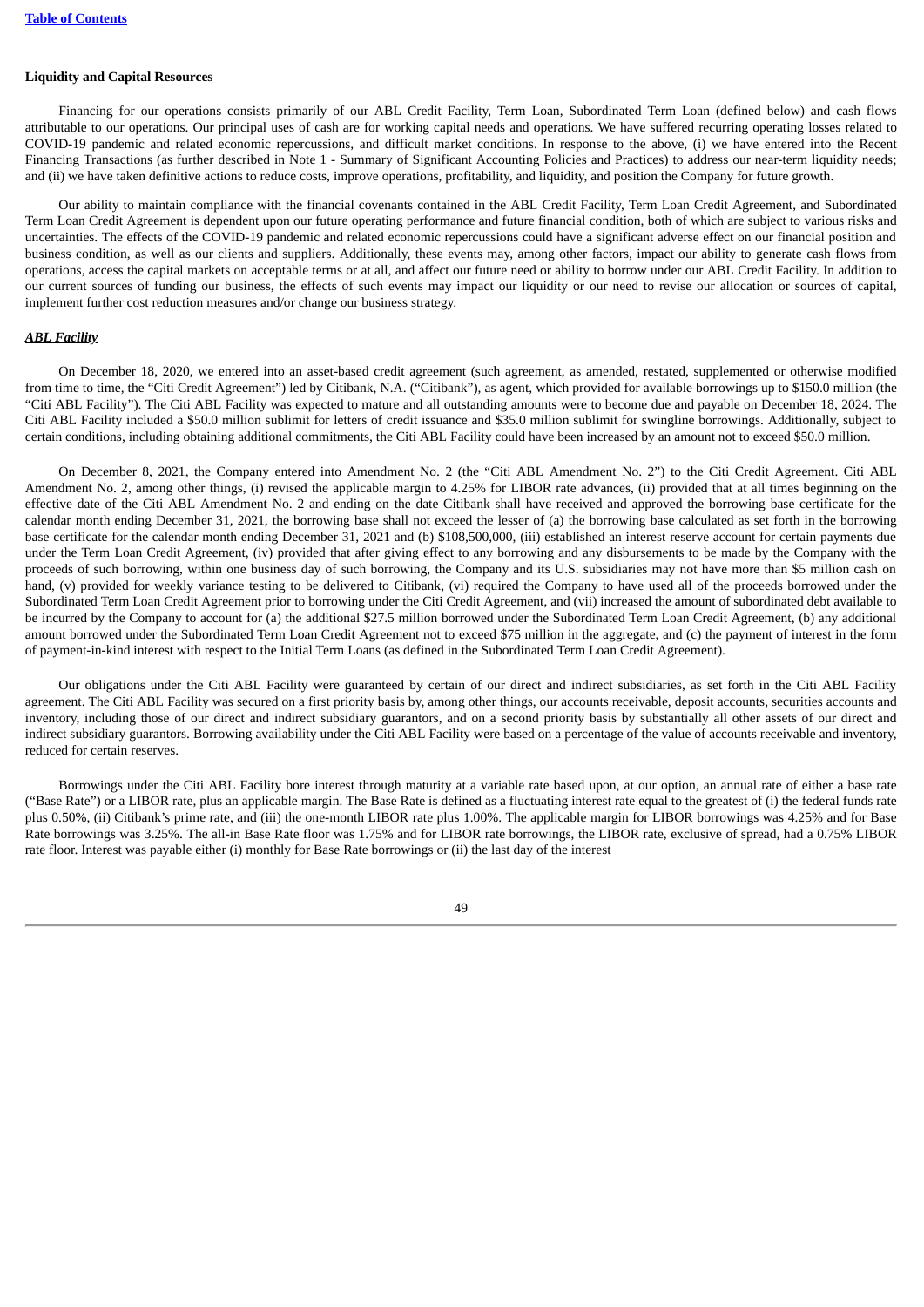period for LIBOR rate borrowings, as set forth in the Citi ABL Facility agreement. The fee for undrawn amounts ranged from 0.375% to 0.5%, depending on usage and was due quarterly.

On February 11, 2022, we entered into a new credit agreement (such agreement, the ABL Credit Agreement) with the lender parties thereto, and Eclipse Business Capital, LLC, a Delaware limited liability company, as agent, ("Eclipse"). Available funding commitments to us under the ABL Credit Agreement, subject to certain conditions, include a revolving credit line in an amount of up to \$130.0 million to be provided by certain affiliates of Eclipse (the "Revolving Credit Loans"), with a \$35.0 million sublimit for swingline borrowings and a \$26.0 million sublimit for issuances of letters of credit, and an incremental delayed draw term loan of up to \$35.0 million (the "Delayed Draw Term Loans") to be provided by Corre Partners Management, LLC and certain of its affiliates ("Corre") (the "ABL Credit Facility"). The ABL Credit Facility matures and all outstanding amounts become due and payable on February 11, 2025. The proceeds of the loans under the ABL Credit Facility were used to, among other things, pay off the amounts owed under the Citi Credit Agreement, which was repaid and terminated in full on February 11, 2022.

At March 31, 2022, we had \$32.9 million of cash on hand, of which, about \$2.3 million of cash is located in countries where currency restrictions exist. We had approximately \$8.8 million of available borrowing capacity under the ABL Credit Facility. Direct and incremental costs associated with the issuance of the ABL Credit Facility were approximately \$8.1 million and were capitalized as debt issuance costs. These costs are being amortized on a straight-line basis over the term of the ABL Credit Facility.

On May 6, 2022, we entered into Amendment No. 1 (the "ABL Credit Agreement Amendment No. 1") to the ABL Credit Agreement. The ABL Credit Agreement Amendment No. 1, among other things, modifies the Maturity Reserve Trigger Date (as defined in the ABL Credit Agreement) such that the date on which a reserve must, subject to certain conditions, be put into place with respect to the outstanding principal amount of the 5.00% Convertible Senior Notes due 2023 (the "Notes") is 75 days prior to their maturity date, instead of 120 days prior to their maturity date.

Our obligations under the ABL Credit Facility are guaranteed by certain of our direct and indirect subsidiaries (other than certain excluded subsidiaries) (the "ABL Guarantors" and, together with the Company, the "ABL Loan Parties"). Our obligations under the ABL Credit Facility are secured on a first priority basis by, among other things, accounts receivable, deposit accounts, securities accounts and inventory of the ABL Loan Parties and are secured on a second priority basis by substantially all of the other assets of the ABL Loan Parties. Availability under the revolving credit line under ABL Credit Facility is based on the percentage of the value of accounts receivable and inventory, as reduced by certain reserves.

Revolving Credit Loans under the ABL Credit Facility bear interest through maturity at a variable rate based upon an annual rate of a LIBOR Rate (or a Base Rate (as defined below) if the LIBOR Rate is unavailable for any reason), plus an applicable margin ("LIBOR Rate Loan" and "Base Rate Loan", respectively). The "Base Rate" is defined as a fluctuating interest rate equal to the greatest of (1) the federal funds rate plus 0.50%, (2) Wells Fargo Bank, National Association's prime rate, and (3) the one-month LIBOR Rate. The "applicable margin" is defined as a rate of 3.15%, 3.40% or 3.65% for Base Rate Loans with a 2.00% Base Rate floor and a rate of 4.15%, 4.40% or 4.65% for LIBOR Rate Loans with a 1.00% LIBOR floor, in each case depending on the amount of EBITDA as of the most recent measurement period, as reported in a monthly compliance certificate. The Delayed Draw Term Loans shall bear interest through maturity at a rate of the LIBOR Rate plus 10.0%, with a 1.00% LIBOR floor. The fee for undrawn revolving amounts is 0.50% and the fee for undrawn Delayed Draw Term Loan amounts is 3.00%. Interest under the ABL Credit Facility is payable monthly. We will also be required to pay customary letter of credit fees, as necessary. We may make voluntary prepayments of the loans under the ABL Credit Facility from time to time, subject, in the case of the Delayed Draw Term Loans, to certain conditions. Mandatory prepayments are also required in certain circumstances, including with respect to the Delayed Draw Term Loan, if the ratio of aggregate value of the collateral under the ABL Credit Facility to the sum of the Delayed Draw Term Loans plus revolving facility usage outstanding is less than 130%. Amounts repaid may be re-borrowed, subject to compliance with the borrowing base and the other conditions set forth in the ABL Credit Facility, subject, in the case of the Delayed Draw Term Loans to a maximum of four such borrowings in any 12-month period. Certain permanent repayments of the ABL Credit Facility loans are subject to the payment of a premium of 2.00% during the first year of the facility, 1.00% during the second year of the facility, and 0.50% in the last year of the facility.

The ABL Credit Agreement contains customary conditions to borrowings and covenants, including covenants that restrict our ability to sell assets, make changes to the nature of our business, engage in mergers or acquisitions, incur, assume or permit to exist additional indebtedness and guarantees, create or permit to exist liens, pay dividends, issue equity instruments, make distributions or redeem or repurchase capital stock or make other investments, engage in transactions with affiliates and make payments in respect of certain debt. The ABL Credit Agreement also requires that we will not exceed \$20.0 million in unfinanced capital expenditures in any calendar year; provided that this requirement will not apply if we maintain a net leverage ratio of less than or equal to 4.00 to 1.00 as of the end of the second and fourth fiscal quarter of each calendar year. In addition,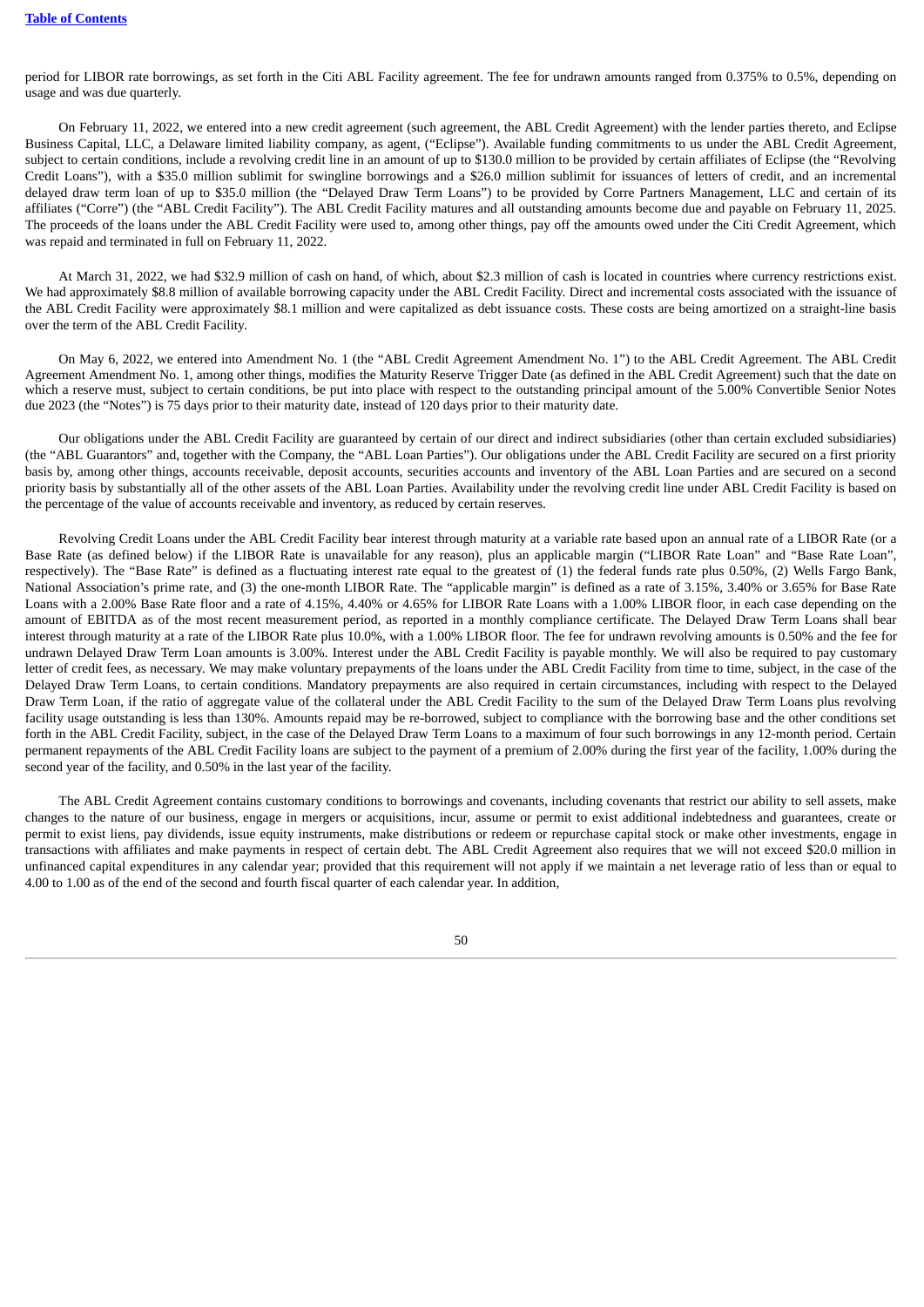the ABL Credit Agreement includes customary events of default, the occurrence of which may require that we pay an additional 2.0% interest on the outstanding loans under the ABL Credit Agreement.

# *Atlantic Park Term Loan*

On December 18, 2020, we also entered into that certain Term Loan Credit Agreement ("Term Loan Credit Agreement") with the financial institutions from time to time party thereto, and APSC, as agent, pursuant to which we borrowed a \$250.0 million term loan (the "Term Loan"). The Term Loan was issued with a 3.00% original issuance discount ("OID"), such that total proceeds received were \$242.5 million. The Term Loan matures, and all outstanding amounts become due and payable on December 18, 2026. However, certain conditions could result in an earlier maturity, including if the Notes have an aggregate principal amount outstanding of \$10.0 million or more on the Maturity Trigger Date, in which case the Term Loan will terminate on the Maturity Trigger Date. As set forth in the Term Loan Credit Agreement, the Term Loan is secured by substantially all assets, other than those secured on a first lien basis by the ABL Credit Facility, and we may increase the Term Loan by an amount not to exceed \$100 million.

The Term Loan bears interest through maturity at a variable rate based upon, at our option, an annual rate of either a Base rate or a LIBOR rate, plus an applicable margin. The Base rate is defined as a fluctuating interest rate equal to the greatest of (i) the federal funds rate plus 0.50%, (ii), the prime rate as specified in the Term Loan Credit Agreement, and (iii) one-month LIBOR rate plus 1.00%. The applicable margin is defined as a rate of 6.50% for Base rate borrowings with a 2.00% Base rate floor and 7.50% for LIBOR rate borrowings with a 1.00% LIBOR rate floor. Interest is payable either (i) monthly for Base rate borrowings or (ii) the last day of the interest period for LIBOR rate borrowings, as set forth in the Term Loan Credit Agreement. The loans under the Term Loan were issued with an original issue discount of 3.00%, and are, in whole or in part, prepayable any time and from time to time, at a prepayment premium (including a make whole during the first two years) specified in the Term Loan Credit Agreement (subject to certain exceptions), plus accrued and unpaid interest. The effective interest rate on the Term Loan at December 31, 2021 was 20.90%.

The Term Loan contains customary payment penalties, events of default and covenants, including but not limited to, covenants that restrict our ability to sell assets, make changes to the nature of our business, engage in mergers or acquisitions, incur additional indebtedness and guarantees, pay dividends, issue equity instruments and make distributions or redeem or repurchase capital stock.

On October 19, 2021, we entered into Amendment No. 1 (the "First Amendment") to the Term Loan Credit Agreement with the financial institutions party thereto from time to time (the "Lenders") and APSC, as agent. The First Amendment, among other things, (i) deferred an October 19, 2021 interest payment until October 29, 2021; (ii) required that the Company use commercially reasonable efforts to appoint an additional independent director to our Board of Directors who is acceptable to the agent; (iii) provided the Lenders with additional information rights; and (iv) tightened certain negative covenants included in the Term Loan Credit Agreement until the deferred interest is made current.

On October 29, 2021, we entered into Amendment No. 2 (the "Second Amendment") to the Term Loan Credit Agreement. The Second Amendment, among other things, (i) further deferred an October 29, 2021 interest payment until November 15, 2021; (ii) contained certain milestones; (iii) provided the Lenders with a 10-day right of first refusal regarding any refinancing of the Company's obligations under the Citi ABL Facility; (iv) obligated the Company to establish, pursuant to a charter to be adopted by the our Board of Directors and reasonably acceptable to the Agent, a special committee that shall have exclusive responsibility and authority to make recommendations to our Board of Directors regarding certain transactions; and (v) provided that the Company will not permit a covenant trigger event under the Citi ABL Facility to occur.

On November 8, 2021, we entered into Amendment No.3 (the "Third Amendment") to the Term Loan Credit Agreement. The Third Amendment, among other things, (i) waived certain covenants until September 30, 2022 and modified covenants thereafter to provide us with more flexibility and (ii) required us to seek shareholder approval (or an exception therefrom) to issue the APSC Warrants, and to amend the Existing Warrants, to provide for, an exercise price of \$1.50 per share.

The Third Amendment also reduced the amount of principal outstanding on the Notes on the Maturity Trigger Date from \$50.0 million to \$10.0 million.

On December 2, 2021 and December 7, 2021, respectively, we entered into Amendment No. 4 (the "Fourth Amendment") to the Term Loan Credit Agreement and Amendment No. 5 (the "Fifth Amendment") to the Term Loan Credit Agreement, respectively. The Fourth and Fifth Amendments extended the date upon which the Company must issue the APSC Warrants to December 7, 2021 and December 8, 2021, respectively. The business purpose of these amendments was to further extend the Company's liquidity runway while field audit exams were completed in connection to the transactions completed on February 11, 2022.

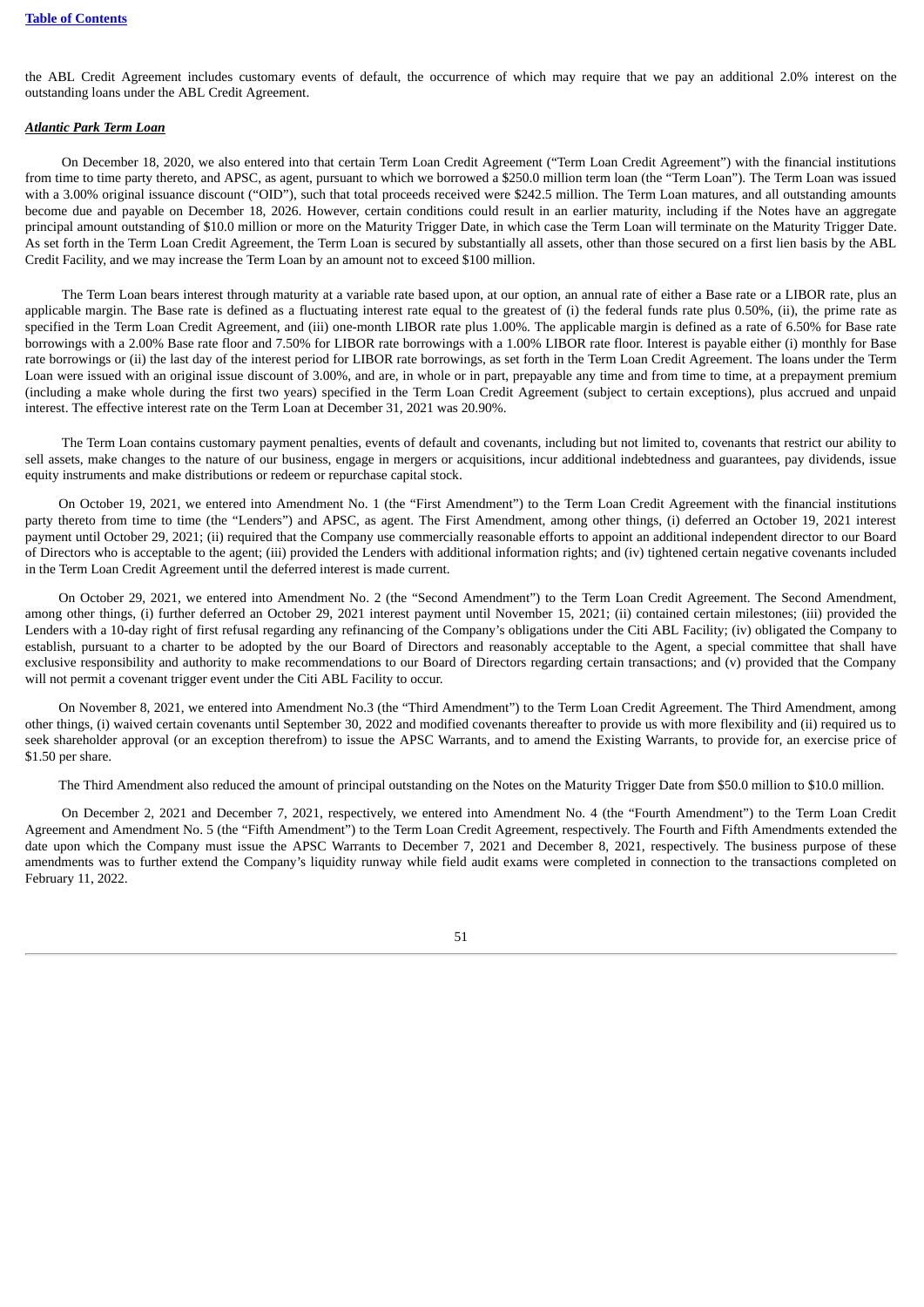On December 8, 2021 we entered into the Second Amended and Restated Common Stock Purchase Warrant No. 1 (the "Second A&R Warrant") with APSC Holdco, pursuant to which the A&R Warrant was amended and restated to provide for the purchase of up to 5,000,000 shares of our common stock (including 4,082,949 shares of our common stock issuable pursuant to the A&R Warrant) exercisable at the holder's option at any time, in whole or in part, until December 8, 2028, at an exercise price of \$1.50 per share, and (ii) entered into the Common Stock Purchase Warrants with each of Corre Opportunities Qualified Master Fund, LP, Corre Horizon Fund, LP and Corre Horizon Fund II, LP providing for the purchase of an aggregate of 5,000,000 shares of our common stock, exercisable at such holder's option at any time, in whole or in part, until December 8, 2028, at an exercise price of \$1.50 per share (the "Corre Warrants").

On February 11, 2022, we entered into Amendment No. 6 (the "Sixth Amendment") to the Term Loan Credit Agreement. The Sixth Amendment, among other things and subject to the terms thereof, (i) permitted the entry into the ABL Credit Agreement, (ii) permitted certain interest payments due under the Term Loan Credit Agreement to be paid in kind, (iii) permitted certain asset sales and requires certain related mandatory prepayments, subject to an applicable prepayment premium, and (iv) amended the financial covenants, such that the maximum net leverage ratio of 7.00 to 1.00 will not be tested until the fiscal quarter ending March 31, 2023, and the Company is not permitted to exceed \$20.0 million in unfinanced capital expenditures in any calendar year; provided, that such unfinanced capital expenditures limitation will not apply if the Company maintains a net leverage ratio of less than or equal to 4.00 to 1.00 as of the end of the second and fourth fiscal quarter of each calendar year.

On May 6, 2022, we entered into Amendment No. 7 (the "Seventh Amendment") to the Term Loan Credit Agreement. The Seventh Amendment, among other things and subject to the terms thereof, (i) modifies the Maturity Trigger Date (as defined in the Term Loan Credit Agreement) such that the date on which the maturity of the Term Loan Credit Agreement is triggered as a result of there being an aggregate principal amount of more than \$10.0 million outstanding under the Notes is 75 days prior to their maturity date instead of 120 days prior to their maturity date, and (ii) amends the financial covenants, such that the maximum net leverage ratio to be tested for the fiscal quarter ending March 31, 2023 will be increased from 7.00 to 1.00 to 12.00 to 1.00.

*Subordinated Term Loan Credit Agreement*. On November 9, 2021, we entered into a credit agreement (the "Subordinated Term Loan Credit Agreement") with Corre Credit Fund, LLC ("Corre Fund"), as agent, and the lenders party thereto providing for an unsecured \$50.0 million delayed draw subordinated term loan facility (the "Subordinated Term Loan"). Pursuant to the Subordinated Term Loan Credit Agreement, we borrowed \$22.5 million on November 9, 2021, and an additional \$27.5 million on December 8, 2021. The Subordinated Term Loan matures, and all outstanding amounts become due and payable, on the earlier of December 31, 2026 and the date that is two weeks later than the maturity or full repayment of the Term Loan. The stated interest rate on the Subordinated Term Loan is 12%.

Under the Subordinated Term Loan Credit Agreement, we are required to, among other things, (i) subject to certain conditions, issue the lenders Corre Warrants, (ii) amend our charter, bylaws, and all other necessary corporate governance documents to reduce the size of our Board of Directors to seven directors, one of whom will include our Chief Executive Officer, and (iii) reconstitute our Board of Directors. The Subordinated Term Loan also contains other customary prepayment provisions, events of default and covenants.

On November 30, 2021, we entered into Amendment No. 1 (the "Corre Amendment 1") to the Subordinated Term Loan Credit Agreement. The Corre Amendment 1 (i) extended the payment date for interest in the form of payment-in-kind interest ("PIK Interest") with respect to the Initial Term Loans (as defined in the Subordinated Term Loan Credit Agreement), (ii) extended the date upon which the Company must deliver a fully executed ABL Consent (as defined in the Subordinated Term Loan Credit Agreement) to, in each case, 11:59 P.M. on December 6, 2021 and (iii) extended the date upon which we must issue the Corre Warrants to 11:59 P.M. on December 7, 2021.

On December 6, 2021, we entered into Amendment No. 2 (the "Corre Amendment 2") to the Subordinated Term Loan Credit Agreement. The Corre Amendment 2 (i) extended the payment for interest in the PIK Interest with respect to the Initial Term Loans, and (ii) extended the date upon which we must deliver a fully executed ABL Consent to, in each case, 11:59 P.M. on December 7, 2021.

On December 7, 2021, we entered into Amendment No. 3 (the "Corre Amendment 3") to the Subordinated Term Loan Credit Agreement. The Corre Amendment 3, among other things, (i) extended the payment date for interest in the form of PIK Interest with respect to the Initial Term Loans, (ii) extended the date upon which we must deliver a fully executed ABL Consent and (iii) extended the date upon which we must issue the Corre Warrants to, in each case, 11:59 P.M. on December 8, 2021.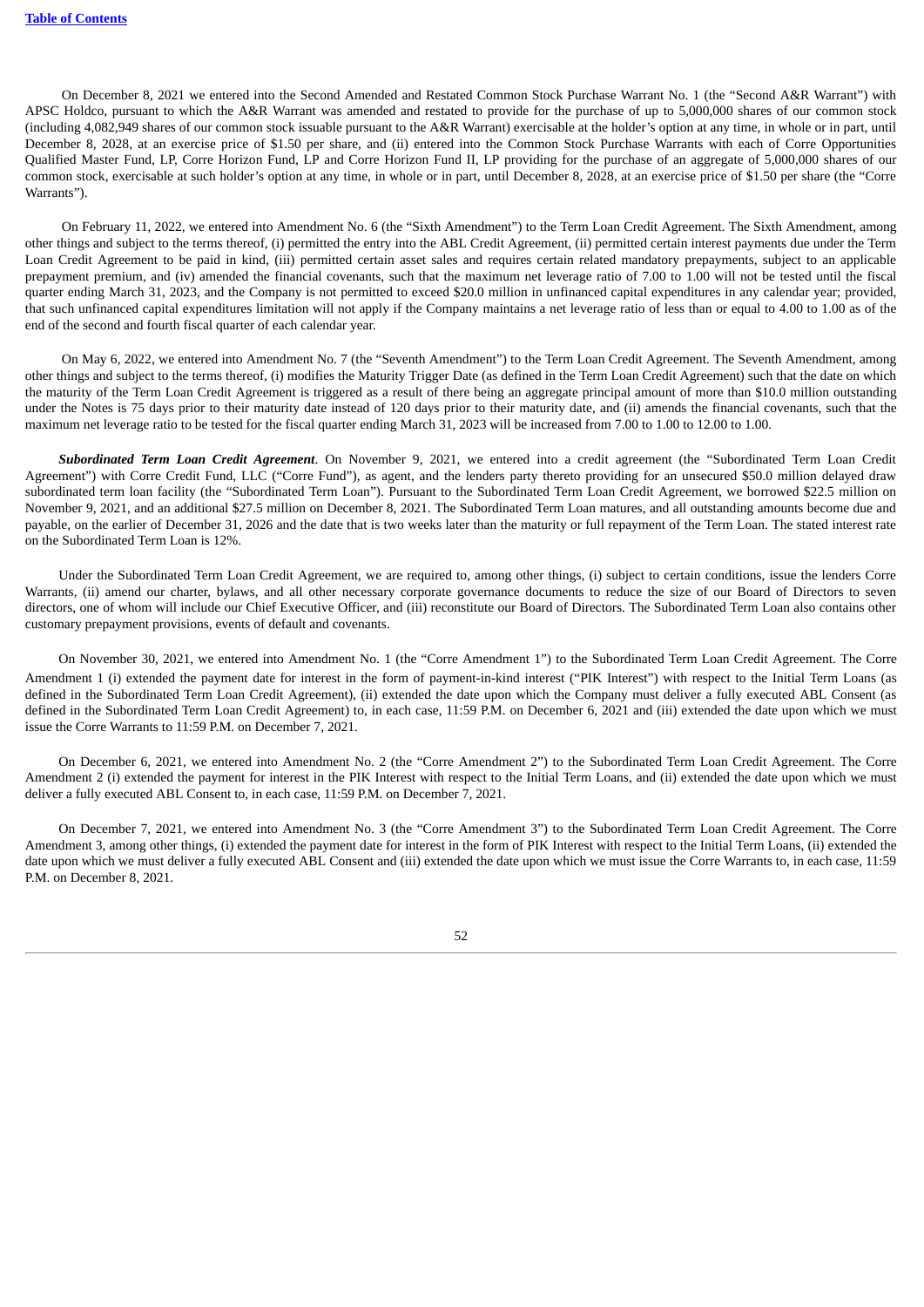The business purpose of each of Corre Amendment 1, Corre Amendment 2, and Corre Amendment 3 was to further extend the liquidity runway of the Company and support ongoing negotiations of the financing transactions completed on February 11, 2022.

On December 8, 2021, we entered into Amendment No. 4 (the "Corre Amendment 4") to the Subordinated Term Loan Credit Agreement. The Corre Amendment 4 appointed Cantor Fitzgerald Securities as successor Agent.

In connection with the transactions contemplated by the ABL Credit Agreement on February 11, 2022, Corre agreed to provide the Company incremental financing (the "Incremental Financing"), totaling \$55.0 million, consisting of (i) \$35.0 million Delayed Draw Term Loans; (ii) \$10.0 million from Corre in the form of the February 2022 Delayed Draw Term Loan (as defined in the Subordinated Term Loan Credit Agreement ) on a pari passu basis with the existing loans issued pursuant to the Subordinated Term Loan Credit Agreement; and (iii) \$10.0 million through an issuance of 11,904,762 shares (the "PIPE Shares") of the our common stock, to Corre Opportunities Qualified Master Fund, LP, Corre Horizon Fund, LP and Corre Horizon II Fund, LP (the "Corre Holders") at a price of \$0.84 per share (the "Equity Issuance").

In connection with the Incremental Financing and Equity Issuance, on February 11, 2022, we entered into a common stock subscription agreement (the "Subscription Agreement") with the Corre Holders, pursuant to which we issued and sold the PIPE Shares to the Corre Holders on February 11, 2022.

Pursuant to the Subscription Agreement, subject to certain exceptions, each of the Corre Holders has agreed not to sell its portion of the PIPE Shares until the earliest to occur of (i) the date that is 180 days from the date of the Subscription Agreement, and (ii) such date on which we complete a liquidation, merger, stock exchange, reorganization or other similar transaction that results in all of our stockholders having the right to exchange their shares of our common stock for cash, securities or other property, without our consent.

On February 11, 2022, we entered into Amendment No. 5 (the "Corre Amendment 5") to the Subordinated Term Loan Credit Agreement with the lenders from time to time party thereto (including Corre), and Cantor Fitzgerald Securities, as agent. The Corre Amendment 5, among other things, (i) provides for the February 2022 Delayed Draw Term Loan in the form of an additional commitment of \$10.0 million in subordinated delayed draw term loans to be available for borrowing by the Company until July 1, 2022, (ii) permits the entry into the ABL Credit Agreement, (iii) permits certain asset sales and requires certain related mandatory prepayments, subject to an applicable prepayment premium, and (iv) amends the financial covenants, such that the maximum net leverage ratio of 7.00 to 1.00 will not be tested until the fiscal quarter ending March 31, 2023, and the Company is not permitted to exceed \$20.0 million in unfinanced capital expenditures in any calendar year; provided, that such unfinanced capital expenditures limitation will not apply if the Company maintains a net leverage ratio of less than or equal to 4.00 to 1.00 as of the end of the second and fourth fiscal quarter of each calendar year.

On May 6, 2022, we entered into Amendment No. 6 (the "Corre Amendment No. 6") to the Subordinated Term Loan Credit Agreement with the lenders from time to time party thereto (including Corre), and Cantor Fitzgerald Securities, as agent. The Corre Amendment No.6, among other things, amends the financial covenants, such that the maximum net leverage ratio to be tested for the fiscal quarter ending March 31, 2023 will be increased from 7.00 to 1.00 to 12.00 to 1.00.

Our ability to maintain compliance with the financial covenants contained in the ABL Credit Agreement, the Term Loan Credit Agreement and the Subordinated Term Loan Credit Agreement is dependent upon our future operating performance and future financial condition, both of which are subject to various risks and uncertainties. The effects of the COVID-19 pandemic and the resulting economic repercussions could have a significant adverse effect on our financial position and business condition, as well as our clients and suppliers. Additionally, these events may, among other factors, impact our ability to generate cash flows from operations, access the capital markets on acceptable terms or at all, and affect our future need or ability to borrow under our ABL Credit Facility. In addition to our current sources of funding our business, the effects of such events may impact our liquidity or our need to revise our allocation or sources of capital, implement further cost reduction measures and/or change our business strategy. Although the COVID-19 pandemic and resulting economic repercussions could have a broad range of effects on our liquidity sources, the effects will depend on future developments and cannot be predicted at this time.

In order to secure our casualty insurance programs, we are required to post letters of credit generally issued by a bank as collateral. A letter of credit commits the issuer to remit specified amounts to the holder, if the holder demonstrates that we failed to meet our obligations under the letter of credit. If this were to occur, we would be obligated to reimburse the issuer for any payments the issuer was required to remit to the holder of the letter of credit. We were contingently liable for outstanding stand-by letters of credit totaling \$23.5 million at December 31, 2021 and \$19.5 million at December 31, 2020. Outstanding

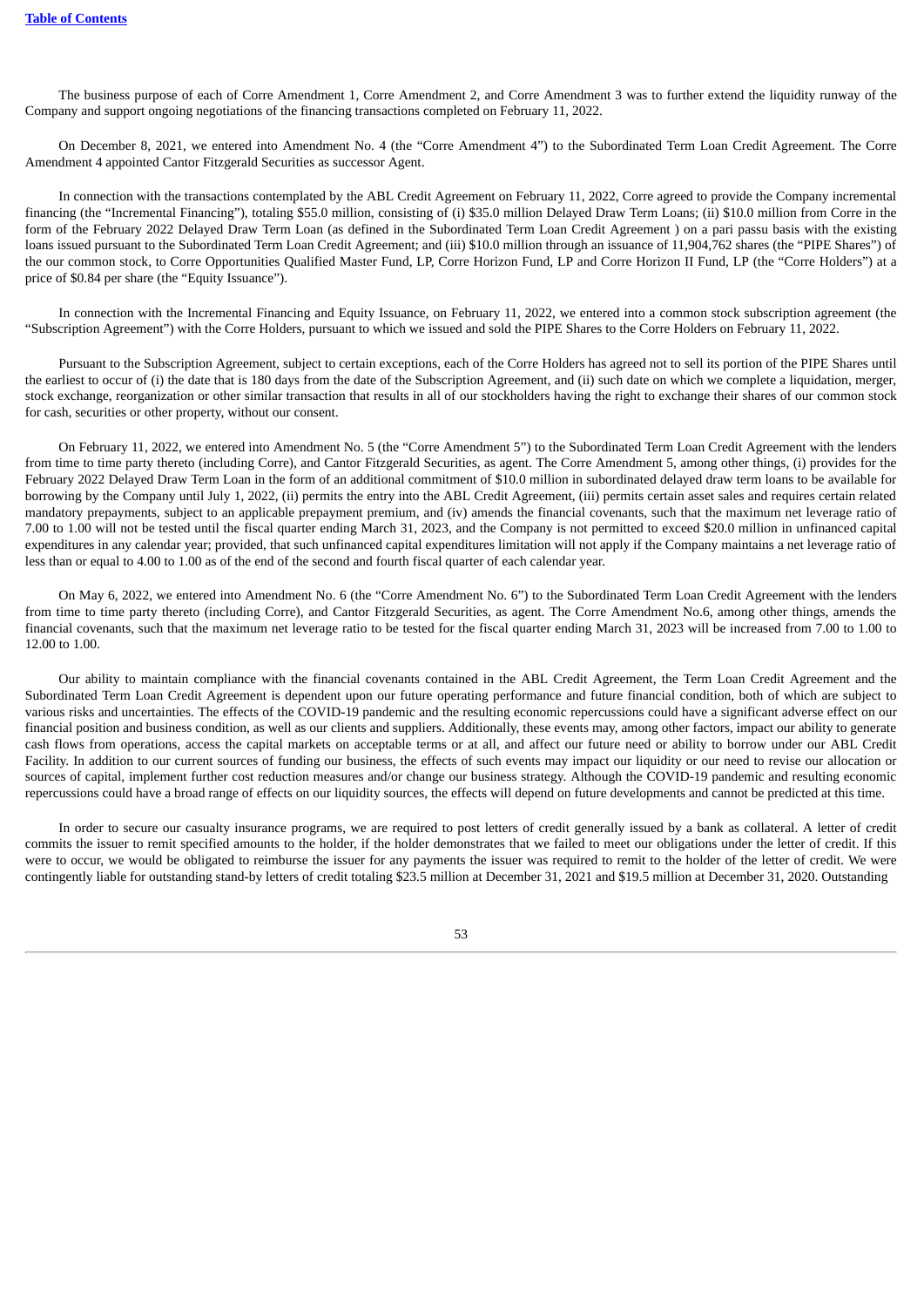letters of credit reduced amounts available under our ABL Credit Facility and are considered as having been funded for purposes of calculating our financial covenants.

*Debt Issuance Costs.* Direct and incremental costs associated with the issuance of the Term Loan were approximately \$6.5 million and were capitalized as debt issuance costs. Direct and incremental costs associated with the Subordinated Term Loan were approximately \$14.8 million and were capitalized as debt issuance costs. The debt issuance costs and the OID will be amortized using the effective interest method over the term of the Term Loan and Subordinated Term Loan.

*Convertible Senior Notes.* On July 31, 2017, we issued \$230.0 million principal amount of senior unsecured 5.00% Convertible Senior Notes due 2023 in a private offering to qualified institutional buyers (as defined in the Securities Act) pursuant to Rule 144A under the Securities Act. As discussed above, in December 2020, we retired \$136.9 million par value of the Notes, and as of March 31, 2022, the principal amount outstanding was \$95.2 million.

The Notes bear interest at a rate of 5.0% per year, payable semiannually in arrears on February 1 and August 1 of each year, beginning on February 1, 2018. The Notes mature on August 1, 2023 unless repurchased, redeemed or converted in accordance with their terms prior to such date. The Notes are convertible at an initial conversion rate of 46.0829 shares of our common stock per \$1,000 principal amount of the Notes, which is equivalent to an initial conversion price of approximately \$21.70 per share, which represents a conversion premium of 40% to the last reported sale price of \$15.50 per share on the NYSE on July 25, 2017, the date the pricing of the Notes was completed. The conversion rate, and thus the conversion price, may be adjusted under certain circumstances as described in the indenture governing the Notes.

Holders may convert their Notes at their option prior to the close of business on the business day immediately preceding May 1, 2023, but only under the following circumstances:

- during any calendar quarter commencing after the calendar quarter ending on December 31, 2017 (and only during such calendar quarter), if the last reported sale price of our common stock for at least 20 trading days (whether or not consecutive) during a period of 30 consecutive trading days ending on the last trading day of the immediately preceding calendar quarter is greater than or equal to 130% of the conversion price on each applicable trading day;
- during the five business day period after any five consecutive trading day period (the "measurement period") in which the trading price per \$1,000 principal amount of Notes for each trading day of such measurement period was less than 98% of the product of the last reported sale price of our common stock and the conversion rate on such trading day;
- if we call any or all of the Notes for redemption, at any time prior to the close of business on the business day immediately preceding the redemption date; or;
- upon the occurrence of specified corporate events described in the indenture governing the Notes.

On or after May 1, 2023 until the close of business on the business day immediately preceding the maturity date, holders may, at their option, convert their Notes at any time, regardless of the foregoing circumstances.

As a result of the redemption and extinguishment of the Notes discussed above, the Notes are convertible into 4,291,705 shares of common stock. The Notes will be convertible into, subject to various conditions, cash or shares of our common stock or a combination of cash and shares of common stock, in each case, at our election.

If holders elect to convert the Notes in connection with certain fundamental change transactions described in the indenture governing the Notes, we will, under certain circumstances described in the indenture governing the Notes, increase the conversion rate for the Notes so surrendered for conversion.

As per the agreement, we may not redeem the Notes prior to August 5, 2021. The agreement noted that we will have the option to redeem all or any portion of the Notes on or after August 5, 2021, if certain conditions were met (including that our common stock is trading at or above 130% of the conversion price then in effect for at least 20 trading days (whether or not consecutive), including the trading day immediately preceding the date on which the Company provides notice of redemption, during any 30 consecutive trading day period ending on, and including, the trading day immediately preceding the date on which the Company provides notice of redemption at a redemption price equal to 100% of the principal amount of the Notes to be redeemed, plus accrued and unpaid interest to, but excluding, the redemption date. Net proceeds received from the Offering were approximately \$222.3 million after deducting discounts, commissions and expenses.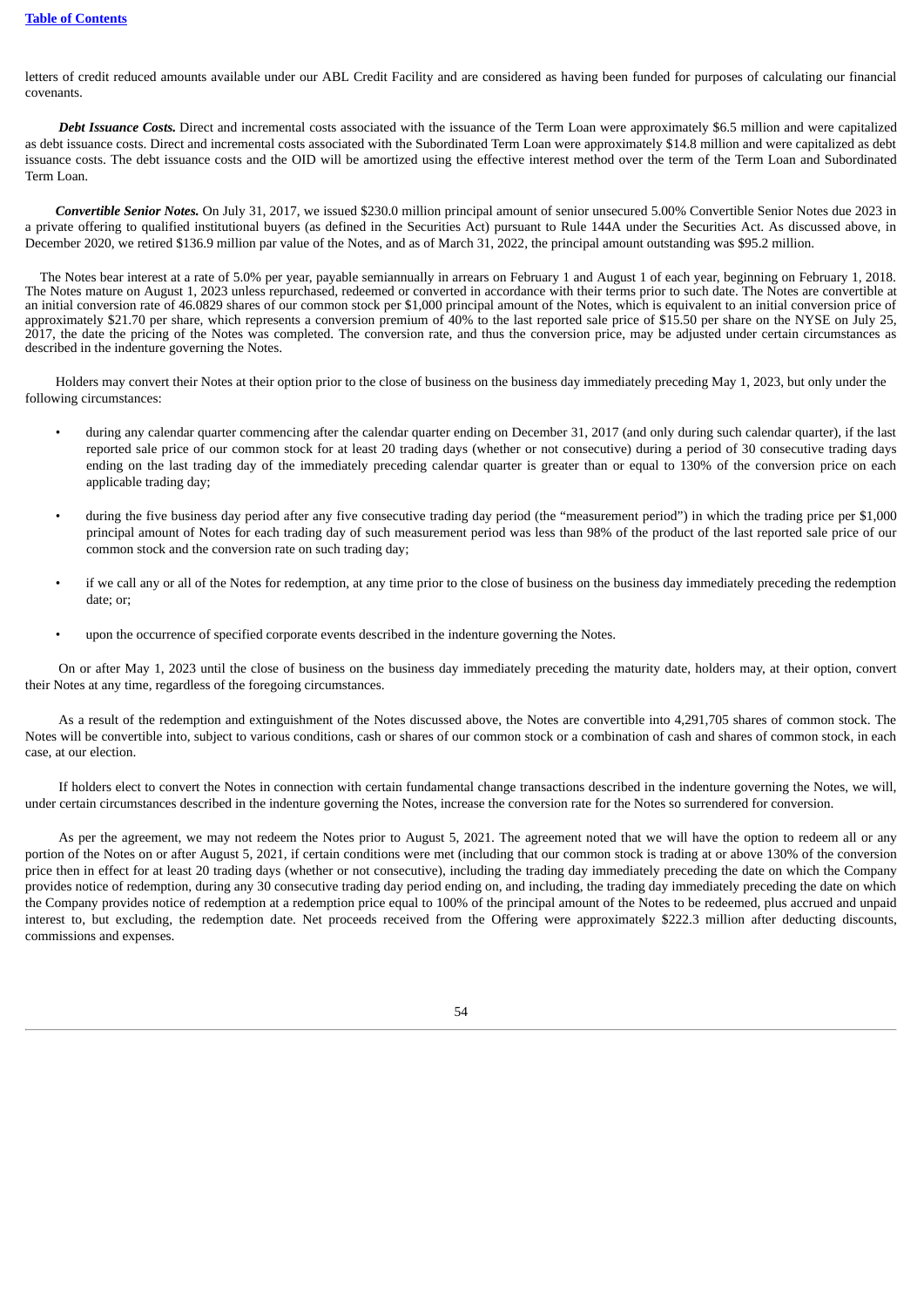On January 13, 2022, we entered into a supplemental indenture with Truist Bank, as trustee, (the "Supplemental Indenture") to the indenture (the "Indenture") governing the Notes to effect certain amendments (the "Amendments") to the Indenture and to modify the Notes held by consenting holders (the "Consenting Holders") of \$51,969,000 in aggregate principal amount of the Notes (such modified Notes, the "PIK Securities").

The Supplemental Indenture amends the Indenture to, among other things: (i) allow for interest payable on the PIK Securities on February 1, 2022 to be paid in PIK Interest (as defined in the Supplemental Indenture) and on subsequent interest payment dates to be payable, at the Company's option, at a rate of 5.00% per annum entirely in cash or at a rate of 8.00% per annum in PIK Interest; (ii) provide for additional changes to the Indenture to allow for the payment of PIK Interest and for the PIK Securities to be issued in denominations of \$1,000 and integral multiples thereof (or if PIK Interest has been paid with respect to the PIK Securities, in minimum denominations of \$1.00 and integral multiples of \$1.00 in excess thereof); (iii) clarify that the unmodified Notes and PIK Securities will be treated as a single series of Notes for all purposes under the Indenture, other than the option of the Company to pay PIK Interest on the PIK Securities; and (iv) make certain conforming changes, including conforming modifications to certain definitions and cross-references as a result of such amendments. Notes held by holders other than the Consenting Holders were not modified and interest on such Notes will continue to be paid in cash at a rate of 5.00% per annum as set forth in the Indenture.

*Cash and cash equivalents*. Our cash and cash equivalents at March 31, 2022 totaled \$53.7 million, of which \$20.8 million was pledged as cash collateral for letters of credit and other obligations. Additionally, \$17.0 million of the \$53.7 million of cash and cash equivalents was in foreign accounts, primarily in the Europe, Canada and Australia including \$2.3 million of cash located in countries where currency restrictions exist.

*Cash flows attributable to our operating activities.* For the three months ended March 31, 2022, net cash used in operating activities was \$50.0 million. Our net cash used in operating activities generally reflects the cash effects of transactions and other events used in the determination of net loss, which totaled \$32.5 million. Overall, the decline in cash generated from operations, in addition to the net loss for the period, were driven by adjustments to depreciation and amortization of \$10.0 million, changes in working capital of \$33.7 million, non-cash compensation cost \$0.6 million, amortization of debt issuance costs and debt discount of \$8.4 million, gain on disposal of assets of \$2.3 million and deferred income taxes of \$0.8 million primarily due to net tax refunds, resulted in negative operating cash flow.

For the three months ended March 31, 2021, net cash provided by operating activities was \$17.2 million. Our net cash used in operating activities generally reflects the cash effects of transactions and other events used in the determination of net loss, which totaled \$34.3 million for the period. Overall, the decline in cash generated from operations was driven primarily by the impacts of inclement weather and COVID-19 on our operations which generated reduced revenue and receipts during the period. Partially offsetting the net loss for the period were adjustments of \$13.0 million for depreciation and amortization, \$2.3 million in non-cash compensation cost and \$2.5 million in positive cash flows derived from changes in operating assets and liabilities.

*Cash flows attributable to our investing activities.* For the three months ended March 31, 2022, net cash used in investing activities was \$4.0 million, consisting primarily \$7.1 million of capital expenditures which were partially offset by \$3.0 million of asset sales.

For the three months ended March 31, 2021, net cash used in investing activities was \$3.4 million, primarily for capital expenditures.

*Cash flows attributable to our financing activities.* For the three months ended March 31, 2022, net cash provided by financing activities was \$42.0 million consisting primarily of net borrowings under our ABL Credit Facility of \$42.7 million partially offset by \$10.3 million in payments of debt issuance costs, and issuance of common stock amounting to \$9.8 million under the PIPE Shares.

On February 11, 2022 we completed a capital structure refinancing, including a new \$165.0 million credit facility, consisting of \$130.0 million revolving facility and \$35.0 million delayed draw term loan, plus \$10.0 million of incremental unsecured funding, and an additional \$10.0 million equity investment.

For the three months ended March 31, 2021, net cash provided by financing activities was \$16.8 million consisting primarily of net borrowings under our ABL Credit Facility \$19.0 million partially offset by \$2.0 million in payments of debt issuance costs.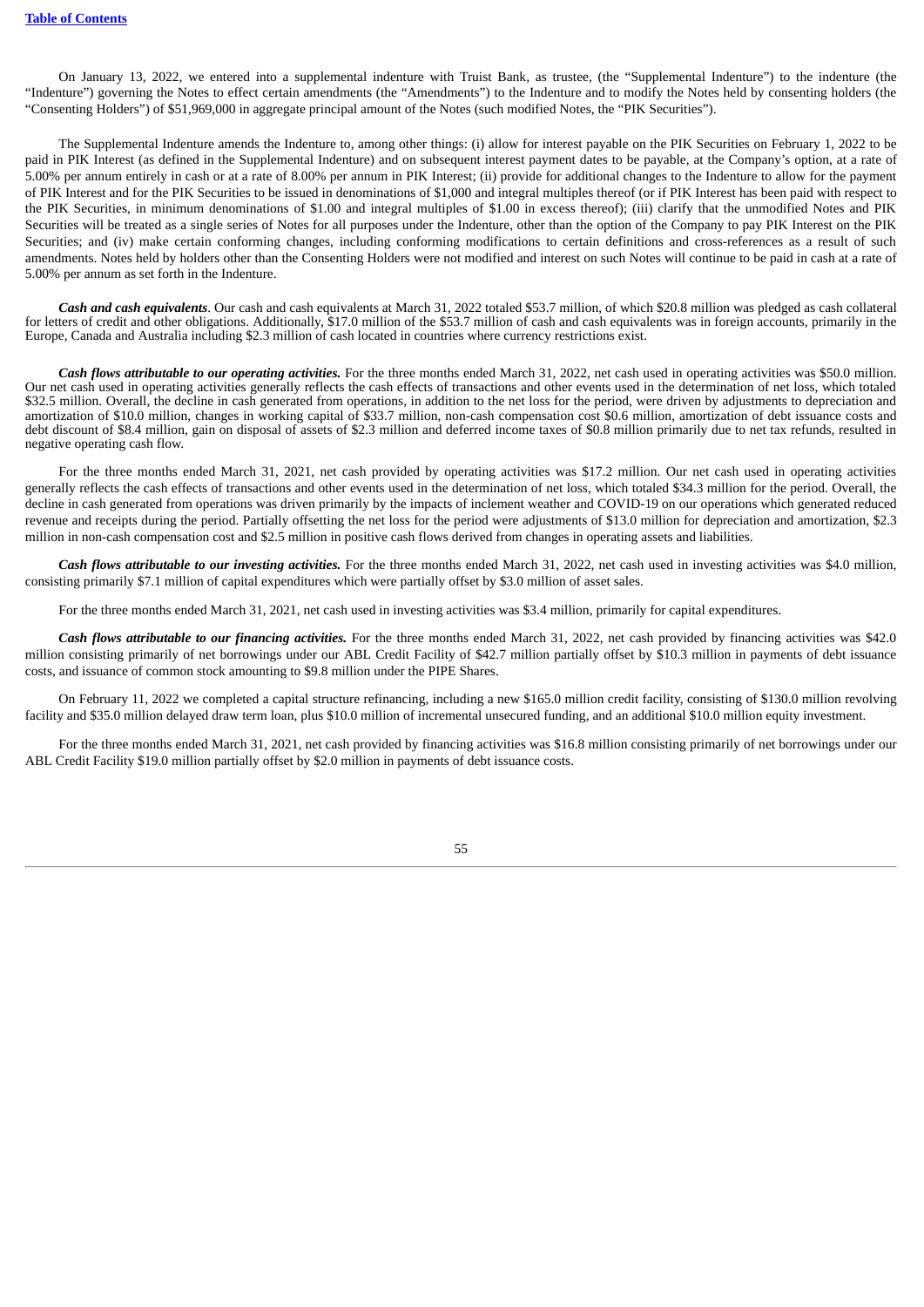*Effect of exchange rate changes on cash and cash equivalents.* For the three months ended March 31, 2022 and 2021, the effect of foreign exchange rate changes on cash was a negligible impact and a negative impact of \$1.5 million, respectively. The impact of exchange rates on cash and cash equivalents is primarily attributable to fluctuations in U.S. Dollar exchange rates with the Canadian Dollar, the Euro, the British Pound the Australian Dollar and Mexican Peso.

#### **Critical Accounting Policies**

A discussion of our critical accounting policies is included in the 2021 Form 10-K. Except for the item referenced below, there were no material changes to our critical accounting policies during the three months ended March 31, 2022.

ASU 2020-06 Adoption. In August 2020, the FASB issued ASU 2020-06, *Accounting for Convertible Instruments and Contracts in an Entity's Own Equity*. The ASU simplifies the accounting for convertible instruments by removing certain separation models in ASC 470-20, *Debt—Debt with Conversion and Other Options, for convertible instruments.* On January 1, 2022, we adopted the ASU using the modified retrospective method. We recognized a cumulative effect of initially applying the ASU as an adjustment to the January 1, 2022 opening balance of accumulated deficit. The prior period consolidated financial statements have not been retrospectively adjusted and continue to be reported under the accounting standards in effect for those periods. Refer to Note 11. Long-Term Debt for additional details.

# **New Accounting Principles**

For information about newly adopted accounting principles as well as information about new accounting principles pending adoption, see Note 1 to the condensed consolidated financial statements.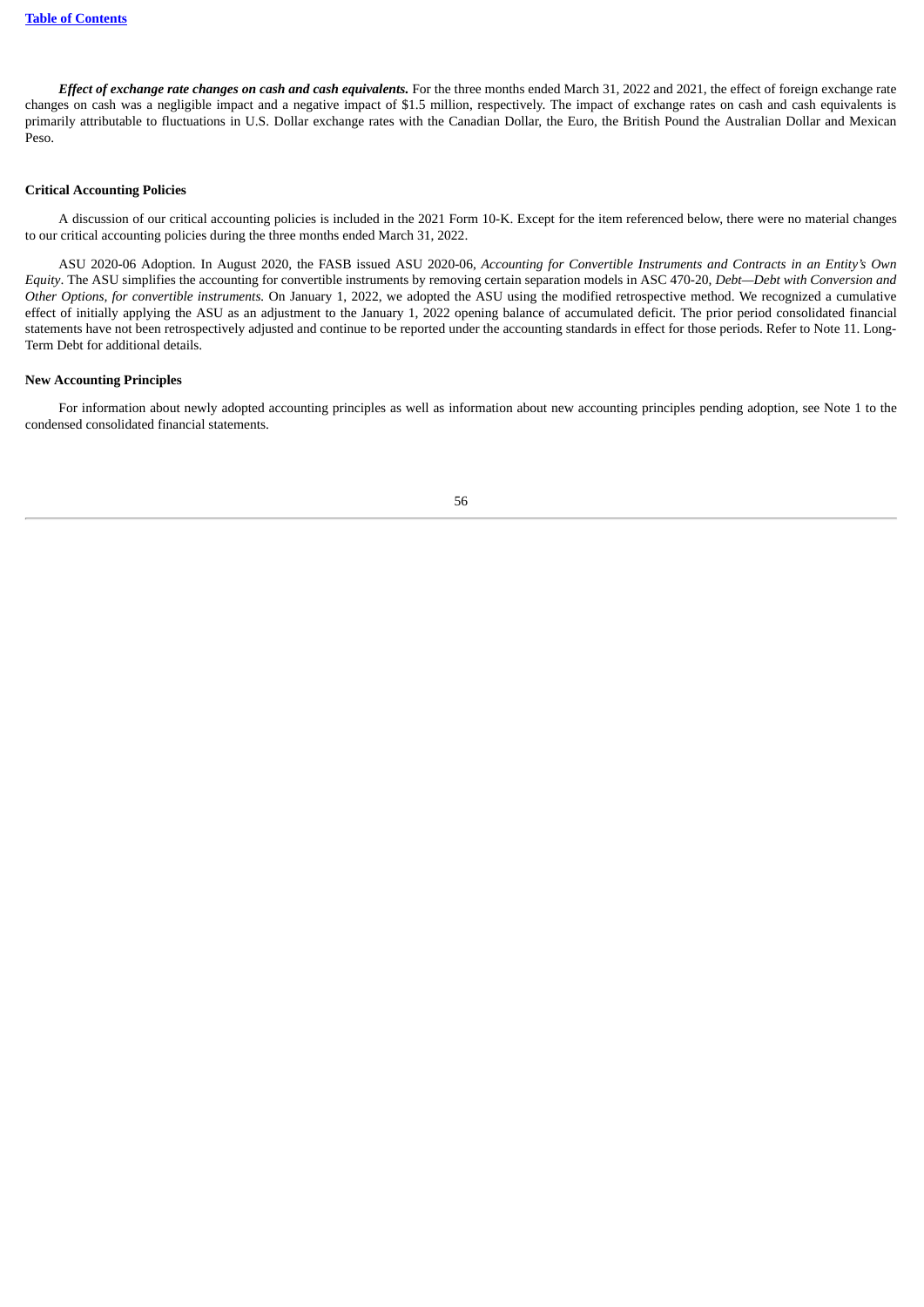### **ITEM 3. QUANTITATIVE AND QUALITATIVE DISCLOSURES ABOUT MARKET RISK**

Our market risk sensitive instruments and positions have been determined to be "other than trading." We have operations in foreign countries with functional currencies that are not the U.S. Dollar. We are exposed to market risk, primarily related to foreign currency fluctuations related to these operations. Subsidiaries with asset and liability balances denominated in currencies other than their functional currency are remeasured in the preparation of their financial statements using a combination of current and historical exchange rates, with any resulting remeasurement adjustments included in net income (loss) for the period. Net foreign currency transaction losses for the three months ended March 31, 2022 were \$0.2 million.

We have historically executed a foreign currency hedging program to mitigate the foreign currency risk in countries where we have significant assets and liabilities denominated in currencies other than the functional currency. We historically utilized monthly foreign currency swap contracts to reduce exposures to changes in foreign currency exchange rates related to our largest exposures including, but not limited to the Brazilian Real, British Pound, Canadian Dollar, Euro, Malaysian Ringgit, Mexican Peso and Singapore Dollar. There were no foreign currency swap contracts outstanding during the three months ended March 31, 2022, and the impact from swap contracts was not material for the three months ended March 31, 2021.

Translation adjustments for the assets and liability accounts are included as a separate component of accumulated other comprehensive loss in shareholders' equity. Foreign currency translation gains recognized in other comprehensive loss were \$0.3 million for the three months ended March 31, 2022.

We had foreign currency-based revenues and operating income of approximately \$65.6 million and \$1.3 million, respectively, for the three months ended March 31, 2022. A hypothetical 10% adverse change in all applicable foreign currencies would result in a change in revenues and operating loss of \$6.5 million and \$0.1 million, respectively.

The ABL Credit Facility, Term Loan, and Delayed Draw Term Loan bear interest at variable market rates. If market interest rates increase, our interest expense and cash flows could be adversely impacted. Based on borrowings outstanding at March 31, 2022, an increase in market interest rates of 100 basis points would increase our interest expense and decrease our operating cash flows by approximately \$3.6 million on an annual basis.

Our Notes bear interest at a fixed rate, but the fair value of the Notes is subject to fluctuations as market interest rates change. In addition, the fair value of the Notes is affected by changes in our stock price. As of March 31, 2022, the outstanding principal balance of the Notes was \$95.2 million. The carrying value of the liability component of the Notes, net of the unamortized discount and issuance costs, was \$91.5 million as of March 31, 2022, while the estimated fair value of the Notes was \$86.1 million (inclusive of the fair value of the conversion option), which was determined based on the observed trading price of the Notes. See Note 11 to the condensed consolidated financial statements for additional information regarding the Notes.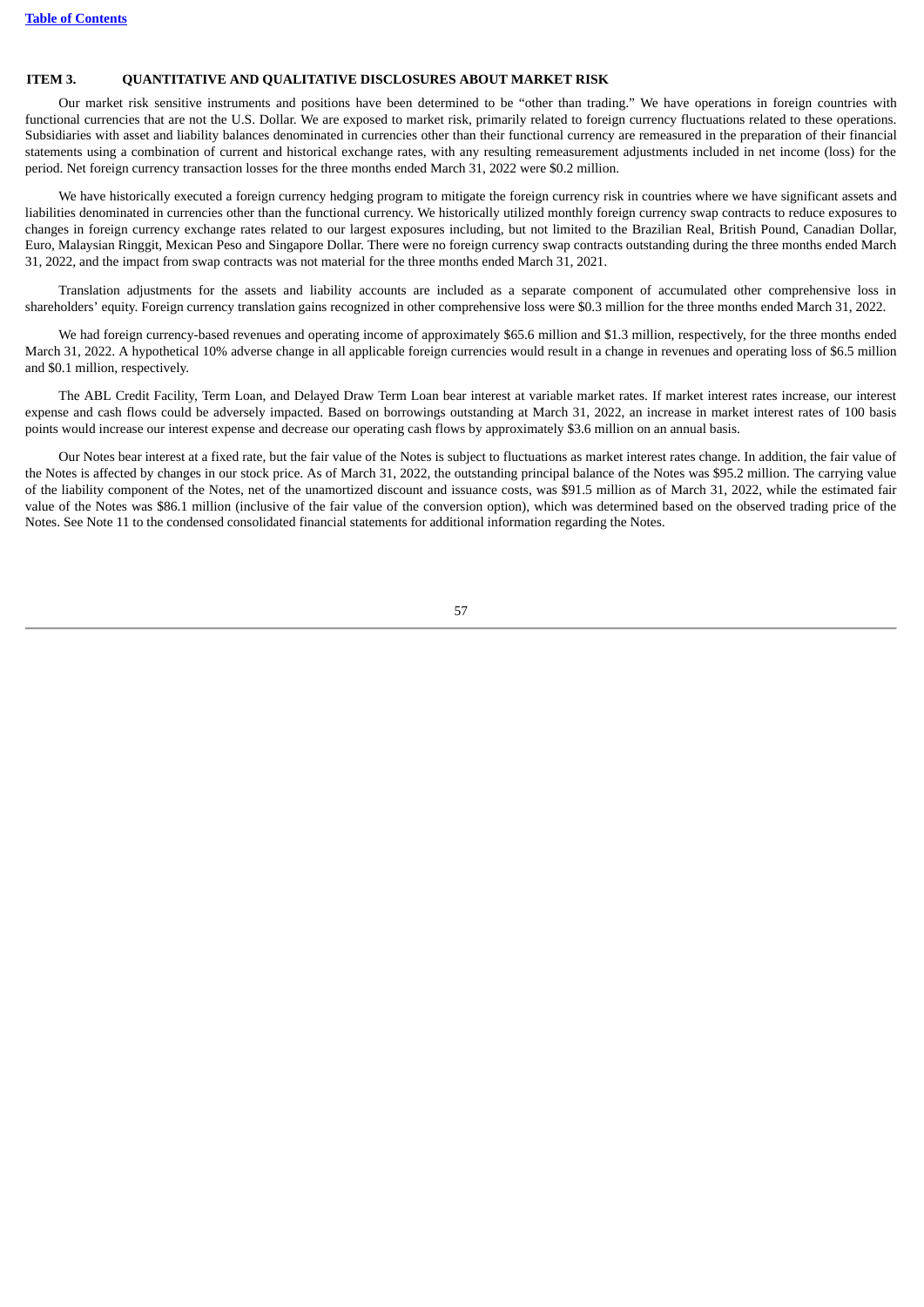# **ITEM 4. CONTROLS AND PROCEDURES**

*Evaluation of disclosure controls and procedures.* Under the supervision and with the participation of our management, including the Interim Chief Executive Officer, Interim Chief Financial Officer and Chief Accounting Officer, we have evaluated the effectiveness of the design and operation of our disclosure controls and procedures as defined by Rules 13a-15(e) and 15d-15(e) of the Securities Exchange Act of 1934, as amended (the "Exchange Act"), as of the end of the period covered by this report. In designing and evaluating the disclosure controls and procedures, our management recognizes that any controls and procedures, no matter how well designed and operated, can provide only reasonable assurance of achieving the desired control objectives, and our management is required to apply its judgment in evaluating the cost-benefit relationship of possible controls and procedures. Based on that evaluation, the Interim Chief Executive Officer, Interim Chief Financial Officer and Chief Accounting Officer have concluded as of March 31, 2022, that our disclosure controls and procedures were effective and designed to ensure that the information required to be disclosed in our reports filed or submitted under the Exchange Act is recorded, processed, summarized and reported within the requisite time periods.

*Changes in Internal Control Over Financial Reporting.* There have been no changes in our internal control over financial reporting (as defined in Rules 13a-15(f) and 15d-15(f) under the Exchange Act) identified in connection with the evaluation of our internal control performed during the last fiscal quarter that has materially affected, or is reasonably likely to materially affect, our internal control over financial reporting.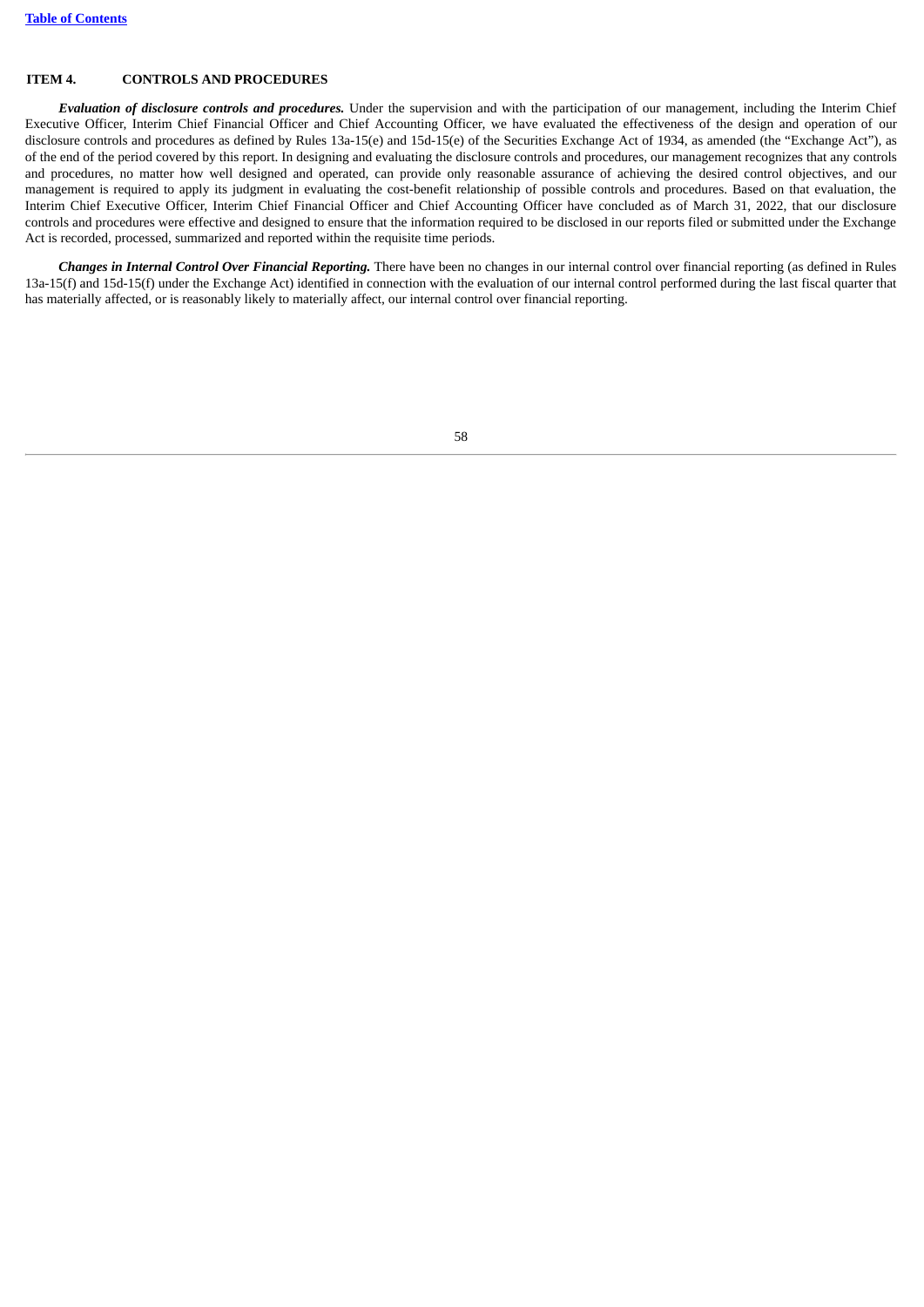# **PART II—OTHER INFORMATION**

# **ITEM 1. LEGAL PROCEEDINGS**

For information on legal proceedings, see Note 16 to the condensed consolidated financial statements included this report.

#### **ITEM 1A. RISK FACTORS**

Our operations and financial results are subject to various risks and uncertainties. There have been no material changes in our risk factors as previously disclosed in Part I, Item 1A, "Risk Factors" in the 2021 Form 10-K and in Part II, Item 1A, "Risk Factors" in the Quarterly Report on Form 10-Q for the period ended March 31, 2022.

# **ITEM 2. UNREGISTERED SALES OF EQUITY SECURITIES AND USE OF PROCEEDS**

NONE

# **ITEM 3. DEFAULTS UPON SENIOR SECURITIES**

**NONE** 

# **ITEM 4. MINE SAFETY DISCLOSURES**

NOT APPLICABLE

#### **ITEM 5. OTHER INFORMATION**

On May 6, 2022, we entered into the ABL Credit Agreement Amendment No. 1. The ABL Credit Agreement Amendment No. 1, among other things, modifies the Maturity Reserve Trigger Date (as defined in the ABL Credit Agreement) such that the date on which a reserve must, subject to certain conditions, be put into place with respect to the outstanding principal amount of the Notes is 75 days prior to their maturity date, instead of 120 days prior to their maturity date.

On May 6, 2022, we entered into the Seventh Amendment to the Term Loan Credit Agreement. The Seventh Amendment, among other things and subject to the terms thereof, (i) modifies the Maturity Trigger Date (as defined in the Term Loan Credit Agreement) such that the date on which the maturity of the Term Loan Credit Agreement is triggered as a result of there being an aggregate principal amount of more than \$10.0 million outstanding under the Notes is 75 days prior to their maturity date instead of 120 days prior to their maturity date, and (ii) amends the financial covenants, such that the maximum net leverage ratio to be tested for the fiscal quarter ending March 31, 2023 will be increased from 7.00 to 1.00 to 12.00

On May 6, 2022, we entered into the Corre Amendment No. 6. The Corre Amendment No. 6, among other things, amends the financial covenants, such that the maximum net leverage ratio to be tested for the fiscal quarter ending March 31, 2023 will be increased from 7.00 to 1.00 to 12.00 to 1.00.

The foregoing summaries of the ABL Credit Agreement Amendment No. 1, the Seventh Amendment and the Corre Amendment No. 6 do not purport to be complete and are subject to, and qualified in their entirety, by the full text of the ABL Credit Agreement Amendment No. 1, the Seventh Amendment and the Corre Amendment No. 6, which are filed as Exhibit 10.1, Exhibit 10.2 and Exhibit 10.3, respectively, and are incorporated herein by reference.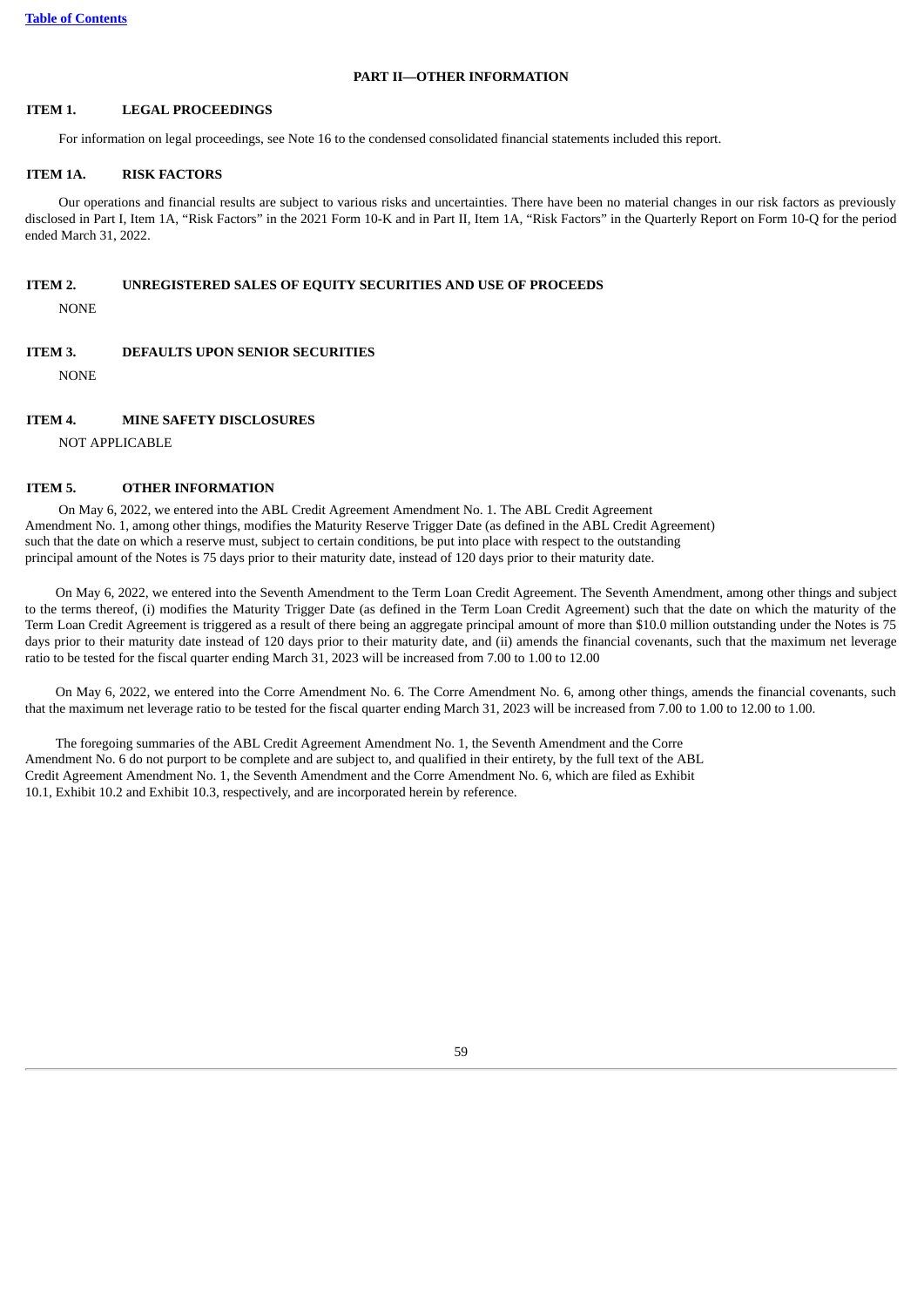# **Table of [Contents](#page-0-0)**

| ITEM 6.           | <b>EXHIBITS</b>                                                                                                                                                                                                                                                                                                                                                                                             |
|-------------------|-------------------------------------------------------------------------------------------------------------------------------------------------------------------------------------------------------------------------------------------------------------------------------------------------------------------------------------------------------------------------------------------------------------|
| Exhibit<br>Number | <b>Description</b>                                                                                                                                                                                                                                                                                                                                                                                          |
| 3.1               | Amended and Restated Certificate of Incorporation of the Company (filed as Exhibit 3.1 to the Company's Current Report on Form 8-K filed<br>on December 2, 2011, incorporated herein by reference.                                                                                                                                                                                                          |
| 3.2               | Certificate of Amendment of Amended and Restated Certificate of Incorporation of the Company, dated October 24, 2013 (filed as Exhibit 3.1)<br>to the Company's Current Report on Form 8-K filed on October 25, 2013, incorporated herein by reference).                                                                                                                                                    |
| 3.3               | Amended and Restated Bylaws of the Company (filed as Exhibit 3.3 to the Company's Annual Report on Form 10-K for year ended<br>December 31, 2017, incorporated herein by reference).                                                                                                                                                                                                                        |
| 3.4               | Certificate of Designations of Series A Preferred Stock of Team, Inc., as filed with the Secretary of State of the State of Delaware on February 2, 2022 (filed as Exhibit 3.1 to Team, Inc.'s Current Report on Form 8-K file                                                                                                                                                                              |
| 10.1              | Ninth Amendment to Third Amended and Restated Credit Agreement, dated as of June 17, 2020, among Team, Inc., certain Team, Inc.<br>Subsidiary Guarantors, Bank of America N.A., as Administrative Agent, Swing Line Lender and L/C Issuer, and other Lenders party thereto<br>(filed as Exhibit 10.1 to the Company's Quarterly Report on Form 10-Q, filed June 19, 2020 incorporated by reference herein). |
| 10.1a             | Amendment No. 2 to Credit Agreement, dated December 18, 2020, among Team, Inc., as Borrower, the financial institutions party thereto<br>from time to time and Atlantic Park Strategic Capital Fund, L.P., as Agent (filed as Exhibit 10.1 to Team, Inc.'s Current Report on Form 8-K<br>on November 5, 2021, incorporated by reference herein).                                                            |
| 4.1               | Form of Amended and Restated Common Stock Purchase Warrant No. 1 dated November 10, 2021, between Team, Inc. and APSC Holdco II,<br>L.P. (filed as Exhibit 4.1 to Team, Inc.'s Current Report on From 8-K filed on November 12, 2021, incorporated by reference herein),                                                                                                                                    |
| 4.2               | Team, Inc. Corporate Executive Officer Compensation and Benefits Continuation Policy (as amended, February 9, 2022).                                                                                                                                                                                                                                                                                        |
| 31.1              | Certification of Chief Executive Officer pursuant to Section 302 of the Sarbanes-Oxley Act of 2002.                                                                                                                                                                                                                                                                                                         |
| 31.2              | Certification of Chief Financial Officer pursuant to Section 302 of the Sarbanes-Oxley Act of 2002.                                                                                                                                                                                                                                                                                                         |
| 31.3              | Certification of Chief Accounting Officer pursuant to Section 302 of the Sarbanes-Oxley Act of 2002.                                                                                                                                                                                                                                                                                                        |
| 32.1              | Certification of Chief Executive Officer pursuant to Section 906 of the Sarbanes-Oxley Act of 2002.                                                                                                                                                                                                                                                                                                         |
| 32.2              | Certification of Chief Financial Officer pursuant to Section 906 of the Sarbanes-Oxley Act of 2002.                                                                                                                                                                                                                                                                                                         |
| 32.3              | Certification of Chief Accounting Officer pursuant to Section 906 of the Sarbanes-Oxley Act of 2002.                                                                                                                                                                                                                                                                                                        |
| 101.INS           | Inline XBRL Instance Document - the instance document does not appear in the Interactive Data File because XBRL tags are embedded<br>within the Inline XBRL document.                                                                                                                                                                                                                                       |
| 101.SCH           | Inline XBRL Taxonomy Extension Schema Document.                                                                                                                                                                                                                                                                                                                                                             |
| 101.CAL           | Inline XBRL Taxonomy Extension Calculation Linkbase Document.                                                                                                                                                                                                                                                                                                                                               |
| 101.DEF           | Inline XBRL Taxonomy Extension Definition Linkbase Document.                                                                                                                                                                                                                                                                                                                                                |
| 101.LAB           | Inline XBRL Taxonomy Extension Label Linkbase Document.                                                                                                                                                                                                                                                                                                                                                     |
| 101.PRE           | Inline XBRL Taxonomy Extension Presentation Linkbase Document.                                                                                                                                                                                                                                                                                                                                              |
| 104               | Cover Page Interactive Data File (embedded within the Inline XBRL document)                                                                                                                                                                                                                                                                                                                                 |

Note: Unless otherwise indicated, documents incorporated by reference are located under Securities and Exchange Commission file number 001-08604.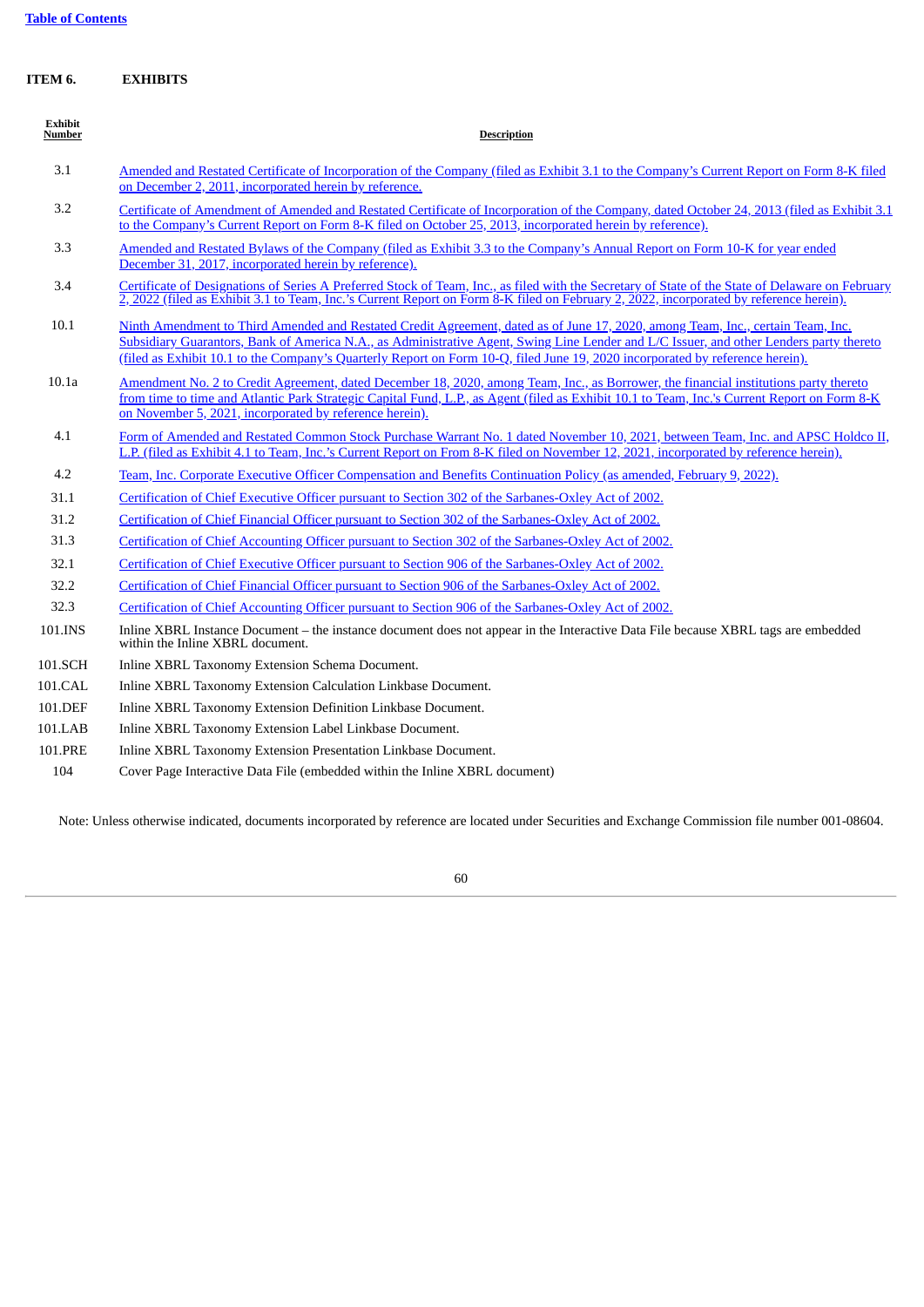# **SIGNATURES**

Pursuant to the requirements of the Securities Exchange Act of 1934, the registrant has duly caused this report to be signed on its behalf by the undersigned thereto duly authorized.

TEAM, INC. (Registrant)

Date: May 10, 2022 /S/ Keith D. Tucker

**Keith D. Tucker Interim Chief Executive Officer (Principal Executive Officer)**

/S/ Matthew E. Kvarda

**Matthew E. Kvarda Interim Chief Financial Officer (Principal Financial Officer)**

/S/ MATTHEW E. ACOSTA

**Matthew E. Acosta Vice President, Chief Accounting Officer (Principal Accounting Officer)**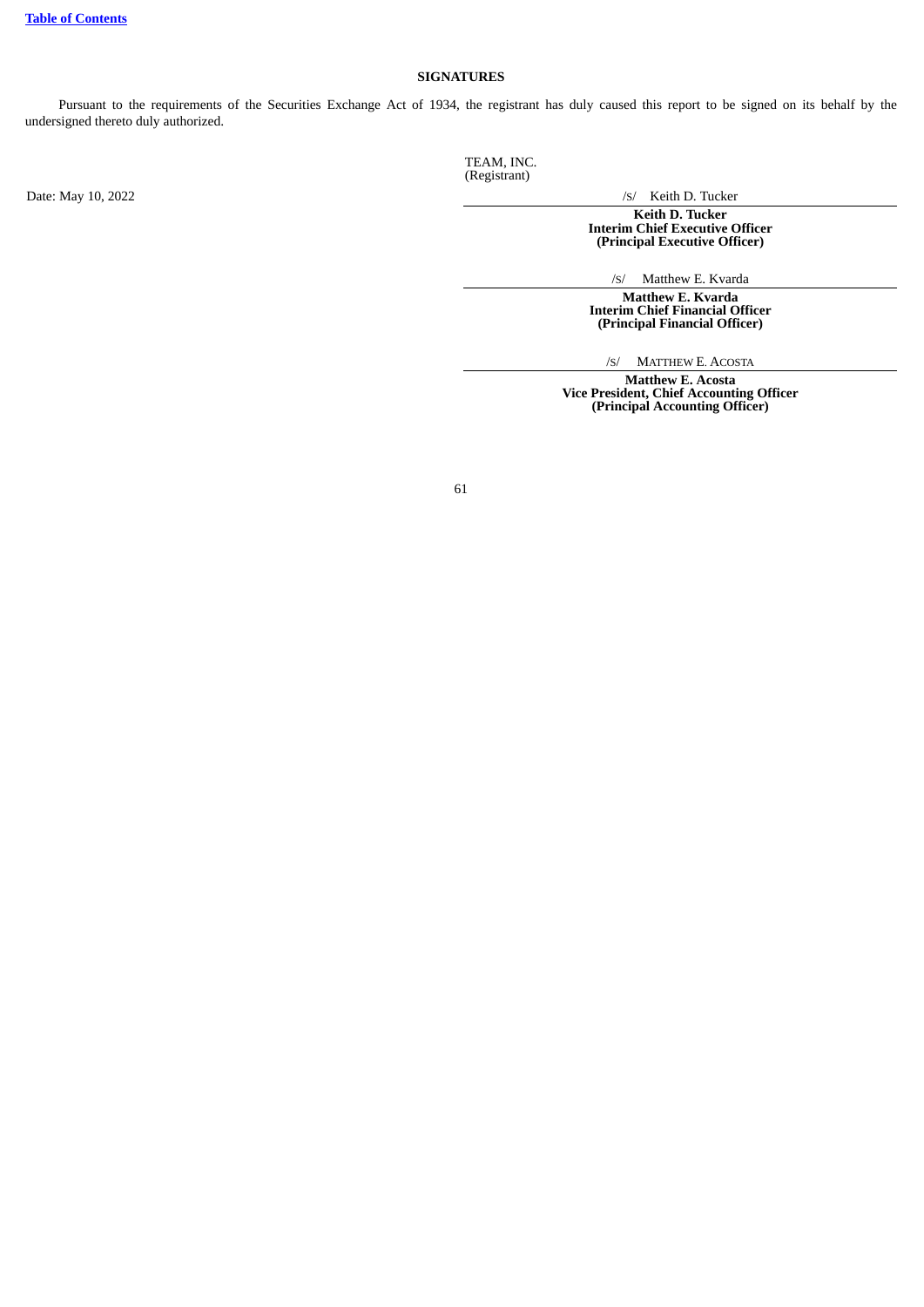# **Team, Inc. Corporate Executive Officer Compensation and Benefits Continuation Policy (as amended, February 9, 2022)**

<span id="page-62-0"></span>WHEREAS, Team, Inc., a Delaware corporation, ("Team") and together with its subsidiaries (as hereinafter defined) (together, the "Company") recognize that the Team's Corporate Executive Officers play key leadership roles that are critical to the Company's success; and

WHEREAS, the Company desires to provide members of its corporate executive management with reasonable assurances of compensation continuation in the event of an Involuntary Separation from Service without Cause (as hereinafter defined) or a Voluntary Separation from Service for Good Reason (as hereinafter defined), as well as additional assurances of compensation in the event of an Involuntary Separation from Service without Cause or a Voluntary Separation from Service for Good Reason in connection with a Change in Control (as hereinafter defined);

NOW, THEREFORE, the Company hereby amends and restates the Team, Inc. Senior Management

Compensation and Benefits Continuation Policy, hereinafter the Team, Inc. Corporate Executive Officer Compensation and Benefits Continuation Policy (the "Policy"), effective February 9, 2022, for Separations from Service (as hereinafter defined) after such effective date.

#### I. Defined Terms

Section X defines certain capitalized terms that are used in this Policy.

II. Severance Benefits for Involuntary Separation from Service Without Cause or Voluntary Separation from Service for Good Reason not Related to Change in Control

Events covered under this Section II consist of Involuntary Separations from Service without Cause and Voluntary Separations from Service for Good Reason that do not occur within 90 calendar days before or within 360 calendar days following a Change in Control.

Upon an Employee's Involuntary Separation from Service without Cause or Voluntary Separation from Service for Good Reason that does not occur within 90 calendar days before or within 360 calendar days following a Change in Control, and in consideration of the Employee entering into a general release and noncompete agreement with the Company for a period of one year in a form acceptable to the Company, except as provided in the final paragraph of this Section II, the following benefits shall be provided to the Employee under this Section II:

• Continuation of the Employee's base monthly salary at the Employee's base monthly salary level immediately prior to Separation from Service (disregarding any reductions in the Employee's base monthly salary level that might have occurred) for the following period:

- o Eligible Chief Executive Officer of Team (Category I) 18 months.
- o Eligible Presidents and Executive Vice Presidents of Team (Category II) 15 months.
- o Designated Business Unit Presidents, designated Corporate Executive Vice Presidents and
- designated Senior Vice Presidents of Team (Category III) 12 months.

If such base salary continuation payments do not exceed the Employee's Compensation Limit, such payments shall be made in equal installments (the number of such installments to be determined by multiplying the number of months for which the Employee's salary is to be continued by two, e.g., for an Eligible Category II Designated Officer of Team, by multiplying 15 by two to arrive at 30 installments) payable on the 15<sup>th</sup> and again on the last day of each month beginning on the last day of the second month following the month in which the

Employee Separates from Service. If such base salary continuation payments exceed the Employee's Compensation Limit, (a) a separate payment equal to the difference between the Employee's base salary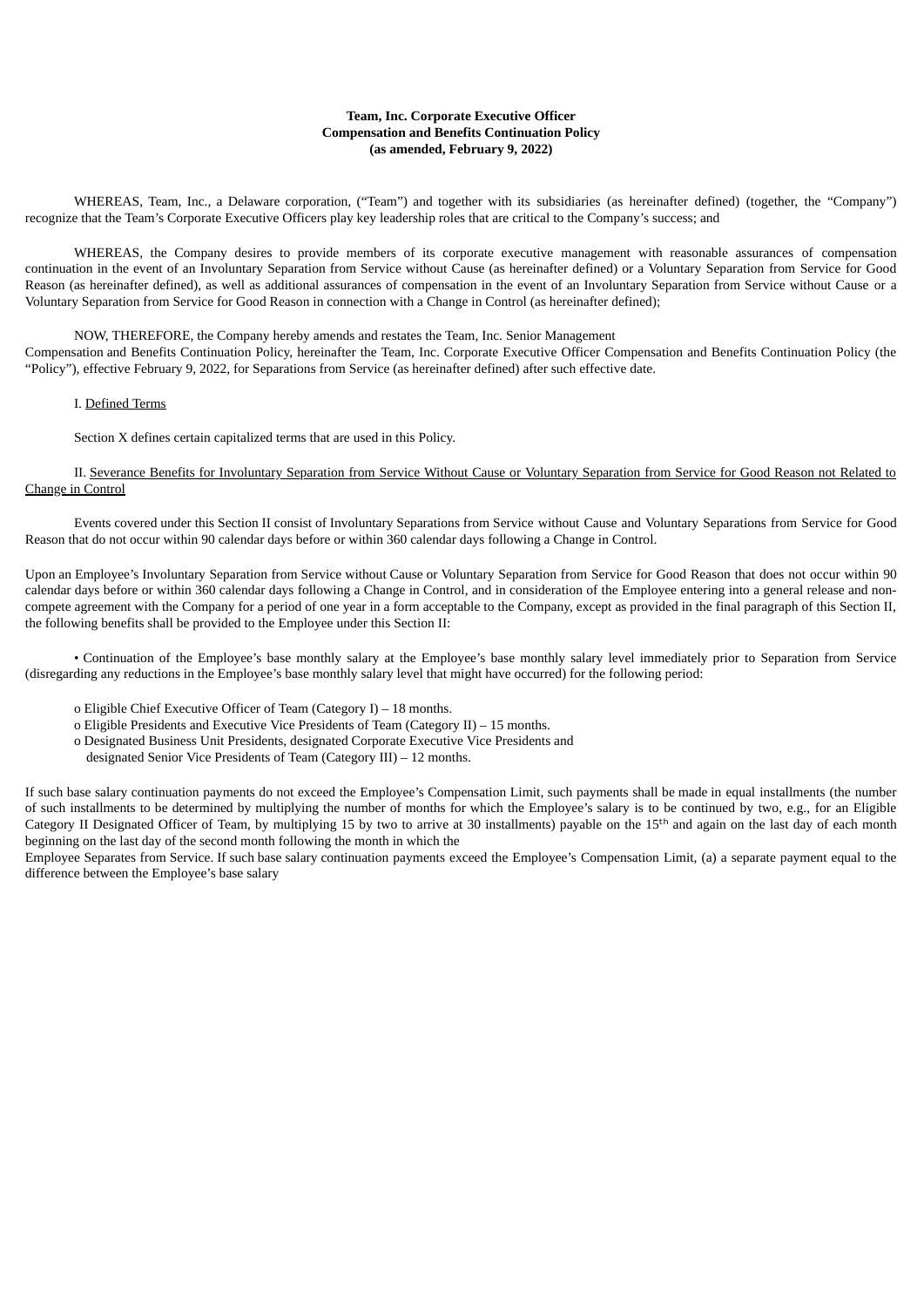continuation payments and the Employee's Compensation Limit shall be paid to the Employee on or before the later of the 15<sup>th</sup> day of the third month following the end of the Employee's taxable year in which the Employee Separates from Service or the 15<sup>th</sup> day of the third month following the end of the Company's taxable year in which the Employee Separates from Service, and (b) those salary continuation payments that do not exceed the Employee's Compensation Limit shall be made in equal installments (the number of such installments to be determined by multiplying the number of months for which the Employee's salary is to be continued by two) payable on the  $15<sup>th</sup>$  and again on the last day of each month beginning on the last day of the second month following the month in which the Employee Separates from Service. For purposes of Code Section 409A, an Employee's right to a series of installment payments shall be treated as a right to a series of separate payments.

• On the 60<sup>th</sup> day following the Employee's Separation from Service covered under this Section II, a single sum payment to the Employee shall be made in the following amount:

- o Eligible Chief Executive Officer of Team (Category I) \$19,000.
- o Eligible Presidents and Executive Vice Presidents (Category II) and designated
- Business Unit Presidents, Corporate Executive Vice Presidents and Senior Vice Presidents of Team (Category III) \$15,500.
- Access to reasonable outplacement assistance (six month program) paid by the Company.

Unless the Employee enters into a general release and non-compete agreement for a period of one year in a form acceptable to the Company and unless such agreement becomes irrevocable in accordance with its terms, no benefits will be provided to the Employee under this Section II. If the Employee enters into a general release and non-compete agreement in a form acceptable to the Company that becomes irrevocable, and then breaches such agreement prior to its expiration, the Employee shall not be entitled to any further benefits under this Section II, and the Employee shall restore to the Company all benefits previously paid or made available to the Employee under this Section II.

Upon an Employee's Involuntary Separation from Service without Cause or Voluntary Separation from Service for Good Reason that does not occur within 90 calendar days before or within 360 calendar days following a Change in Control, the benefits described in the preceding provisions of this Section II shall be reduced by:

(a) other severance or termination benefits (if any) paid or payable by the Company, or any direct or indirect affiliate of the Company, to the Employee under an employment contract or other arrangement in connection with the Employee's termination of employment with the Company or any direct or indirect affiliate of the Company; and

(b) other required benefits (if any) paid or payable by the Company, or any direct or indirect affiliate of the Company, to the Employee under any federal or state law, including, without limitation, the Worker Adjustment Retraining Notification Act of 1988, as amended (with the exception of employment benefits payable under state law and payments for accrued but unused vacation) and

(c) notwithstanding anything contained herein, the Section II benefits shall not be reduced by any payments made in exchange for services under a consulting or transition services agreement, in a form acceptable to the Company, entered into by and between Team and the Employee.

### III. Severance Benefits for Involuntary Separation from Service Without Cause or Voluntary Separation from Service for Good Reason Related to Change in Control

Events covered under this Section III consist of Involuntary Separations from Service without Cause and Voluntary Separations from Service for Good Reason that occur within 90 calendar days before or within 360 calendar days following a Change in Control. Benefits under this Section III are available only in those cases where both a Change in Control and a covered Separation from Service (i.e., an Involuntary Separation from Service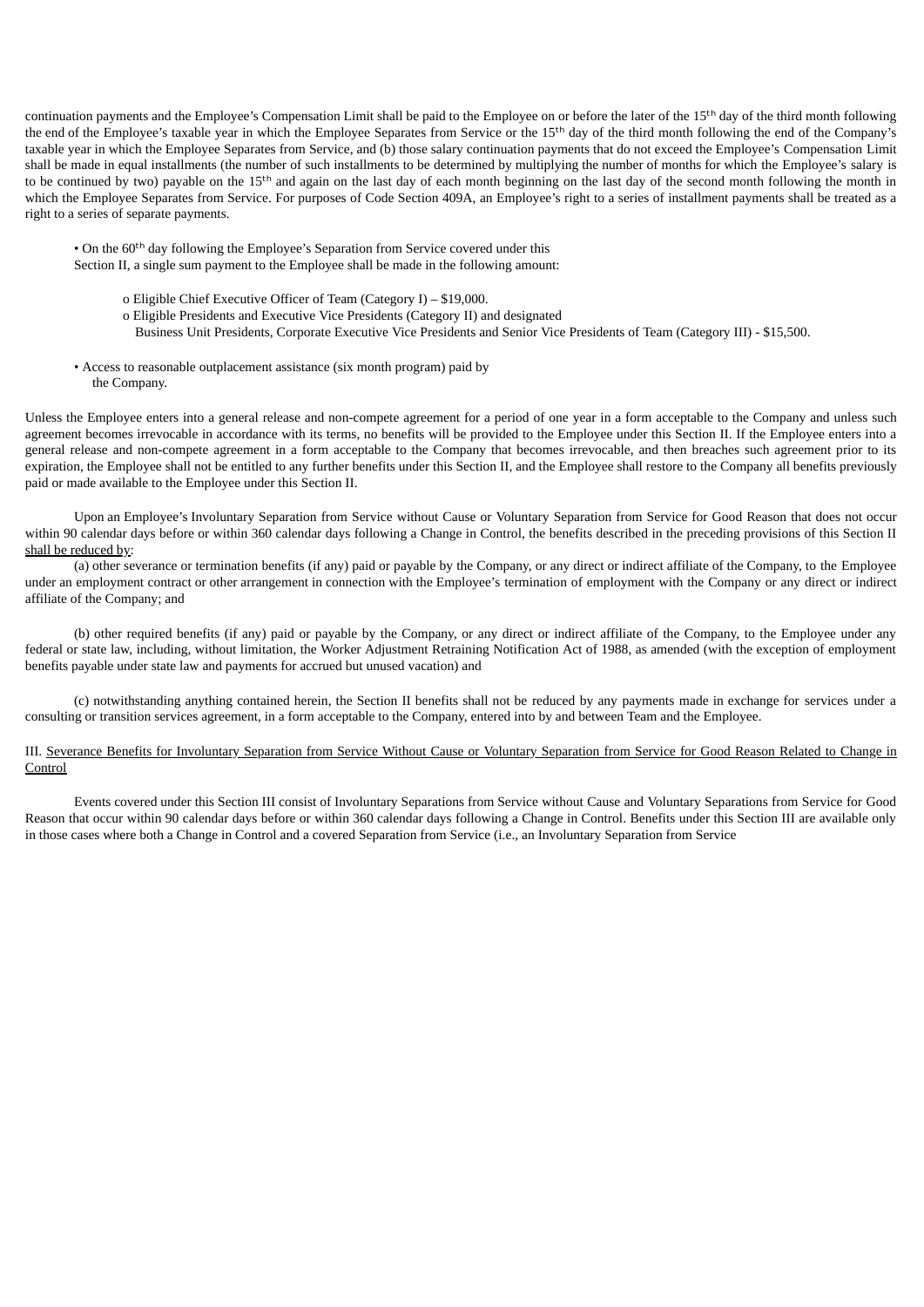without Cause or a Voluntary Separation from Service for Good Reason) occur. Unless the Employee enters into a general release and noncompete agreement with the Company for a period of six (6) months in a form reasonably

acceptable to the Company and unless such agreement becomes irrevocable in accordance with its terms, no benefits will be provided to the Employee under this Section III.

Upon an Employee's Involuntary Separation from Service without Cause or Voluntary Separation from Service for Good Reason that occurs within 90 calendar days before or within 360 calendar days following a Change in Control, and in consideration of the Employee entering into a general release and noncompete agreement with the Company for a period of six (6) months in a form reasonably acceptable to the Company, except as provided in the final paragraph of this Section III, the following benefits shall be provided to the Employee under this Section III:

• Supplemental salary payment equal to the Employee's base monthly salary immediately prior to Separation from Service (disregarding any reductions in the Employee's base monthly salary level that might have occurred) multiplied by the following number of months:

- o Eligible Chief Executive Officer of Team (Category I) 36 months.
- o Eligible Presidents and Executive Vice Presidents of Team (Category II) 30 months.
- o Designated Business Unit Presidents, Corporate Executive Vice Presidents and Senior Vice
- Presidents of Team (Category III) 24 months.

This supplemental salary payment shall be made in a single sum payment on the 91<sup>st</sup> day following the Employee's Separation from Service; provided, however, that such payment must be made on or before the later of (a) the 15<sup>th</sup> day of the third month following the end of the Employee's taxable year in which the later of the Employee's Separation from Service or the Change in Control occurs, or (b) the 15<sup>th</sup> day of the third month following the end of the Company's taxable year in which the later of the Employee's Separation from Service or the Change in Control occurs.

• Supplemental compensation payment related to forgone annual incentive or bonus. Based on the period of months upon which an Employee's supplemental salary payment is determined under this Section III, the Employee shall receive a supplemental compensation payment computed using the higher of the most recent year's paid bonus or the average bonus paid for the last three years, or for the number of years that the Employee has been eligible for a bonus if less than three years (e.g., for an Eligible Category II Designated Officer of Team whose "higher of" bonus as so calculated is \$100,000, a supplemental compensation payment equal to \$250,000, or \$100,000 multiplied by two and 1/2 years). This supplemental compensation payment shall be made in a single sum payment on the same date that the Employee's supplemental salary payment is required to be paid under this Section III. This supplemental compensation payment shall be in addition to any other incentive or bonus compensation earned, but not yet paid, prior to the Change in Control.

• On the same date that the Employee's supplemental salary payment is required to be paid under this Section III, a single sum payment to the Employee shall be made in the following amount:

- o Eligible Chief Executive Officer of Team (Category I) \$66,000.
- o Eligible Presidents, Executive Vice Presidents of Team (Category II) and designated Business Unit Presidents, designated Corporate Executive Vice Presidents and designated Senior Vice Presidents of Team (Category III) of Team (Category II) - \$55,000.

• Access to reasonable outplacement assistance (six month program) paid by the Company.

Upon an Employee's Involuntary Separation from Service without Cause or Voluntary Separation from Service for Good Reason that occurs within 90 calendar days before or within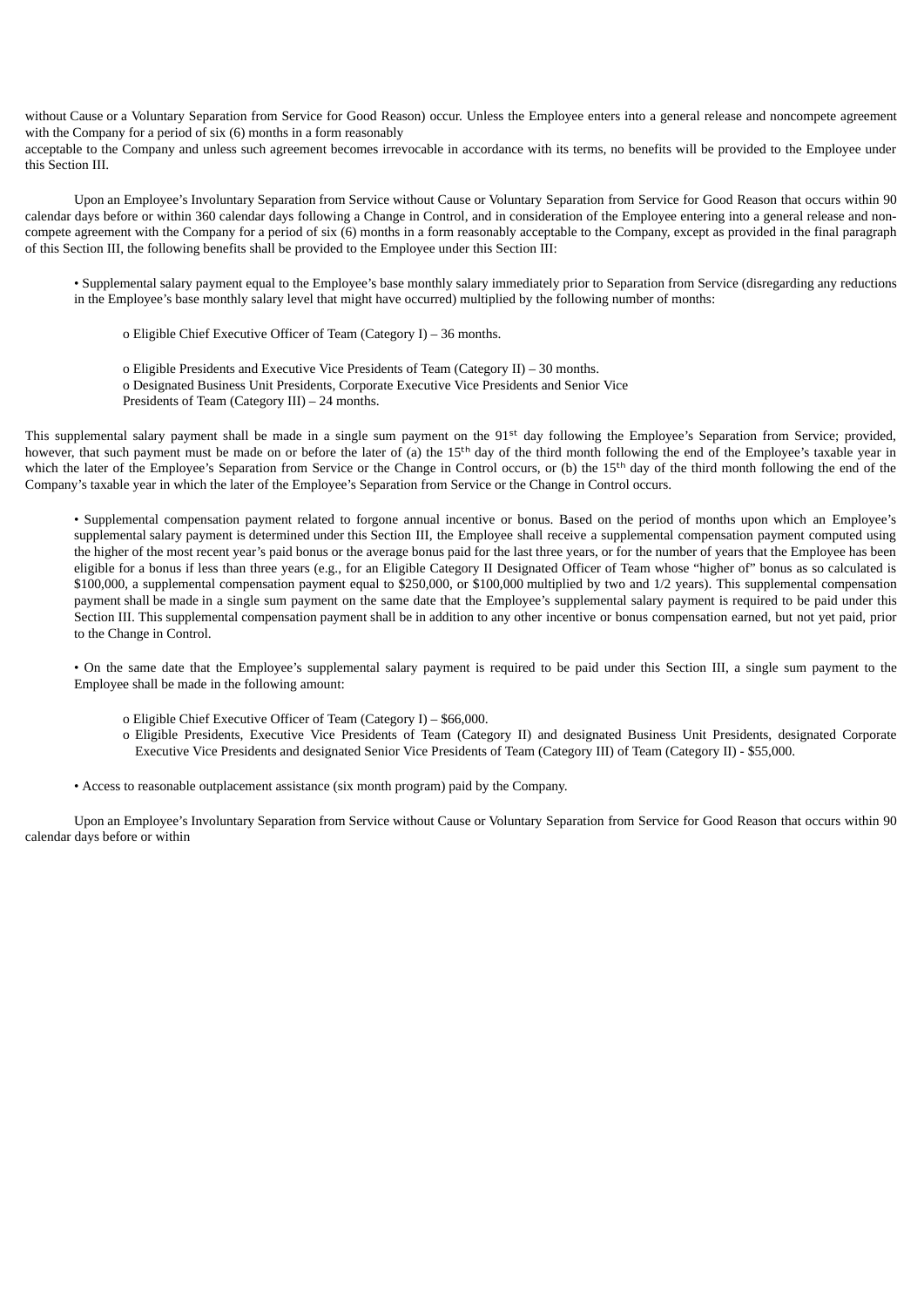360 calendar days following a Change in Control, the benefits described in the preceding provisions of this Section III shall be reduced by:

(a) other severance or termination benefits (if any) paid or payable by the Company, or any direct or indirect affiliate of the Company, to the Employee under an employment contract or other arrangement in connection with the Employee's termination of employment with the Company or any direct or indirect affiliate of the Company; and

(b) other required benefits (if any) paid or payable by the Company, or any direct or indirect affiliate of the Company, to the Employee under any federal or state law, including, without limitation, the Worker Adjustment Retraining Notification Act of 1988, as amended (with the exception of employment benefits payable under state law and payments for accrued but unused vacation).

(c) notwithstanding anything contained herein, the Section III benefits shall not be reduced by any payments made in exchange for services under a consulting or transition services agreement, in a form acceptable to the Company, entered into by and between Team and the Employee.

### IV. Future Changes to Policy

Except as required to comply with applicable law, including requirements necessary to comply with exceptions to the Code Section 409A requirements, the benefits available under this Policy shall not be reduced at any time that the Board of Directors is aware of any specific prospective Change in Control. Beyond this limitation, the Board of Directors shall provide one year prior written notice to any affected Employee of any future reduction of the Employee's benefits under this Policy. Any successor in interest to the Company must agree to assume and maintain this Policy in accordance with its terms for a period of 18 months following a Change in Control.

# V. Board of Directors Responsibilities

The Compensation Committee of the Board of Directors shall have the authority to interpret, construe and administer this Policy in accordance with its terms, and must use good faith judgment in its determinations. In accordance with this standard, any determination by the Board of Directors regarding whether or not an Employee has experienced an Involuntary Separation from Service without Cause or a Voluntary Separation from Service for Good Reason will be final. However, consistent with Code Section 409A, the occurrence of a Change in Control event must be objectively determinable in order to qualify as a Change in Control under this Policy and any certification by the Board of Directors regarding the occurrence of a Change in Control must be strictly ministerial and not involve any discretionary authority.

### VI. Effect on Other Compensation Programs

This Policy has no effect on other compensation programs maintained by the Company, the vesting of an Employee's stock options or restricted stock units or the ability of an Employee to exercise stock options. Stock options and restricted stock units continue to be governed by the plans and agreements under which they are granted.

# VII. Withholding

The Company may withhold from all payments due an Employee hereunder all taxes which, by applicable federal, state, local or other law, the Company is required to withhold therefrom.

# VIII. Code Section 409A

This Policy is and has from its inception been intended to comply with, and has been operated in good faith compliance with, the short-term deferral and separation pay plan exceptions to Code Section 409A, and shall be construed in this manner.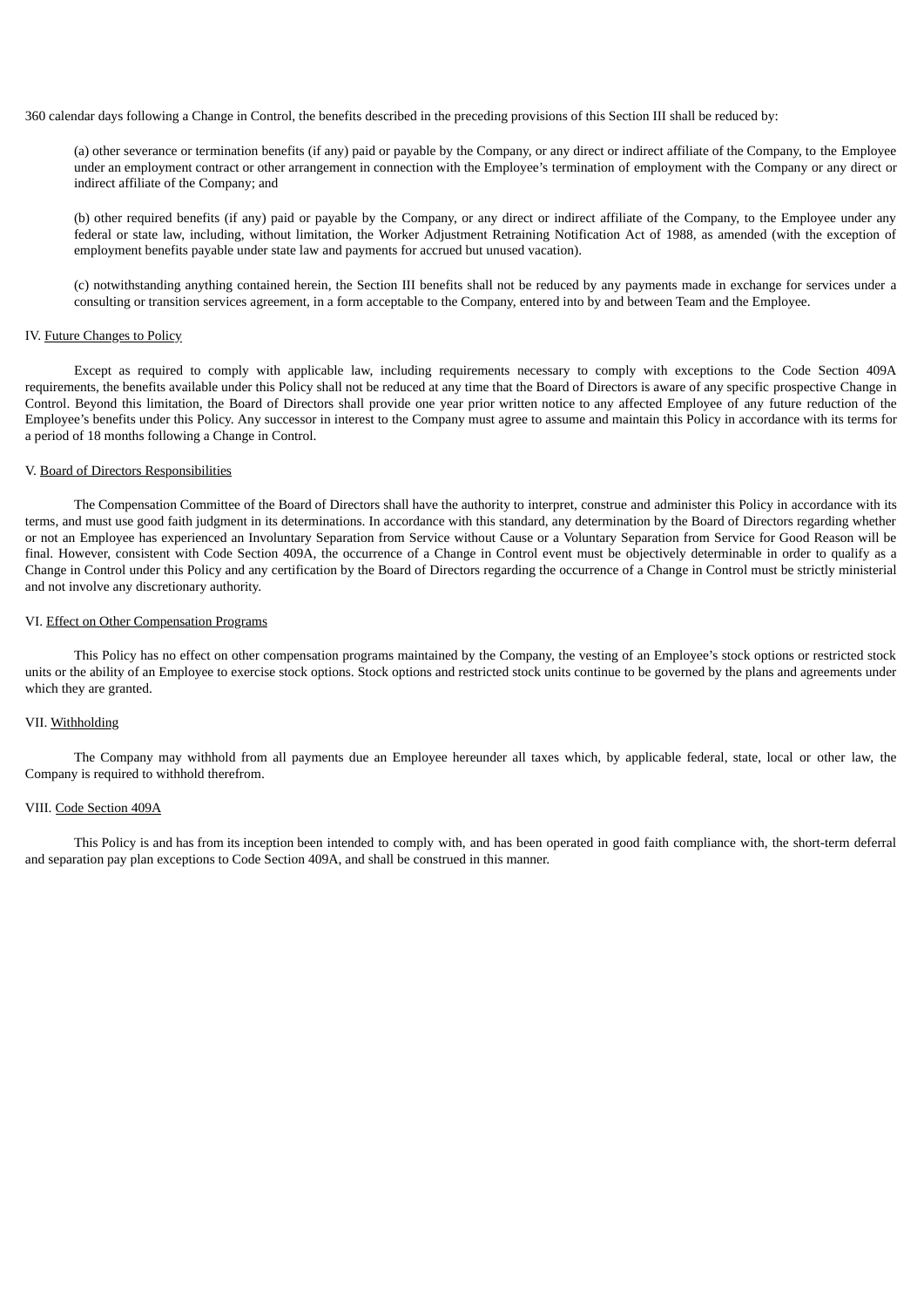# IX. Governing Law

Except to the extent superseded by federal law, the laws of the State of Texas shall be controlling in all matters relating to this Policy, including the construction and performance hereof, notwithstanding the principles of conflicts of laws.

### X. Definitions

As used in this Policy, the words set forth below shall have the meaning indicated unless the context clearly requires a different meaning.

Board of Directors – the Board of Directors of Team, Inc.

Change in Control – any "Change of Control" as defined in the Team, Inc. 2018 Equity Incentive Plan, as amended and restated May 2021.

Code – the Internal Revenue Code, as amended.

Compensation Limit – for any Employee, two times the lesser of (1) the maximum amount that may be taken into account under a qualified plan pursuant to Code Section 401(a)(17) for the year in which the Employee Separates from Service, and (2) the sum of the Employee's annualized compensation based on the annual rate of pay for services provided to the Company for the taxable year of the Employee preceding the taxable year of the Employee in which the Employee Separates from Service with the Company (adjusted for any increase during that year that was expected to continue indefinitely if the Employee had not Separated from Service).

Eligible Chief Executive Officer of Team (Category I) – the Chief Executive Officer of Team.

Eligible Presidents and Executive Vice Presidents of Team (Category II) - the current Business Unit residents and Corporate Executive Vice Presidents of Team and other designated Business Unit Presidents and Corporate Executive Vice Presidents.

Designated Business Unit Presidents, Corporate Executive Vice Presidents and Senior Vice Presidents of Team (Category III) – the current Senior Vice Presidents of Team and other designated Business Unit Presidents, Corporate Executive Vice Presidents and Senior Vice Presidents of Team (Category III).

Eligible Corporate Executive Officers - an executive officer of Team, who is permanently residing in the United States at the time of his or her Termination of Employment, who is listed as the Eligible Chief Executive Officer of Team (Category I) or an Eligible President or Executive Vice President of Team (Category II) or a designated Business Unit President, designated Corporate Executive Vice President or designated Senior Vice President of Team (Category III).

By resolution of the Compensation Committee of the Board of Directors or the Board of Directors, Employees in eligible senior management positions under the Policy may be added (designated) or, subject to the limitations of Section IV, removed.

Employee – an Eligible Corporate Executive Officer, as described under the above Eligible Corporate Executive Officers paragraph.

Involuntary Separation from Service Without Cause – Termination of Employment by Team or the Company, due to the unilateral exercise of its independent authority, other than due to the Employee's implicit or explicit request, where the Employee was willing and able to continue providing services, where such Termination of Employment is not the result of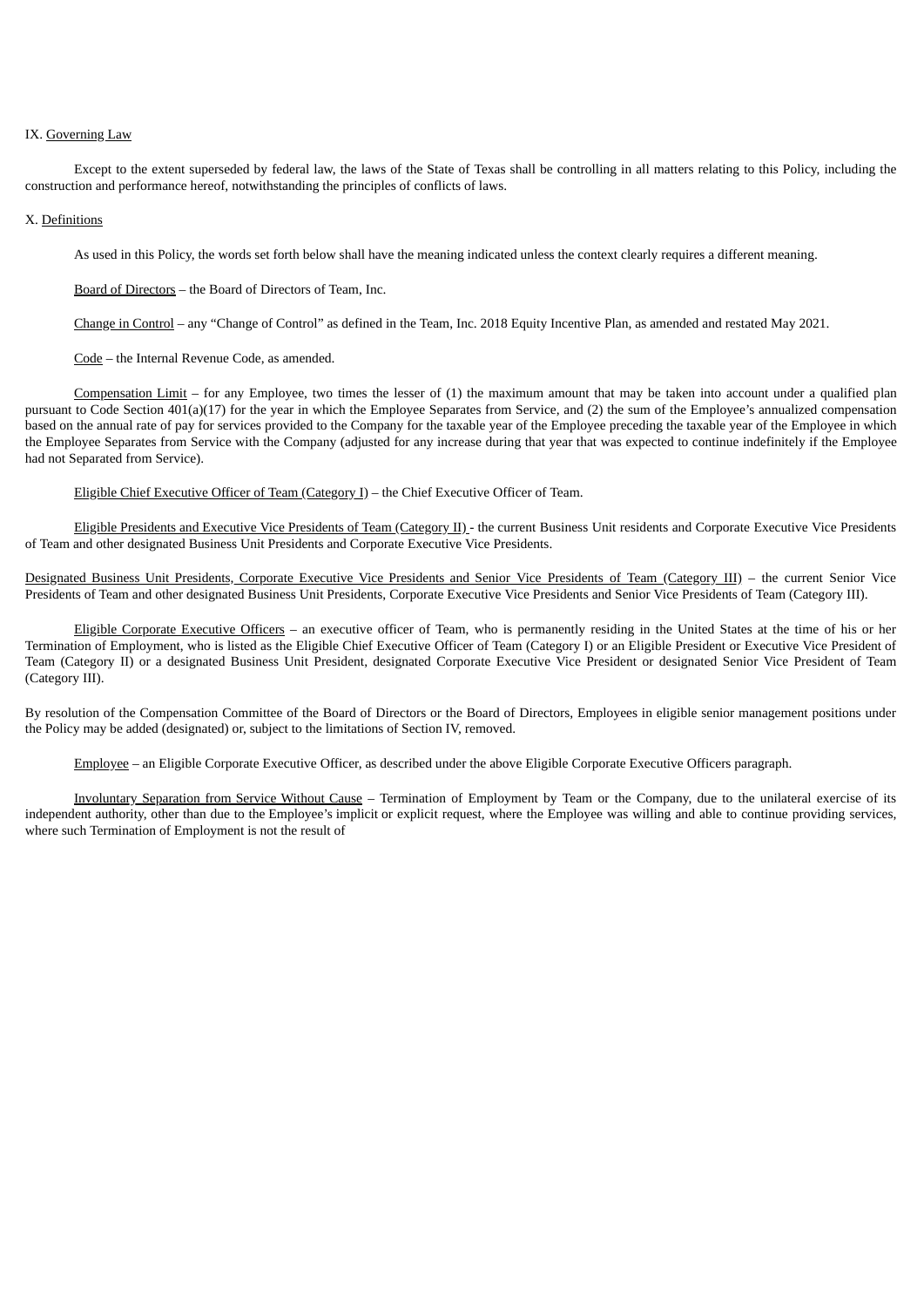• A good faith determination by the Compensation Committee of the Board of

Directors that the Employee knowingly committed material acts involving fraud, dishonesty or

violations of criminal or other statutes; or

• A good faith determination by the Compensation Committee of the Board of

Directors that the Employee knowingly violated Team's Code of Business Conduct and Ethics.

Separation from Service/Termination of Employment – An Employee experiences a Separation from Service or a Termination of Employment (or Separates from Service or Terminates Employment) under this Policy where the level of bona fide services that the Company and the Employee reasonably anticipate that the Employee will continue to perform (either as an Employee or an independent contractor) decreases to no more than 20 percent of the average level of bona fide services performed (either as an Employee or an independent contractor) by the Employee during the immediately preceding 36-month period (or the full period of service to the Company if

the Employee has been providing services for less than 36 months).

Voluntary Separation from Service for Good Reason – Termination of Employment by the Employee upon the occurrence of any of the following events without the consent of the Employee

• A material diminution in the base compensation of the Employee;

• A material change in geographic work location for an Employee to a location more than

50 miles from the Employee's current work location; or

• A material diminution in the Employee's authorities, duties or responsibilities, and position within the leadership team of Team; provided, however, that a Voluntary Separation from Service for Good Reason shall not be considered to occur solely because an Employee's authorities, duties or responsibilities, and position are reallocated to other Employees based on a good faith determination by the Compensation Committee of the Board of Directors that such reallocation is necessary in order to adequately address material growth and/or expansion of the business of the Company.

The preceding provisions of this *Voluntary Separation from Service for Good Reason* paragraph notwithstanding, in order to experience a Voluntary Separation from Service for Good Reason under this Policy, (1) the Employee must provide notice to the Company of the event that would give rise to a Voluntary Separation from Service for Good Reason within 90 days of the initial existence of the condition, upon notice of which Team will be allowed 30 days in which to remedy the condition and not be required to pay benefits upon a Voluntary Separation from Service for Good Reason under this Policy, and (2) the Employee must Separate from Service within two years following the initial existence of one of the three above-listed unfavorable conditions arising without the consent of the Employee and required to receive benefits upon a Voluntary Separation from Service for Good Reason under this Policy.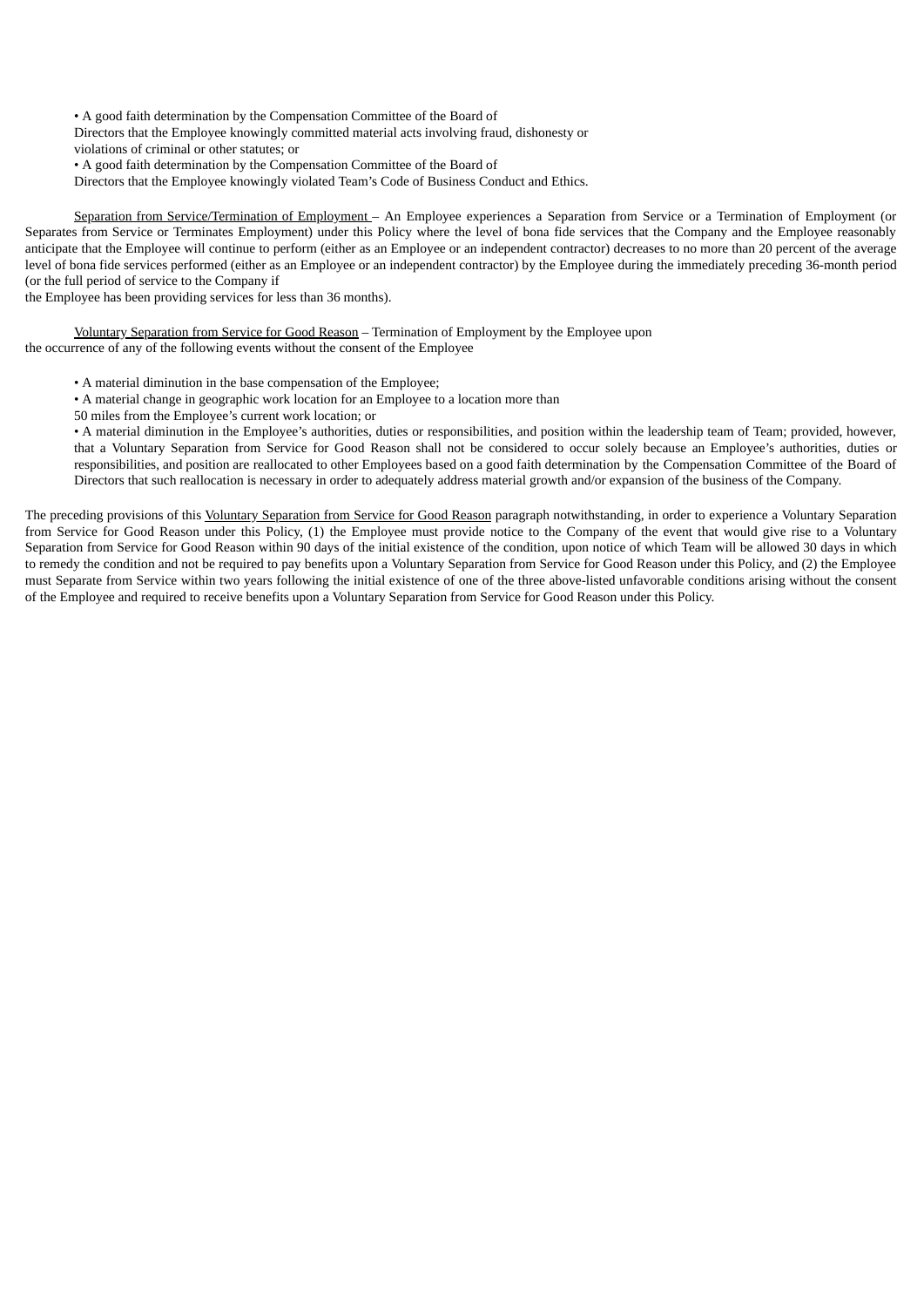# <span id="page-68-0"></span>I, Keith Tucker, certify that:

- 1. I have reviewed this quarterly report on Form 10-Q of Team, Inc.;
- 2. Based on my knowledge, this report does not contain any untrue statement of a material fact or omit to state a material fact necessary to make the statements made, in light of the circumstances under which such statements were made, not misleading with respect to the period covered by this report;
- 3. Based on my knowledge, the financial statements, and other financial information included in this report, fairly present in all material respects the financial condition, results of operations and cash flows of the registrant as of, and for, the periods presented in this report;
- 4. The registrant's other certifying officer and I are responsible for establishing and maintaining disclosure controls and procedures (as defined in Exchange Act Rules 13a-15(e) and 15d-15(e)) and internal control over financial reporting (as defined in Exchange Act Rules 13a-15(f) and 15d-15(f)) for the registrant and have:
	- a) designed such disclosure controls and procedures, or caused such disclosure controls and procedures to be designed under our supervision, to ensure that material information relating to the registrant, including its consolidated subsidiaries, is made known to us by others within those entities, particularly during the period in which this report is being prepared;
	- b) designed such internal control over financial reporting, or caused such internal control over financial reporting to be designed under our supervision, to provide reasonable assurance regarding the reliability of financial reporting and the preparation of financial statements for external purposes in accordance with generally accepted accounting principles;
	- c) evaluated the effectiveness of the registrant's disclosure controls and procedures and presented in this report our conclusions about the effectiveness of the disclosure controls and procedures, as of the end of the period covered by this report based on such evaluation; and
	- d) disclosed in this report any change in the registrant's internal control over financial reporting that occurred during the registrant's most recent fiscal quarter (the registrant's fourth fiscal quarter in the case of an annual report) that has materially affected, or is reasonably likely to materially affect, the registrant's internal control over financial reporting; and
- 5. The registrant's other certifying officer and I have disclosed, based on our most recent evaluation of internal control over financial reporting, to the registrant's auditors and the audit committee of the registrant's board of directors (or persons performing the equivalent functions):
	- a) all significant deficiencies and material weaknesses in the design or operation of internal control over financial reporting which are reasonably likely to adversely affect the registrant's ability to record, process, summarize and report financial information; and
	- b) any fraud, whether or not material, that involves management or other employees who have a significant role in the registrant's internal control over financial reporting.

Date: May 10, 2022

/S/ KEITH TUCKER

**Keith Tucker Interim Chief Executive Officer (Principal Executive Officer)**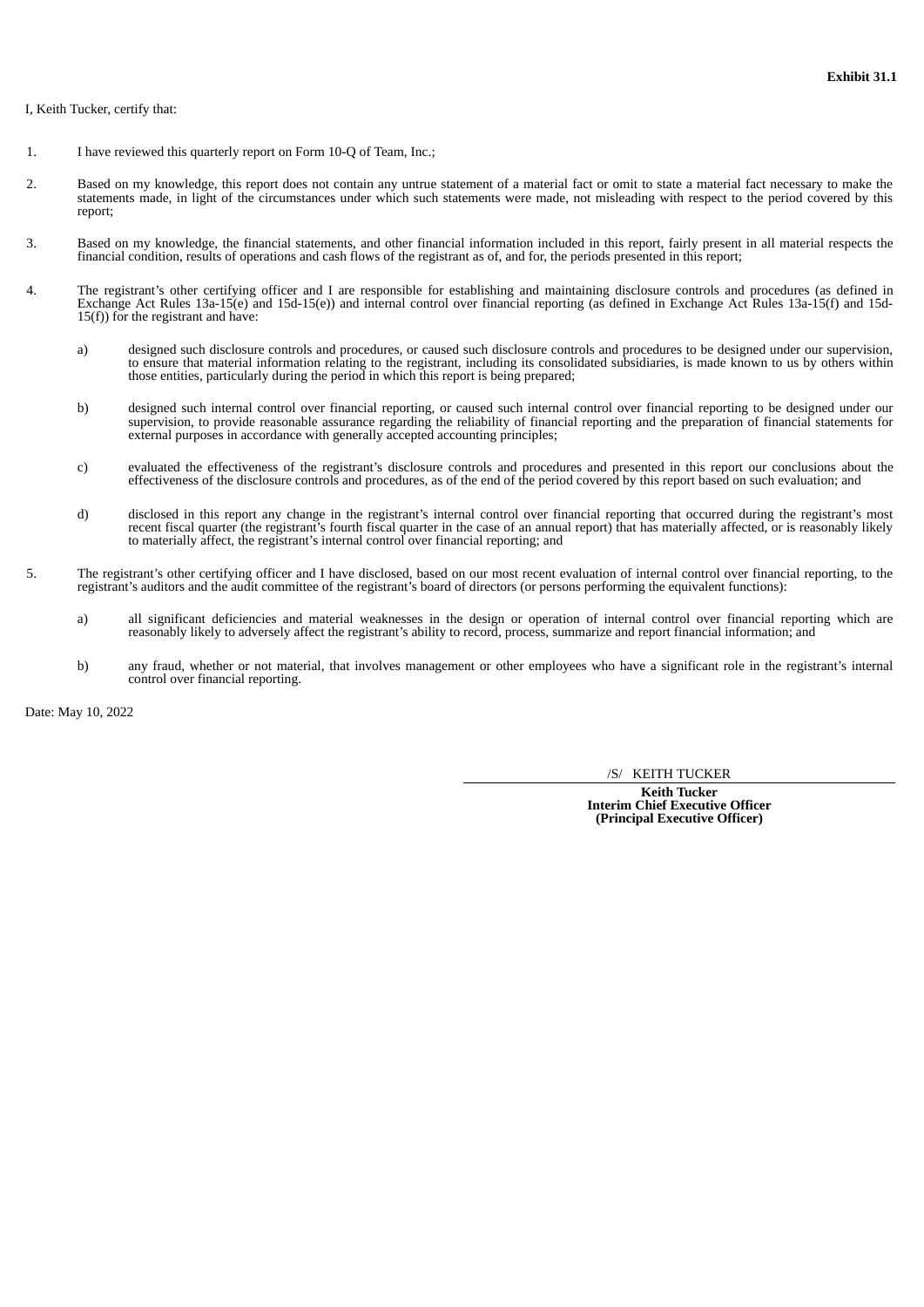<span id="page-69-0"></span>I, Matthew Kvarda, certify that:

- 1. I have reviewed this quarterly report on Form 10-Q of Team, Inc.;
- 2. Based on my knowledge, this report does not contain any untrue statement of a material fact or omit to state a material fact necessary to make the statements made, in light of the circumstances under which such statements were made, not misleading with respect to the period covered by this report;
- 3. Based on my knowledge, the financial statements, and other financial information included in this report, fairly present in all material respects the financial condition, results of operations and cash flows of the registrant as of, and for, the periods presented in this report;
- 4. The registrant's other certifying officer and I are responsible for establishing and maintaining disclosure controls and procedures (as defined in Exchange Act Rules 13a-15(e) and 15d-15(e)) and internal control over financial reporting (as defined in Exchange Act Rules 13a-15(f) and 15d-15(f)) for the registrant and have:
	- a) designed such disclosure controls and procedures, or caused such disclosure controls and procedures to be designed under our supervision, to ensure that material information relating to the registrant, including its consolidated subsidiaries, is made known to us by others within those entities, particularly during the period in which this report is being prepared;
	- b) designed such internal control over financial reporting, or caused such internal control over financial reporting to be designed under our supervision, to provide reasonable assurance regarding the reliability of financial reporting and the preparation of financial statements for external purposes in accordance with generally accepted accounting principles;
	- c) evaluated the effectiveness of the registrant's disclosure controls and procedures and presented in this report our conclusions about the effectiveness of the disclosure controls and procedures, as of the end of the period covered by this report based on such evaluation; and
	- d) disclosed in this report any change in the registrant's internal control over financial reporting that occurred during the registrant's most recent fiscal quarter (the registrant's fourth fiscal quarter in the case of an annual report) that has materially affected, or is reasonably likely to materially affect, the registrant's internal control over financial reporting; and
- 5. The registrant's other certifying officer and I have disclosed, based on our most recent evaluation of internal control over financial reporting, to the registrant's auditors and the audit committee of the registrant's board of directors (or persons performing the equivalent functions):
	- a) all significant deficiencies and material weaknesses in the design or operation of internal control over financial reporting which are reasonably likely to adversely affect the registrant's ability to record, process, summarize and report financial information; and
	- b) any fraud, whether or not material, that involves management or other employees who have a significant role in the registrant's internal control over financial reporting.

Date: May 10, 2022

/S/ MATTHEW KVARDA

**Matthew Kvarda Interim Chief Financial Officer**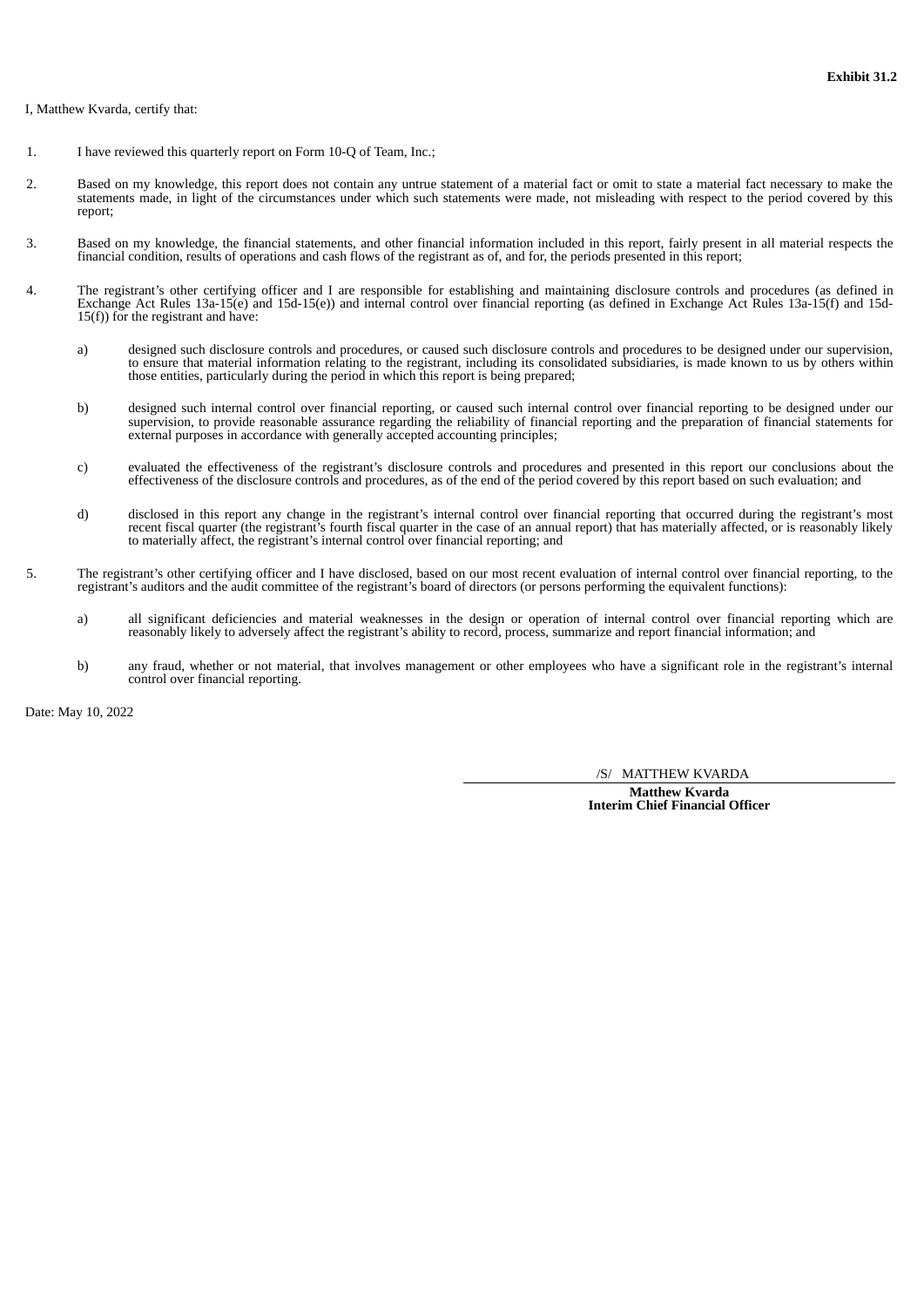### <span id="page-70-0"></span>I, Matthew E. Acosta, certify that:

- 1. I have reviewed this quarterly report on Form 10-Q of Team, Inc.;
- 2. Based on my knowledge, this report does not contain any untrue statement of a material fact or omit to state a material fact necessary to make the statements made, in light of the circumstances under which such statements were made, not misleading with respect to the period covered by this report;
- 3. Based on my knowledge, the financial statements, and other financial information included in this report, fairly present in all material respects the financial condition, results of operations and cash flows of the registrant as of, and for, the periods presented in this report;
- 4. The registrant's other certifying officer and I are responsible for establishing and maintaining disclosure controls and procedures (as defined in Exchange Act Rules 13a-15(e) and 15d-15(e)) and internal control over financial reporting (as defined in Exchange Act Rules 13a-15(f) and 15d-15(f)) for the registrant and have:
	- a) designed such disclosure controls and procedures, or caused such disclosure controls and procedures to be designed under our supervision, to ensure that material information relating to the registrant, including its consolidated subsidiaries, is made known to us by others within those entities, particularly during the period in which this report is being prepared;
	- b) designed such internal control over financial reporting, or caused such internal control over financial reporting to be designed under our supervision, to provide reasonable assurance regarding the reliability of financial reporting and the preparation of financial statements for external purposes in accordance with generally accepted accounting principles;
	- c) evaluated the effectiveness of the registrant's disclosure controls and procedures and presented in this report our conclusions about the effectiveness of the disclosure controls and procedures, as of the end of the period covered by this report based on such evaluation; and
	- d) disclosed in this report any change in the registrant's internal control over financial reporting that occurred during the registrant's most recent fiscal quarter (the registrant's fourth fiscal quarter in the case of an annual report) that has materially affected, or is reasonably likely to materially affect, the registrant's internal control over financial reporting; and
- 5. The registrant's other certifying officer and I have disclosed, based on our most recent evaluation of internal control over financial reporting, to the registrant's auditors and the audit committee of the registrant's board of directors (or persons performing the equivalent functions):
	- a) all significant deficiencies and material weaknesses in the design or operation of internal control over financial reporting which are reasonably likely to adversely affect the registrant's ability to record, process, summarize and report financial information; and
	- b) any fraud, whether or not material, that involves management or other employees who have a significant role in the registrant's internal control over financial reporting.

Date: May 10, 2022

/S/ MATTHEW E. ACOSTA

**Matthew E. Acosta Vice President and Chief Accounting Officer**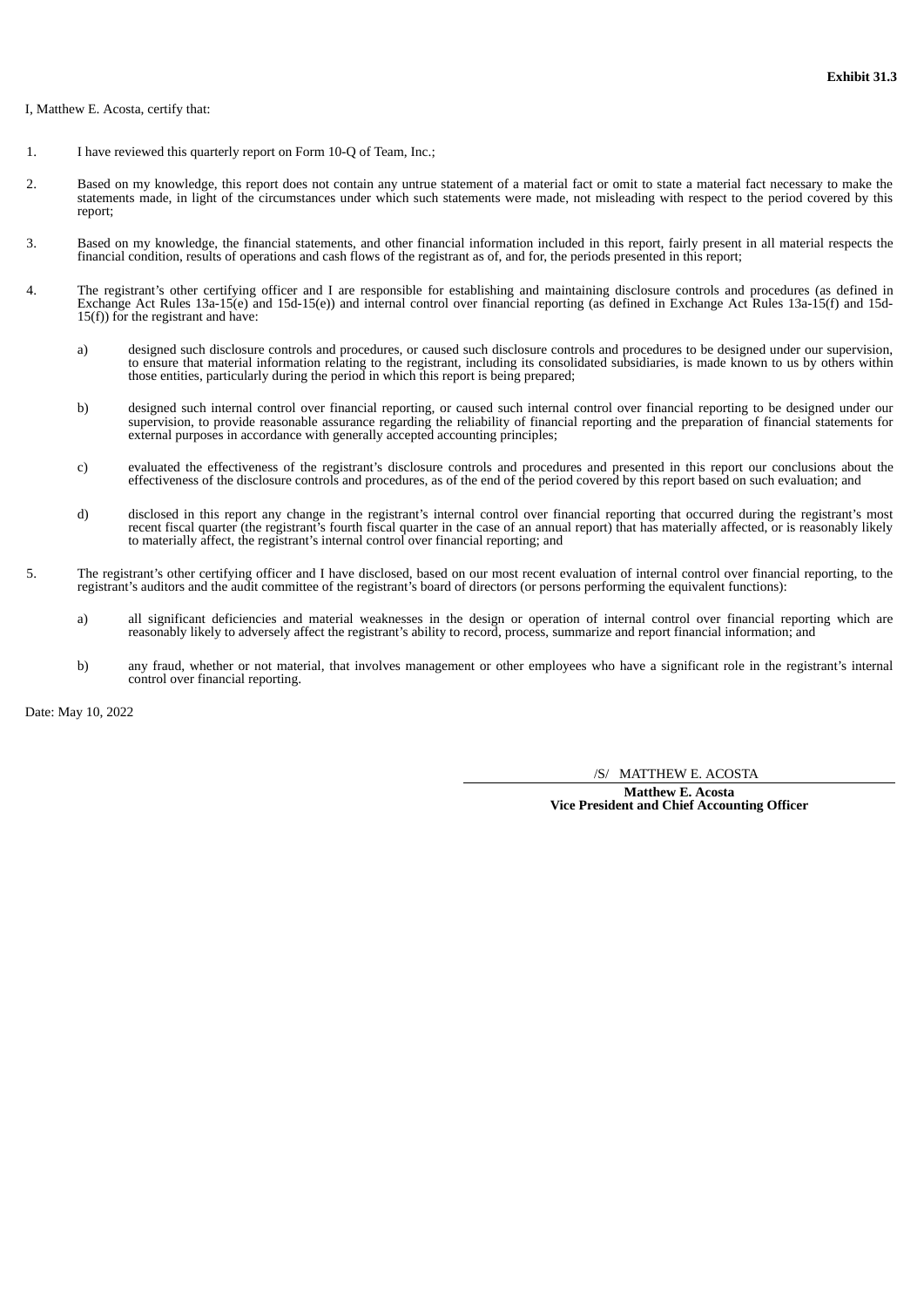# **CERTIFICATION PURSUANT TO 18 U.S.C. SECTION 1350, AS ADOPTED PURSUANT TO SECTION 906 OF THE SARBANES-OXLEY ACT OF 2002**

<span id="page-71-0"></span>In connection with the Quarterly Report of Team, Inc. (the Company) on Form 10-Q for the period ended September 30, 2021 as filed with the Securities and Exchange Commission on the date hereof (the Report), I, Keith Tucker, Interim Chief Executive Officer of the Company, certify, pursuant to 18 U.S.C. Section 1350, as adopted pursuant to Section 906 of the Sarbanes-Oxley Act of 2002, that:

(1) The Report fully complies with the requirements of section 13(a) or 15(d) of the Securities Exchange Act of 1934 (15 U.S.C. 78m or 78o(d)); and

(2) The information contained in the Report fairly presents, in all material respects, the financial condition and results of operations of the Company.

/S/ KEITH TUCKER

**Keith Tucker Interim Chief Executive Officer (Principal Executive Officer)**

May 10, 2022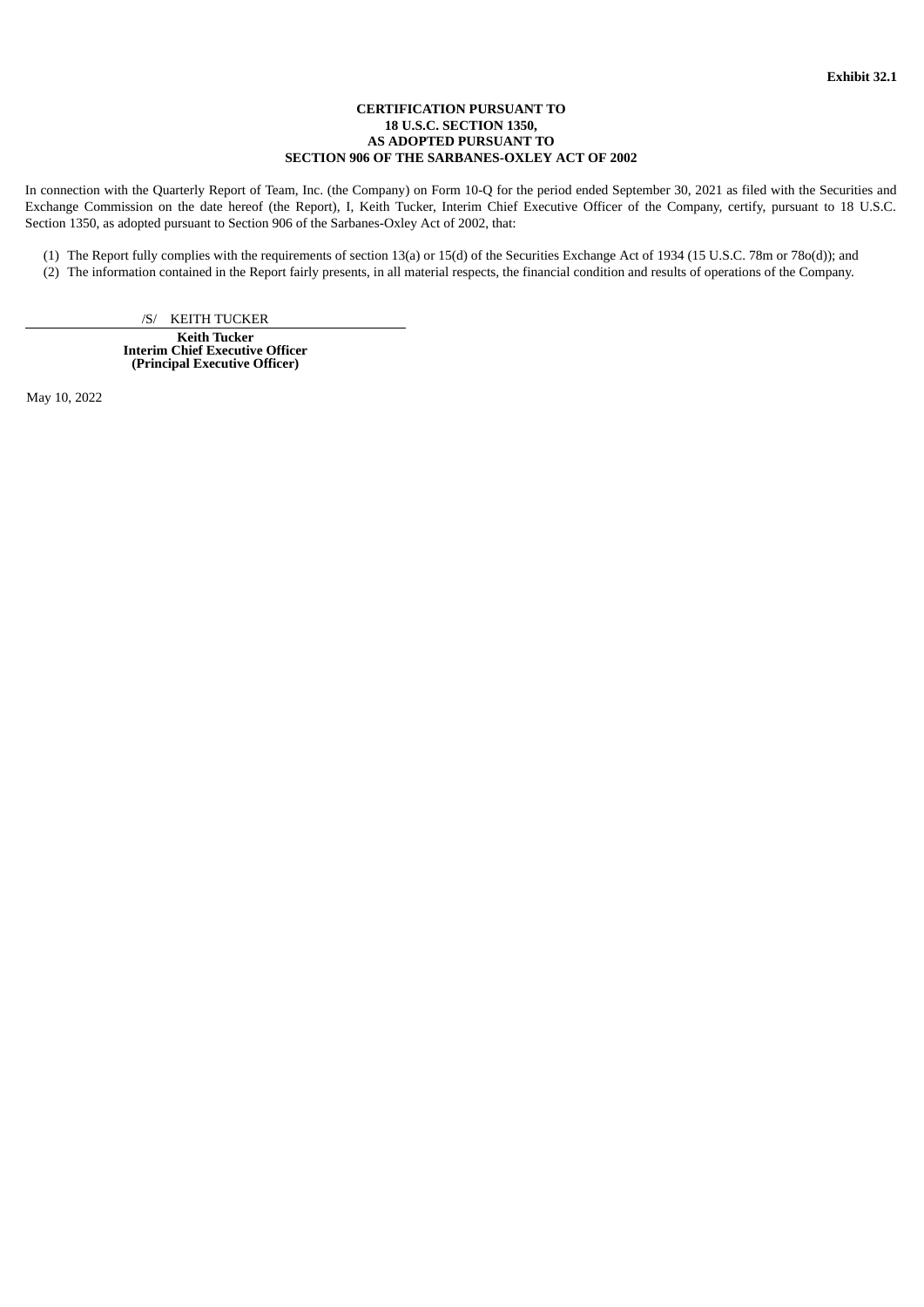## **CERTIFICATION PURSUANT TO 18 U.S.C. SECTION 1350, AS ADOPTED PURSUANT TO SECTION 906 OF THE SARBANES-OXLEY ACT OF 2002**

In connection with the Quarterly Report of Team, Inc. (the Company) on Form 10-Q for the period ended September 30, 2021 as filed with the Securities and Exchange Commission on the date hereof (the Report), I, Matthew Kvarda, Interim Chief Financial Officer of the Company, certify, pursuant to 18 U.S.C. Section 1350, as adopted pursuant to Section 906 of the Sarbanes-Oxley Act of 2002, that:

(1) The Report fully complies with the requirements of section 13(a) or 15(d) of the Securities Exchange Act of 1934 (15 U.S.C. 78m or 78o(d)); and

(2) The information contained in the Report fairly presents, in all material respects, the financial condition and results of operations of the Company.

/S/ Matthew Kvarda **Matthew Kvarda Interim Chief Financial Officer**

May 10, 2022